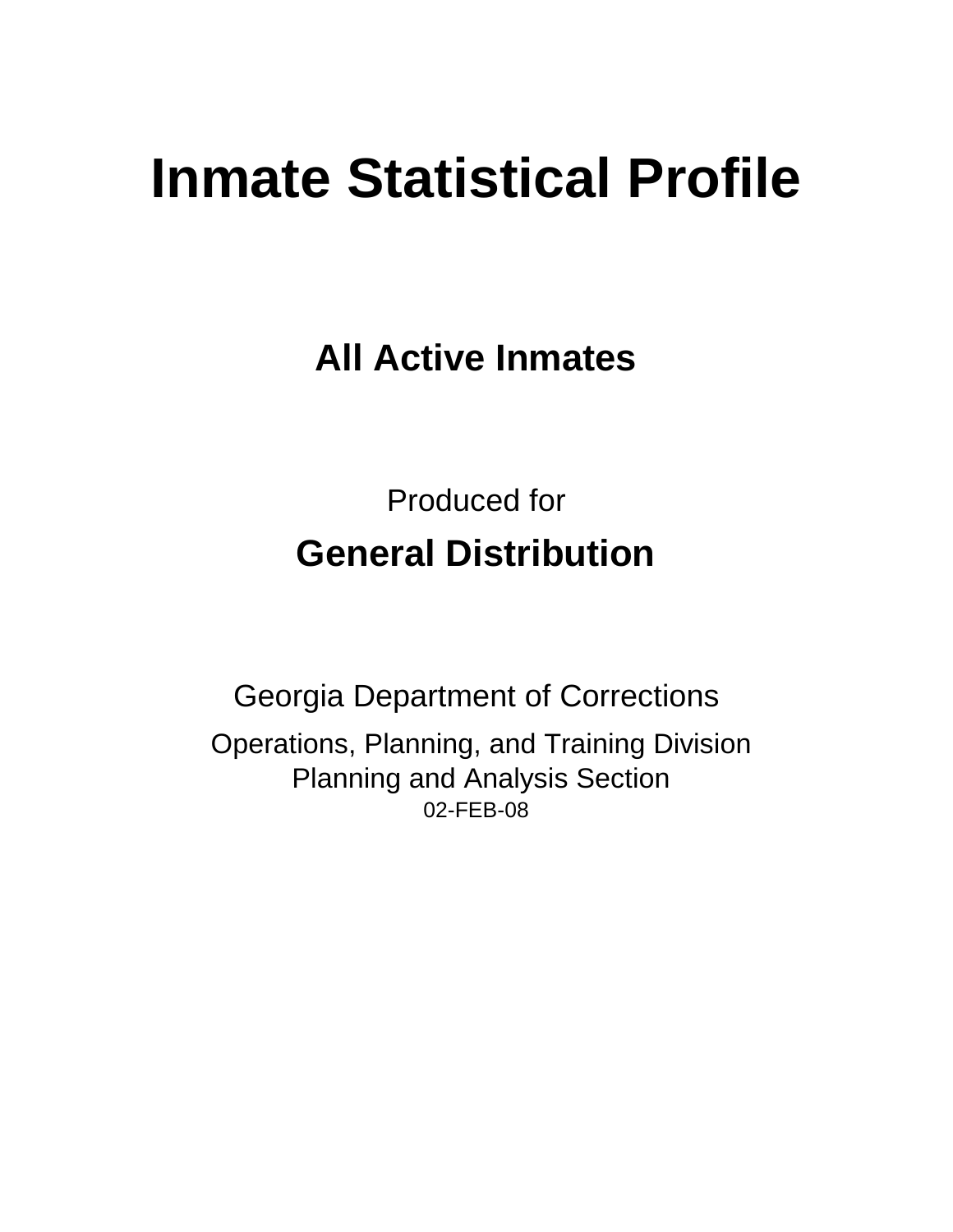**Contents** 

**All Active Inmates**

Produced for **General Distribution**

# Table of Contents

| <b>Demographic information</b>                                       |  |
|----------------------------------------------------------------------|--|
| 5 Current age, broken out in ten year age groups                     |  |
| 6 Race group                                                         |  |
| 7 Hispanic Origin                                                    |  |
| 8 Marital status, self-reported at entry to prison                   |  |
| 9 Number of children, self-reported at entry to prison               |  |
| 10 Religious affiliation, self-reported at entry to prison           |  |
| 11 Home county - self-reported at entry to prison                    |  |
| 16 Environment to age 16, self-reported at entry to prison           |  |
| 17 Guardian status to age 16, self-reported at entry to prison       |  |
| 18 Employment status before prison, self-reported at entry to prison |  |
| 19 Age at admission                                                  |  |
| 21 Age at release                                                    |  |
| 22 Height, measured at entry to prison                               |  |
| 24 Weight, measured at entry to prison                               |  |
| 26 Military service                                                  |  |
| <b>Correctional information</b>                                      |  |
| 27 Type of admission to prison                                       |  |
| 28 Current / last security status                                    |  |
| 29 Current / last institution type                                   |  |
| 30 Institution type - transitional centers                           |  |
| 31 Institution type - mental hospitals                               |  |
| 32 Institution type - county prisons                                 |  |
| 33 Institution type - state prisons                                  |  |
| 35 Institution type - private prisons                                |  |
| 36 Institution type - prison annexes                                 |  |
| 37 Institution type - pre-release centers                            |  |
| 38 Institution type - inmate boot camp                               |  |
| 39 Number of disciplinary reports                                    |  |
| 40 Number of transfers                                               |  |
| 41 Number of escapes                                                 |  |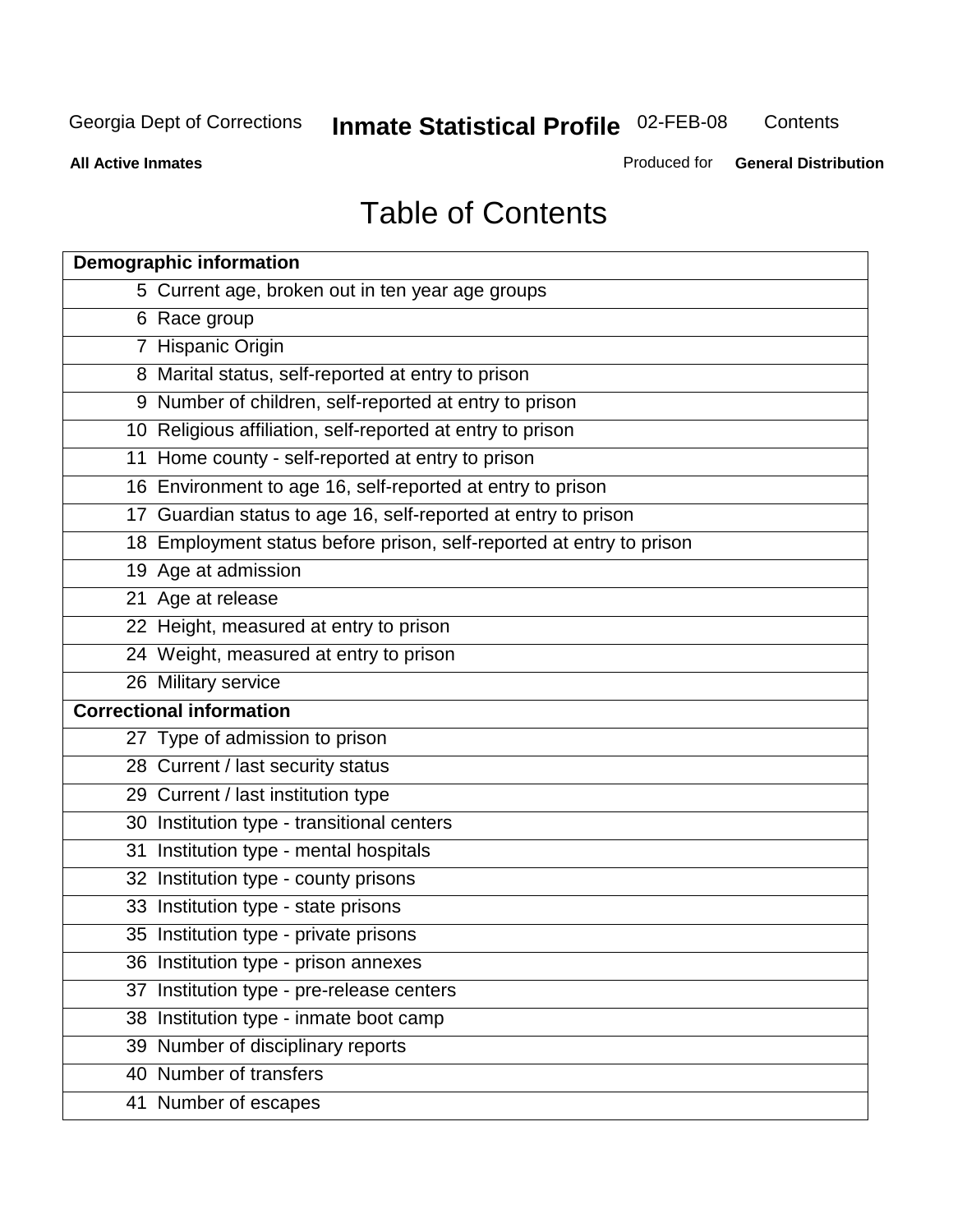**Contents** 

**All Active Inmates**

Produced for **General Distribution**

# Table of Contents

| <b>Correctional information</b>                                  |
|------------------------------------------------------------------|
| 42 Probable future release type                                  |
| 43 Actual release type                                           |
| 44 Time served in current (or last) institution                  |
| Educational, psychological and physical information              |
| 45 Highest grade level attained                                  |
| 46 Culture fair IQ scores                                        |
| 47 Wide Range Achievement Test (WRAT) reading score              |
| 48 Wide Range Achievement Test (WRAT) math score                 |
| 49 Wide Range Achievement Test (WRAT) spelling score             |
| 50 Scope of substance abuse - summary                            |
| 51 Scope of substance abuse - detail                             |
| 52 Current / last mental health treatment level                  |
| 53 PULHESDWIT medical scale - 'P' overall condition ('P'hysical) |
| 54 PULHESDWIT medical scale - 'U' upper body                     |
| 55 PULHESDWIT medical scale - 'L' lower body                     |
| 56 PULHESDWIT medical scale - 'H' hearing                        |
| 57 PULHESDWIT medical scale - 'E' vision                         |
| 58 PULHESDWIT medical scale -'S' psychiatric                     |
| 59 PULHESDWIT medical scale - 'D' dental                         |
| 60 PULHESDWIT medical scale - 'W' work ability                   |
| 61 PULHESDWIT medical scale - 'I' impairment                     |
| 62 PULHESDWIT medical scale - 'T' transportability               |
| 63 Criminality in family, self-reported                          |
| 64 Alcoholism in family, self-reported                           |
| 65 Drug abuse in family, self-reported                           |
| 66 Subjected to frequent beatings, self-reported                 |
| 67 Father absent during inmate's childhood                       |
| 68 Mother absent during inmate's childhood                       |
| <b>Crimes and criminal history information</b>                   |
| 69 Number of prior Georgia incarcerations                        |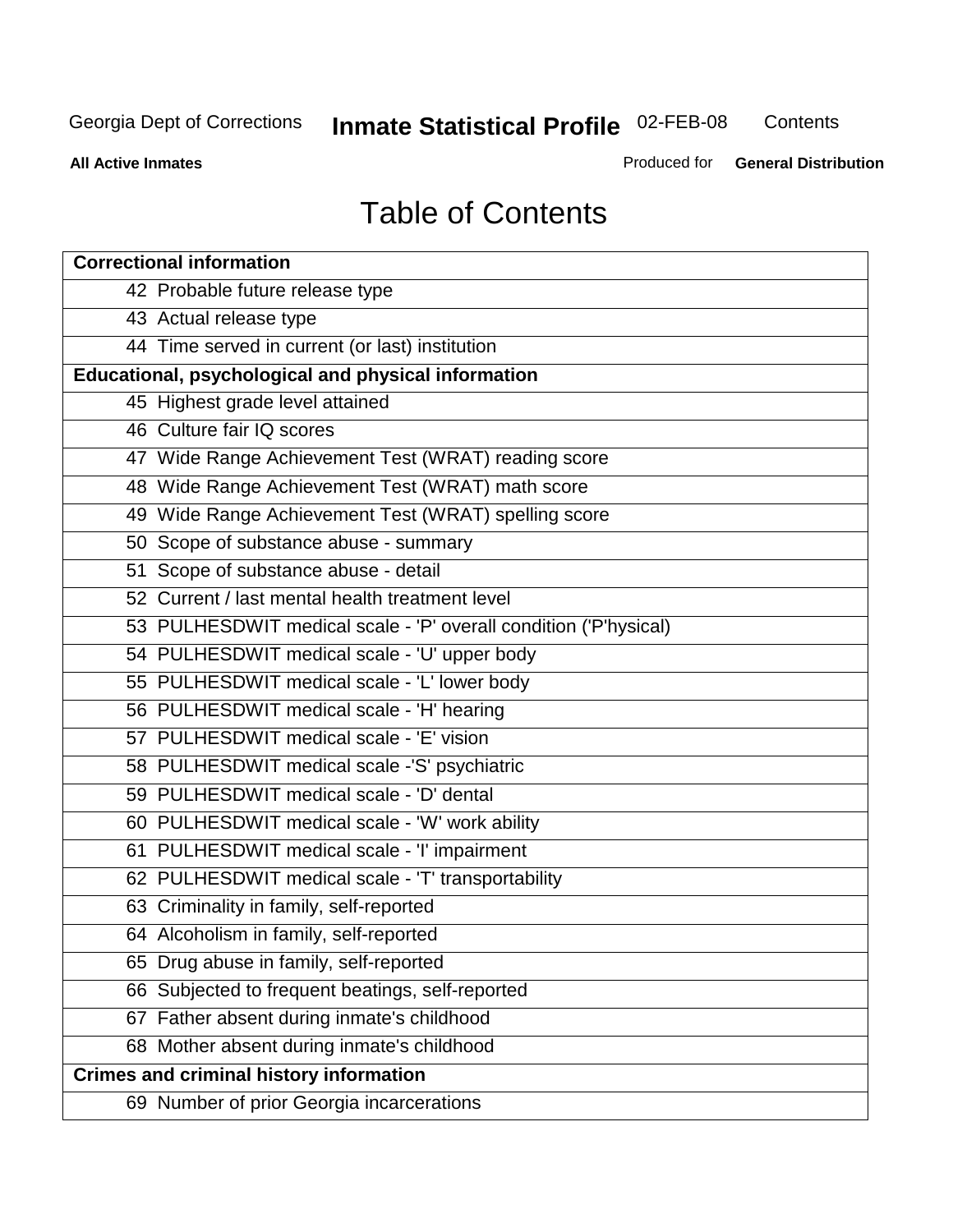**Contents** 

**All Active Inmates**

Produced for **General Distribution**

# Table of Contents

| <b>Crimes and criminal history information</b>                 |
|----------------------------------------------------------------|
| 70 Prison sentence in years                                    |
| 71 Primary offense, broken out into felonies vs misdemeanors   |
| 72 Primary offense, broken out into six broad crime categories |
| 73 Primary offense, detailed offense code                      |
| 81 County of conviction of primary offense                     |
| 86 Circuit of conviction of primary offense                    |
| 88 Years served (jail + prison) in this incarceration          |
| <b>Medical information</b>                                     |
| 89 Results of most recent HIV test                             |
| 90 Results of most recent tuberculosis test                    |
| 91 Results of most recent syphilis test                        |
| 92 Results of most recent Hepatitis-C test                     |
| 93 Results of most recent pregnancy test                       |
| 94 Results of most recent diabetes test                        |
| 95 Results of most recent hypertension test                    |
| 96 Results of most recent asthma test                          |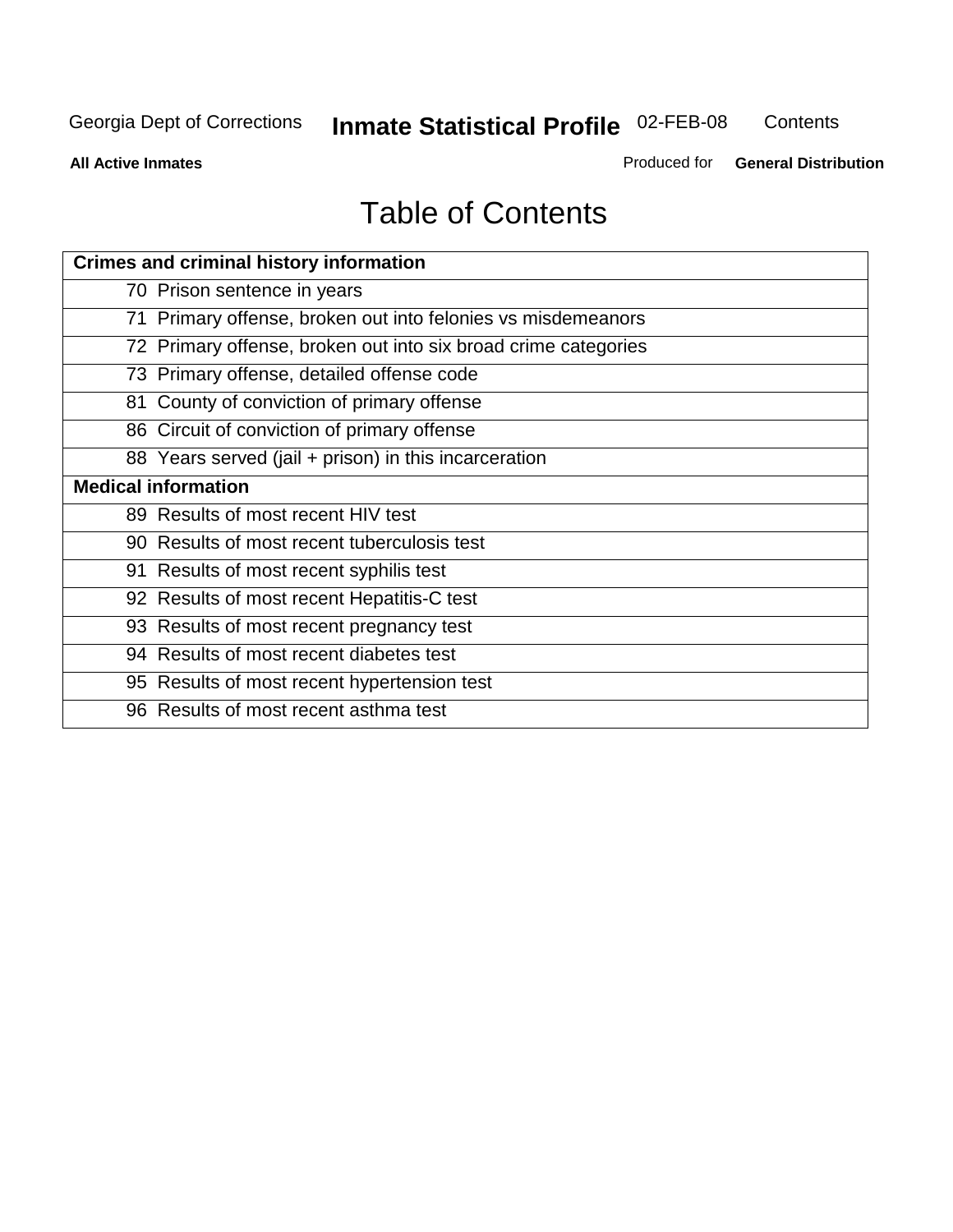#### **All Active Inmates**

#### Produced for **General Distribution**

#### Current age, broken out in ten-year age groups

|                          |              | <b>Male</b> |        |                 | <b>Female</b> |          |              | <b>Total</b>  |
|--------------------------|--------------|-------------|--------|-----------------|---------------|----------|--------------|---------------|
| <b>Current Age</b>       | <b>Count</b> | Col %       | Row %  | <b>Count</b>    | Col %         | Row %    | <b>Total</b> | Col %         |
| <b>Teens (1-19)</b>      | 985          | $1.94\%$    | 96.00% | 41              | 1.14%         | 4.00%    | 1,026        | 1.89%         |
| <b>Twenties (20-29)</b>  | 16,256       | 32.07%      | 94.15% | 1,010           | 28.18%        | $5.85\%$ |              | 17,266 31.81% |
| <b>Thirties (30-39)</b>  | 14,947       | 29.48%      | 92.71% | 1,175           | 32.78%        | $7.29\%$ |              | 16,122 29.70% |
| <b>Forties (40-49)</b>   | 12,142       | 23.95%      | 92.16% | 1,033           | 28.82%        | 7.84%    |              | 13,175 24.27% |
| <b>Fifties (50-59)</b>   | 5,004        | $9.87\%$    | 94.74% | 278             | 7.76%         | $5.26\%$ | 5,282        | 9.73%         |
| <b>Sixties (60-69)</b>   | 1,153        | 2.27%       | 96.73% | 39 <sub>1</sub> | 1.09%         | $3.27\%$ | 1,192        | 2.20%         |
| Seventy + (70 and above) | 210          | 0.41%       | 96.33% | 8 <sup>1</sup>  | 0.22%         | $3.67\%$ | 218          | 0.40%         |
| <b>Total Reported</b>    | 50,697       | 100%        | 93.40% | 3,584           | 100%          | 6.60%    | 54,281       | 100%          |

| <b>Not Reported</b> |        |      |        |
|---------------------|--------|------|--------|
| <b>Fotal</b>        | 50,697 | 584, | 54,281 |

| <b>Mean</b><br>(average) | 36.11     | 36.39 | 36.12     |
|--------------------------|-----------|-------|-----------|
| Median (middle)          | 25<br>JJ. | 36    | 35        |
| Mode<br>(most frequent)  |           |       | ^7<br>. . |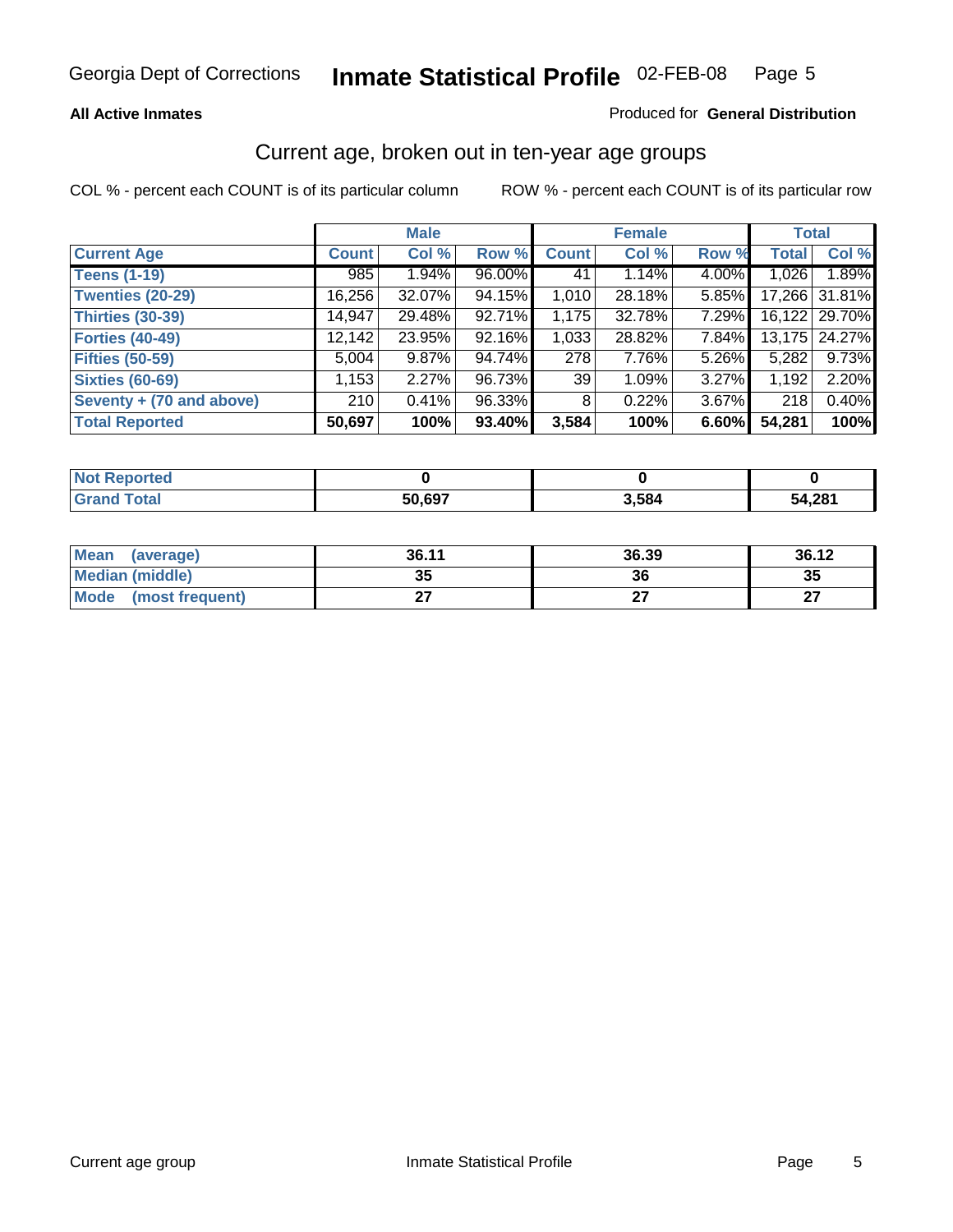**All Active Inmates**

#### Produced for **General Distribution**

### Race group

|                       |              | <b>Male</b> |                    |          | <b>Female</b> |          |        | <b>Total</b> |
|-----------------------|--------------|-------------|--------------------|----------|---------------|----------|--------|--------------|
| <b>Race Group</b>     | <b>Count</b> | Col %       | <b>Row % Count</b> |          | Col %         | Row %    | Total  | Col %        |
| <b>White</b>          | 18,839       | 37.33%      | 90.60%             | ا 955. ا | 54.75%        | 9.40%    | 20,794 | 38.48%       |
| <b>Black</b>          | 31,523       | $62.46\%$   | 95.14%             | .609     | 45.06%        | 4.86%    | 33,132 | 61.31%       |
| <b>Indian</b><br>3    | 59           | $.12\%$     | 93.65%             | 4        | $.11\%$       | $6.35\%$ | 63     | .12%         |
| <b>Asian</b>          | 50           | .10%        | 94.34%             | 3        | .08%          | $5.66\%$ | 53     | .10%         |
| <b>Total Reported</b> | 50,471       | 100%        | $93.39\%$          | 3,571    | 100%          | 6.61%    | 54,042 | 100%         |

|        | 226<br>$\sim$ | יי    | ooc<br>മാ |
|--------|---------------|-------|-----------|
| $\sim$ | 50.697<br>ווכ | 3,584 | 54.281    |

|  | $Mc$ | Black | White<br>$ -$ | 21904<br>DIACK |
|--|------|-------|---------------|----------------|
|--|------|-------|---------------|----------------|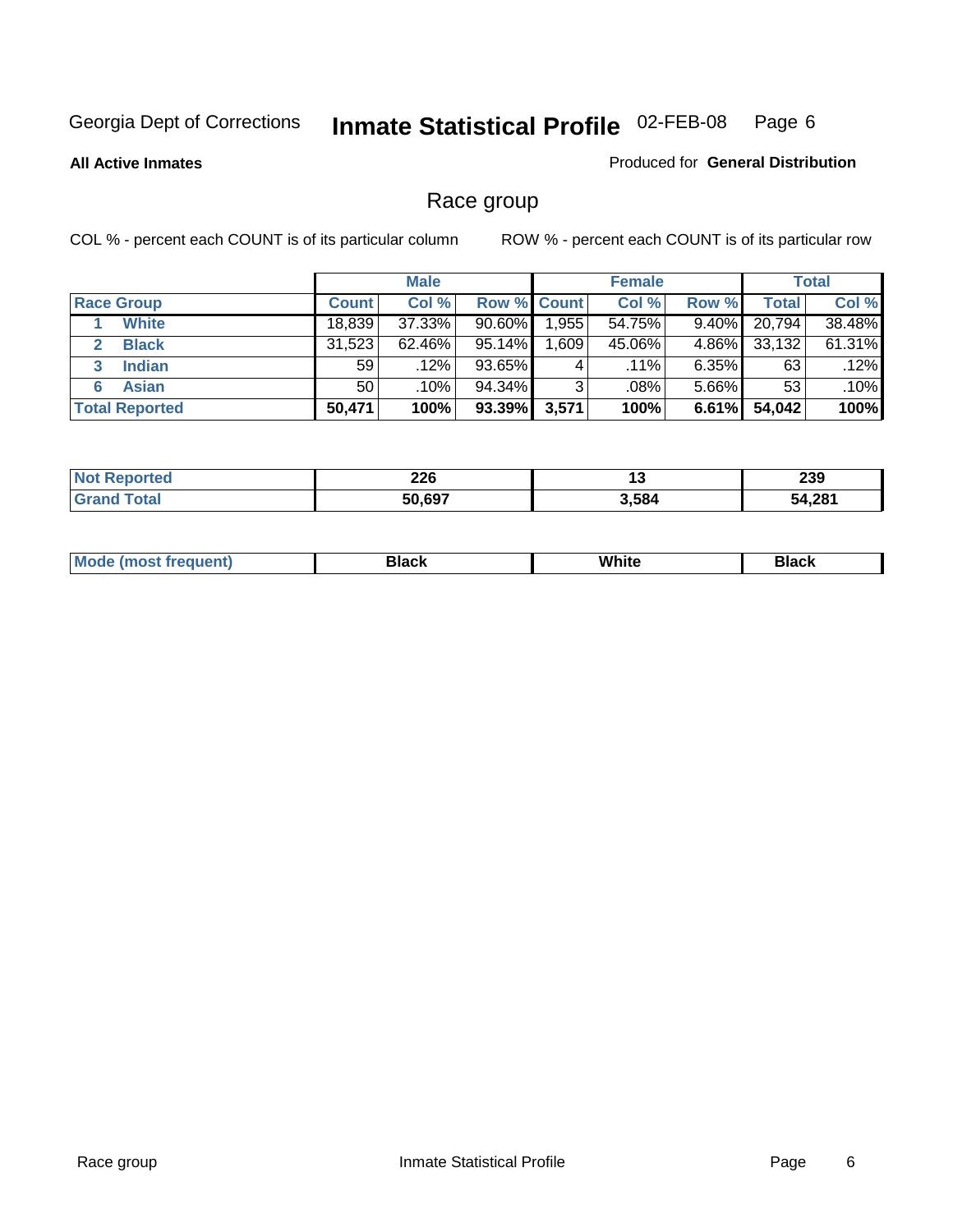**All Active Inmates**

Produced for **General Distribution**

#### Hispanic Origin

COL % - percent each COUNT is of its particular column ROW % - percent each COUNT is of its particular row

|                        |              | <b>Male</b> |                    |                | <b>Female</b> |         |                 | <b>Total</b> |
|------------------------|--------------|-------------|--------------------|----------------|---------------|---------|-----------------|--------------|
| <b>Hispanic Origin</b> | <b>Count</b> | Col %       | <b>Row % Count</b> |                | Col %         | Row %   | <b>Total</b>    | Col %        |
| <b>Non Hispanic</b>    | 48,297       | $95.27\%$   | 93.28% 3,478       |                | $97.04\%$     |         | $6.72\%$ 51,775 | 95.38%       |
| <b>Hispanic</b>        | 2,400        | 4.73%       | 95.77%             | 106            | $2.96\%$      | 4.23%   | 2,506           | $4.62\%$     |
| <b>Total Reported</b>  | 50,697       | 100%        |                    | $93.4\%$ 3,584 | 100%          | $6.6\%$ | 54,281          | 100%         |

**An inmate is counted as Hispanic if** 

**(a) he self-reported as Hispanic during the diagnostic process, or** 

**(b) his primary language is Spanish, or** 

**(c) he claimed birth or citizenship in Spain or a Latin American country, or** 

**(d) he had a common Spanish surname such as Lopez or Garcia**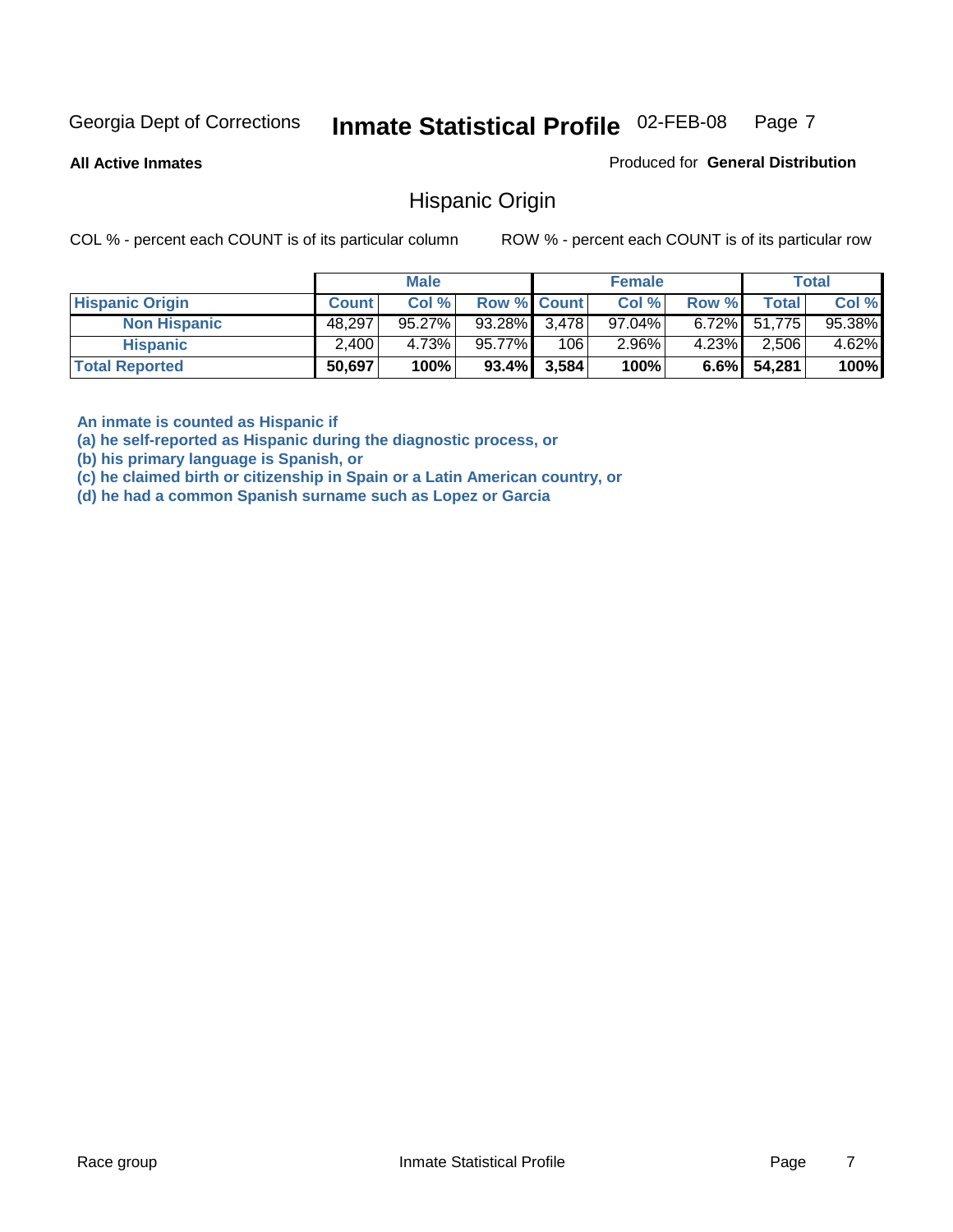**All Active Inmates**

#### Produced for **General Distribution**

### Marital status, self-reported at entry to prison

|                                  | <b>Male</b>  |           |        | <b>Female</b> |        |          | <b>Total</b> |        |
|----------------------------------|--------------|-----------|--------|---------------|--------|----------|--------------|--------|
| <b>Marital Status</b>            | <b>Count</b> | Col %     | Row %  | <b>Count</b>  | Col %  | Row %    | <b>Total</b> | Col %  |
| <b>Single</b>                    | 30,229       | $61.30\%$ | 94.57% | 1,734         | 49.56% | $5.43\%$ | 31,963       | 60.52% |
| <b>Married</b><br>$\mathbf{2}^-$ | 6,193        | 12.56%    | 92.10% | 531           | 15.18% | 7.90%    | 6,724        | 12.73% |
| <b>Separated</b><br>3            | 2,658        | 5.39%     | 86.24% | 424           | 12.12% | 13.76%   | 3,082        | 5.84%  |
| <b>Divorced</b><br>4             | 6,211        | 12.59%    | 91.87% | 550           | 15.72% | 8.13%    | 6,761        | 12.80% |
| <b>Widowed</b><br>5              | 578          | 1.17%     | 80.28% | 142           | 4.06%  | 19.72%   | 720          | 1.36%  |
| <b>Common Law</b><br>6.          | 3,446        | 6.99%     | 96.69% | 118           | 3.37%  | 3.31%    | 3,564        | 6.75%  |
| <b>Total Reported</b>            | 49,315       | 100%      | 93.37% | 3,499         | 100%   | 6.63%    | 52,814       | 100%   |

| ,382   | oг<br>υJ | .467   |
|--------|----------|--------|
| 50.697 | 584ء ت   | 54,281 |

|  | Mode (most f<br>freauent) | `ınale |  | `inale |
|--|---------------------------|--------|--|--------|
|--|---------------------------|--------|--|--------|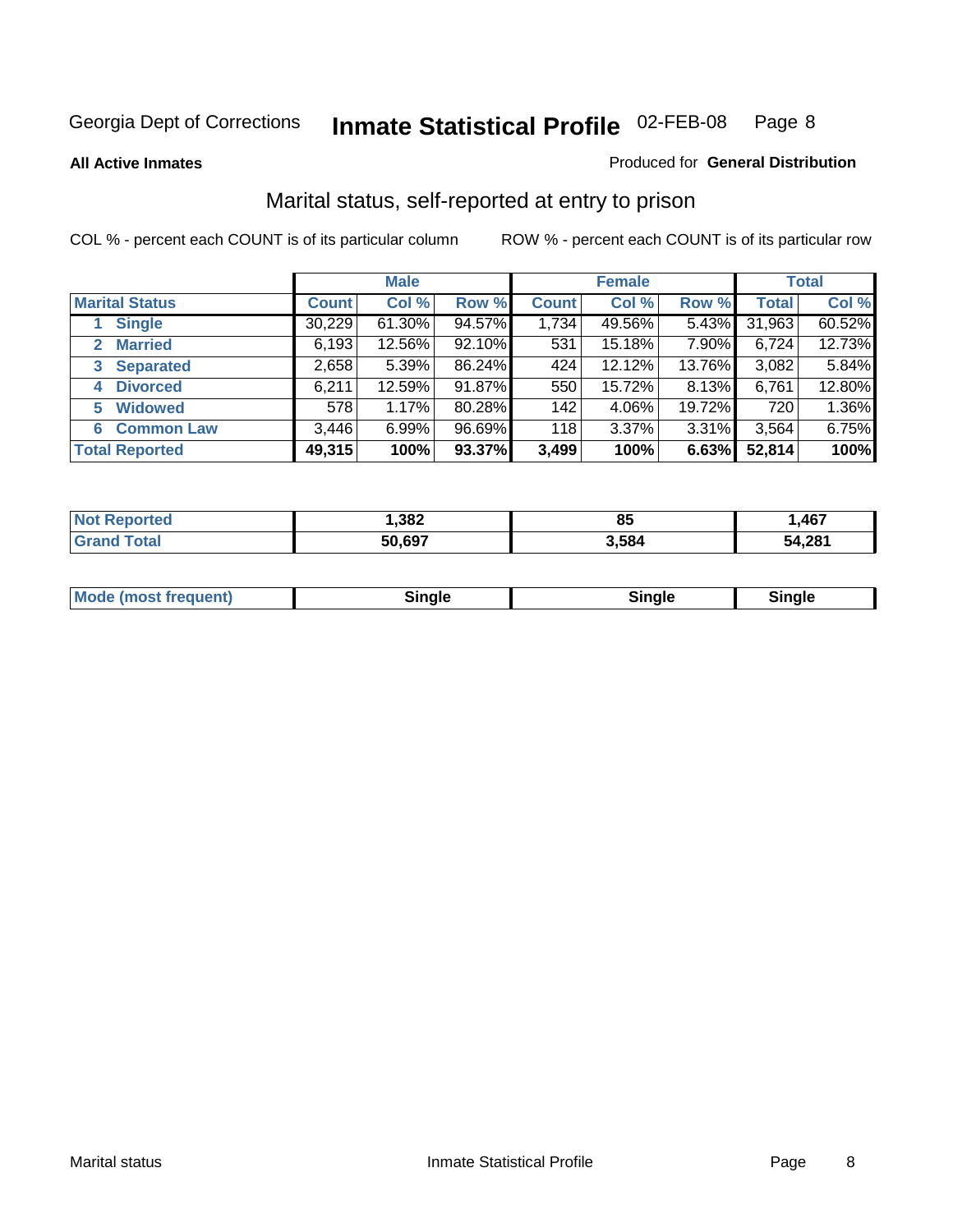**All Active Inmates**

#### Produced for **General Distribution**

### Number of children, self reported at entry to prison

|                           | <b>Male</b>  |        |        |              | <b>Female</b> |        | <b>Total</b> |        |
|---------------------------|--------------|--------|--------|--------------|---------------|--------|--------------|--------|
| <b>Number of Children</b> | <b>Count</b> | Col %  | Row %  | <b>Count</b> | Col %         | Row %  | <b>Total</b> | Col %  |
| $\bf{0}$                  | 20,355       | 40.63% | 96.19% | 806          | 22.55%        | 3.81%  | 21,161       | 39.43% |
|                           | 11,220       | 22.40% | 94.37% | 669          | 18.71%        | 5.63%  | 11,889       | 22.15% |
| $\overline{2}$            | 8,603        | 17.17% | 90.74% | 878          | 24.56%        | 9.26%  | 9,481        | 17.66% |
| 3                         | 5,027        | 10.03% | 88.19% | 673          | 18.83%        | 11.81% | 5,700        | 10.62% |
| 4                         | 2,556        | 5.10%  | 89.65% | 295          | 8.25%         | 10.35% | 2,851        | 5.31%  |
| 5                         | 1,255        | 2.51%  | 89.90% | 141          | 3.94%         | 10.10% | 1,396        | 2.60%  |
| $6\phantom{a}$            | 571          | 1.14%  | 89.64% | 66           | 1.85%         | 10.36% | 637          | 1.19%  |
| 7                         | 264          | 0.53%  | 89.80% | 30           | 0.84%         | 10.20% | 294          | 0.55%  |
| 8                         | 123          | 0.25%  | 94.62% |              | 0.20%         | 5.38%  | 130          | 0.24%  |
| 9                         | 48           | 0.10%  | 94.12% | 3            | 0.08%         | 5.88%  | 51           | 0.10%  |
| 10                        | 25           | 0.05%  | 80.65% | 6            | 0.17%         | 19.35% | 31           | 0.06%  |
| Over 10                   | 52           | 0.10%  | 98.11% |              | 0.03%         | 1.89%  | 53           | 0.10%  |
| <b>Total Reported</b>     | 50,099       | 100%   | 93.34% | 3,575        | 100%          | 6.66%  | 53,674       | 100.0% |

| 596           |      | 605                   |
|---------------|------|-----------------------|
| EN CAE<br>בעס | .584 | חדר<br>54<br>)4.Z / J |

| <b>Mean</b><br>(average) | 1.35 | 1.98 | .39 |
|--------------------------|------|------|-----|
| <b>Median (middle)</b>   |      |      |     |
| Mode<br>(most frequent)  |      |      |     |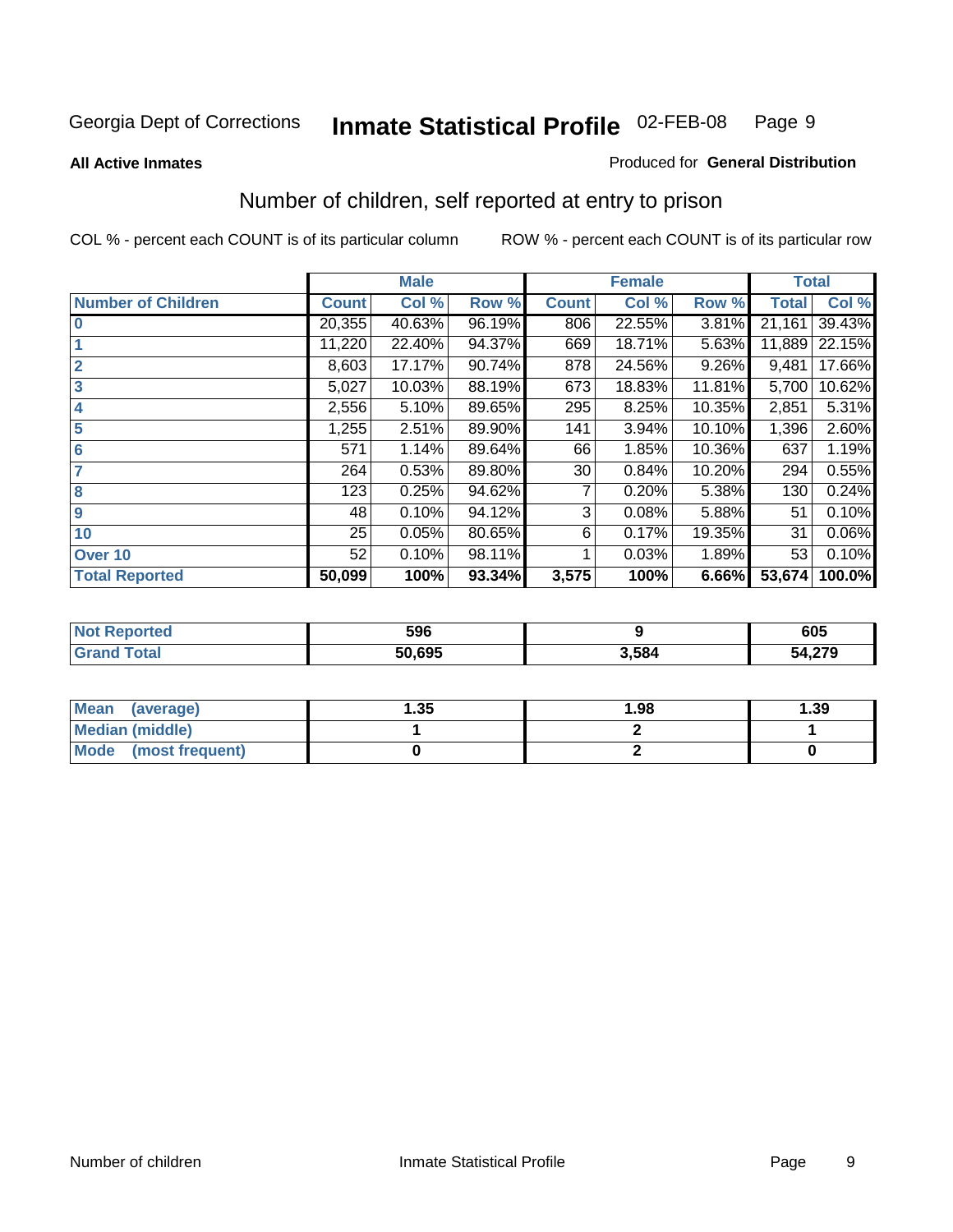#### **All Active Inmates**

#### Produced for **General Distribution**

### Religious affiliation, self-reported at entry to prison

|                         | <b>Male</b>                  |              |        |         |                 | <b>Female</b> |        | <b>Total</b>    |        |
|-------------------------|------------------------------|--------------|--------|---------|-----------------|---------------|--------|-----------------|--------|
|                         | <b>Religious Affiliation</b> | <b>Count</b> | Col %  | Row %   | <b>Count</b>    | Col %         | Row %  | <b>Total</b>    | Col %  |
| 1                       | <b>Islam</b>                 | 1,449        | 3.32%  | 98.64%  | $\overline{20}$ | .58%          | 1.36%  | 1,469           | 3.12%  |
| $\overline{2}$          | <b>Catholic</b>              | 2,247        | 5.14%  | 92.81%  | 174             | 5.07%         | 7.19%  | 2,421           | 5.14%  |
| $\overline{\mathbf{3}}$ | <b>Baptist</b>               | 20,625       | 47.21% | 91.50%  | 1,916           | 55.84%        | 8.50%  | 22,541          | 47.84% |
| 4                       | <b>Methodist</b>             | 923          | 2.11%  | 88.84%  | 116             | 3.38%         | 11.16% | 1,039           | 2.20%  |
| 5                       | <b>EpiscopIn</b>             | 65           | .15%   | 91.55%  | 6               | .17%          | 8.45%  | $\overline{71}$ | .15%   |
| 6                       | <b>Presbytrn</b>             | 122          | .28%   | 96.06%  | $\overline{5}$  | .15%          | 3.94%  | 127             | .27%   |
| 7                       | <b>Chc Of God</b>            | 525          | 1.20%  | 89.90%  | 59              | 1.72%         | 10.10% | 584             | 1.24%  |
| 8                       | <b>Holiness</b>              | 1,603        | 3.67%  | 83.10%  | 326             | 9.50%         | 16.90% | 1,929           | 4.09%  |
| $\boldsymbol{9}$        | <b>Jewish</b>                | 50           | .11%   | 98.04%  |                 | .03%          | 1.96%  | 51              | .11%   |
| 10                      | <b>Anglican</b>              | 9            | .02%   | 90.00%  |                 | .03%          | 10.00% | 10              | .02%   |
| 11                      | <b>Grk Orthdx</b>            | 9            | .02%   | 81.82%  | $\overline{2}$  | .06%          | 18.18% | 11              | .02%   |
| 12                      | <b>Hindu</b>                 | 6            | .01%   | 100.00% |                 |               |        | 6               | .01%   |
| 13                      | <b>Buddhist</b>              | 48           | .11%   | 96.00%  | $\overline{2}$  | .06%          | 4.00%  | 50              | .11%   |
| 14                      | <b>Taoist</b>                | 6            | .01%   | 100.00% |                 |               |        | 6               | .01%   |
| 15                      | <b>Shintoist</b>             | 3            | .01%   | 100.00% |                 |               |        | 3               | .01%   |
| 16                      | <b>Seven D Ad</b>            | 149          | .34%   | 97.39%  | 4               | .12%          | 2.61%  | 153             | .32%   |
| 17                      | <b>Jehovah Wt</b>            | 432          | .99%   | 92.90%  | 33              | .96%          | 7.10%  | 465             | .99%   |
| 18                      | <b>Latr Day S</b>            | 53           | .12%   | 98.15%  |                 | .03%          | 1.85%  | 54              | .11%   |
| 20                      | <b>Other Prot</b>            | 6,854        | 15.69% | 91.72%  | 619             | 18.04%        | 8.28%  | 7,473           | 15.86% |
| 96                      | <b>None</b>                  | 8,513        | 19.48% | 98.31%  | 146             | 4.26%         | 1.69%  | 8,659           | 18.38% |
|                         | <b>Total Reported</b>        | 43,691       | 100%   | 92.72%  | 3,431           | 100%          | 7.28%  | 47,122          | 100%   |

| med | 7,006  | 153   | ,159   |  |
|-----|--------|-------|--------|--|
|     | 50,697 | 3,584 | 54,281 |  |

| <b>Mode</b><br>frequent)<br>umost | 3aptist | 3aptist | <b>Baptist</b> |
|-----------------------------------|---------|---------|----------------|
|                                   |         |         |                |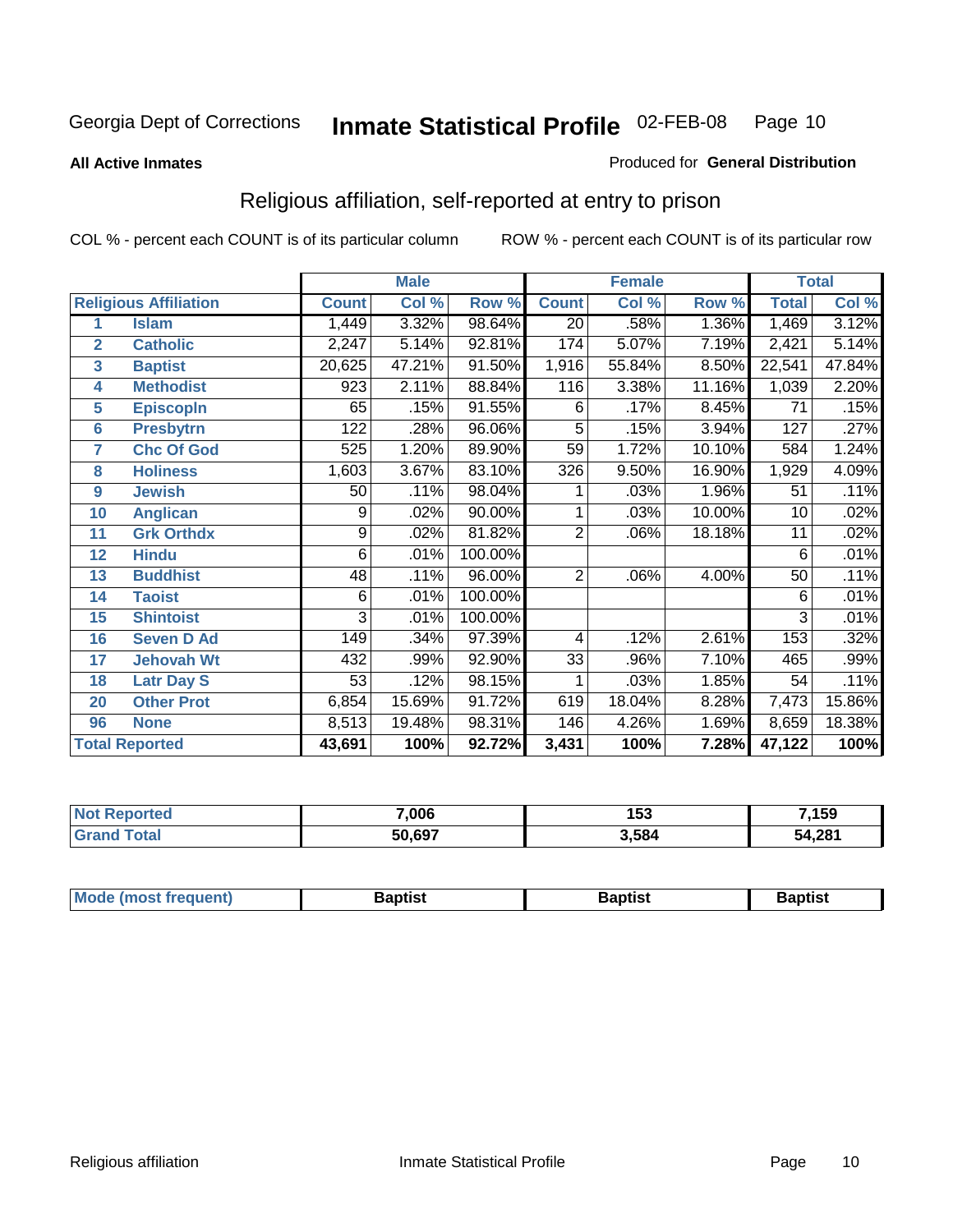#### **All Active Inmates**

#### Produced for **General Distribution**

### Home county, self-reported at entry to prison

|                |                      |                  | <b>Male</b> |         |                           | <b>Female</b> |        | <b>Total</b>     |       |
|----------------|----------------------|------------------|-------------|---------|---------------------------|---------------|--------|------------------|-------|
|                | <b>Home County</b>   | <b>Count</b>     | Col %       | Row %   | <b>Count</b>              | Col %         | Row %  | <b>Total</b>     | Col % |
| 1              | <b>Appling</b>       | 97               | .20%        | 93.27%  | 7                         | .20%          | 6.73%  | 104              | .20%  |
| $\overline{2}$ | <b>Atkinson</b>      | 40               | .08%        | 93.02%  | $\overline{3}$            | .09%          | 6.98%  | 43               | .08%  |
| 3              | <b>Bacon</b>         | 67               | .14%        | 95.71%  | $\overline{\overline{3}}$ | .09%          | 4.29%  | $\overline{70}$  | .13%  |
| 4              | <b>Baker</b>         | 8                | .02%        | 100.00% |                           |               |        | 8                | .02%  |
| 5              | <b>Baldwin</b>       | $\overline{287}$ | .59%        | 95.99%  | 12                        | .34%          | 4.01%  | 299              | .57%  |
| $6\phantom{a}$ | <b>Banks</b>         | $\overline{53}$  | .11%        | 94.64%  | $\overline{3}$            | .09%          | 5.36%  | $\overline{56}$  | .11%  |
| $\overline{7}$ | <b>Barrow</b>        | 280              | .58%        | 92.11%  | $\overline{24}$           | .69%          | 7.89%  | 304              | .58%  |
| 8              | <b>Bartow</b>        | 563              | 1.16%       | 89.08%  | 69                        | 1.98%         | 10.92% | 632              | 1.22% |
| 9              | <b>Ben Hill</b>      | $\overline{226}$ | .47%        | 92.24%  | $\overline{19}$           | .55%          | 7.76%  | 245              | .47%  |
| 10             | <b>Berrien</b>       | $\overline{76}$  | .16%        | 89.41%  | $\overline{9}$            | .26%          | 10.59% | 85               | .16%  |
| 11             | <b>Bibb</b>          | 1,187            | 2.45%       | 95.19%  | 60                        | 1.72%         | 4.81%  | 1,247            | 2.40% |
| 12             | <b>Bleckley</b>      | 79               | .16%        | 91.86%  | $\overline{7}$            | .20%          | 8.14%  | 86               | .17%  |
| 13             | <b>Brantley</b>      | $\overline{51}$  | .11%        | 87.93%  | $\overline{7}$            | .20%          | 12.07% | $\overline{58}$  | .11%  |
| 14             | <b>Brooks</b>        | $\overline{76}$  | .16%        | 98.70%  | $\overline{1}$            | .03%          | 1.30%  | $\overline{77}$  | .15%  |
| 15             | <b>Bryan</b>         | $\overline{98}$  | .20%        | 96.08%  | $\overline{4}$            | .11%          | 3.92%  | 102              | .20%  |
| 16             | <b>Bulloch</b>       | 364              | .75%        | 94.06%  | $\overline{23}$           | .66%          | 5.94%  | 387              | .74%  |
| 17             | <b>Burke</b>         | $\overline{201}$ | .41%        | 95.71%  | $\overline{9}$            | .26%          | 4.29%  | $\overline{210}$ | .40%  |
| 18             | <b>Butts</b>         | $\overline{147}$ | .30%        | 95.45%  | $\overline{7}$            | .20%          | 4.55%  | 154              | .30%  |
| 19             | <b>Calhoun</b>       | 50               | .10%        | 98.04%  | 1                         | .03%          | 1.96%  | $\overline{51}$  | .10%  |
| 20             | <b>Camden</b>        | $\overline{121}$ | .25%        | 94.53%  | $\overline{7}$            | .20%          | 5.47%  | 128              | .25%  |
| 21             | <b>Candler</b>       | $\overline{87}$  | .18%        | 93.55%  | $\overline{6}$            | .17%          | 6.45%  | $\overline{93}$  | .18%  |
| 22             | <b>Carroll</b>       | $\overline{547}$ | 1.13%       | 90.26%  | $\overline{59}$           | 1.69%         | 9.74%  | 606              | 1.17% |
| 23             | <b>Catoosa</b>       | $\overline{210}$ | .43%        | 88.98%  | $\overline{26}$           | .75%          | 11.02% | 236              | .45%  |
| 24             | <b>Charlton</b>      | $\overline{42}$  | .09%        | 100.00% |                           |               |        | 42               | .08%  |
| 25             | <b>Chatham</b>       | 2,252            | 4.64%       | 95.02%  | $\overline{118}$          | 3.38%         | 4.98%  | 2,370            | 4.56% |
| 26             | <b>Chattahoochee</b> | $\overline{17}$  | .04%        | 80.95%  | 4                         | .11%          | 19.05% | $\overline{21}$  | .04%  |
| 27             | <b>Chattooga</b>     | 235              | .48%        | 90.73%  | $\overline{24}$           | .69%          | 9.27%  | 259              | .50%  |
| 28             | <b>Cherokee</b>      | 386              | .80%        | 88.53%  | $\overline{50}$           | 1.43%         | 11.47% | 436              | .84%  |
| 29             | <b>Clarke</b>        | 499              | 1.03%       | 94.15%  | $\overline{31}$           | .89%          | 5.85%  | 530              | 1.02% |
| 30             | <b>Clay</b>          | $\overline{17}$  | .04%        | 89.47%  | $\overline{2}$            | .06%          | 10.53% | $\overline{19}$  | .04%  |
| 31             | <b>Clayton</b>       | 1,416            | 2.92%       | 93.65%  | $\overline{96}$           | 2.75%         | 6.35%  | 1,512            | 2.91% |
| 32             | <b>Clinch</b>        | $\overline{46}$  | .09%        | 95.83%  | $\overline{2}$            | .06%          | 4.17%  | $\overline{48}$  | .09%  |
| 33             | <b>Cobb</b>          | 2,210            | 4.56%       | 91.93%  | 194                       | 5.57%         | 8.07%  | 2,404            | 4.62% |
| 34             | <b>Coffee</b>        | $\overline{221}$ | .46%        | 92.08%  | $\overline{19}$           | .55%          | 7.92%  | 240              | .46%  |
| 35             | <b>Colquitt</b>      | 292              | .60%        | 94.50%  | $\overline{17}$           | .49%          | 5.50%  | 309              | .59%  |
| 36             | <b>Columbia</b>      | 184              | .38%        | 91.09%  | 18                        | .52%          | 8.91%  | 202              | .39%  |
| 37             | <b>Cook</b>          | 118              | .24%        | 90.77%  | $\overline{12}$           | .34%          | 9.23%  | 130              | .25%  |
| 38             | <b>Coweta</b>        | 463              | .95%        | 91.87%  | $\overline{41}$           | 1.18%         | 8.13%  | 504              | .97%  |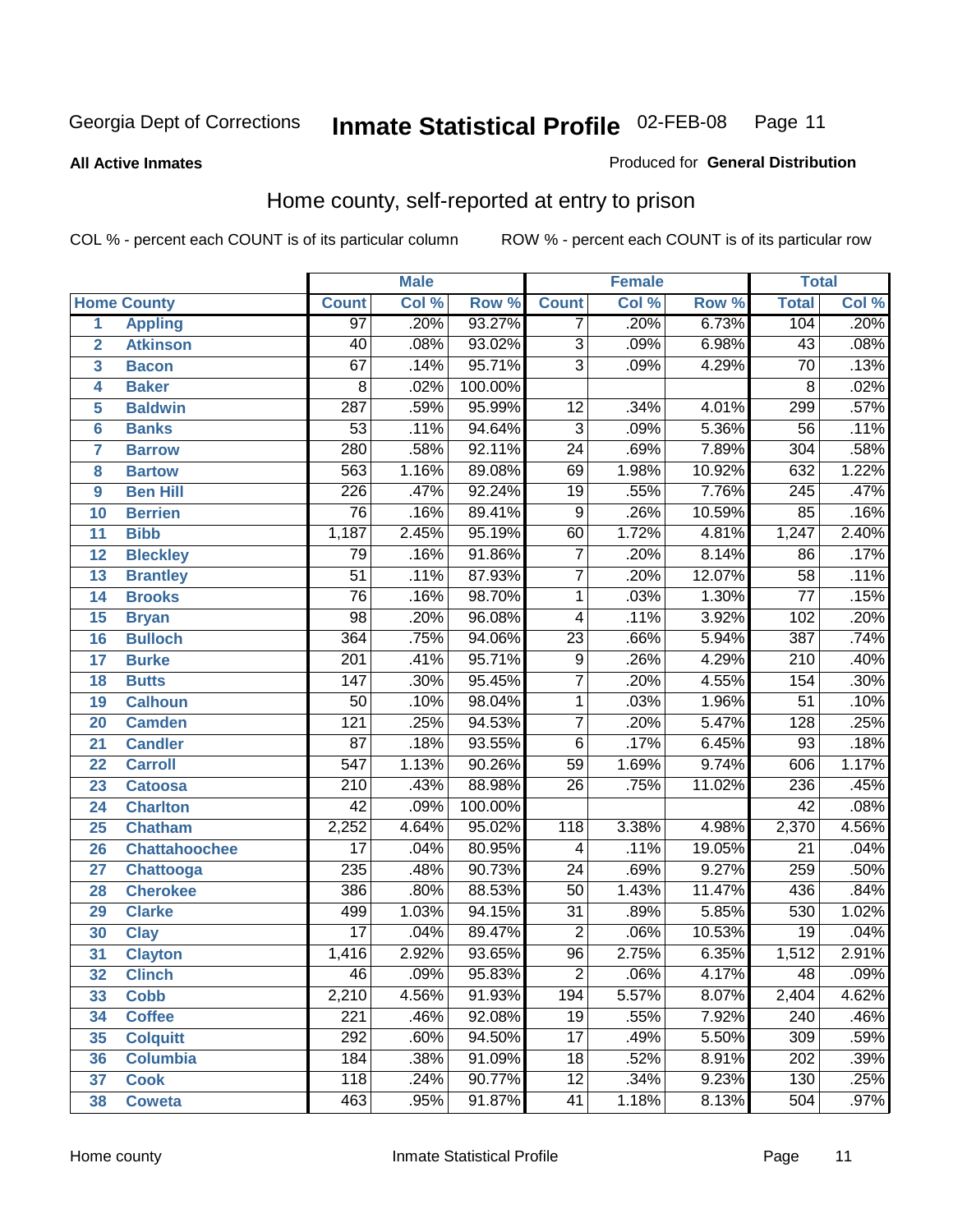#### **All Active Inmates**

#### Produced for **General Distribution**

### Home county, self-reported at entry to prison

|                 |                    |                  | <b>Male</b> |         |                 | <b>Female</b> |        | <b>Total</b>     |                            |
|-----------------|--------------------|------------------|-------------|---------|-----------------|---------------|--------|------------------|----------------------------|
|                 | <b>Home County</b> | <b>Count</b>     | Col %       | Row %   | <b>Count</b>    | Col %         | Row %  | <b>Total</b>     | $\overline{\text{Col }^9}$ |
| 39              | <b>Crawford</b>    | $\overline{30}$  | .06%        | 90.91%  | $\overline{3}$  | .09%          | 9.09%  | $\overline{33}$  | $.06\%$                    |
| 40              | <b>Crisp</b>       | 238              | .49%        | 94.82%  | $\overline{13}$ | .37%          | 5.18%  | 251              | .48%                       |
| 41              | <b>Dade</b>        | 69               | .14%        | 95.83%  | $\overline{3}$  | .09%          | 4.17%  | $\overline{72}$  | .14%                       |
| 42              | <b>Dawson</b>      | $\overline{88}$  | .18%        | 89.80%  | $\overline{10}$ | .29%          | 10.20% | $\overline{98}$  | .19%                       |
| 43              | <b>Decatur</b>     | $\overline{262}$ | .54%        | 93.57%  | $\overline{18}$ | .52%          | 6.43%  | 280              | .54%                       |
| 44              | <b>Dekalb</b>      | 2,532            | 5.22%       | 94.87%  | 137             | 3.93%         | 5.13%  | 2,669            | 5.13%                      |
| 45              | <b>Dodge</b>       | 138              | .28%        | 93.24%  | 10              | .29%          | 6.76%  | 148              | .28%                       |
| 46              | <b>Dooly</b>       | $\overline{76}$  | .16%        | 95.00%  | 4               | .11%          | 5.00%  | $\overline{80}$  | .15%                       |
| 47              | <b>Dougherty</b>   | 1,001            | 2.06%       | 95.24%  | $\overline{50}$ | 1.43%         | 4.76%  | 1,051            | 2.02%                      |
| 48              | <b>Douglas</b>     | 598              | 1.23%       | 92.14%  | $\overline{51}$ | 1.46%         | 7.86%  | 649              | 1.25%                      |
| 49              | <b>Early</b>       | 79               | .16%        | 98.75%  | 1               | .03%          | 1.25%  | $\overline{80}$  | .15%                       |
| 50              | <b>Echols</b>      | 6                | .01%        | 85.71%  | $\mathbf 1$     | .03%          | 14.29% | 7                | .01%                       |
| $\overline{51}$ | <b>Effingham</b>   | 140              | .29%        | 92.72%  | $\overline{11}$ | .32%          | 7.28%  | 151              | .29%                       |
| 52              | <b>Elbert</b>      | 136              | .28%        | 93.15%  | $\overline{10}$ | .29%          | 6.85%  | 146              | .28%                       |
| 53              | <b>Emanuel</b>     | 148              | .31%        | 93.67%  | $\overline{10}$ | .29%          | 6.33%  | 158              | .30%                       |
| 54              | <b>Evans</b>       | 92               | .19%        | 97.87%  | $\overline{2}$  | .06%          | 2.13%  | 94               | .18%                       |
| 55              | <b>Fannin</b>      | $\overline{96}$  | .20%        | 92.31%  | $\overline{8}$  | .23%          | 7.69%  | 104              | .20%                       |
| 56              | <b>Fayette</b>     | $\overline{147}$ | .30%        | 88.55%  | $\overline{19}$ | .55%          | 11.45% | 166              | .32%                       |
| 57              | <b>Floyd</b>       | 740              | 1.53%       | 89.81%  | $\overline{84}$ | 2.41%         | 10.19% | 824              | 1.58%                      |
| 58              | <b>Forsyth</b>     | $\overline{205}$ | .42%        | 87.98%  | $\overline{28}$ | .80%          | 12.02% | 233              | .45%                       |
| 59              | <b>Franklin</b>    | 136              | .28%        | 95.10%  | $\overline{7}$  | .20%          | 4.90%  | $\overline{143}$ | .27%                       |
| 60              | <b>Fulton</b>      | 5,632            | 11.61%      | 95.65%  | 256             | 7.34%         | 4.35%  | 5,888            | 11.32%                     |
| 61              | Gilmer             | 97               | .20%        | 94.17%  | 6               | .17%          | 5.83%  | 103              | .20%                       |
| 62              | <b>Glascock</b>    | 8                | .02%        | 100.00% |                 |               |        | $\overline{8}$   | .02%                       |
| 63              | <b>Glynn</b>       | 369              | .76%        | 94.37%  | $\overline{22}$ | .63%          | 5.63%  | 391              | .75%                       |
| 64              | <b>Gordon</b>      | 308              | .63%        | 91.94%  | $\overline{27}$ | .77%          | 8.06%  | 335              | .64%                       |
| 65              | <b>Grady</b>       | 184              | .38%        | 92.46%  | $\overline{15}$ | .43%          | 7.54%  | 199              | .38%                       |
| 66              | <b>Greene</b>      | $\overline{87}$  | .18%        | 93.55%  | 6               | .17%          | 6.45%  | $\overline{93}$  | .18%                       |
| 67              | <b>Gwinnett</b>    | 1,578            | 3.25%       | 93.76%  | 105             | 3.01%         | 6.24%  | 1,683            | 3.24%                      |
| 68              | <b>Habersham</b>   | 110              | .23%        | 93.22%  | $\overline{8}$  | .23%          | 6.78%  | 118              | .23%                       |
| 69              | <b>Hall</b>        | $\overline{695}$ | 1.43%       | 91.33%  | 66              | 1.89%         | 8.67%  | 761              | 1.46%                      |
| 70              | <b>Hancock</b>     | $\overline{54}$  | .11%        | 98.18%  | 1               | .03%          | 1.82%  | 55               | .11%                       |
| 71              | <b>Haralson</b>    | 129              | .27%        | 94.85%  | $\overline{7}$  | .20%          | 5.15%  | 136              | .26%                       |
| 72              | <b>Harris</b>      | 94               | .19%        | 93.07%  | $\overline{7}$  | .20%          | 6.93%  | 101              | .19%                       |
| 73              | <b>Hart</b>        | 85               | .18%        | 89.47%  | $\overline{10}$ | .29%          | 10.53% | $\overline{95}$  | .18%                       |
| 74              | <b>Heard</b>       | 63               | .13%        | 88.73%  | $\overline{8}$  | .23%          | 11.27% | $\overline{71}$  | .14%                       |
| 75              | <b>Henry</b>       | $\overline{538}$ | 1.11%       | 91.19%  | $\overline{52}$ | 1.49%         | 8.81%  | 590              | 1.13%                      |
| 76              | <b>Houston</b>     | 546              | 1.13%       | 92.39%  | 45              | 1.29%         | 7.61%  | 591              | 1.14%                      |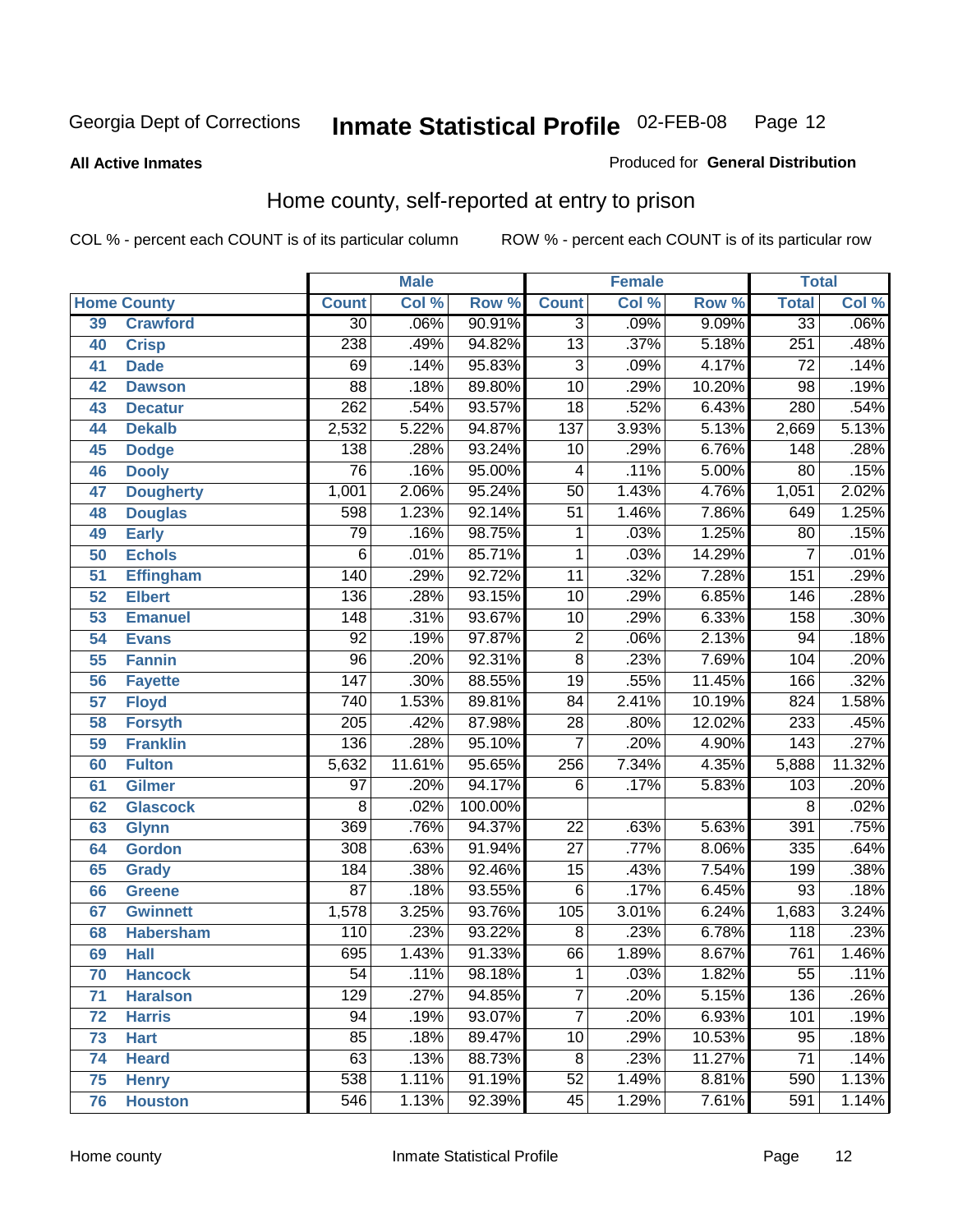**All Active Inmates**

#### Produced for **General Distribution**

### Home county, self-reported at entry to prison

|                 |                    |                  | <b>Male</b> |         |                           | <b>Female</b> |        | <b>Total</b>     |       |
|-----------------|--------------------|------------------|-------------|---------|---------------------------|---------------|--------|------------------|-------|
|                 | <b>Home County</b> | <b>Count</b>     | Col %       | Row %   | <b>Count</b>              | Col %         | Row %  | <b>Total</b>     | CoI%  |
| $\overline{77}$ | <b>Irwin</b>       | 68               | .14%        | 98.55%  | 1                         | .03%          | 1.45%  | 69               | .13%  |
| 78              | <b>Jackson</b>     | $\overline{204}$ | .42%        | 90.67%  | $\overline{21}$           | .60%          | 9.33%  | 225              | .43%  |
| 79              | <b>Jasper</b>      | $\overline{72}$  | .15%        | 93.51%  | 5                         | .14%          | 6.49%  | $\overline{77}$  | .15%  |
| 80              | <b>Jeff Davis</b>  | $\overline{70}$  | .14%        | 94.59%  | 4                         | .11%          | 5.41%  | $\overline{74}$  | .14%  |
| 81              | <b>Jefferson</b>   | $\overline{112}$ | .23%        | 92.56%  | $\overline{9}$            | .26%          | 7.44%  | 121              | .23%  |
| 82              | <b>Jenkins</b>     | $\overline{67}$  | .14%        | 94.37%  | 4                         | .11%          | 5.63%  | $\overline{71}$  | .14%  |
| 83              | <b>Johnson</b>     | $\overline{51}$  | .11%        | 87.93%  | $\overline{7}$            | .20%          | 12.07% | $\overline{58}$  | .11%  |
| 84              | <b>Jones</b>       | 63               | .13%        | 94.03%  | 4                         | .11%          | 5.97%  | $\overline{67}$  | .13%  |
| 85              | <b>Lamar</b>       | $\overline{87}$  | .18%        | 96.67%  | $\overline{3}$            | .09%          | 3.33%  | $\overline{90}$  | .17%  |
| 86              | <b>Lanier</b>      | $\overline{30}$  | .06%        | 78.95%  | $\overline{8}$            | .23%          | 21.05% | $\overline{38}$  | .07%  |
| 87              | <b>Laurens</b>     | $\overline{328}$ | .68%        | 94.52%  | $\overline{19}$           | .55%          | 5.48%  | $\overline{347}$ | .67%  |
| 88              | <b>Lee</b>         | $\overline{65}$  | .13%        | 97.01%  | $\overline{2}$            | .06%          | 2.99%  | 67               | .13%  |
| 89              | <b>Liberty</b>     | 236              | .49%        | 92.19%  | $\overline{20}$           | .57%          | 7.81%  | 256              | .49%  |
| 90              | <b>Lincoln</b>     | $\overline{38}$  | .08%        | 97.44%  | 1                         | .03%          | 2.56%  | $\overline{39}$  | .07%  |
| 91              | Long               | $\overline{36}$  | .07%        | 90.00%  | 4                         | .11%          | 10.00% | $\overline{40}$  | .08%  |
| 92              | <b>Lowndes</b>     | 566              | 1.17%       | 94.65%  | $\overline{32}$           | .92%          | 5.35%  | 598              | 1.15% |
| 93              | <b>Lumpkin</b>     | $\overline{92}$  | .19%        | 87.62%  | $\overline{13}$           | .37%          | 12.38% | 105              | .20%  |
| 94              | <b>Macon</b>       | $\overline{90}$  | .19%        | 93.75%  | 6                         | .17%          | 6.25%  | 96               | .18%  |
| 95              | <b>Madison</b>     | 108              | .22%        | 91.53%  | $\overline{10}$           | .29%          | 8.47%  | 118              | .23%  |
| 96              | <b>Marion</b>      | $\overline{47}$  | .10%        | 97.92%  | $\mathbf 1$               | .03%          | 2.08%  | $\overline{48}$  | .09%  |
| 97              | <b>Mcduffie</b>    | 158              | .33%        | 96.34%  | $\overline{6}$            | .17%          | 3.66%  | 164              | .32%  |
| 98              | <b>Mcintosh</b>    | $\overline{68}$  | .14%        | 94.44%  | 4                         | .11%          | 5.56%  | $\overline{72}$  | .14%  |
| 99              | <b>Meriwether</b>  | 186              | .38%        | 93.00%  | $\overline{14}$           | .40%          | 7.00%  | 200              | .38%  |
| 100             | <b>Miller</b>      | $\overline{34}$  | .07%        | 100.00% |                           |               |        | $\overline{34}$  | .07%  |
| 101             | <b>Mitchell</b>    | 171              | .35%        | 92.43%  | 14                        | .40%          | 7.57%  | 185              | .36%  |
| 102             | <b>Monroe</b>      | $\overline{131}$ | .27%        | 94.24%  | $\overline{8}$            | .23%          | 5.76%  | 139              | .27%  |
| 103             | <b>Montgomery</b>  | $\overline{43}$  | .09%        | 93.48%  | $\overline{3}$            | .09%          | 6.52%  | 46               | .09%  |
| 104             | <b>Morgan</b>      | $\overline{75}$  | .15%        | 91.46%  | $\overline{7}$            | .20%          | 8.54%  | $\overline{82}$  | .16%  |
| 105             | <b>Murray</b>      | $\overline{241}$ | .50%        | 91.63%  | $\overline{22}$           | .63%          | 8.37%  | 263              | .51%  |
| 106             | <b>Muscogee</b>    | 1,585            | 3.27%       | 93.46%  | $\overline{111}$          | 3.18%         | 6.54%  | 1,696            | 3.26% |
| 107             | <b>Newton</b>      | $\overline{509}$ | 1.05%       | 90.25%  | $\overline{55}$           | 1.58%         | 9.75%  | 564              | 1.08% |
| 108             | <b>Oconee</b>      | 51               | .11%        | 92.73%  | 4                         | .11%          | 7.27%  | 55               | .11%  |
| 109             | <b>Oglethorpe</b>  | $\overline{55}$  | .11%        | 94.83%  | $\overline{\overline{3}}$ | .09%          | 5.17%  | $\overline{58}$  | .11%  |
| 110             | <b>Paulding</b>    | 234              | .48%        | 91.05%  | $\overline{23}$           | .66%          | 8.95%  | 257              | .49%  |
| 111             | <b>Peach</b>       | 117              | .24%        | 97.50%  | $\overline{\overline{3}}$ | .09%          | 2.50%  | 120              | .23%  |
| 112             | <b>Pickens</b>     | 102              | .21%        | 83.61%  | $\overline{20}$           | .57%          | 16.39% | 122              | .23%  |
| 113             | <b>Pierce</b>      | $\overline{54}$  | .11%        | 93.10%  | 4                         | .11%          | 6.90%  | 58               | .11%  |
| 114             | <b>Pike</b>        | 61               | .13%        | 95.31%  | $\overline{3}$            | .09%          | 4.69%  | 64               | .12%  |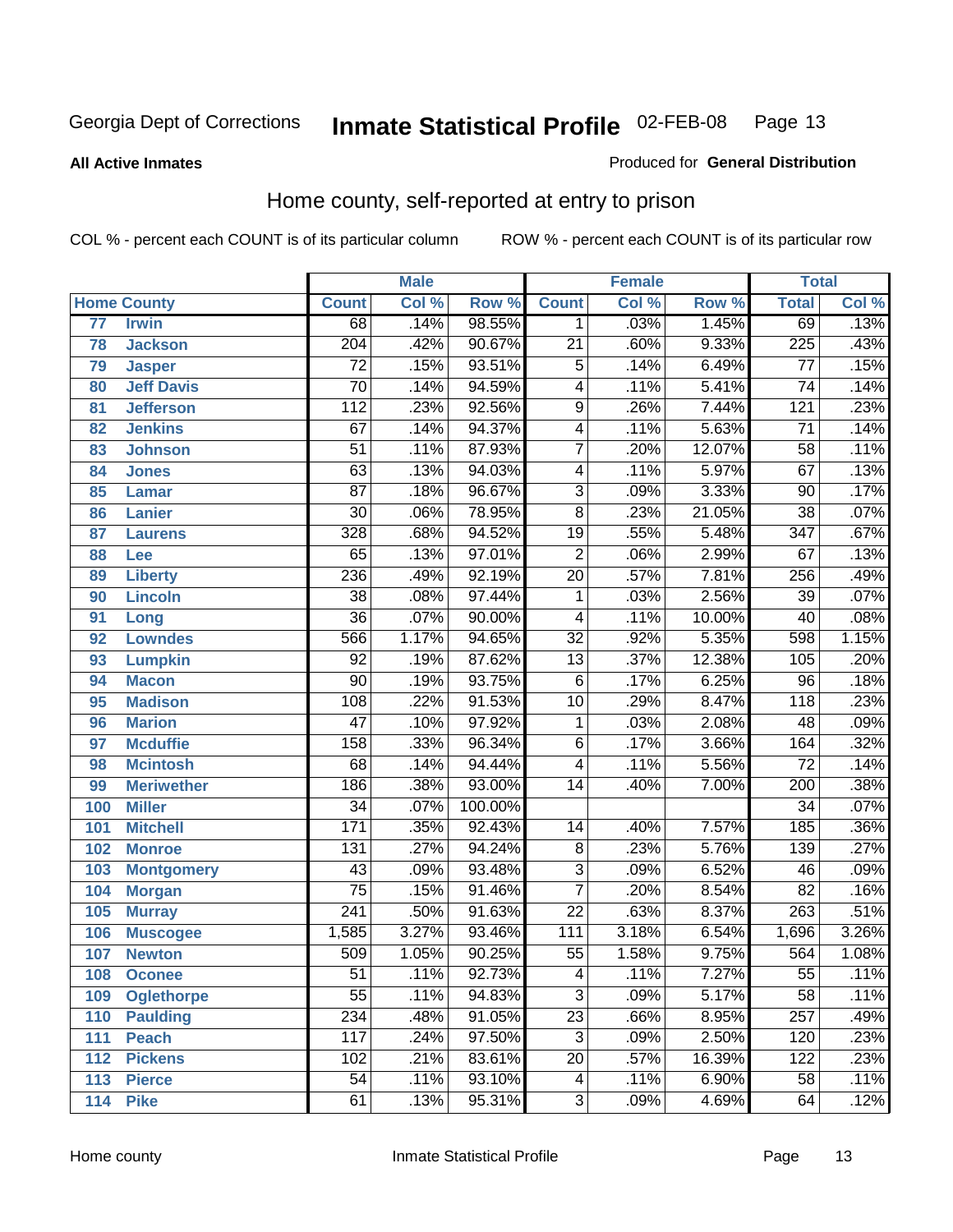**All Active Inmates**

#### Produced for **General Distribution**

### Home county, self-reported at entry to prison

|     |                    |                  | <b>Male</b> |         |                         | <b>Female</b> |        | <b>Total</b>     |                            |
|-----|--------------------|------------------|-------------|---------|-------------------------|---------------|--------|------------------|----------------------------|
|     | <b>Home County</b> | <b>Count</b>     | Col %       | Row %   | <b>Count</b>            | Col %         | Row %  | <b>Total</b>     | $\overline{\text{Col }^9}$ |
| 115 | <b>Polk</b>        | 201              | .41%        | 92.20%  | $\overline{17}$         | .49%          | 7.80%  | 218              | .42%                       |
| 116 | <b>Pulaski</b>     | $\overline{82}$  | .17%        | 89.13%  | $\overline{10}$         | .29%          | 10.87% | $\overline{92}$  | .18%                       |
| 117 | <b>Putnam</b>      | $\overline{137}$ | .28%        | 98.56%  | $\overline{2}$          | .06%          | 1.44%  | 139              | .27%                       |
| 118 | Quitman            | 14               | .03%        | 93.33%  | $\overline{1}$          | .03%          | 6.67%  | $\overline{15}$  | .03%                       |
| 119 | <b>Rabun</b>       | $\overline{56}$  | .12%        | 93.33%  | $\overline{\mathbf{4}}$ | .11%          | 6.67%  | 60               | .12%                       |
| 120 | <b>Randolph</b>    | $\overline{41}$  | .08%        | 89.13%  | $\overline{5}$          | .14%          | 10.87% | 46               | .09%                       |
| 121 | <b>Richmond</b>    | 1,842            | 3.80%       | 93.74%  | $\overline{123}$        | 3.53%         | 6.26%  | 1,965            | 3.78%                      |
| 122 | <b>Rockdale</b>    | 351              | .72%        | 93.60%  | $\overline{24}$         | .69%          | 6.40%  | 375              | .72%                       |
| 123 | <b>Schley</b>      | $\overline{23}$  | .05%        | 100.00% |                         |               |        | $\overline{23}$  | .04%                       |
| 124 | <b>Screven</b>     | $\overline{112}$ | .23%        | 95.73%  | 5                       | .14%          | 4.27%  | 117              | .22%                       |
| 125 | <b>Seminole</b>    | 65               | .13%        | 91.55%  | $\overline{6}$          | .17%          | 8.45%  | $\overline{71}$  | .14%                       |
| 126 | <b>Spalding</b>    | 550              | 1.13%       | 92.28%  | 46                      | 1.32%         | 7.72%  | 596              | 1.15%                      |
| 127 | <b>Stephens</b>    | 167              | .34%        | 91.26%  | $\overline{16}$         | .46%          | 8.74%  | 183              | .35%                       |
| 128 | <b>Stewart</b>     | $\overline{44}$  | .09%        | 97.78%  | 1                       | .03%          | 2.22%  | $\overline{45}$  | .09%                       |
| 129 | <b>Sumter</b>      | 254              | .52%        | 93.73%  | $\overline{17}$         | .49%          | 6.27%  | $\overline{271}$ | .52%                       |
| 130 | <b>Talbot</b>      | $\overline{52}$  | .11%        | 94.55%  | $\overline{3}$          | .09%          | 5.45%  | 55               | .11%                       |
| 131 | <b>Taliaferro</b>  | $\overline{9}$   | .02%        | 100.00% |                         |               |        | 9                | .02%                       |
| 132 | <b>Tattnall</b>    | 137              | .28%        | 93.84%  | 9                       | .26%          | 6.16%  | 146              | .28%                       |
| 133 | <b>Taylor</b>      | 83               | .17%        | 94.32%  | $\overline{5}$          | .14%          | 5.68%  | $\overline{88}$  | .17%                       |
| 134 | <b>Telfair</b>     | 134              | .28%        | 93.71%  | $\overline{9}$          | .26%          | 6.29%  | $\overline{143}$ | .27%                       |
| 135 | <b>Terrell</b>     | $\overline{82}$  | .17%        | 96.47%  | $\overline{3}$          | .09%          | 3.53%  | 85               | .16%                       |
| 136 | <b>Thomas</b>      | 285              | .59%        | 94.37%  | $\overline{17}$         | .49%          | 5.63%  | 302              | .58%                       |
| 137 | <b>Tift</b>        | 294              | .61%        | 97.67%  | $\overline{7}$          | .20%          | 2.33%  | $\overline{301}$ | .58%                       |
| 138 | <b>Toombs</b>      | $\overline{247}$ | .51%        | 93.56%  | $\overline{17}$         | .49%          | 6.44%  | 264              | .51%                       |
| 139 | <b>Towns</b>       | $\overline{28}$  | .06%        | 90.32%  | $\overline{3}$          | .09%          | 9.68%  | $\overline{31}$  | .06%                       |
| 140 | <b>Treutlen</b>    | 62               | .13%        | 96.88%  | $\overline{2}$          | .06%          | 3.13%  | 64               | .12%                       |
| 141 | <b>Troup</b>       | 624              | 1.29%       | 90.96%  | 62                      | 1.78%         | 9.04%  | 686              | 1.32%                      |
| 142 | <b>Turner</b>      | 60               | .12%        | 95.24%  | $\overline{3}$          | .09%          | 4.76%  | 63               | .12%                       |
| 143 | <b>Twiggs</b>      | $\overline{41}$  | .08%        | 93.18%  | $\overline{3}$          | .09%          | 6.82%  | 44               | .08%                       |
| 144 | <b>Union</b>       | 69               | .14%        | 93.24%  | $\overline{5}$          | .14%          | 6.76%  | $\overline{74}$  | .14%                       |
| 145 | <b>Upson</b>       | $\overline{209}$ | .43%        | 90.87%  | $\overline{21}$         | .60%          | 9.13%  | 230              | .44%                       |
| 146 | <b>Walker</b>      | 327              | .67%        | 92.37%  | 27                      | .77%          | 7.63%  | 354              | .68%                       |
| 147 | <b>Walton</b>      | 286              | .59%        | 93.46%  | $\overline{20}$         | .57%          | 6.54%  | 306              | .59%                       |
| 148 | <b>Ware</b>        | 286              | .59%        | 92.86%  | $\overline{22}$         | .63%          | 7.14%  | 308              | .59%                       |
| 149 | <b>Warren</b>      | 45               | .09%        | 93.75%  | $\overline{3}$          | .09%          | 6.25%  | 48               | .09%                       |
| 150 | <b>Washington</b>  | 131              | .27%        | 90.97%  | $\overline{13}$         | .37%          | 9.03%  | 144              | .28%                       |
| 151 | <b>Wayne</b>       | 166              | .34%        | 91.21%  | $\overline{16}$         | .46%          | 8.79%  | 182              | .35%                       |
| 152 | <b>Webster</b>     | $\overline{9}$   | .02%        | 100.00% |                         |               |        | $\overline{9}$   | .02%                       |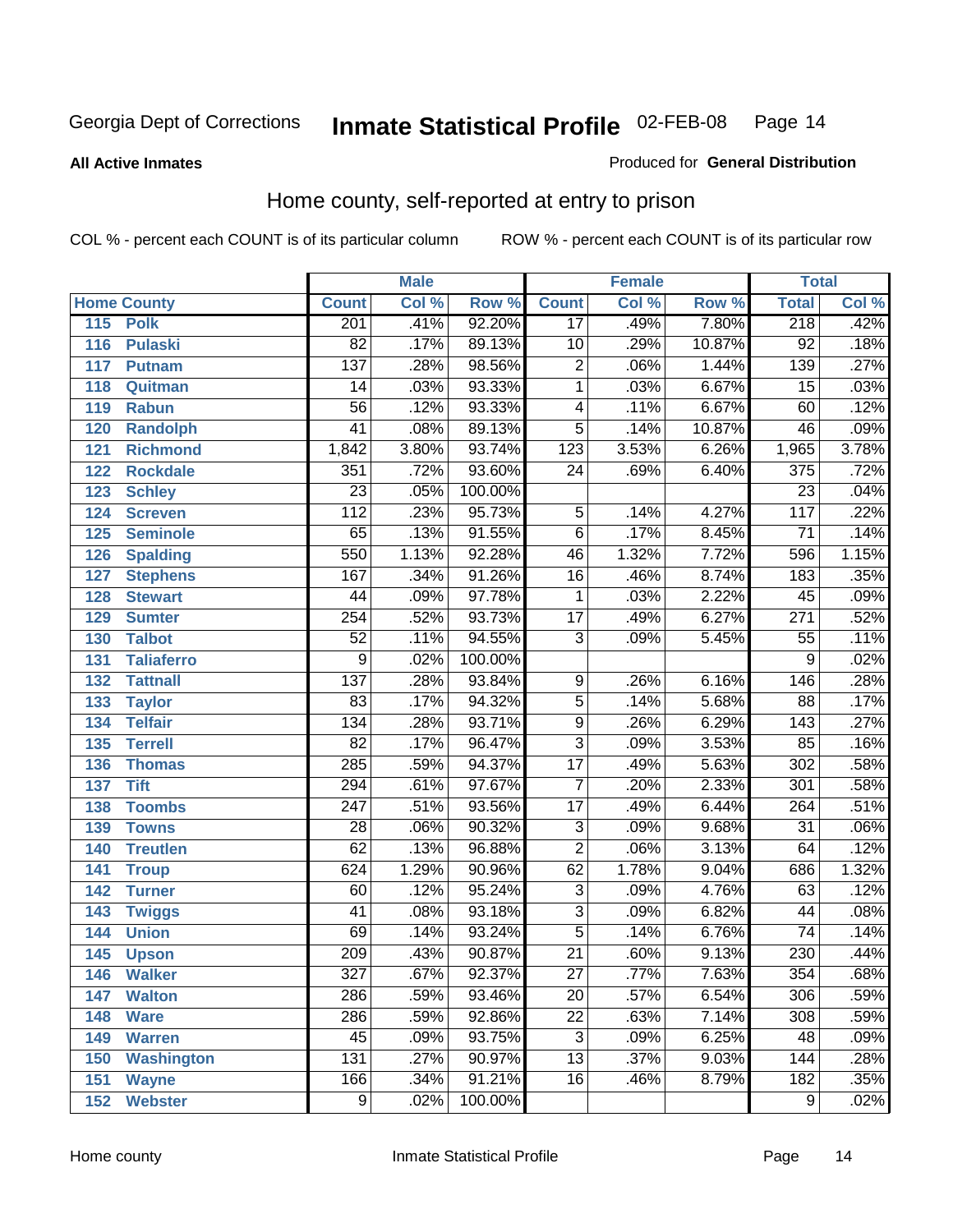#### **All Active Inmates**

#### Produced for **General Distribution**

### Home county, self-reported at entry to prison

|                    |                      | <b>Male</b>  |       |        |              | <b>Female</b> | <b>Total</b> |        |       |
|--------------------|----------------------|--------------|-------|--------|--------------|---------------|--------------|--------|-------|
| <b>Home County</b> |                      | <b>Count</b> | Col % | Row %  | <b>Count</b> | Col %         | Row %        | Total  | Col % |
| 153                | <b>Wheeler</b>       | 23           | .05%  | 85.19% | 4            | .11%          | 14.81%       | 27     | .05%  |
| 154                | <b>White</b>         | 79           | .16%  | 84.95% | 14           | .40%          | 15.05%       | 93     | .18%  |
| 155                | <b>Whitfield</b>     | 630          | 1.30% | 89.62% | 73           | 2.09%         | 10.38%       | 703    | 1.35% |
| 156                | <b>Wilcox</b>        | 60           | .12%  | 93.75% | 4            | $.11\%$       | 6.25%        | 64     | .12%  |
| 157                | <b>Wilkes</b>        | 66           | .14%  | 98.51% |              | .03%          | 1.49%        | 67     | .13%  |
| 158                | <b>Wilkinson</b>     | 71           | .15%  | 87.65% | 10           | .29%          | 12.35%       | 81     | .16%  |
| 159                | <b>Worth</b>         | 120          | .25%  | 93.75% | 8            | .23%          | 6.25%        | 128    | .25%  |
| 160                | <b>Unknown</b>       | 2,712        | 5.59% | 92.12% | 232          | 6.66%         | 7.88%        | 2,944  | 5.66% |
|                    | <b>Total Rported</b> | 48,518       | 100%  | 93.3%  | 3,486        | 100%          | 6.7%         | 52,004 | 100%  |

| N.     | 170    | 98    | דדה ו        |
|--------|--------|-------|--------------|
| porteo | --     |       | L.LI I       |
|        | 50.697 | 584،، | 4,281<br>מרי |

| <b>Mode</b> | ™ulton | <b>ulton</b> | ulton |
|-------------|--------|--------------|-------|
|             |        |              |       |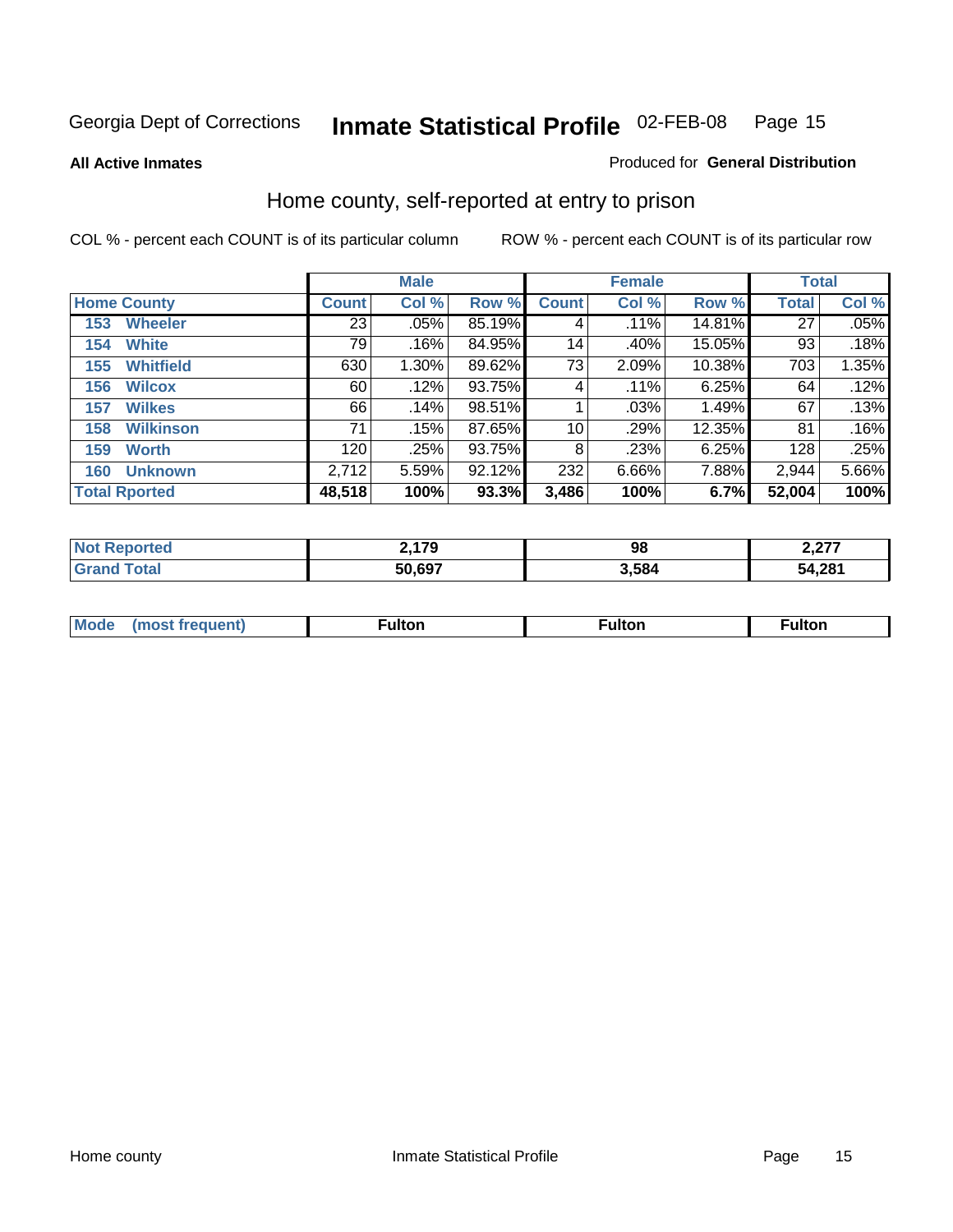**All Active Inmates**

#### Produced for **General Distribution**

### Environment to age 16, self-reported at entry to prison

|                                    | <b>Male</b>  |          |        | <b>Female</b> |        |          | <b>Total</b> |        |
|------------------------------------|--------------|----------|--------|---------------|--------|----------|--------------|--------|
| <b>Environment to age 16</b>       | <b>Count</b> | Col %    | Row %  | <b>Count</b>  | Col %  | Row %    | <b>Total</b> | Col %  |
| <b>Rural/Farm</b>                  | 1,653        | $3.39\%$ | 92.61% | 132           | 3.80%  | 7.39%    | 1,785        | 3.42%  |
| <b>Rural/Nfarm</b><br>$\mathbf{2}$ | 2,568        | 5.27%    | 86.73% | 393           | 11.32% | 13.27%   | 2,961        | 5.67%  |
| <b>S.M.S.A</b><br>3                | 16,434       | 33.71%   | 96.15% | 658           | 18.95% | $3.85\%$ | 17,092       | 32.73% |
| <b>Urban</b><br>4                  | 10,711       | 21.97%   | 90.27% | .155          | 33.27% | $9.73\%$ | 11,866       | 22.72% |
| <b>Small Town</b><br>5.            | 17,383       | 35.66%   | 93.88% | 1.134         | 32.66% | $6.12\%$ | 18,517       | 35.46% |
| <b>Total Reported</b>              | 48,749       | 100%     | 93.35% | 3,472         | 100%   | 6.65%    | 52,221       | 100%   |

| <b>Not Reported</b> | .948   | .     | 2,060  |
|---------------------|--------|-------|--------|
| ⊺otal<br>' Grand    | 50,697 | 3,584 | 54,281 |

| <b>Mode</b><br>frequent)<br>$\cdots$ | own<br>Small<br>_____ | Jrban<br>____ | ⊺owr<br>ан<br>_____ |
|--------------------------------------|-----------------------|---------------|---------------------|
|                                      |                       |               |                     |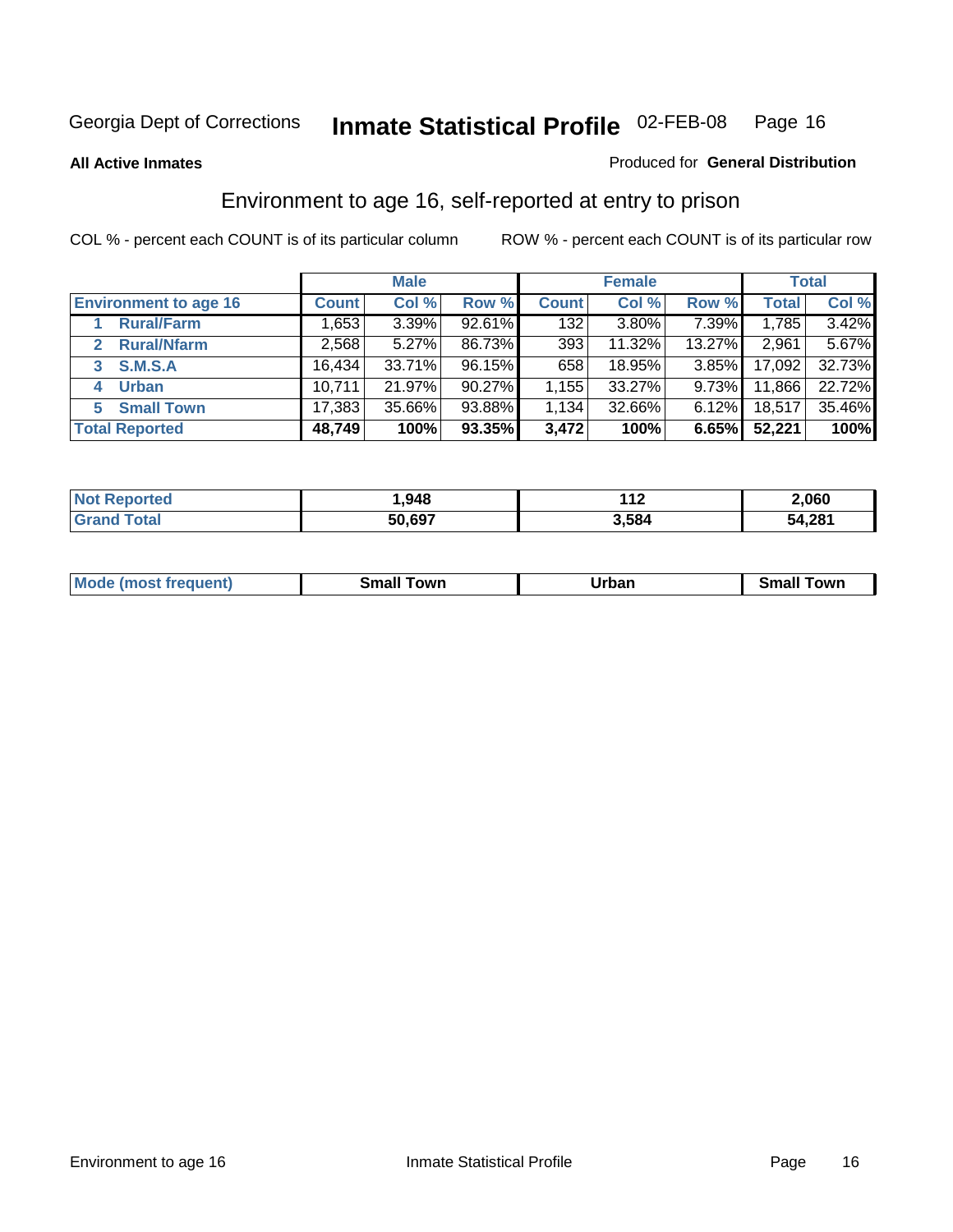#### **All Active Inmates**

#### Produced for **General Distribution**

### Guardian status to age 16, self-reported at entry to prison

|                                  |              | <b>Male</b> |         |              | <b>Female</b> |       |        | <b>Total</b> |
|----------------------------------|--------------|-------------|---------|--------------|---------------|-------|--------|--------------|
| <b>Guardian Status To Age 16</b> | <b>Count</b> | Col %       | Row %   | <b>Count</b> | Col %         | Row % | Total  | Col %        |
| 1 Orphanage                      | 38           | .13%        | 95.00%  | 2            | .20%          | 5.00% | 40     | .13%         |
| 2 Father Only                    | 889          | 3.03%       | 96.53%  | 32           | 3.13%         | 3.47% | 921    | 3.03%        |
| <b>3 Both Parents</b>            | 11,954       | 40.76%      | 96.29%  | 460          | 44.97%        | 3.71% | 12,414 | 40.90%       |
| <b>4 Mother Only</b>             | 12,428       | 42.37%      | 97.48%  | 321          | 31.38%        | 2.52% | 12,749 | 42.00%       |
| <b>6 Oth Female</b>              | 732          | 2.50%       | 95.81%  | 32           | 3.13%         | 4.19% | 764    | 2.52%        |
| <b>7 Oth Male</b>                | 132          | .45%        | 96.35%  | 5            | .49%          | 3.65% | 137    | .45%         |
| 8 Step-Parents                   | 311          | 1.06%       | 100.00% |              |               |       | 311    | 1.02%        |
| 9 Foster Home                    | 424          | 1.45%       | 95.50%  | 20           | 1.96%         | 4.50% | 444    | 1.46%        |
| <b>10 Grand Parents</b>          | 2,422        | 8.26%       | 94.13%  | 151          | 14.76%        | 5.87% | 2,573  | 8.48%        |
| <b>Total Reported</b>            | 29,330       | 100%        | 96.63%  | 1,023        | 100%          | 3.37% | 30,353 | 100%         |

| NG   | .1,367<br>ົ<br>- . , | 2,561 | 23,928 |
|------|----------------------|-------|--------|
| . Gr | 50.697               | 584,د | 54,281 |

| Mode | Onlv<br>Mot | <b>Roth</b><br>Parents | <b>IMot</b><br>Onlv<br>∵hei |
|------|-------------|------------------------|-----------------------------|
|      |             |                        |                             |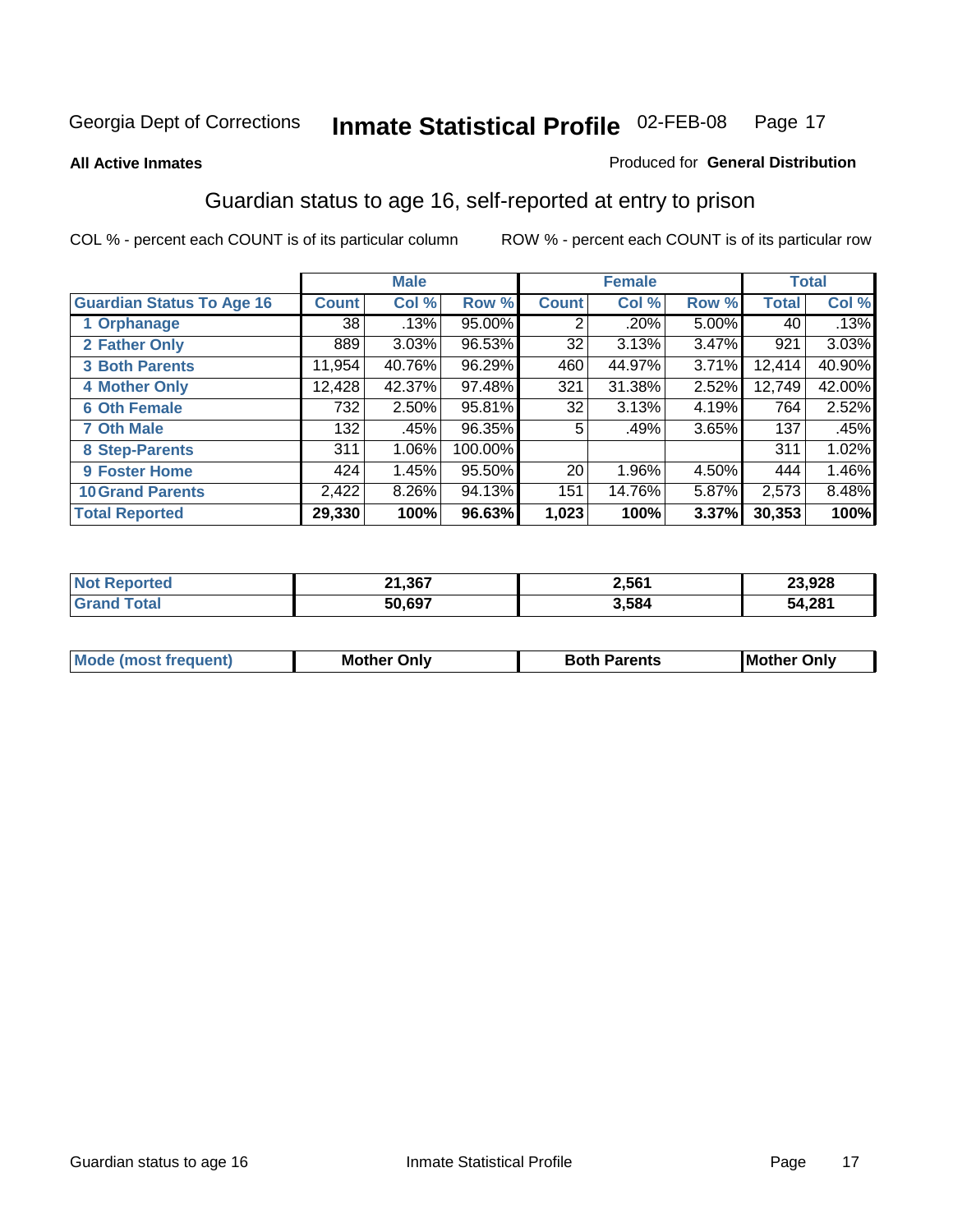#### **All Active Inmates**

#### Produced for **General Distribution**

### Employment status before prison, self-reported at entry to prison

|                                  |              | <b>Male</b> |        |              | <b>Female</b> |        |        | <b>Total</b> |
|----------------------------------|--------------|-------------|--------|--------------|---------------|--------|--------|--------------|
| <b>Employment Status</b>         | <b>Count</b> | Col %       | Row %  | <b>Count</b> | Col %         | Row %  | Total  | Col %        |
| <b>Full Time</b>                 | 23,264       | 52.17%      | 96.04% | 960          | $50.34\%$     | 3.96%  | 24,224 | 52.10%       |
| <b>Part Time</b><br>$\mathbf{2}$ | 3,400        | 7.63%       | 97.73% | 79           | 4.14%         | 2.27%  | 3,479  | 7.48%        |
| Unempl $<$ 6m<br>3               | 4,763        | 10.68%      | 96.87% | 154          | $8.08\%$      | 3.13%  | 4,917  | 10.58%       |
| Unempl > 6m<br>4                 | 7,704        | 17.28%      | 96.19% | 305          | 15.99%        | 3.81%  | 8,009  | 17.23%       |
| <b>Never Workd</b><br>5          | 3,490        | 7.83%       | 96.22% | 137          | 7.18%         | 3.78%  | 3,627  | 7.80%        |
| <b>Student</b><br>6              | 366          | .82%        | 85.31% | 63           | $3.30\%$      | 14.69% | 429    | .92%         |
| 7<br><b>Incapable</b>            | 1,602        | 3.59%       | 88.46% | 209          | 10.96%        | 11.54% | 1,811  | 3.89%        |
| <b>Total Reported</b>            | 44,589       | 100%        | 95.9%  | 1,907        | 100%          | 4.1%   | 46,496 | 100%         |

| ,108   | $ -$<br>، ٥٥ | 7,785       |
|--------|--------------|-------------|
| 50.697 | 3,584        | 4,281<br>54 |

| <b>M</b> ດ | the contract of the contract of the contract of the contract of the contract of the contract of the contract of | the contract of the contract of the contract of the contract of the contract of the contract of the contract of | ----<br><b>Full Time</b> |
|------------|-----------------------------------------------------------------------------------------------------------------|-----------------------------------------------------------------------------------------------------------------|--------------------------|
|            |                                                                                                                 |                                                                                                                 |                          |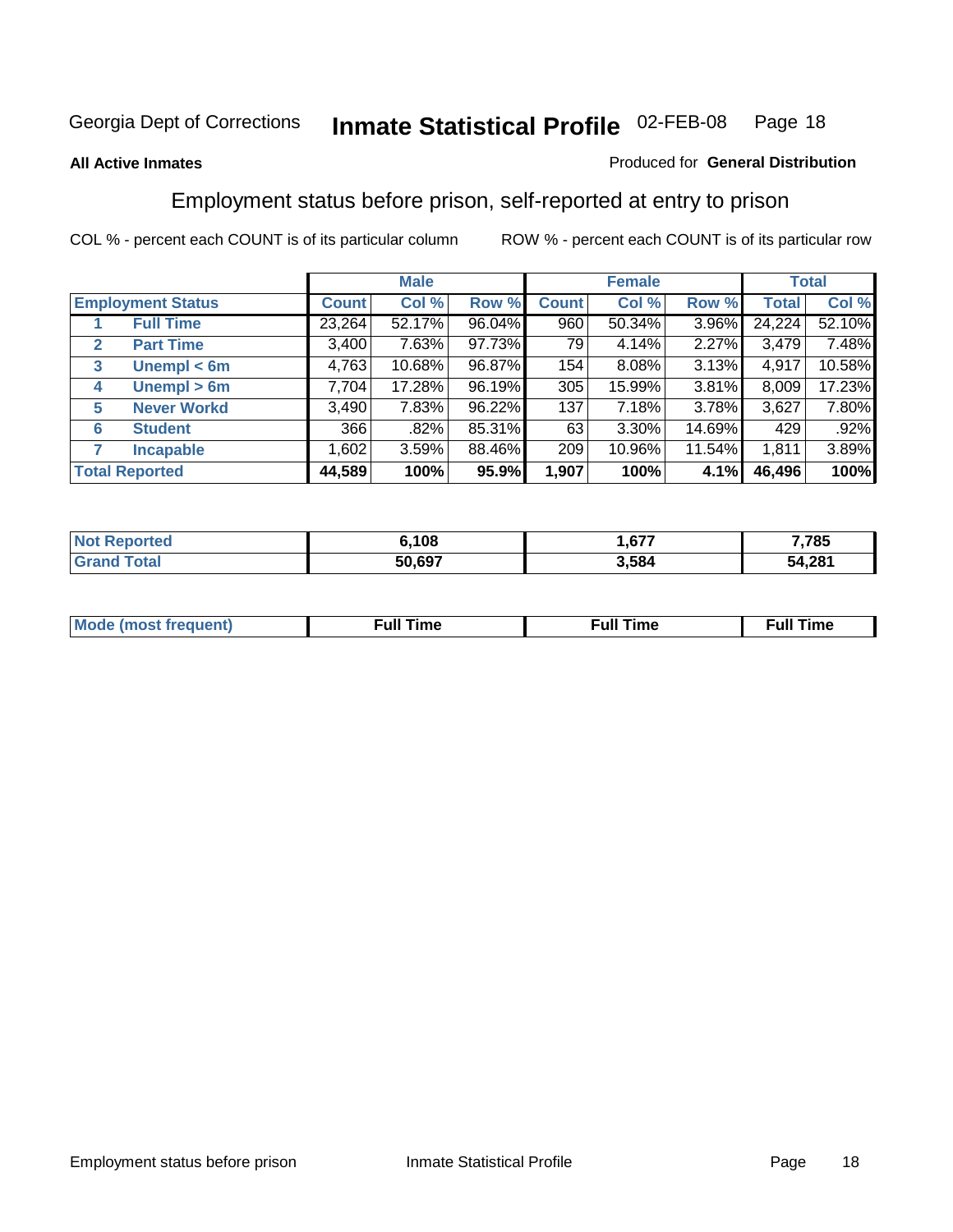#### **All Active Inmates**

Produced for **General Distribution**

### Age at admission

|                         |                 | <b>Male</b> |         |                  | <b>Female</b> |        |              | <b>Total</b> |
|-------------------------|-----------------|-------------|---------|------------------|---------------|--------|--------------|--------------|
| <b>Age At Admission</b> | <b>Count</b>    | Col %       | Row %   | <b>Count</b>     | Col %         | Row %  | <b>Total</b> | Col %        |
| 13                      | 1               | 0.01%       | 100.00% |                  |               |        | 1            | 0.01%        |
| 14                      | $\overline{13}$ | 0.03%       | 92.86%  | 1                | 0.03%         | 7.14%  | 14           | 0.03%        |
| 15                      | 63              | 0.12%       | 100.00% |                  |               |        | 63           | 0.12%        |
| 16                      | 184             | 0.36%       | 95.34%  | 9                | 0.25%         | 4.66%  | 193          | 0.36%        |
| $\overline{17}$         | 812             | 1.60%       | 96.55%  | $\overline{29}$  | 0.81%         | 3.45%  | 841          | 1.55%        |
| 18                      | 1,597           | 3.15%       | 97.20%  | 46               | 1.28%         | 2.80%  | 1,643        | 3.03%        |
| 19                      | 2,123           | 4.19%       | 97.07%  | 64               | 1.79%         | 2.93%  | 2,187        | 4.03%        |
| 20                      | 2,121           | 4.18%       | 95.15%  | 108              | 3.01%         | 4.85%  | 2,229        | 4.11%        |
| 21                      | 2,142           | 4.23%       | 95.33%  | 105              | 2.93%         | 4.67%  | 2,247        | 4.14%        |
| 22                      | 2,189           | 4.32%       | 95.51%  | 103              | 2.87%         | 4.49%  | 2,292        | 4.22%        |
| 23                      | 2,091           | 4.12%       | 94.10%  | 131              | 3.66%         | 5.90%  | 2,222        | 4.09%        |
| 24                      | 1,992           | 3.93%       | 93.08%  | 148              | 4.13%         | 6.92%  | 2,140        | 3.94%        |
| $\overline{25}$         | 2,068           | 4.08%       | 94.21%  | $\overline{127}$ | 3.54%         | 5.79%  | 2,195        | 4.04%        |
| 26                      | 1,923           | 3.79%       | 94.40%  | 114              | 3.18%         | 5.60%  | 2,037        | 3.75%        |
| 27                      | 1,930           | 3.81%       | 93.60%  | 132              | 3.68%         | 6.40%  | 2,062        | 3.80%        |
| 28                      | 1,801           | 3.55%       | 94.15%  | 112              | 3.13%         | 5.85%  | 1,913        | 3.52%        |
| 29                      | 1,687           | 3.33%       | 92.90%  | 129              | 3.60%         | 7.10%  | 1,816        | 3.35%        |
| 30                      | 1,593           | 3.14%       | 92.46%  | 130              | 3.63%         | 7.54%  | 1,723        | 3.17%        |
| 31                      | 1,562           | 3.08%       | 93.98%  | 100              | 2.79%         | 6.02%  | 1,662        | 3.06%        |
| 32                      | 1,399           | 2.76%       | 92.28%  | 117              | 3.26%         | 7.72%  | 1,516        | 2.79%        |
| 33                      | 1,414           | 2.79%       | 94.39%  | 84               | 2.34%         | 5.61%  | 1,498        | 2.76%        |
| 34                      | 1,426           | 2.81%       | 92.90%  | 109              | 3.04%         | 7.10%  | 1,535        | 2.83%        |
| 35                      | 1,367           | 2.70%       | 92.05%  | 118              | 3.29%         | 7.95%  | 1,485        | 2.74%        |
| 36                      | 1,369           | 2.70%       | 91.39%  | 129              | 3.60%         | 8.61%  | 1,498        | 2.76%        |
| $\overline{37}$         | 1,228           | 2.42%       | 91.85%  | 109              | 3.04%         | 8.15%  | 1,337        | 2.46%        |
| 38                      | 1,163           | 2.29%       | 90.65%  | 120              | 3.35%         | 9.35%  | 1,283        | 2.36%        |
| 39                      | 1,241           | 2.45%       | 90.72%  | 127              | 3.54%         | 9.28%  | 1,368        | 2.52%        |
| 40                      | 1,163           | 2.29%       | 92.23%  | 98               | 2.73%         | 7.77%  | 1,261        | 2.32%        |
| 41                      | 1,163           | 2.29%       | 90.22%  | 126              | 3.52%         | 9.78%  | 1,289        | 2.37%        |
| 42                      | 1,079           | 2.13%       | 90.75%  | 110              | 3.07%         | 9.25%  | 1,189        | 2.19%        |
| 43                      | 1,036           | 2.04%       | 89.62%  | 120              | 3.35%         | 10.38% | 1,156        | 2.13%        |
| 44                      | 946             | 1.87%       | 90.79%  | 96               | 2.68%         | 9.21%  | 1,042        | 1.92%        |
| 45                      | 933             | 1.84%       | 90.41%  | 99               | 2.76%         | 9.59%  | 1,032        | 1.90%        |
| 46                      | 820             | 1.62%       | 92.24%  | 69               | 1.93%         | 7.76%  | 889          | 1.64%        |
| 47                      | 707             | 1.39%       | 91.46%  | 66               | 1.84%         | 8.54%  | 773          | 1.42%        |
| 48                      | 649             | 1.28%       | 90.90%  | 65               | 1.81%         | 9.10%  | 714          | 1.32%        |
| 49                      | 562             | 1.11%       | 92.74%  | 44               | 1.23%         | 7.26%  | 606          | 1.12%        |
| 50                      | 495             | 0.98%       | 94.29%  | 30               | 0.84%         | 5.71%  | 525          | 0.97%        |
| 51                      | 412             | 0.81%       | 93.21%  | $\overline{30}$  | 0.84%         | 6.79%  | 442          | 0.81%        |
| 52                      | 411             | 0.81%       | 95.14%  | $\overline{21}$  | 0.59%         | 4.86%  | 432          | 0.80%        |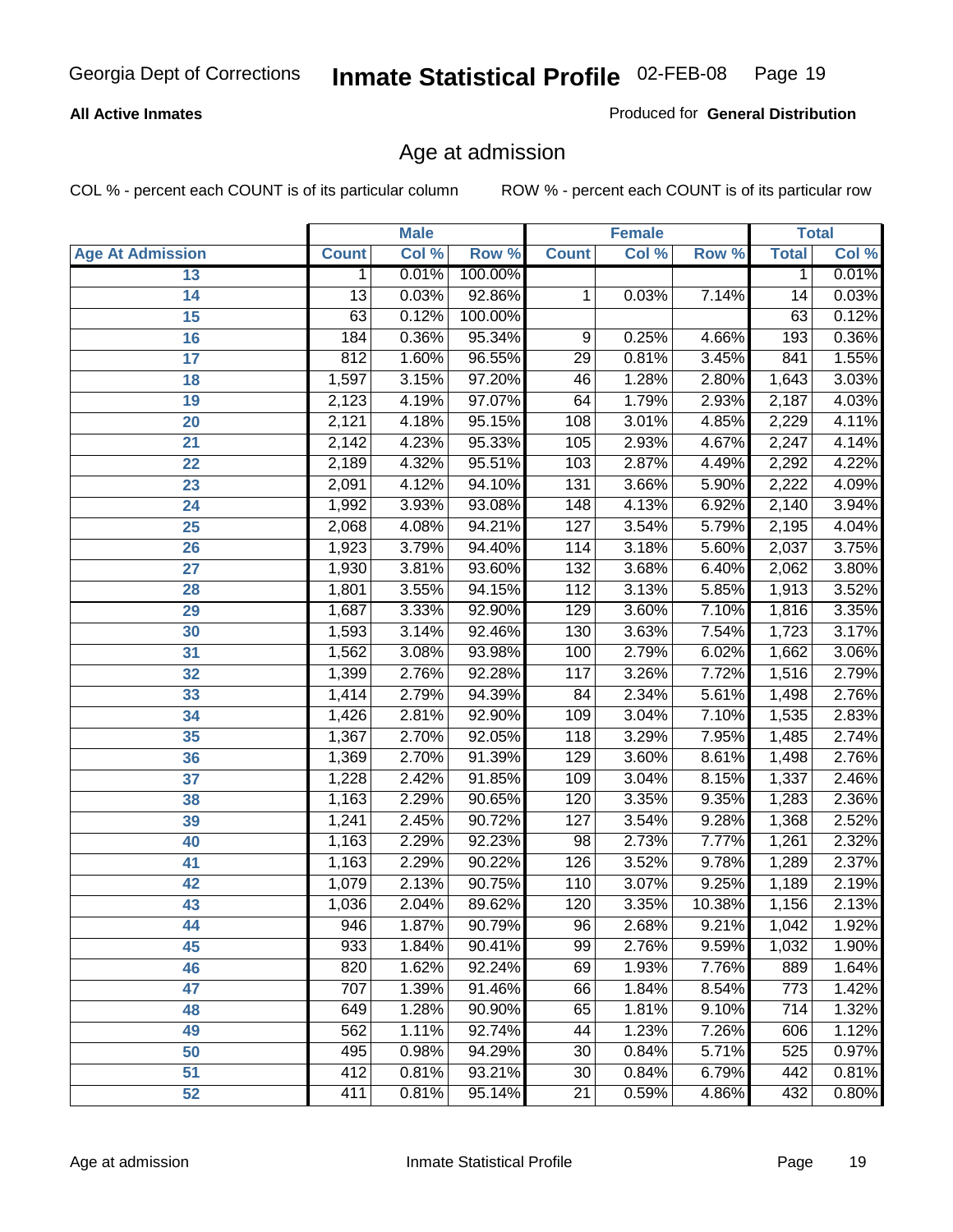#### **All Active Inmates**

Produced for **General Distribution**

### Age at admission

|                         | <b>Male</b>      |       | <b>Female</b> |                 |       | <b>Total</b> |                  |       |
|-------------------------|------------------|-------|---------------|-----------------|-------|--------------|------------------|-------|
| <b>Age At Admission</b> | <b>Count</b>     | Col % | Row %         | <b>Count</b>    | Col % | Row %        | <b>Total</b>     | Col % |
| 53                      | 304              | 0.60% | 91.84%        | $\overline{27}$ | 0.75% | 8.16%        | 331              | 0.61% |
| 54                      | 214              | 0.42% | 90.30%        | $\overline{23}$ | 0.64% | 9.70%        | $\overline{237}$ | 0.44% |
| 55                      | 233              | 0.46% | 96.68%        | $\overline{8}$  | 0.22% | 3.32%        | 241              | 0.44% |
| $\overline{56}$         | 195              | 0.38% | 93.75%        | $\overline{13}$ | 0.36% | 6.25%        | $\overline{208}$ | 0.38% |
| 57                      | $\overline{147}$ | 0.29% | 94.23%        | $\overline{9}$  | 0.25% | 5.77%        | 156              | 0.29% |
| 58                      | 124              | 0.24% | 93.23%        | $\overline{9}$  | 0.25% | 6.77%        | $\overline{133}$ | 0.25% |
| 59                      | 112              | 0.22% | 94.92%        | $\overline{6}$  | 0.17% | 5.08%        | 118              | 0.22% |
| 60                      | $\overline{83}$  | 0.16% | 97.65%        | $\overline{2}$  | 0.06% | 2.35%        | 85               | 0.16% |
| 61                      | 61               | 0.12% | 95.31%        | $\overline{3}$  | 0.08% | 4.69%        | 64               | 0.12% |
| 62                      | $\overline{58}$  | 0.11% | 96.67%        | $\overline{2}$  | 0.06% | 3.33%        | 60               | 0.11% |
| 63                      | $\overline{56}$  | 0.11% | 100.00%       |                 |       |              | 56               | 0.10% |
| 64                      | 48               | 0.09% | 96.00%        | $\overline{2}$  | 0.06% | 4.00%        | $\overline{50}$  | 0.09% |
| 65                      | 40               | 0.08% | 100.00%       |                 |       |              | 40               | 0.07% |
| 66                      | $\overline{22}$  | 0.04% | 95.65%        | $\mathbf{1}$    | 0.03% | 4.35%        | $\overline{23}$  | 0.04% |
| 67                      | 24               | 0.05% | 100.00%       |                 |       |              | $\overline{24}$  | 0.04% |
| 68                      | $\overline{20}$  | 0.04% | 100.00%       |                 |       |              | $\overline{20}$  | 0.04% |
| 69                      | $\overline{24}$  | 0.05% | 100.00%       |                 |       |              | $\overline{24}$  | 0.04% |
| 70                      | 9                | 0.02% | 81.82%        | $\overline{2}$  | 0.06% | 18.18%       | $\overline{11}$  | 0.02% |
| 71                      | $\overline{6}$   | 0.01% | 100.00%       |                 |       |              | 6                | 0.01% |
| $\overline{72}$         | $\overline{7}$   | 0.01% | 100.00%       |                 |       |              | 7                | 0.01% |
| 73                      | $\overline{7}$   | 0.01% | 100.00%       |                 |       |              | 7                | 0.01% |
| 74                      | 8                | 0.02% | 88.89%        | 1               | 0.03% | 11.11%       | $\overline{9}$   | 0.02% |
| 75                      | 4                | 0.01% | 100.00%       |                 |       |              | 4                | 0.01% |
| 76                      | $\overline{7}$   | 0.01% | 100.00%       |                 |       |              | 7                | 0.01% |
| 77                      | 1                | 0.01% | 100.00%       |                 |       |              | 1                | 0.01% |
| 78                      | 1                | 0.01% | 100.00%       |                 |       |              | 1                | 0.01% |
| 79                      | 4                | 0.01% | 80.00%        | 1               | 0.03% | 20.00%       | 5                | 0.01% |
| 80                      | 1                | 0.01% | 100.00%       |                 |       |              | 1                | 0.01% |
| 81                      | 1                | 0.01% | 100.00%       |                 |       |              | 1                | 0.01% |
| 84                      | 1                | 0.01% | 100.00%       |                 |       |              | 1                | 0.01% |
| <b>Total Reported</b>   | 50,697           | 100%  | 93.40%        | 3,584           | 100%  | 6.60%        | 54,281           | 100%  |

| <b>Not Reported</b> |        |       |        |
|---------------------|--------|-------|--------|
| <b>'Grand Total</b> | 50,697 | 3,584 | 54,281 |

| <b>Mean</b><br>(average) | 31.81 | 33.87 | 31.95   |
|--------------------------|-------|-------|---------|
| <b>Median (middle)</b>   | 30    | 34    | 30      |
| Mode<br>(most frequent)  | --    |       | …<br>LL |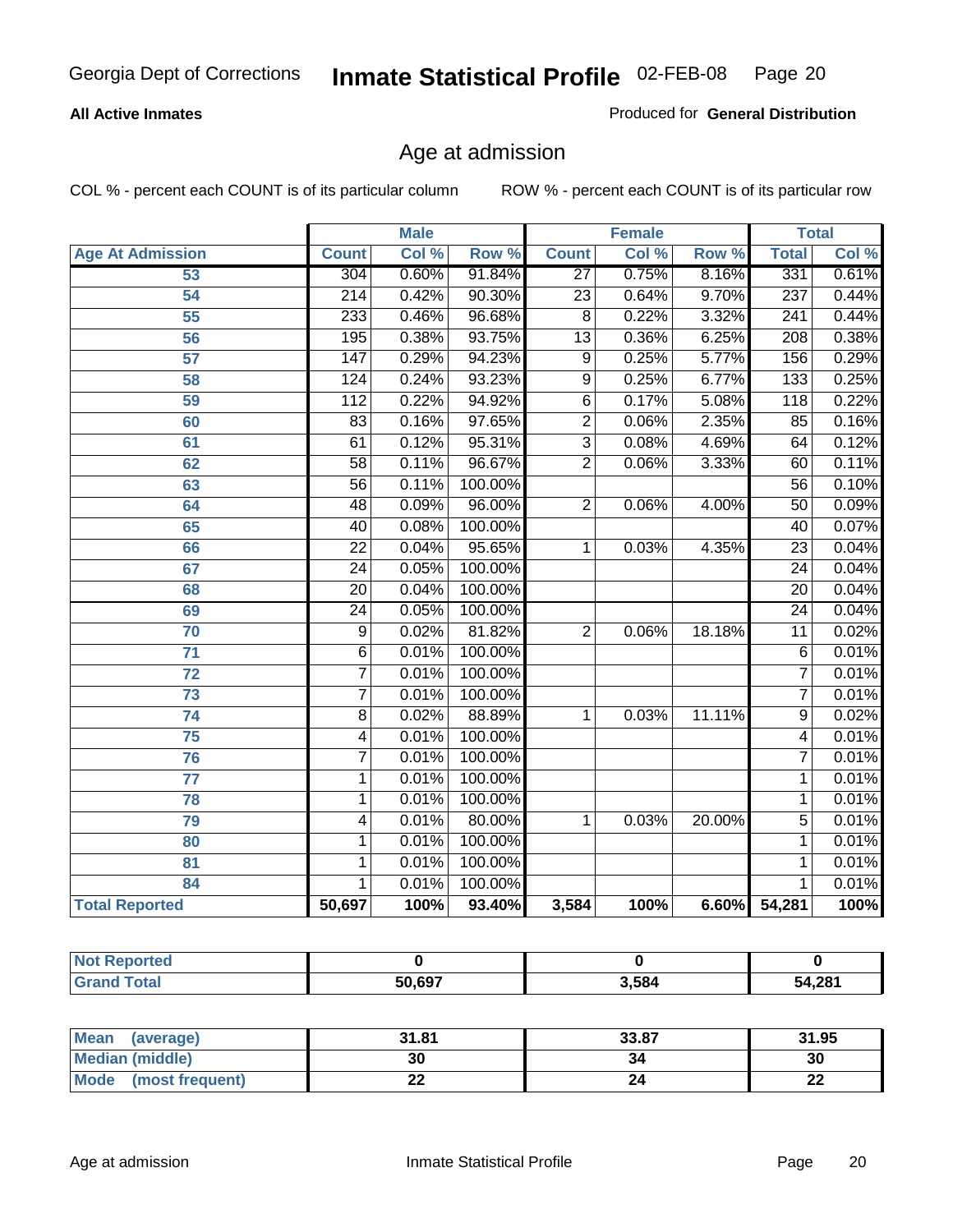#### **All Active Inmates**

Produced for **General Distribution**

### Age at release

|                       | <b>Male</b>  |       |       | <b>Female</b> |       |       | Total        |       |
|-----------------------|--------------|-------|-------|---------------|-------|-------|--------------|-------|
| <b>Age At Release</b> | <b>Count</b> | Col % | Row % | <b>Count</b>  | Col % | Row % | <b>Total</b> | Col % |
| <b>Total Reported</b> |              |       |       |               |       |       |              |       |

| <b>Still Active</b> | 50,697 | 3,584 | 54,281 |
|---------------------|--------|-------|--------|
| <b>Not Reported</b> |        |       |        |
| <b>Grand Total</b>  | 50,697 | 3,584 | 54,281 |

| Mean (average)       | N/A | N/A | N/A |
|----------------------|-----|-----|-----|
| Median (middle)      | N/A | N/A | N/A |
| Mode (most frequent) | N/A | N/A | N/A |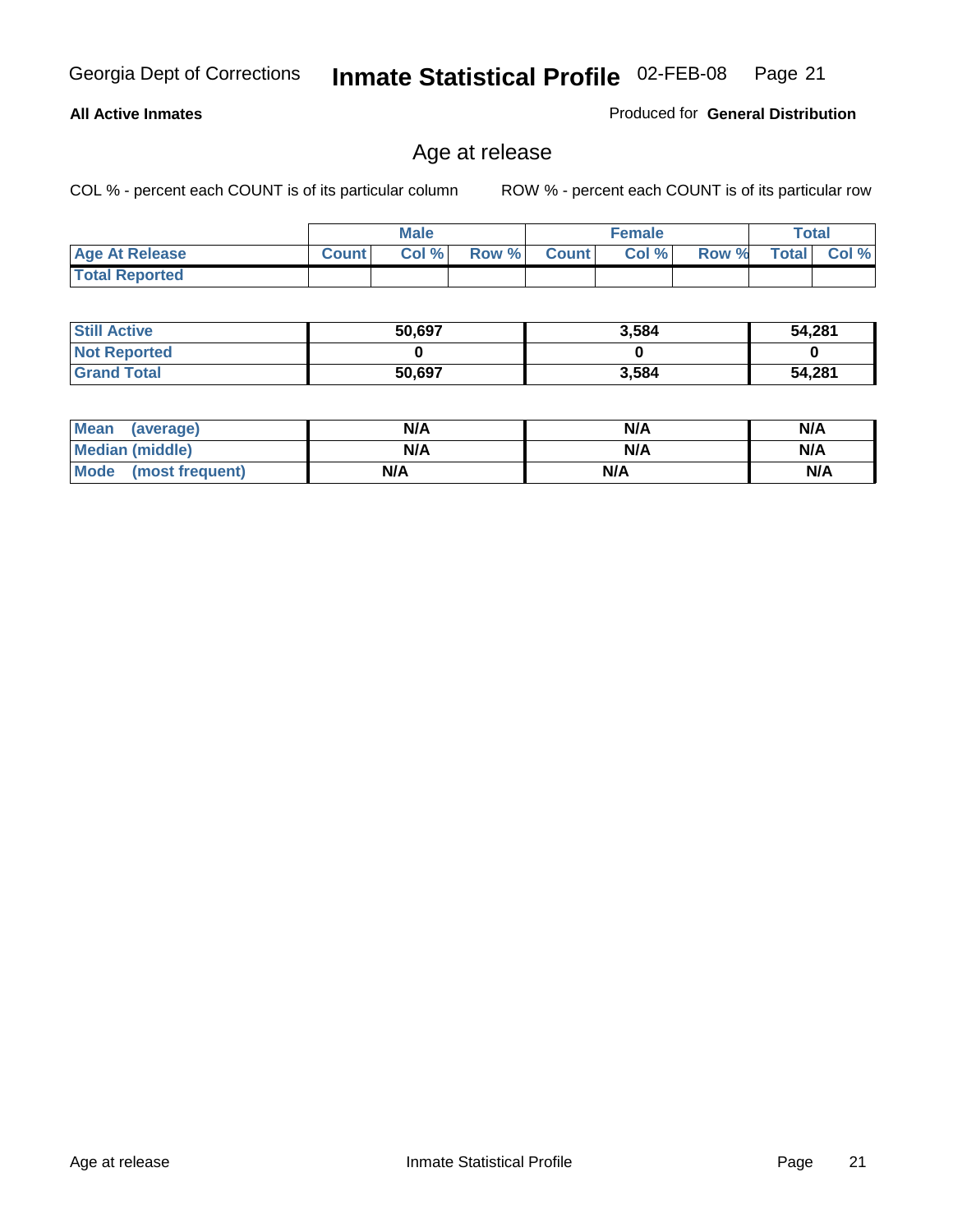#### **All Active Inmates**

#### Produced for **General Distribution**

### Height, measured at entry to prison

|                        |                  | <b>Male</b> |         |                  | <b>Female</b> |         | <b>Total</b>    |        |
|------------------------|------------------|-------------|---------|------------------|---------------|---------|-----------------|--------|
| <b>Height</b>          | <b>Count</b>     | Col %       | Row %   | <b>Count</b>     | Col %         | Row %   | <b>Total</b>    | Col %  |
| <b>Under four feet</b> | $\overline{8}$   | 0.02%       | 88.89%  | 1                | 0.03%         | 11.11%  | $\overline{9}$  | 0.02%  |
| 4'01''                 |                  |             |         | $\overline{4}$   | 0.12%         | 100.00% | $\overline{4}$  | 0.01%  |
| 4'03''                 |                  |             |         | $\overline{1}$   | 0.03%         | 100.00% | 1               | 0.01%  |
| 4'05"                  | $\mathbf{1}$     | 0.01%       | 100.00% |                  |               |         | $\mathbf{1}$    | 0.01%  |
| 4'06"                  | $\overline{2}$   | 0.01%       | 40.00%  | $\overline{3}$   | 0.09%         | 60.00%  | $\overline{5}$  | 0.01%  |
| 4'07"                  | $\overline{1}$   | 0.01%       | 50.00%  | $\overline{1}$   | 0.03%         | 50.00%  | $\overline{2}$  | 0.01%  |
| 4'08"                  | $\overline{1}$   | 0.01%       | 16.67%  | $\overline{5}$   | 0.14%         | 83.33%  | $\overline{6}$  | 0.01%  |
| 4'09"                  |                  |             |         | $\overline{9}$   | 0.26%         | 100.00% | $\overline{9}$  | 0.02%  |
| 4'10"                  |                  |             |         | $\overline{14}$  | 0.40%         | 100.00% | $\overline{14}$ | 0.03%  |
| 4'11''                 | 11               | 0.02%       | 13.41%  | $\overline{71}$  | 2.04%         | 86.59%  | $\overline{82}$ | 0.15%  |
| 5'00''                 | 96               | 0.19%       | 40.17%  | $\overline{143}$ | 4.12%         | 59.83%  | 239             | 0.45%  |
| 5'01''                 | $\overline{97}$  | 0.19%       | 34.52%  | 184              | 5.30%         | 65.48%  | 281             | 0.53%  |
| 5'02''                 | 238              | 0.48%       | 38.39%  | 382              | 11.00%        | 61.61%  | 620             | 1.16%  |
| 5'03''                 | 409              | 0.82%       | 51.84%  | 380              | 10.94%        | 48.16%  | 789             | 1.48%  |
| 5'04"                  | 816              | 1.63%       | 60.85%  | 525              | 15.11%        | 39.15%  | 1,341           | 2.51%  |
| 5'05''                 | 1,668            | 3.34%       | 79.43%  | 432              | 12.44%        | 20.57%  | 2,100           | 3.93%  |
| 5'06''                 | 3,300            | 6.60%       | 87.60%  | 467              | 13.44%        | 12.40%  | 3,767           | 7.05%  |
| 5'07''                 | 4,527            | 9.06%       | 92.44%  | 370              | 10.65%        | 7.56%   | 4,897           | 9.16%  |
| 5'08''                 | 5,194            | 10.40%      | 96.52%  | 187              | 5.38%         | 3.48%   | 5,381           | 10.07% |
| 5'09''                 | 6,059            | 12.13%      | 97.63%  | $\overline{147}$ | 4.23%         | 2.37%   | 6,206           | 11.61% |
| 5'10''                 | 5,694            | 11.40%      | 99.04%  | $\overline{55}$  | 1.58%         | 0.96%   | 5,749           | 10.76% |
| 5'11''                 | 6,112            | 12.23%      | 99.06%  | $\overline{58}$  | 1.67%         | 0.94%   | 6,170           | 11.55% |
| 6'00''                 | 5,760            | 11.53%      | 99.77%  | $\overline{13}$  | 0.37%         | 0.23%   | 5,773           | 10.80% |
| 6'01''                 | 3,949            | 7.90%       | 99.72%  | $\overline{11}$  | 0.32%         | 0.28%   | 3,960           | 7.41%  |
| 6'02''                 | 2,893            | 5.79%       | 99.79%  | 6                | 0.17%         | 0.21%   | 2,899           | 5.42%  |
| 6'03''                 | 1,600            | 3.20%       | 99.81%  | $\overline{3}$   | 0.09%         | 0.19%   | 1,603           | 3.00%  |
| 6'04''                 | 859              | 1.72%       | 100.00% |                  |               |         | 859             | 1.61%  |
| 6'05''                 | $\overline{327}$ | 0.65%       | 99.70%  | 1                | 0.03%         | 0.30%   | 328             | 0.61%  |
| 6'06''                 | 155              | 0.31%       | 100.00% |                  |               |         | 155             | 0.29%  |
| 6'07''                 | 60               | 0.12%       | 100.00% |                  |               |         | 60              | 0.11%  |
| 6'08''                 | $\overline{25}$  | 0.05%       | 100.00% |                  |               |         | $\overline{25}$ | 0.05%  |
| 6'09''                 | $\overline{18}$  | 0.04%       | 94.74%  | $\mathbf{1}$     | 0.03%         | 5.26%   | $\overline{19}$ | 0.04%  |
| 6'10''                 | $\overline{19}$  | 0.04%       | 100.00% |                  |               |         | $\overline{19}$ | 0.04%  |
| 6'11''                 | $\overline{30}$  | 0.06%       | 100.00% |                  |               |         | $\overline{30}$ | 0.06%  |
| Seven feet +           | $\overline{37}$  | 0.07%       | 100.00% |                  |               |         | $\overline{37}$ | 0.07%  |
| <b>Total Reported</b>  | 49,966           | 100%        | 93.50%  | 3,474            | 100%          | 6.50%   | 53,440          | 100%   |

| Reported    | 724    | 10     | 841    |
|-------------|--------|--------|--------|
| NO:         | ו כ    | $\sim$ |        |
| <b>Tota</b> | 50,697 | 3,584  | 54,281 |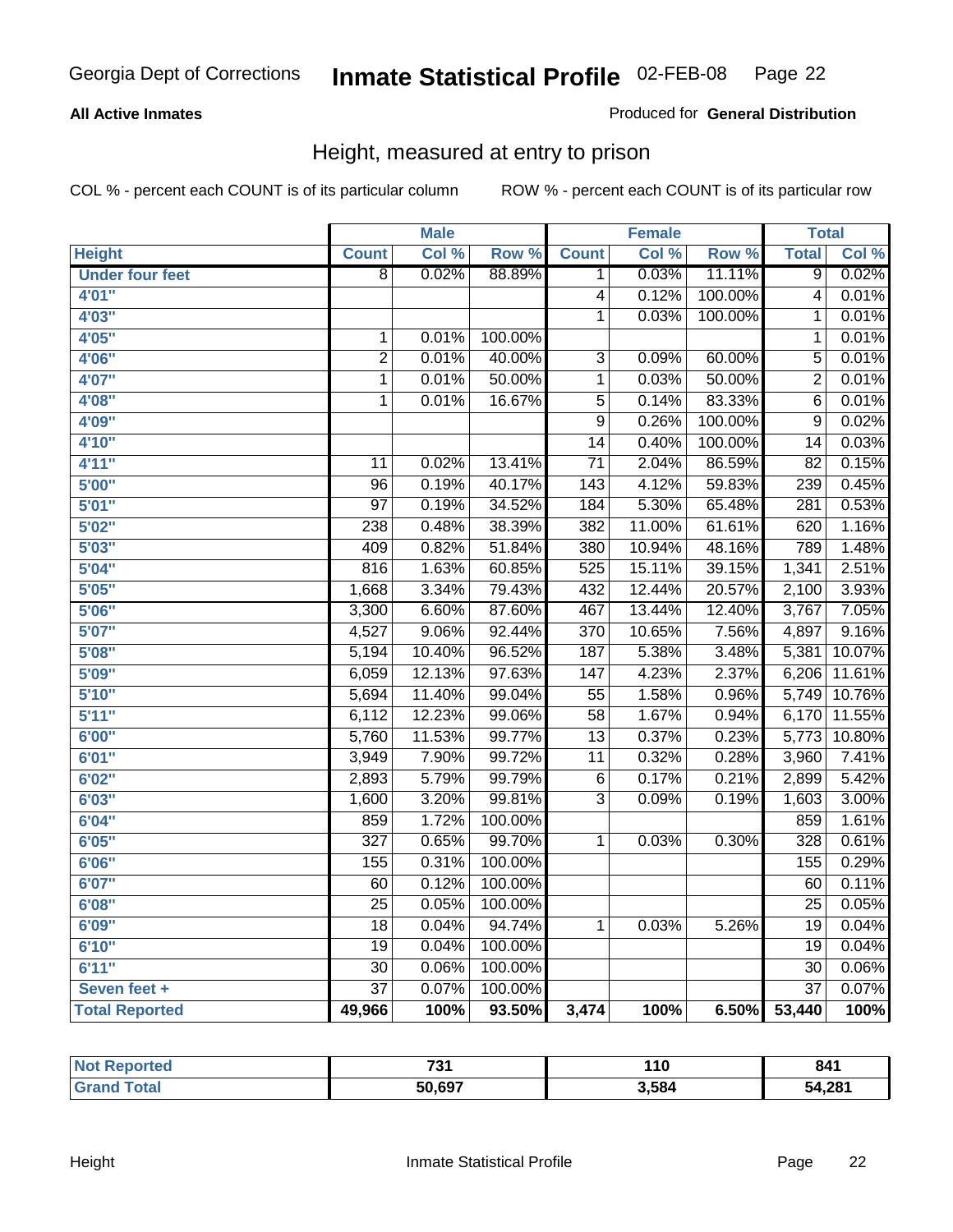#### **All Active Inmates**

Produced for **General Distribution**

### Height, measured at entry to prison

|                        | <b>Male</b> | <b>Female</b> | <b>Total</b> |
|------------------------|-------------|---------------|--------------|
| Mean (average)         | 5'10"       | 5'05"         | 5'10''       |
| <b>Median (middle)</b> | 5'10''      | 5'05"         | 5'10''       |
| Mode (most frequent)   | 5'11"       | 5'04"         | 5'09"        |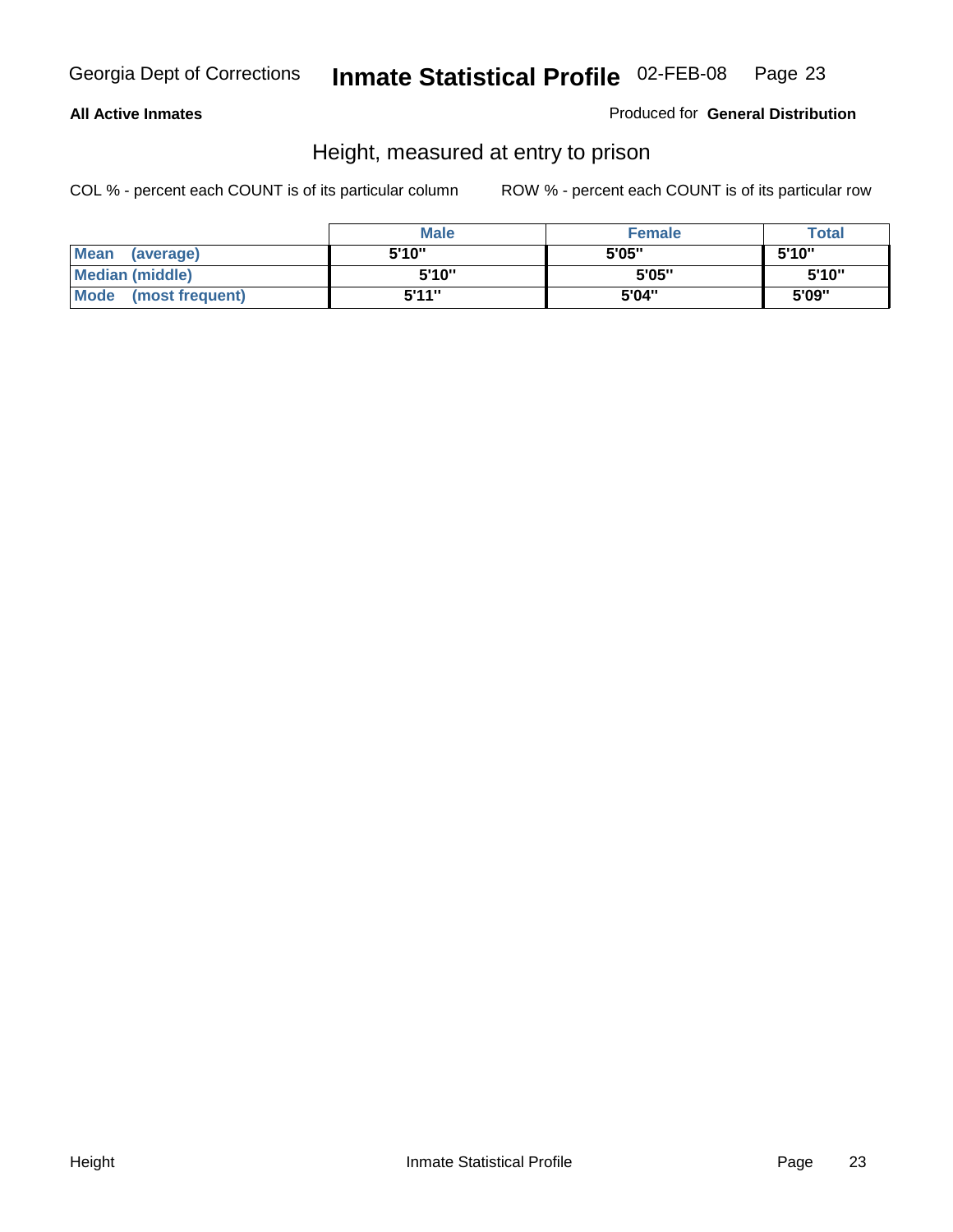#### **All Active Inmates**

#### Produced for **General Distribution**

### Weight, measured at entry to prison

|                        |                  | <b>Male</b> |         |                  | <b>Female</b> |        | <b>Total</b>    |        |
|------------------------|------------------|-------------|---------|------------------|---------------|--------|-----------------|--------|
| Weight                 | <b>Count</b>     | Col %       | Row %   | <b>Count</b>     | Col %         | Row %  | <b>Total</b>    | Col %  |
| <b>Under 80 pounds</b> | 7                | 0.01%       | 87.50%  | 1.               | 0.03%         | 12.50% | $\overline{8}$  | 0.01%  |
| 80 - 89 pounds         | $\overline{3}$   | 0.01%       | 75.00%  | $\overline{1}$   | 0.03%         | 25.00% | $\overline{4}$  | 0.01%  |
| 90 - 99 pounds         | $\overline{6}$   | 0.01%       | 54.55%  | $\overline{5}$   | 0.14%         | 45.45% | $\overline{11}$ | 0.02%  |
| 100 - 109 pounds       | $\overline{25}$  | 0.05%       | 38.46%  | $\overline{40}$  | 1.15%         | 61.54% | $\overline{65}$ | 0.12%  |
| 110 - 119 pounds       | $\overline{125}$ | 0.25%       | 56.82%  | $\overline{95}$  | 2.73%         | 43.18% | 220             | 0.41%  |
| 120 - 129 pounds       | $\overline{548}$ | 1.10%       | 71.17%  | $\overline{222}$ | 6.39%         | 28.83% | 770             | 1.44%  |
| 130 - 139 pounds       | 1,551            | 3.10%       | 85.17%  | 270              | 7.77%         | 14.83% | 1,821           | 3.41%  |
| 140 - 149 pounds       | 3,316            | 6.64%       | 90.97%  | $\overline{329}$ | 9.47%         | 9.03%  | 3,645           | 6.82%  |
| 150 - 159 pounds       | 4,960            | 9.93%       | 92.40%  | 408              | 11.74%        | 7.60%  | 5,368           | 10.04% |
| 160 - 169 pounds       | 6,662            | 13.33%      | 94.42%  | 394              | 11.34%        | 5.58%  | 7,056           | 13.20% |
| 170 - 179 pounds       | 6,366            | 12.74%      | 95.03%  | 333              | 9.59%         | 4.97%  | 6,699           | 12.54% |
| 180 - 189 pounds       | 6,530            | 13.07%      | 95.78%  | 288              | 8.29%         | 4.22%  | 6,818           | 12.76% |
| 190 - 199 pounds       | 4,761            | 9.53%       | 95.74%  | $\overline{212}$ | 6.10%         | 4.26%  | 4,973           | 9.31%  |
| 200 - 209 pounds       | 4,165            | 8.34%       | 94.44%  | $\overline{245}$ | 7.05%         | 5.56%  | 4,410           | 8.25%  |
| 210 - 219 pounds       | 3,074            | 6.15%       | 94.82%  | 168              | 4.84%         | 5.18%  | 3,242           | 6.07%  |
| 220 - 229 pounds       | 2,410            | 4.82%       | 95.45%  | $\overline{115}$ | 3.31%         | 4.55%  | 2,525           | 4.72%  |
| 230 - 239 pounds       | 1,659            | 3.32%       | 94.85%  | $\overline{90}$  | 2.59%         | 5.15%  | 1,749           | 3.27%  |
| 240 - 249 pounds       | 1,124            | 2.25%       | 94.77%  | 62               | 1.78%         | 5.23%  | 1,186           | 2.22%  |
| 250 - 259 pounds       | 846              | 1.69%       | 94.63%  | 48               | 1.38%         | 5.37%  | 894             | 1.67%  |
| 260 - 269 pounds       | 585              | 1.17%       | 93.75%  | $\overline{39}$  | 1.12%         | 6.25%  | 624             | 1.17%  |
| 270 - 279 pounds       | 364              | 0.73%       | 94.06%  | $\overline{23}$  | 0.66%         | 5.94%  | 387             | 0.72%  |
| 280 - 289 pounds       | 284              | 0.57%       | 92.21%  | $\overline{24}$  | 0.69%         | 7.79%  | 308             | 0.58%  |
| 290 - 299 pounds       | 179              | 0.36%       | 93.72%  | $\overline{12}$  | 0.35%         | 6.28%  | 191             | 0.36%  |
| 300 - 309 pounds       | 114              | 0.23%       | 88.37%  | $\overline{15}$  | 0.43%         | 11.63% | 129             | 0.24%  |
| 310 - 319 pounds       | 88               | 0.18%       | 89.80%  | $\overline{10}$  | 0.29%         | 10.20% | 98              | 0.18%  |
| 320 - 329 pounds       | $\overline{59}$  | 0.12%       | 86.76%  | $\overline{9}$   | 0.26%         | 13.24% | 68              | 0.13%  |
| 330 - 339 pounds       | $\overline{26}$  | 0.05%       | 89.66%  | $\overline{3}$   | 0.09%         | 10.34% | $\overline{29}$ | 0.05%  |
| 340 - 349 pounds       | $\overline{35}$  | 0.07%       | 83.33%  | $\overline{7}$   | 0.20%         | 16.67% | $\overline{42}$ | 0.08%  |
| 350 - 359 pounds       | $\overline{36}$  | 0.07%       | 94.74%  | $\overline{2}$   | 0.06%         | 5.26%  | $\overline{38}$ | 0.07%  |
| 360 - 369 pounds       | 20               | 0.04%       | 90.91%  | $\overline{2}$   | 0.06%         | 9.09%  | $\overline{22}$ | 0.04%  |
| 370 - 379 pounds       | $\overline{7}$   | 0.01%       | 100.00% |                  |               |        | 7               | 0.01%  |
| 380 - 389 pounds       | $\overline{3}$   | 0.01%       | 75.00%  | 1                | 0.03%         | 25.00% | 4               | 0.01%  |
| 390 - 399 pounds       | $\overline{4}$   | 0.01%       | 100.00% |                  |               |        | 4               | 0.01%  |
| 400 pounds and over    | $\overline{24}$  | 0.05%       | 96.00%  | 1                | 0.03%         | 4.00%  | $\overline{25}$ | 0.05%  |
| <b>Total Reported</b>  | 49,966           | 100%        | 93.50%  | 3,474            | 100%          | 6.50%  | 53,440          | 100%   |

| orted<br>NO. | ラクイ    | 14 M<br>1 V | 841    |
|--------------|--------|-------------|--------|
| `ota⊾        | 50,697 | 3,584       | 54,281 |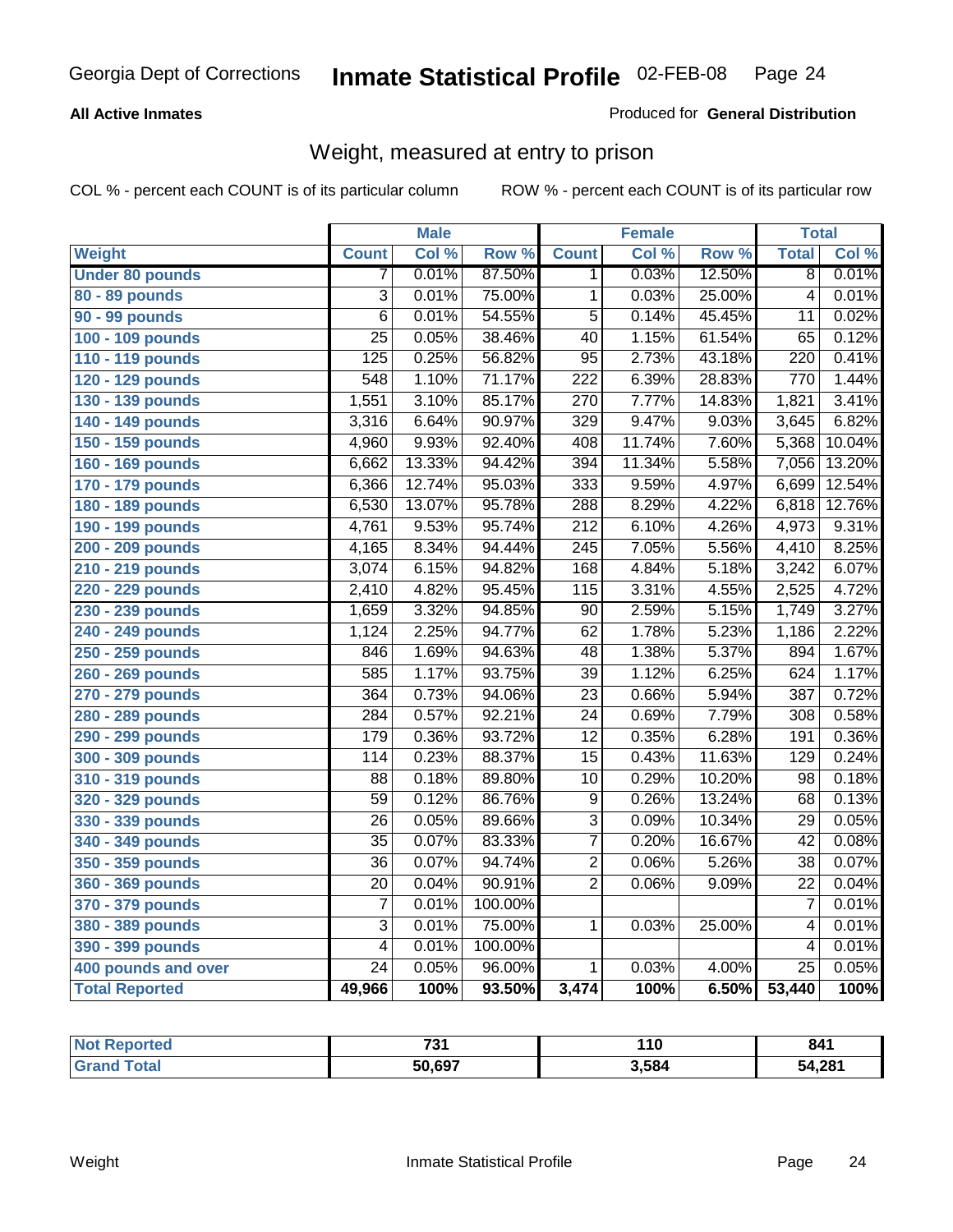#### **All Active Inmates**

#### Produced for **General Distribution**

### Weight, measured at entry to prison

|                          | <b>Male</b> | <b>Female</b> | Total |
|--------------------------|-------------|---------------|-------|
| <b>Mean</b><br>(average) | 186         | 175           | 185   |
| <b>Median (middle)</b>   | 180         | 168           | 180   |
| Mode<br>(most frequent)  | 180         | 150           | 180   |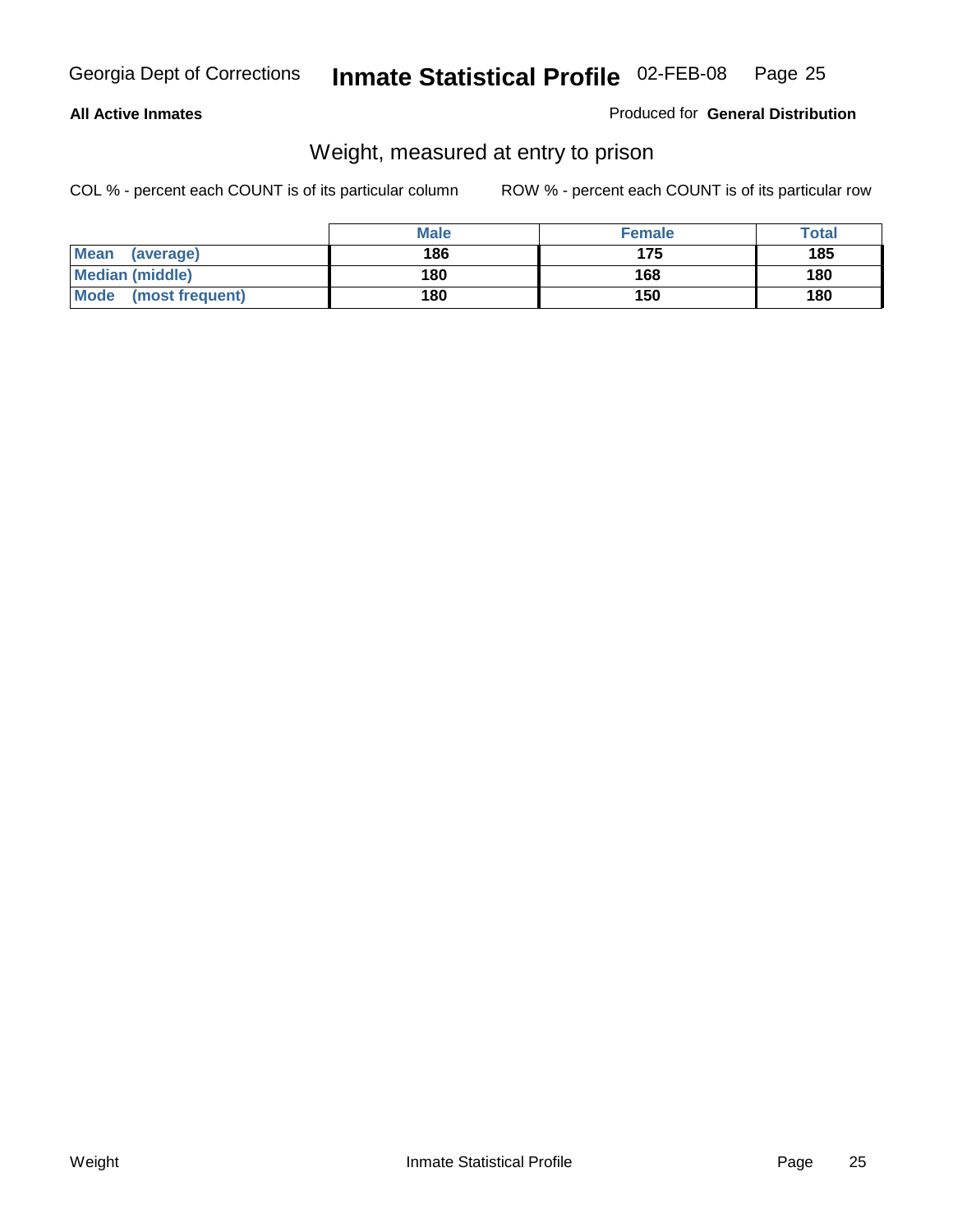**All Active Inmates**

Produced for **General Distribution**

### Military service

|                             |              | <b>Male</b> |                    |       | <b>Female</b> |       |              | <b>Total</b> |
|-----------------------------|--------------|-------------|--------------------|-------|---------------|-------|--------------|--------------|
| <b>Military service</b>     | <b>Count</b> | Col %       | <b>Row % Count</b> |       | Col %         | Row % | <b>Total</b> | Col %        |
| <b>Air Force</b>            | 289          | $.73\%$     | 96.98%             | 9     | .27%          | 3.02% | 298          | .69%         |
| $\mathbf{2}$<br><b>Army</b> | 2,192        | 5.52%       | 98.65%             | 30    | .90%          | 1.35% | 2,222        | 5.16%        |
| <b>Navy</b><br>3            | 626          | 1.58%       | 98.89%             |       | .21%          | 1.11% | 633          | 1.47%        |
| <b>Marines</b><br>4         | 477          | 1.20%       | 100.00%            |       |               |       | 477          | 1.11%        |
| <b>Coast Guard</b><br>5     | 28           | $.07\%$     | 96.55%             |       | .03%          | 3.45% | 29           | .07%         |
| <b>None</b><br>96           | 36,121       | 90.91%      | 91.65%             | 3,290 | 98.59%        | 8.35% | 39,411       | 91.50%       |
| <b>Total Reported</b>       | 39,733       | 100%        | 92.25%             | 3,337 | 100%          | 7.75% | 43,070       | 100%         |

| วrted<br>NO.   | 10,964 | 247   | . n.i<br>. " |
|----------------|--------|-------|--------------|
| ⊺otaı<br>"Gra. | 50,697 | 3.584 | 54,281       |

|  | <b>Mode</b><br>reauent)<br>.ost ir | Army | Army | Army |
|--|------------------------------------|------|------|------|
|--|------------------------------------|------|------|------|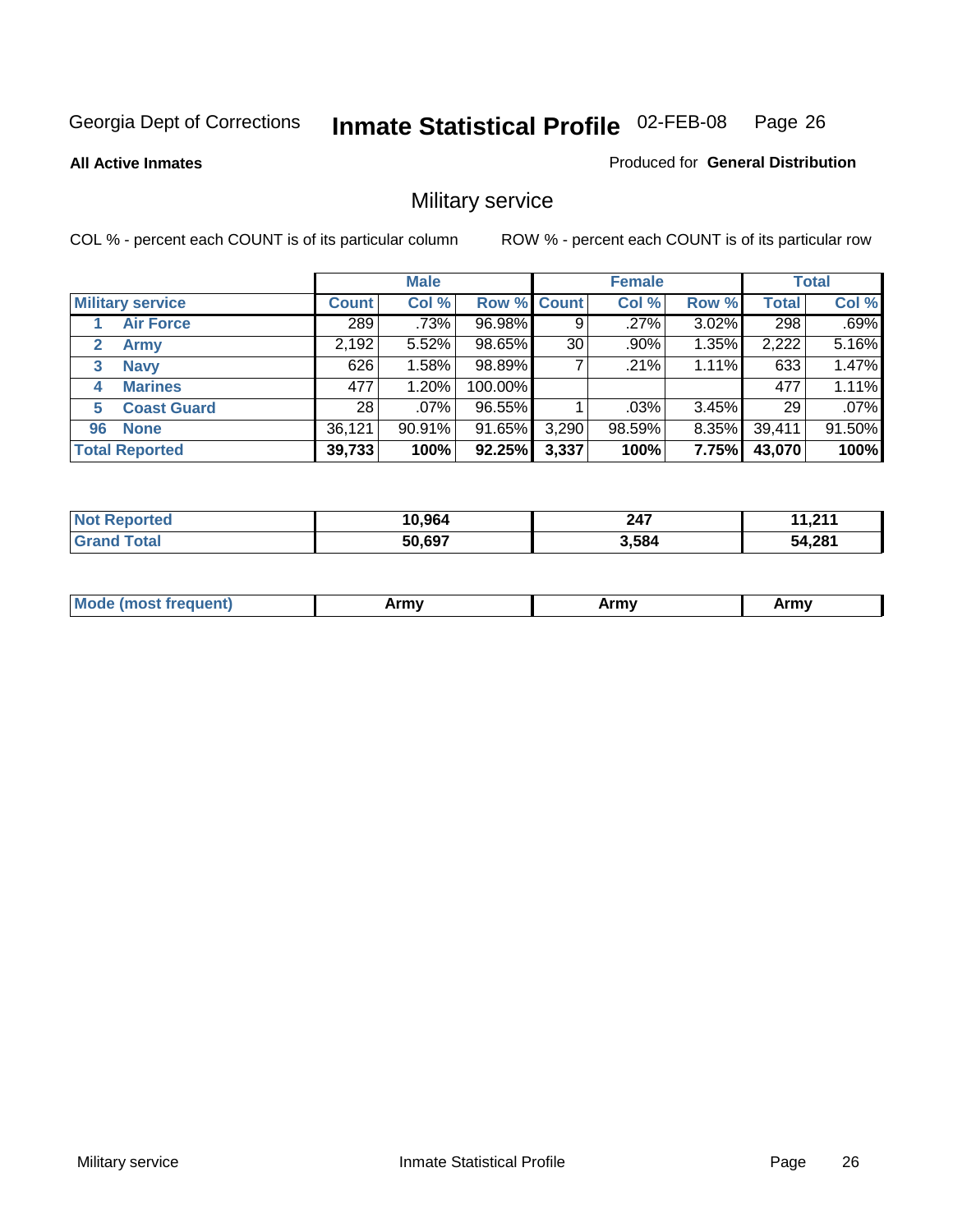#### **All Active Inmates**

#### Produced for **General Distribution**

### Type of admission to prison

|                |                             |                  | <b>Male</b> |                    |     | <b>Female</b> |         |              | <b>Total</b> |
|----------------|-----------------------------|------------------|-------------|--------------------|-----|---------------|---------|--------------|--------------|
|                | <b>Type of Admission</b>    | <b>Count</b>     | Col %       | <b>Row % Count</b> |     | Col %         | Row %   | <b>Total</b> | Col %        |
|                | <b>Committed From Court</b> | 34,940           | 69.00%      | 93.59% 2,395       |     | 67.12%        | 6.41%   | 37,335       | 68.88%       |
| $\overline{2}$ | <b>Return Appeal/Bond</b>   | 6                | .01%        | 85.71%             |     | .03%          | 14.29%  |              | .01%         |
| 3              | <b>Parole Rev/New Sent</b>  | 4,426            | 8.74%       | 95.08%             | 229 | 6.42%         | 4.92%   | 4,655        | 8.59%        |
| 4              | <b>Par Rev/No New Sent</b>  | 1,912            | 3.78%       | 93.36%             | 136 | 3.81%         | 6.64%   | 2,048        | 3.78%        |
| 5              | <b>Prob Viol/Total Rev</b>  |                  | .01%        | 100.00%            |     |               |         |              | .01%         |
| 6              | <b>Prob Viol/Partial</b>    | 3,369            | 6.65%       | 90.39%             | 358 | 10.03%        | 9.61%   | 3,727        | 6.88%        |
| 7              | <b>Admit Fm Other Cust</b>  | 46               | .09%        | 93.88%             | 3   | .08%          | 6.12%   | 49           | .09%         |
| 9              | <b>Prob Rev/Remainder</b>   | 5,029            | 9.93%       | 92.24%             | 423 | 11.86%        | 7.76%   | 5,452        | 10.06%       |
| 10             | <b>New Sent/Par Rev Pnd</b> | 24               | .05%        | 100.00%            |     |               |         | 24           | .04%         |
| 11             | <b>Life W/O Parole</b>      | 303              | .60%        | 99.02%             | 3   | .08%          | .98%    | 306          | .56%         |
| 30             | <b>Par Rev/Rsn Unknown</b>  | 67               | .13%        | 100.00%            |     |               |         | 67           | .12%         |
| 32             | <b>Pb Parole Rescinded</b>  | 15 <sub>15</sub> | .03%        | 100.00%            |     |               |         | 15           | .03%         |
| 33             | <b>Prob Revoc/Spec Cond</b> | 216              | .43%        | 92.31%             | 18  | .50%          | 7.69%   | 234          | .43%         |
| 40             | <b>Par Rev/Revoc Center</b> | 211              | .42%        | 99.53%             |     | .03%          | .47%    | 212          | .39%         |
| 41             | <b>Information Only</b>     |                  |             |                    |     | .03%          | 100.00% |              | .01%         |
| 44             | <b>Whitworth Detention</b>  | 64               | .13%        | 100.00%            |     |               |         | 64           | .12%         |
| 50             | <b>Dcys At Risk</b>         | 6                | .01%        | 100.00%            |     |               |         | 6            | .01%         |
|                | <b>Total Reported</b>       | 50,635           | 100%        | 93.42% 3,568       |     | 100%          | 6.58%   | 54,203       | 100%         |

| <b>Not Reported</b> |        |       | 70<br>1 С |
|---------------------|--------|-------|-----------|
| īota.<br>Grs        | 50,697 | 3,584 | 54,281    |

| <b>Court Cmmt</b><br><b>Court Cmmt</b><br>Court Cmmt |                             |  |  |
|------------------------------------------------------|-----------------------------|--|--|
|                                                      | <b>Mode (most frequent)</b> |  |  |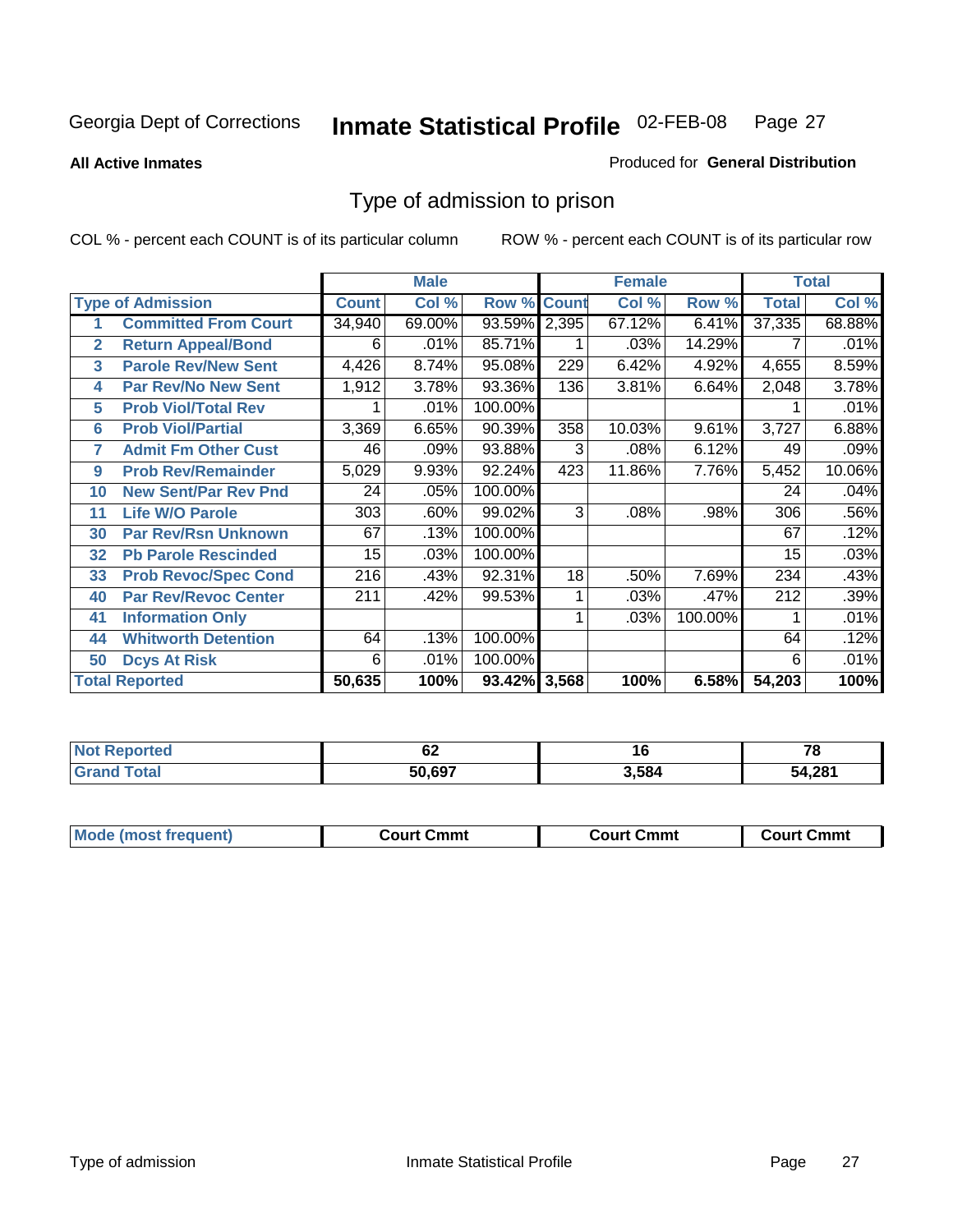**All Active Inmates**

#### Produced for **General Distribution**

### Current / last security status

|                        |              | <b>Male</b> |             |       | <b>Female</b> |          |              | <b>Total</b> |
|------------------------|--------------|-------------|-------------|-------|---------------|----------|--------------|--------------|
| <b>Security Status</b> | <b>Count</b> | Col %       | Row % Count |       | Col %         | Row %    | <b>Total</b> | Col %        |
| 1 Wrk Releas           | 909          | 1.89%       | 85.84%      | 150   | 4.50%         | 14.16%   | 1,059        | 2.06%        |
| 2 Trusty               | .685         | 3.50%       | 87.49%      | 241   | 7.24%         | 12.51%   | 1,926        | 3.74%        |
| 3 Minimum              | 19,497       | 40.53%      | 91.27%      | .865  | 55.99%        | $8.73\%$ | 21,362       | 41.53%       |
| 4 Medium               | 19,911       | 41.39%      | 95.80%      | 874   | 26.24%        | 4.20%    | 20,785       | 40.41%       |
| 5 Close                | 5,626        | 11.70%      | 96.62%      | 197   | 5.91%         | 3.38%    | 5,823        | 11.32%       |
| 6 Maximum              | 478          | .99%        | 99.17%      | 4     | .12%          | .83%     | 482          | .94%         |
| <b>Total Reported</b>  | 48,106       | 100%        | 93.52%      | 3,331 | 100%          | 6.48%    | 51,437       | 100%         |

| <b>Still being diagnosed</b> | 2,585  | 253   | 2,838  |
|------------------------------|--------|-------|--------|
| <b>Not Reported</b>          |        |       |        |
| <b>Grand Total</b>           | 50,697 | 3,584 | 54,281 |

| M | <br><br> | ALL HAY |
|---|----------|---------|
|   |          |         |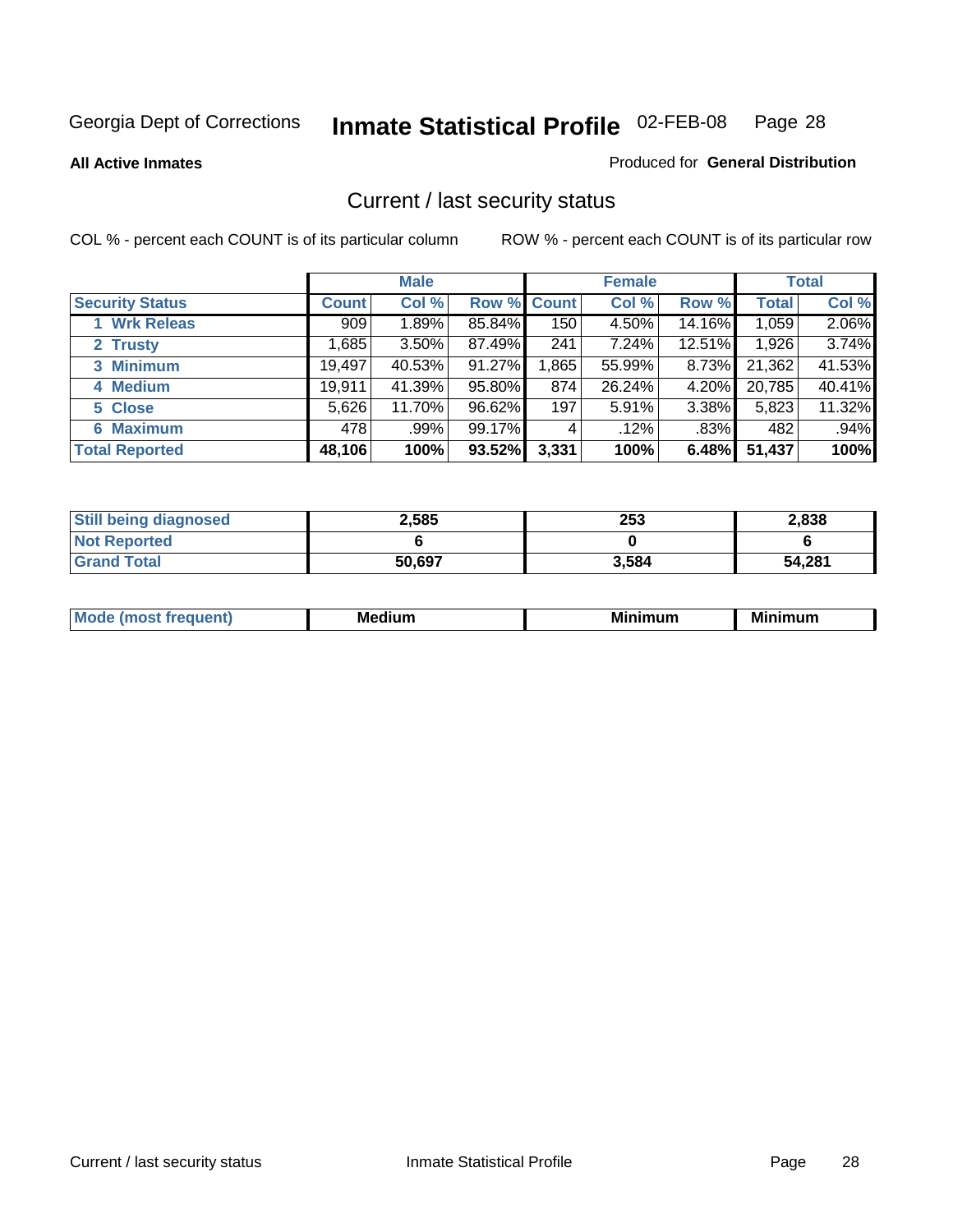**All Active Inmates**

#### Produced for **General Distribution**

### Current / last type of institution

|                            |        | <b>Male</b> |             |       | <b>Female</b> |       |              | <b>Total</b> |
|----------------------------|--------|-------------|-------------|-------|---------------|-------|--------------|--------------|
| <b>Type of Institution</b> | Count  | Col %       | Row % Count |       | Col %         | Row % | <b>Total</b> | Col %        |
| <b>Transitional Center</b> | 2,255  | 4.45%       | 90.89%      | 226   | 6.31%         | 9.11% | 2,481        | 4.57%        |
| <b>State Hospital</b>      |        | $.01\%$     | 100.00%     |       |               |       |              | .01%         |
| <b>County Camp</b>         | 4,899  | $9.66\%$    | 100.00%     |       |               |       | 4,899        | 9.03%        |
| <b>State Prison</b>        | 35,534 | 70.09%      | 91.37%      | 3,358 | 93.69%        | 8.63% | 38,892       | 71.65%       |
| <b>Private Prison</b>      | 4,981  | 9.83%       | 100.00%     |       |               |       | 4,981        | 9.18%        |
| <b>Prison Annex</b>        | 1,413  | 2.79%       | 100.00%     |       |               |       | 1,413        | 2.60%        |
| <b>Pre Release Center</b>  | 1,319  | 2.60%       | 100.00%     |       |               |       | 1,319        | 2.43%        |
| <b>Inmate Boot Camp</b>    | 295    | .58%        | 100.00%     |       |               |       | 295          | .54%         |
| <b>Total Reported</b>      | 50,697 | 100%        | 93.4%       | 3,584 | 100%          | 6.6%  | 54,281       | 100%         |

| ported<br>' Not              |        |       |        |
|------------------------------|--------|-------|--------|
| <b>c</b> otal<br><b>Gran</b> | 50,697 | 3,584 | 54,281 |

| <b>Mode (most frequent)</b> | <b>State Prison</b> | <b>State Prison</b> | <b>State Prison I</b> |
|-----------------------------|---------------------|---------------------|-----------------------|
|                             |                     |                     |                       |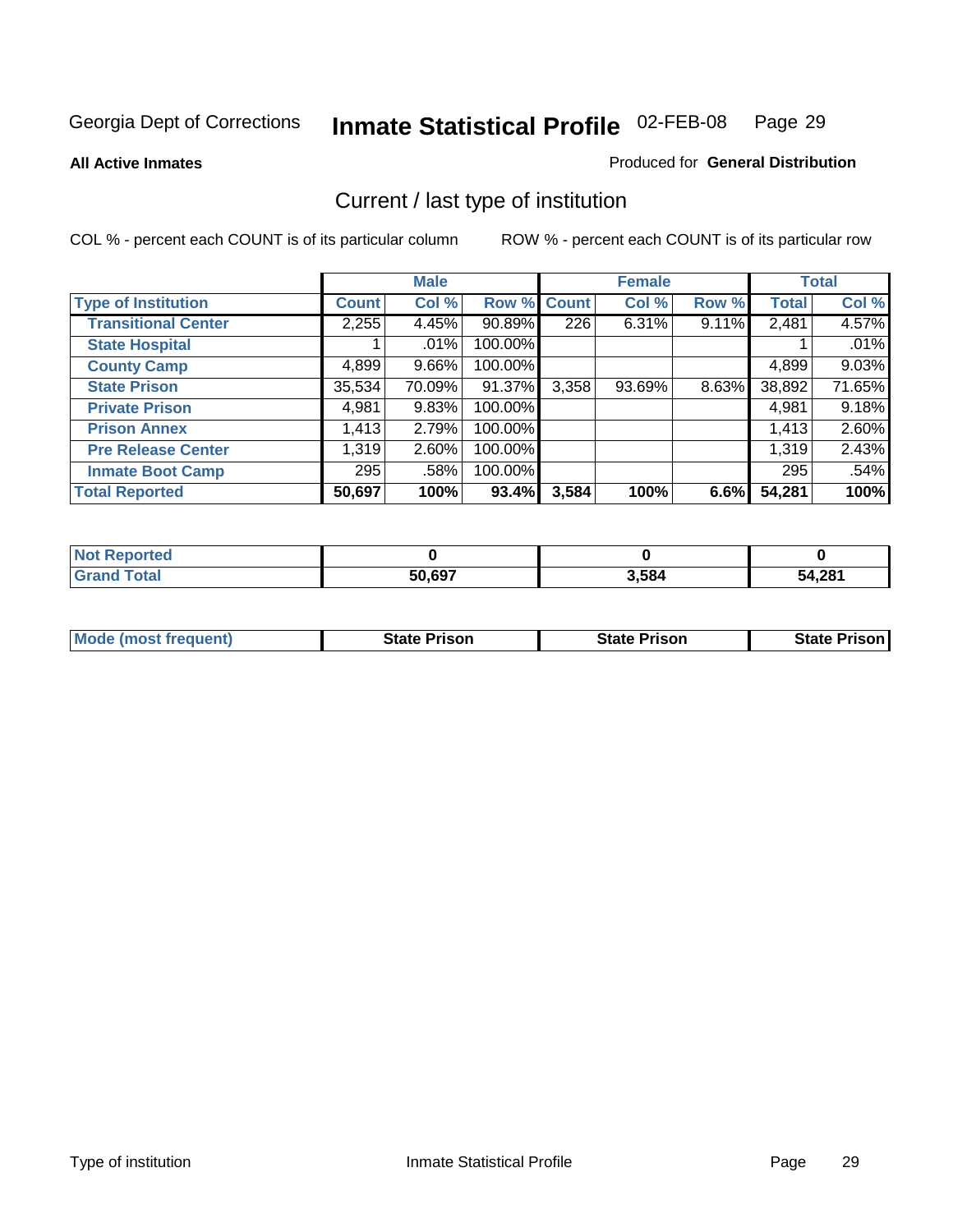**All Active Inmates**

#### Produced for **General Distribution**

### Institution type - transitional centers

|     |                                          |              | <b>Male</b> |         |              | <b>Female</b> |         |              | <b>Total</b> |
|-----|------------------------------------------|--------------|-------------|---------|--------------|---------------|---------|--------------|--------------|
|     | <b>Institution Type - Trans. Centers</b> | <b>Count</b> | Col %       | Row %   | <b>Count</b> | Col %         | Row %   | <b>Total</b> | Col %        |
| 220 | <b>Albany Trans-Ctr</b>                  | 149          | 6.61%       | 100.00% |              |               |         | 149          | 6.01%        |
| 223 | <b>Atlanta Male Trans-Ctr</b>            | 247          | 10.95%      | 100.00% |              |               |         | 247          | $9.96\%$     |
| 246 | <b>Augusta Trans-Ctr</b>                 | 201          | 8.91%       | 100.00% |              |               |         | 201          | 8.10%        |
| 249 | <b>Clayton Transitional Ctr</b>          | 322          | 14.28%      | 100.00% |              |               |         | 322          | 12.98%       |
| 247 | <b>Coastal Transitional Ctr</b>          | 249          | 11.04%      | 100.00% |              |               |         | 249          | 10.04%       |
| 225 | <b>Columbus Trans-Ctr</b>                | 176          | 7.80%       | 100.00% |              |               |         | 176          | 7.09%        |
| 252 | <b>Emanuel-Swainsboro Tc</b>             | 206          | 9.14%       | 100.00% |              |               |         | 206          | 8.30%        |
| 250 | <b>Helms Trans-Ctr</b>                   | 100          | 4.43%       | 100.00% |              |               |         | 100          | 4.03%        |
| 248 | <b>Lagrange Trans Ctr</b>                | 146          | 6.47%       | 100.00% |              |               |         | 146          | 5.88%        |
| 231 | <b>Macon Male Trans-Ctr</b>              | 160          | 7.10%       | 100.00% |              |               |         | 160          | 6.45%        |
| 235 | <b>Metro Womens Trans-Ctr</b>            |              |             |         | 226          | 100.00%       | 100.00% | 226          | 9.11%        |
| 253 | <b>Smith Trans-Ctr</b>                   | 197          | 8.74%       | 100.00% |              |               |         | 197          | 7.94%        |
| 230 | <b>Valdosta Trans-Ctr</b>                | 102          | 4.52%       | 100.00% |              |               |         | 102          | 4.11%        |
|     | <b>Total Reported</b>                    | 2,255        | 100%        | 90.89%  | 226          | 100%          | 9.11%   | 2,481        | 100%         |

| rtea        |       |            |                                  |
|-------------|-------|------------|----------------------------------|
| <b>otal</b> | 2,255 | nne<br>ZZU | 2 <sub>481</sub><br>$-10.$<br>-- |

| Mode (most frequent) | 249 Clayton Transitional Ctr 235 Metro Womens Trans- | Ctr | 249 Clayton<br>Transitional Ctr |
|----------------------|------------------------------------------------------|-----|---------------------------------|
|                      |                                                      |     |                                 |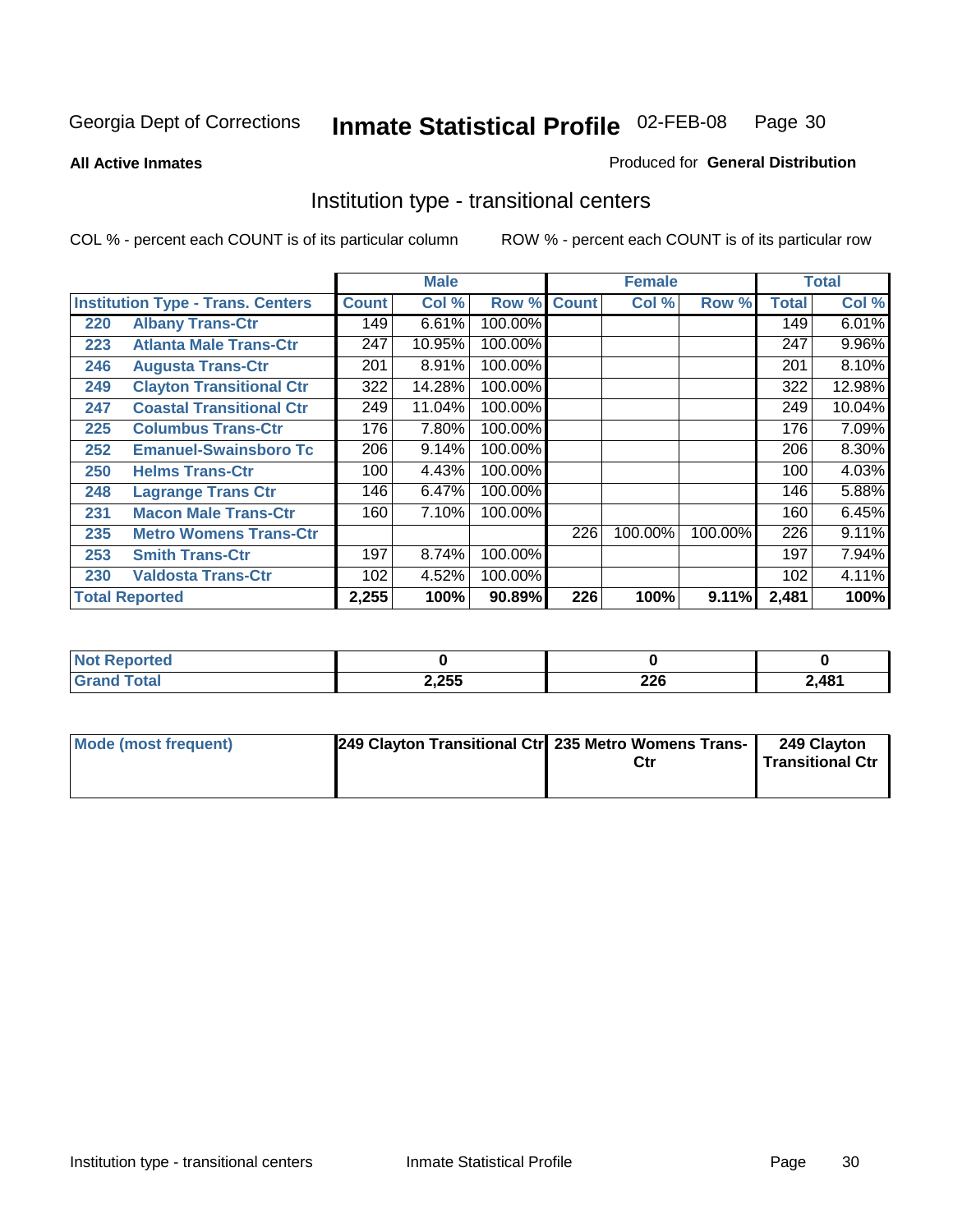**All Active Inmates**

#### Produced for **General Distribution**

### Institution type - mental hospitals

|                                                  | Male       |                    | <b>Female</b> |                    | Total   |
|--------------------------------------------------|------------|--------------------|---------------|--------------------|---------|
| <b>Institution Type - Mental Hospitals Count</b> | Col %      | <b>Row % Count</b> | Col%          | <b>Row % Total</b> | Col %   |
| 302 Central State Hospital                       | $100.00\%$ | 100.00%            |               |                    | 100.00% |
| <b>Total Reported</b>                            | 100%       | 100%I              |               | %                  | 100%    |

| Not Reported |  |  |
|--------------|--|--|
| <b>otal</b>  |  |  |

| Mode (most frequent)<br>302 Central State Hospital | Null | <b>302 Central State</b><br><b>Hospital</b> |
|----------------------------------------------------|------|---------------------------------------------|
|----------------------------------------------------|------|---------------------------------------------|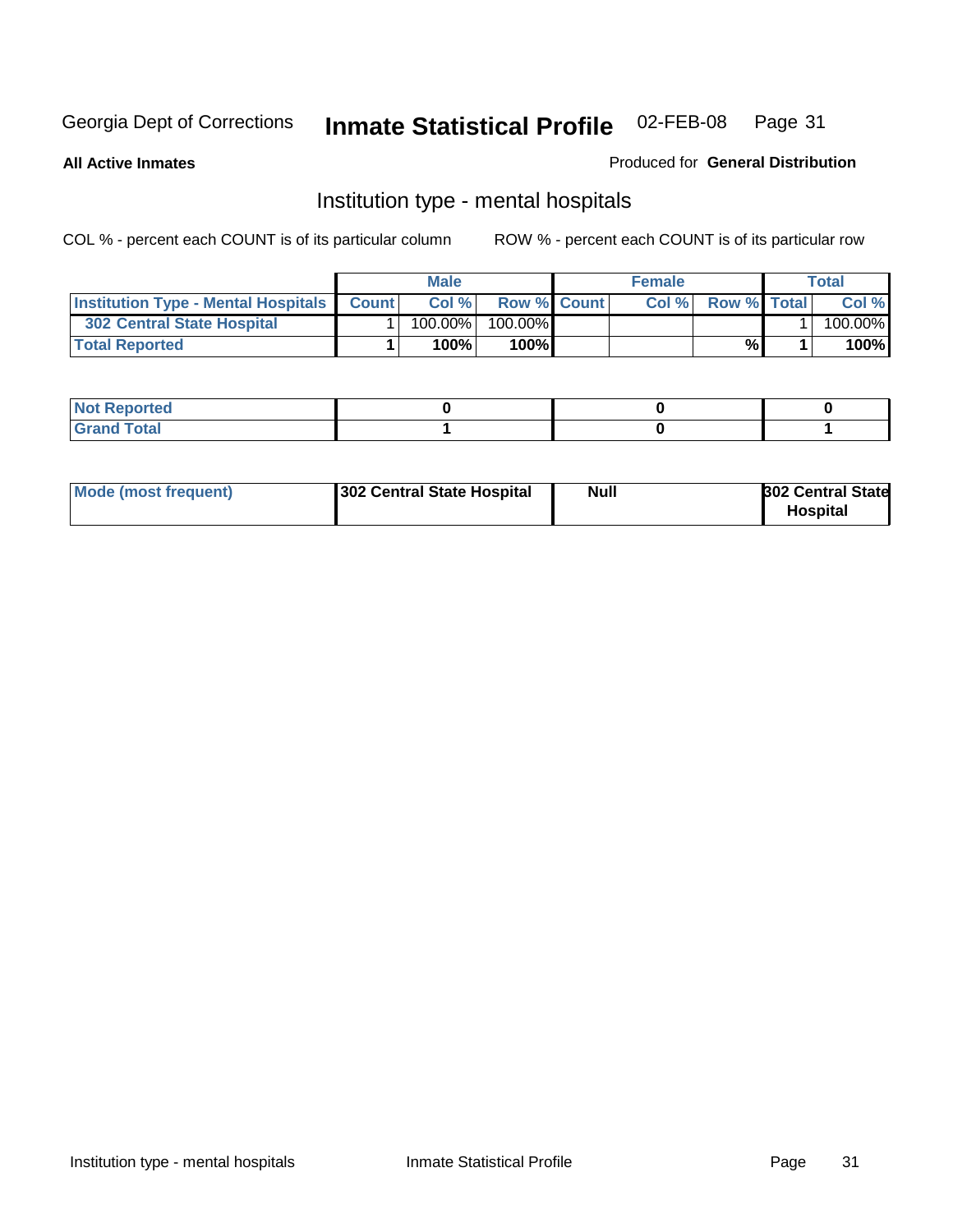#### **All Active Inmates**

#### Produced for **General Distribution**

### Institution type - county prisons

|                                          |                  | <b>Male</b> |         |              | <b>Female</b> |                          |                  | <b>Total</b> |
|------------------------------------------|------------------|-------------|---------|--------------|---------------|--------------------------|------------------|--------------|
| <b>Institution Type - County Prisons</b> | <b>Count</b>     | Col %       | Row %   | <b>Count</b> | Col %         | Row %                    | <b>Total</b>     | Col %        |
| <b>Bulloch County Ci</b><br>402          | 137              | 2.80%       | 100.00% |              |               |                          | 137              | 2.80%        |
| <b>Carroll County Ci</b><br>404          | $\overline{209}$ | 4.27%       | 100.00% |              |               |                          | $\overline{209}$ | 4.27%        |
| <b>Clarke County Ci</b><br>406           | 101              | 2.06%       | 100.00% |              |               |                          | 101              | 2.06%        |
| <b>Clayton County Ci</b><br>456          | 214              | 4.37%       | 100.00% |              |               |                          | $\overline{214}$ | 4.37%        |
| <b>Colquitt County Ci</b><br>407         | 172              | 3.51%       | 100.00% |              |               |                          | 172              | 3.51%        |
| <b>Coweta County Ci</b><br>409           | 196              | 4.00%       | 100.00% |              |               |                          | 196              | 4.00%        |
| <b>Decatur County Ci</b><br>411          | 207              | 4.23%       | 100.00% |              |               |                          | 207              | 4.23%        |
| <b>Effingham County Ci</b><br>413        | 233              | 4.76%       | 100.00% |              |               |                          | 233              | 4.76%        |
| <b>Floyd County Ci</b><br>415            | 333              | 6.80%       | 100.00% |              |               |                          | 333              | 6.80%        |
| <b>Gwinnett County Ci</b><br>419         | 239              | 4.88%       | 100.00% |              |               |                          | 239              | 4.88%        |
| <b>Hall County Ci</b><br>420             | 146              | 2.98%       | 100.00% |              |               |                          | 146              | 2.98%        |
| <b>Harris County Ci</b><br>422           | 97               | 1.98%       | 100.00% |              |               |                          | 97               | 1.98%        |
| <b>Jackson County Ci</b><br>426          | 165              | 3.37%       | 100.00% |              |               |                          | 165              | 3.37%        |
| <b>Jefferson County Ci</b><br>428        | 182              | 3.72%       | 100.00% |              |               |                          | 182              | 3.72%        |
| <b>Mitchell County Ci</b><br>433         | 111              | 2.27%       | 100.00% |              |               |                          | 111              | 2.27%        |
| <b>Muscogee County Ci</b><br>435         | 506              | 10.33%      | 100.00% |              |               |                          | 506              | 10.33%       |
| <b>Richmond County Ci</b><br>439         | $\overline{206}$ | 4.20%       | 100.00% |              |               |                          | $\overline{206}$ | 4.20%        |
| <b>Screven County Prison</b><br>440      | 139              | 2.84%       | 100.00% |              |               |                          | 139              | 2.84%        |
| <b>Spalding County Ci</b><br>441         | 359              | 7.33%       | 100.00% |              |               |                          | 359              | 7.33%        |
| <b>Stewart County Ci</b><br>442          | 72               | 1.47%       | 100.00% |              |               |                          | 72               | 1.47%        |
| <b>Sumter County Ci</b><br>443           | 339              | 6.92%       | 100.00% |              |               |                          | 339              | 6.92%        |
| <b>Terrell County Ci</b><br>444          | 126              | 2.57%       | 100.00% |              |               |                          | 126              | 2.57%        |
| <b>Thomas County Ci</b><br>445           | 154              | 3.14%       | 100.00% |              |               |                          | 154              | 3.14%        |
| <b>Troup County Ci</b><br>447            | 256              | 5.23%       | 100.00% |              |               |                          | 256              | 5.23%        |
| <b>Total Reported</b>                    | 4,899            | 100%        | 100%    |              |               | $\overline{\frac{9}{6}}$ | 4,899            | 100%         |

| -- | .899 | .899 |
|----|------|------|

| Mode (most frequent) | 435 Muscogee County Ci | <b>Null</b> | 435 Muscogee     |
|----------------------|------------------------|-------------|------------------|
|                      |                        |             | <b>County Ci</b> |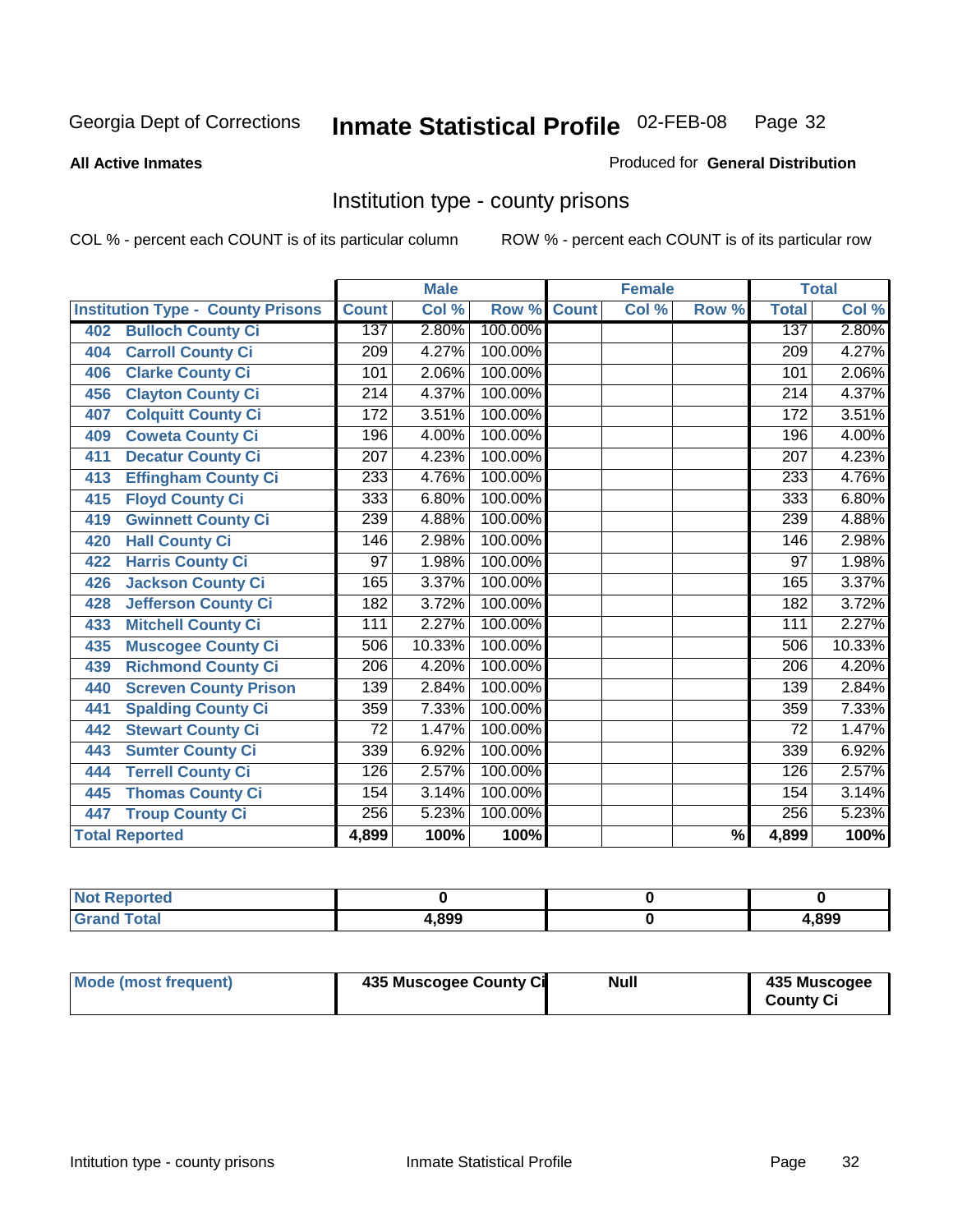**All Active Inmates**

#### Produced for **General Distribution**

### Institution type - state prisons

|     |                                            |              | <b>Male</b> |         |                | <b>Female</b> |         | <b>Total</b>     |       |
|-----|--------------------------------------------|--------------|-------------|---------|----------------|---------------|---------|------------------|-------|
|     | <b>Institution Type - State Prisons</b>    | <b>Count</b> | Col %       | Row %   | <b>Count</b>   | Col %         | Row %   | <b>Total</b>     | Col % |
| 508 | <b>Arrendale State Prison</b>              |              |             |         | 1,335          | 39.76%        | 100.00% | 1,335            | 3.43% |
| 532 | <b>Augusta State Med.</b><br><b>Prison</b> | 1,234        | 3.47%       | 100.00% |                |               |         | 1,234            | 3.17% |
| 543 | <b>Autry State Prison</b>                  | 1,630        | 4.59%       | 100.00% |                |               |         | 1,630            | 4.19% |
| 553 | <b>Baldwin State Prison</b>                | 960          | 2.70%       | 100.00% |                |               |         | 960              | 2.47% |
| 536 | <b>Bostick State Prison</b>                | 697          | 1.96%       | 100.00% |                |               |         | 697              | 1.79% |
| 534 | <b>Burrus Corr Trn Cntr</b>                | 503          | 1.42%       | 100.00% |                |               |         | 503              | 1.29% |
| 547 | <b>Calhoun State Prison</b>                | 1,474        | 4.15%       | 100.00% |                |               |         | 1,474            | 3.79% |
| 531 | <b>Central State Prison</b>                | 821          | 2.31%       | 100.00% |                |               |         | 821              | 2.11% |
| 523 | <b>Coastal State Prison</b>                | 1,502        | 4.23%       | 100.00% |                |               |         | 1,502            | 3.86% |
| 535 | <b>Colony Farm State Prison</b>            | 1            | .01%        | 100.00% |                |               |         | 1                | .01%  |
| 503 | <b>Dodge State Prison</b>                  | 1,223        | 3.44%       | 100.00% |                |               |         | 1,223            | 3.14% |
| 548 | <b>Dooly State Prison</b>                  | 1,336        | 3.76%       | 100.00% |                |               |         | 1,336            | 3.44% |
| 521 | <b>Ga Diag &amp; Class Pris</b>            | 1,717        | 4.83%       | 100.00% |                |               |         | 1,717            | 4.41% |
| 522 | <b>Ga Diag &amp; Class Pris-</b>           | 488          | 1.37%       | 100.00% |                |               |         | 488              | 1.25% |
|     | <b>Perm</b>                                |              |             |         |                |               |         |                  |       |
| 517 | <b>Ga State Prison</b>                     | 989          | 2.78%       | 99.90%  | $\overline{1}$ | .03%          | .10%    | 990              | 2.55% |
| 541 | <b>Hancock State Prison</b>                | 1,289        | 3.63%       | 100.00% |                |               |         | 1,289            | 3.31% |
| 540 | <b>Hays State Prison</b>                   | 908          | 2.56%       | 100.00% |                |               |         | 908              | 2.33% |
| 551 | <b>Homerville State Prison</b>             | 195          | .55%        | 100.00% |                |               |         | 195              | .50%  |
| 545 | <b>Johnson State Prison</b>                | 1,614        | 4.54%       | 100.00% |                |               |         | 1,614            | 4.15% |
| 510 | <b>Lee State Prison</b>                    | 776          | 2.18%       | 100.00% |                |               |         | 776              | 2.00% |
| 502 | <b>Lowndes State Prison</b>                | 308          | .87%        | 100.00% |                |               |         | 308              | .79%  |
| 549 | <b>Macon State Prison</b>                  | 1,479        | 4.16%       | 100.00% |                |               |         | 1,479            | 3.80% |
| 519 | <b>Men'S State Prison</b>                  | 666          | 1.87%       | 100.00% |                |               |         | 666              | 1.71% |
| 554 | <b>Metro State Prison (W)</b>              |              |             |         | 900            | 26.80%        | 100.00% | $\overline{900}$ | 2.31% |
| 561 | <b>Milan State Prison</b>                  | 167          | .47%        | 100.00% |                |               |         | 167              | .43%  |
| 509 | <b>Montgomery State Prison</b>             | 408          | 1.15%       | 100.00% |                |               |         | 408              | 1.05% |
| 505 | <b>Phillips State Prison</b>               | 864          | 2.43%       | 100.00% |                |               |         | 864              | 2.22% |
| 557 | <b>Pulaski State Prison (W)</b>            |              |             |         | 1,122          | 33.41%        | 100.00% | 1,122            | 2.88% |
| 529 | <b>Rivers State Prison</b>                 | 1,136        | 3.20%       | 100.00% |                |               |         | 1,136            | 2.92% |
| 533 | <b>Rogers State Prison</b>                 | 1,304        | $3.67\%$    | 100.00% |                |               |         | 1,304            | 3.35% |
| 530 | <b>Rutledge State Prison</b>               | 611          | 1.72%       | 100.00% |                |               |         | 611              | 1.57% |
| 525 | <b>Scott State Prison</b>                  | 1,407        | 3.96%       | 100.00% |                |               |         | 1,407            | 3.62% |
| 550 | <b>Smith State Prison</b>                  | 1,139        | 3.21%       | 100.00% |                |               |         | 1,139            | 2.93% |
| 542 | <b>Telfair State Prison</b>                | 1,202        | 3.38%       | 100.00% |                |               |         | 1,202            | 3.09% |
| 537 | <b>Valdosta State Prison</b>               | 872          | 2.45%       | 100.00% |                |               |         | 872              | 2.24% |
| 506 | <b>Walker State Prison</b>                 | 637          | 1.79%       | 100.00% |                |               |         | 637              | 1.64% |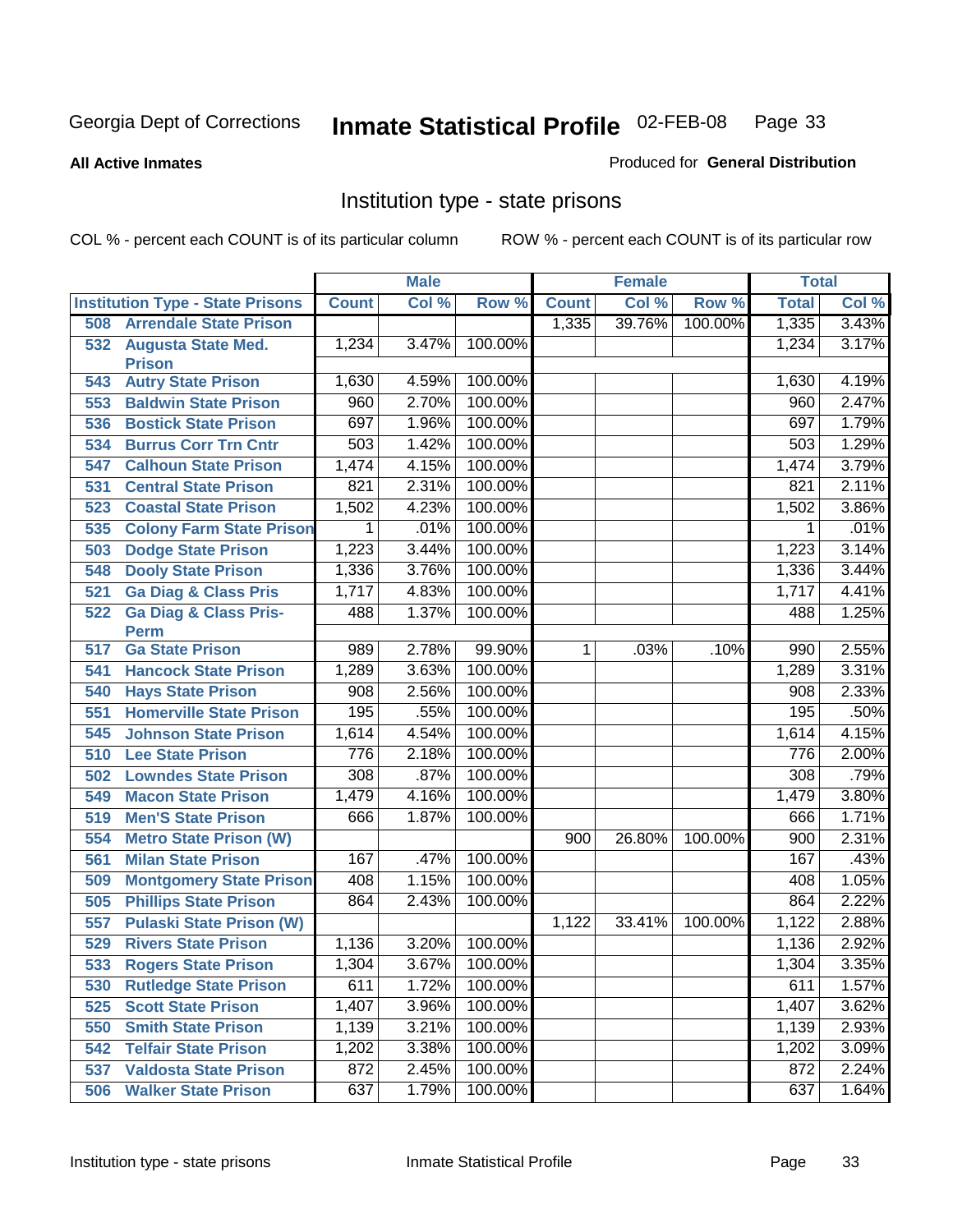**All Active Inmates**

#### Produced for **General Distribution**

### Institution type - state prisons

|                                         |              | <b>Male</b> |            |              | <b>Female</b> |       | <b>Total</b> |       |
|-----------------------------------------|--------------|-------------|------------|--------------|---------------|-------|--------------|-------|
| <b>Institution Type - State Prisons</b> | <b>Count</b> | Col %       | Row %      | <b>Count</b> | Col %         | Row % | <b>Total</b> | Col % |
| <b>Ware State Prison</b><br>501         | l.118 l      | 3.15%       | 100.00%    |              |               |       | 1.118        | 2.87% |
| <b>Washington Sp</b><br>552             | .084         | $3.05\%$    | $100.00\%$ |              |               |       | 1.084        | 2.79% |
| <b>Wayne State Prison</b><br>507        | 195          | .55%        | $100.00\%$ |              |               |       | 195          | .50%  |
| <b>Wilcox State Prison</b><br>546       | .580         | 4.45%       | $100.00\%$ |              |               |       | 1,580        | 4.06% |
| <b>Total Reported</b>                   | 35,534       | 100%        | 91.37%     | 3,358        | 100%          | 8.63% | 38,892       | 100%  |

| N <sub>of</sub><br>Reported |        |       |        |
|-----------------------------|--------|-------|--------|
| <b>Total</b>                | 35,534 | 3,358 | 38,892 |

| <b>Mode (most frequent)</b> | <b>521 Ga Diag &amp; Class Pris</b> | 508 Arrendale State Prison | 521 Ga Diag &<br><b>Class Pris</b> |
|-----------------------------|-------------------------------------|----------------------------|------------------------------------|
|-----------------------------|-------------------------------------|----------------------------|------------------------------------|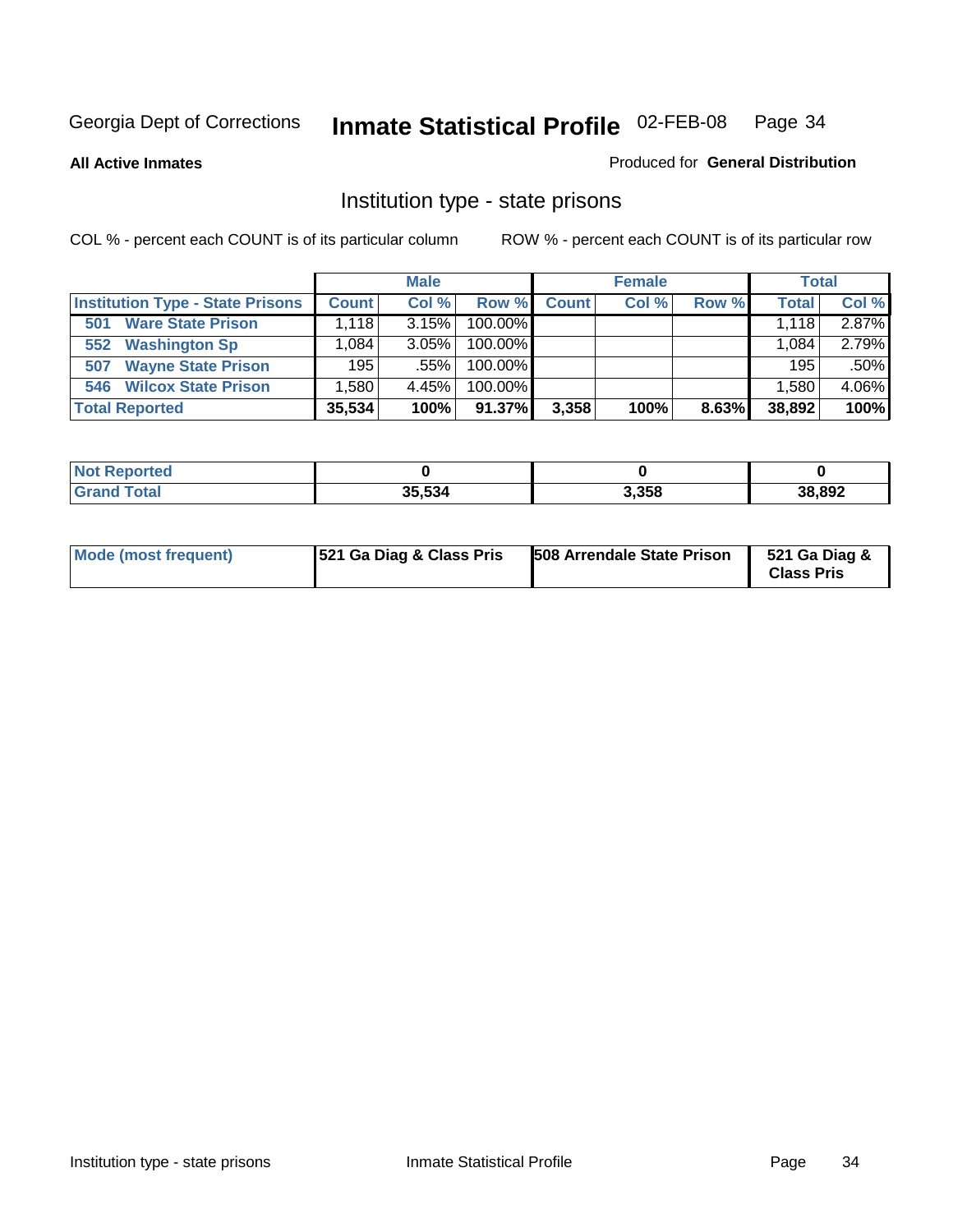**All Active Inmates**

#### Produced for **General Distribution**

### Institution type - private prisons

|                                           |              | <b>Male</b> |             | <b>Female</b> |       |              | <b>Total</b> |
|-------------------------------------------|--------------|-------------|-------------|---------------|-------|--------------|--------------|
| <b>Institution Type - Private Prisons</b> | <b>Count</b> | Col %       | Row % Count | Col %         | Row % | <b>Total</b> | Col %        |
| <b>Coffee Corr Facility</b><br>569        | 1.677        | 33.67%      | 100.00%     |               |       | 1,677        | 33.67%       |
| 567 D Ray James Corr Fac                  | .638         | 32.88%      | 100.00%     |               |       | 1.638        | 32.88%       |
| <b>Wheeler Corr Facility</b><br>571       | ∴666⊥        | 33.45%      | 100.00%     |               |       | 866.         | 33.45%       |
| <b>Total Reported</b>                     | 4,981        | 100%        | 100%        |               | %     | 4,981        | 100%         |

| <b>Not</b><br><b>Reported</b>               |       |       |
|---------------------------------------------|-------|-------|
| <b>Total</b><br>$\mathbf{v}$ . $\mathbf{u}$ | 1.981 | 1,981 |

| <b>Mode (most frequent)</b> | 569 Coffee Corr Facility | <b>Null</b> | 569 Coffee Corr<br><b>Facility</b> |
|-----------------------------|--------------------------|-------------|------------------------------------|
|-----------------------------|--------------------------|-------------|------------------------------------|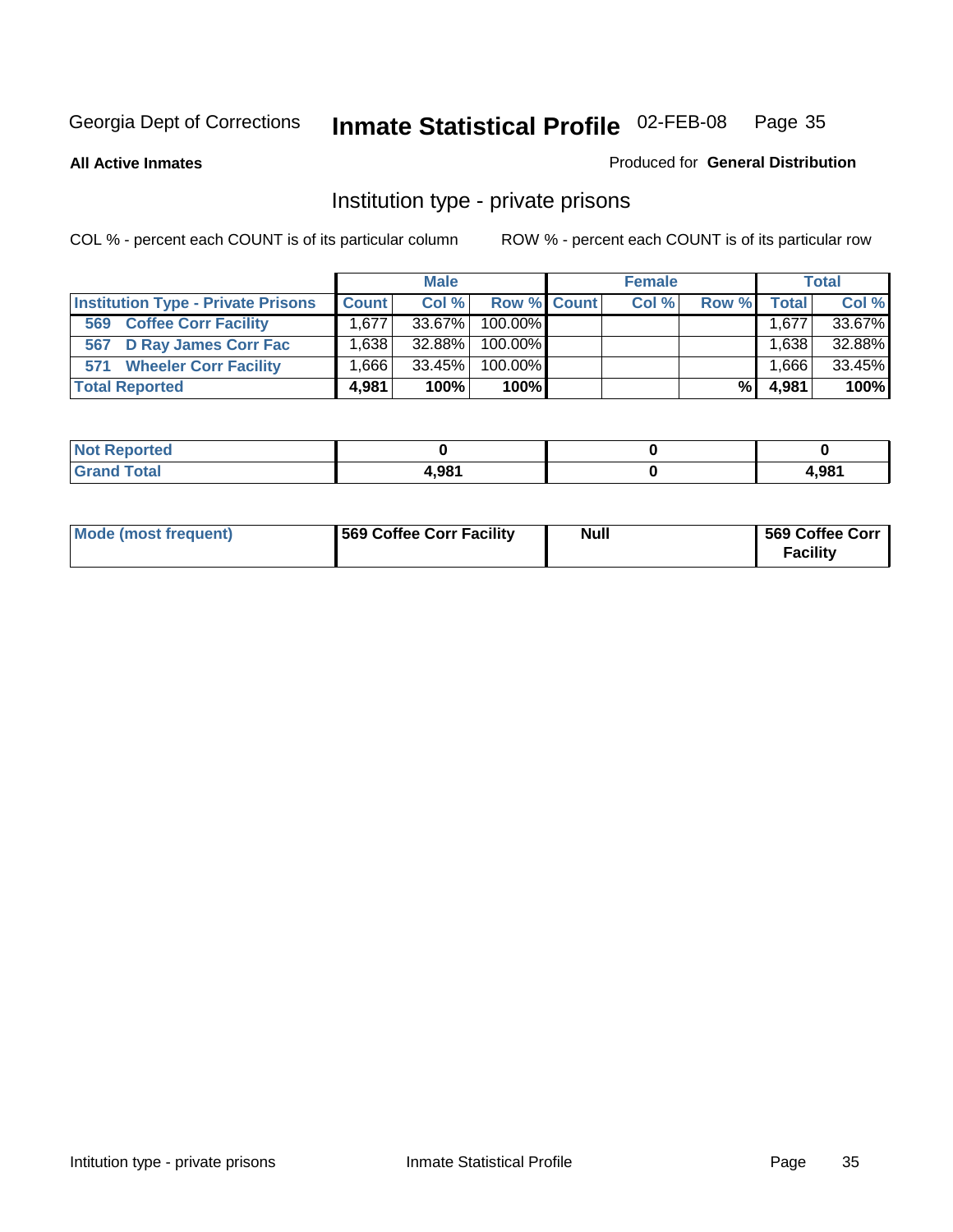#### **All Active Inmates**

#### Produced for **General Distribution**

### Institution type - prison annexes

|                                                | <b>Male</b> |           | <b>Female</b> |              |       | <b>Total</b> |              |        |
|------------------------------------------------|-------------|-----------|---------------|--------------|-------|--------------|--------------|--------|
| <b>Institution Type - Prison Annexes Count</b> |             | Col %     | Row %         | <b>Count</b> | Col % | Row %        | <b>Total</b> | Col %  |
| <b>7541 Hancock Annex</b>                      | 181         | 12.81%    | 100.00%       |              |       |              | 181          | 12.81% |
| 7540 Hays Annex                                | 597         | 42.25%    | 100.00%       |              |       |              | 597          | 42.25% |
| <b>7505 Phillips Annex</b>                     | 222         | 15.71%    | 100.00%       |              |       |              | 222          | 15.71% |
| 7501 Ware Annex                                | 214         | $15.15\%$ | $100.00\%$    |              |       |              | 214          | 15.15% |
| 7552 Washington Sp Annex                       | 199         | 14.08%    | 100.00%       |              |       |              | 199          | 14.08% |
| <b>Total Reported</b>                          | 1,413       | 100%      | 100%          |              |       | %            | 1,413        | 100%   |

| . Reported<br><b>Not</b>    |                           |        |
|-----------------------------|---------------------------|--------|
| <b>Total</b><br><b>Grar</b> | $\overline{112}$<br>ں ہے. | 413, ، |

| Mode (most frequent) | 7540 Hays Annex | <b>Null</b> | <b>7540 Hays Annex</b> |
|----------------------|-----------------|-------------|------------------------|
|                      |                 |             |                        |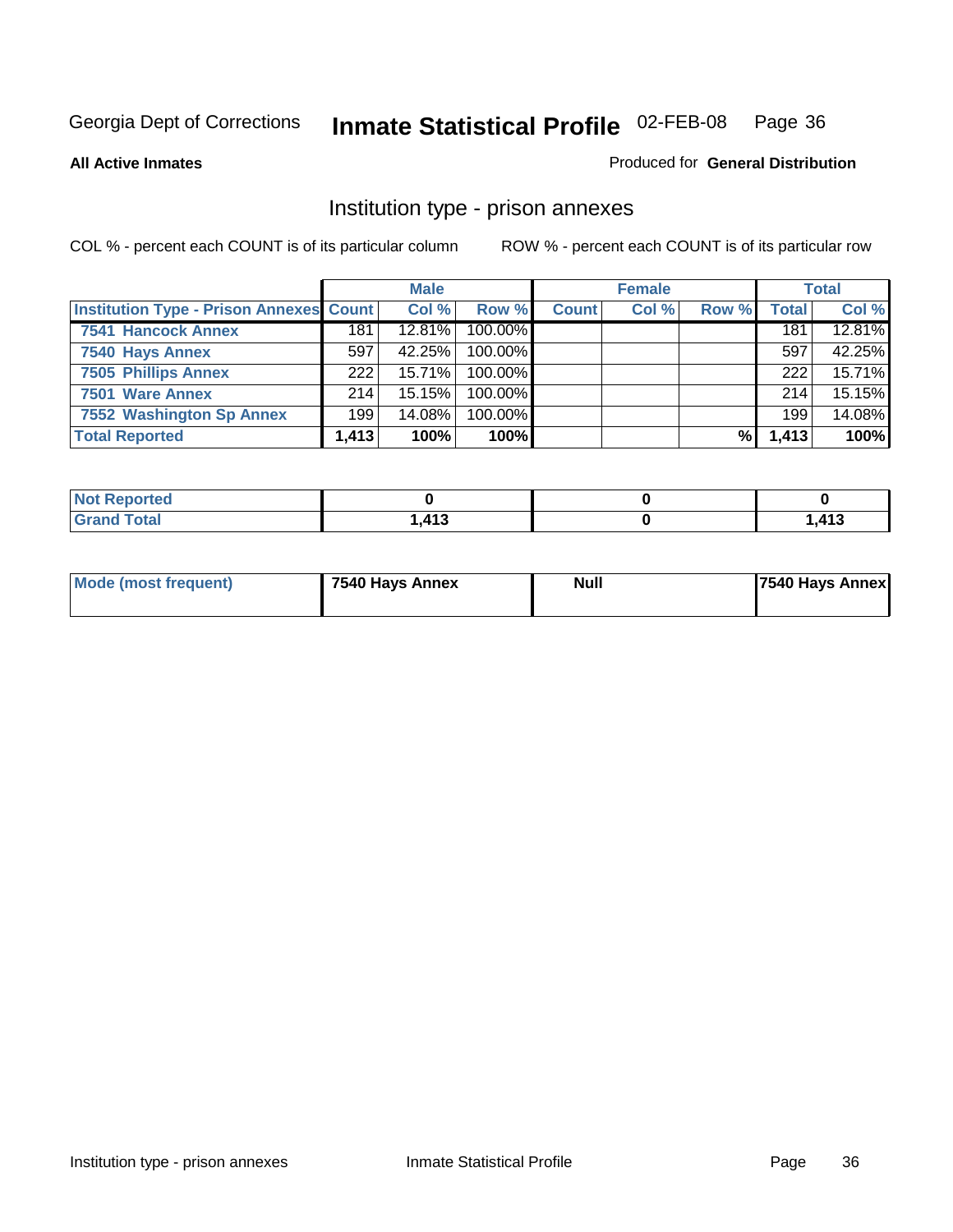### **All Active Inmates**

### Produced for **General Distribution**

## Institution type - pre-release centers

|                                         |       | <b>Male</b> |         |              | <b>Female</b> |       |              | <b>Total</b> |
|-----------------------------------------|-------|-------------|---------|--------------|---------------|-------|--------------|--------------|
| Institution Type - Prison Annexes Count |       | Col %       | Row %   | <b>Count</b> | Col %         | Row % | <b>Total</b> | Col %        |
| 7507 Appling Pre-Release Ctr            | 200   | 15.16%      | 100.00% |              |               |       | 200          | 15.16%       |
| 7521 Lamar Pre-Release Center           | 188   | 14.25%      | 100.00% |              |               |       | 188          | 14.25%       |
| 7550 Long Pre-Release Center            | 189   | 14.33%      | 100.00% |              |               |       | 189          | 14.33%       |
| 7543 Pelham Pre-Release                 | 164   | 12.43%      | 100.00% |              |               |       | 164          | 12.43%       |
| <b>Center</b>                           |       |             |         |              |               |       |              |              |
| 7546 Turner Pre-Release Center          | 195   | 14.78%      | 100.00% |              |               |       | 195          | 14.78%       |
| 556 Western Pre-Release Cntr            | 197   | 14.94%      | 100.00% |              |               |       | 197          | 14.94%       |
| 7572 Wilkes Pre-Release Center          | 186   | 14.10%      | 100.00% |              |               |       | 186          | 14.10%       |
| <b>Total Reported</b>                   | 1,319 | 100%        | 100%    |              |               | %     | 1,319        | 100%         |

| <b>Reported</b> |     |         |
|-----------------|-----|---------|
| <b>Total</b>    | 210 | 210     |
| <b>Grand</b>    | .   | 1.J I J |

| Mode (most frequent) | 7507 Appling Pre-Release<br>Ctr | <b>Null</b> | 7507 Appling Pre-<br><b>Release Ctr</b> |
|----------------------|---------------------------------|-------------|-----------------------------------------|
|----------------------|---------------------------------|-------------|-----------------------------------------|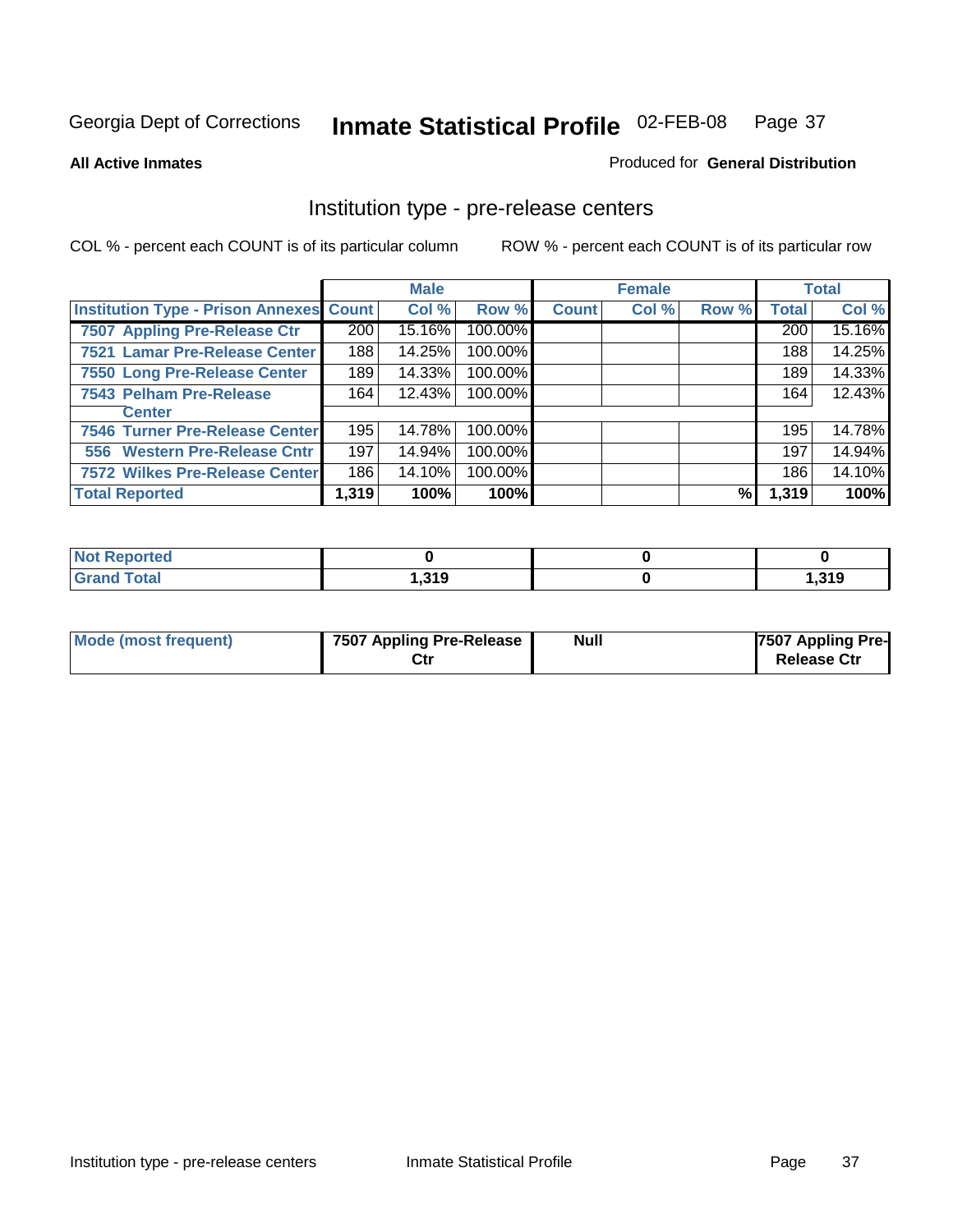**All Active Inmates**

### Produced for **General Distribution**

## Institution type - inmate boot camp

|                                      |              | <b>Male</b> |            |              | <b>Female</b> |       |                  | <b>Total</b> |
|--------------------------------------|--------------|-------------|------------|--------------|---------------|-------|------------------|--------------|
| <b>Institution Type - Boot Camps</b> | <b>Count</b> | Col %       | Row %      | <b>Count</b> | Col %         | Row % | $\mathsf{Total}$ | Col %        |
| 9553 Baldwin Diag Ibc                |              | $.34\%$     | $100.00\%$ |              |               |       |                  | $.34\%$      |
| 9534 Burruss Inm Boot Camp           | 294          | $99.66\%$   | 100.00%    |              |               |       | 294              | 99.66%       |
| <b>Total Rported</b>                 | 295          | 100%        | 100%       |              |               | %\    | 295              | 100%         |

| τeα          |     |     |
|--------------|-----|-----|
| <b>intal</b> | 295 | 295 |

| Mode (most frequent) | 9534 Burruss Inm Boot<br>Camp | Null | 9534 Burruss Inm<br><b>Boot Camp</b> |
|----------------------|-------------------------------|------|--------------------------------------|
|----------------------|-------------------------------|------|--------------------------------------|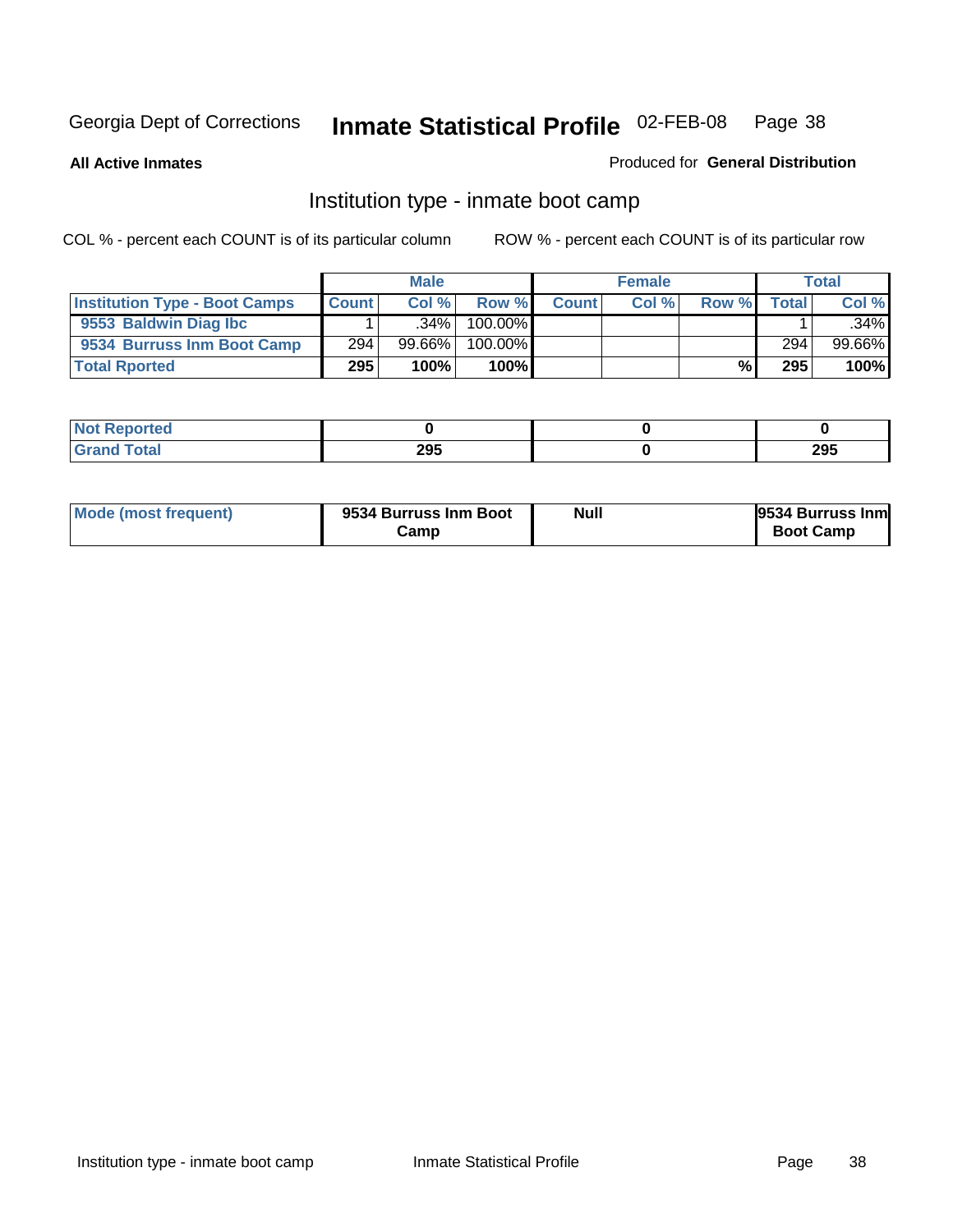**All Active Inmates**

### Produced for **General Distribution**

## Number of disciplinary reports

|                                       |              | <b>Male</b> |        |              | <b>Female</b> |          |              | <b>Total</b> |
|---------------------------------------|--------------|-------------|--------|--------------|---------------|----------|--------------|--------------|
| <b>Number of Disciplinary Reports</b> | <b>Count</b> | Col %       | Row %  | <b>Count</b> | Col %         | Row %    | <b>Total</b> | Col %        |
|                                       | 22,217       | 43.82%      | 91.20% | 2,145        | 59.85%        | 8.80%    | 24,362       | 44.88%       |
|                                       | 7,113        | 14.03%      | 92.83% | 549          | 15.32%        | 7.17%    | 7,662        | 14.12%       |
| $\mathbf{2}$                          | 3,987        | 7.86%       | 94.86% | 216          | 6.03%         | 5.14%    | 4,203        | 7.74%        |
| 3                                     | 2,646        | 5.22%       | 95.08% | 137          | 3.82%         | 4.92%    | 2,783        | 5.13%        |
|                                       | 1,974        | 3.89%       | 95.64% | 90           | 2.51%         | 4.36%    | 2,064        | 3.80%        |
| 5                                     | ,553         | $3.06\%$    | 95.39% | 75           | 2.09%         | $4.61\%$ | 1,628        | 3.00%        |
| <b>More Than 5</b>                    | 11,207       | 22.11%      | 96.79% | 372          | 10.38%        | $3.21\%$ | 11,579       | 21.33%       |
| <b>Total Reported</b>                 | 50,697       | 100%        | 93.40% | 3,584        | 100%          | 6.60%    | 54,281       | 100%         |

| ______ | 50.697 | 5.584 | 294 |
|--------|--------|-------|-----|

| Mean (average)         | 4.98 | 2.35 | 4.81 |
|------------------------|------|------|------|
| <b>Median (middle)</b> |      |      |      |
| Mode (most frequent)   |      |      |      |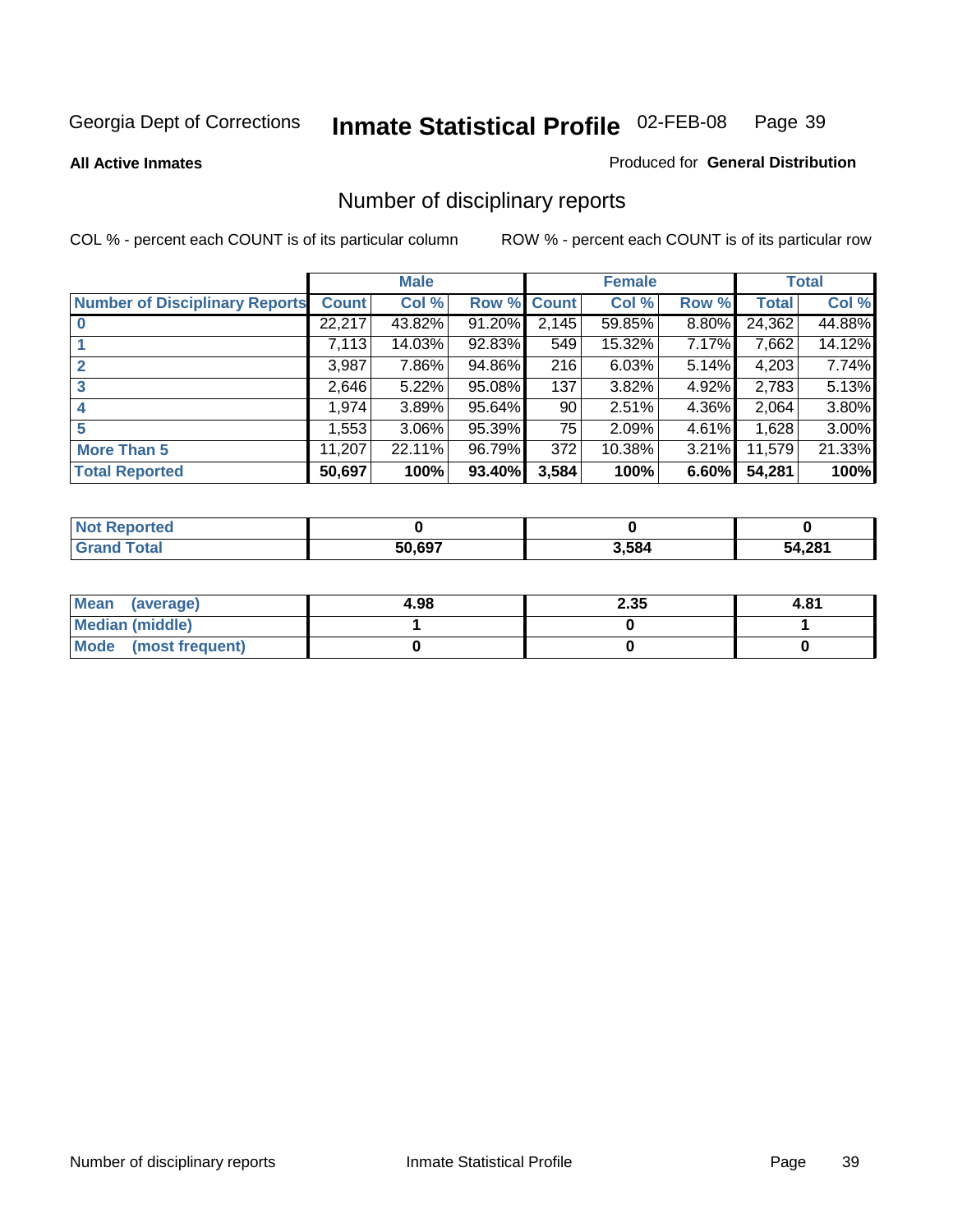### **All Active Inmates**

### Produced for **General Distribution**

## Number of transfers

|                            |              | <b>Male</b> |        |              | <b>Female</b> |          |              | <b>Total</b> |
|----------------------------|--------------|-------------|--------|--------------|---------------|----------|--------------|--------------|
| <b>Number of Transfers</b> | <b>Count</b> | Col %       | Row %  | <b>Count</b> | Col %         | Row %    | <b>Total</b> | Col %        |
|                            | 3,451        | 6.81%       | 84.03% | 656          | 18.30%        | 15.97%   | 4,107        | $7.57\%$     |
|                            | 19,970       | 39.39%      | 91.09% | 1,953        | 54.49%        | 8.91%    | 21,923       | 40.39%       |
|                            | 11,172       | 22.04%      | 94.90% | 601          | 16.77%        | 5.10%    | 11,773       | 21.69%       |
| 3                          | 5,921        | $11.68\%$   | 96.29% | 228          | 6.36%         | 3.71%    | 6,149        | 11.33%       |
|                            | 3,510        | 6.92%       | 98.18% | 65           | 1.81%         | $1.82\%$ | 3,575        | 6.59%        |
| 5                          | 2,169        | 4.28%       | 98.55% | 32           | 0.89%         | 1.45%    | 2,201        | 4.05%        |
| <b>More Than 5</b>         | 4,504        | 8.88%       | 98.92% | 49           | 1.37%         | $1.08\%$ | 4,553        | 8.39%        |
| <b>Total Reported</b>      | 50,697       | 100%        | 93.40% | 3,584        | 100%          | 6.60%    | 54,281       | 100.0%       |

| ______ | 50.697 | 5.584 | 294 |
|--------|--------|-------|-----|

| Mean (average)       | 2.44 | ∣.29 | 2.36 |
|----------------------|------|------|------|
| Median (middle)      |      |      |      |
| Mode (most frequent) |      |      |      |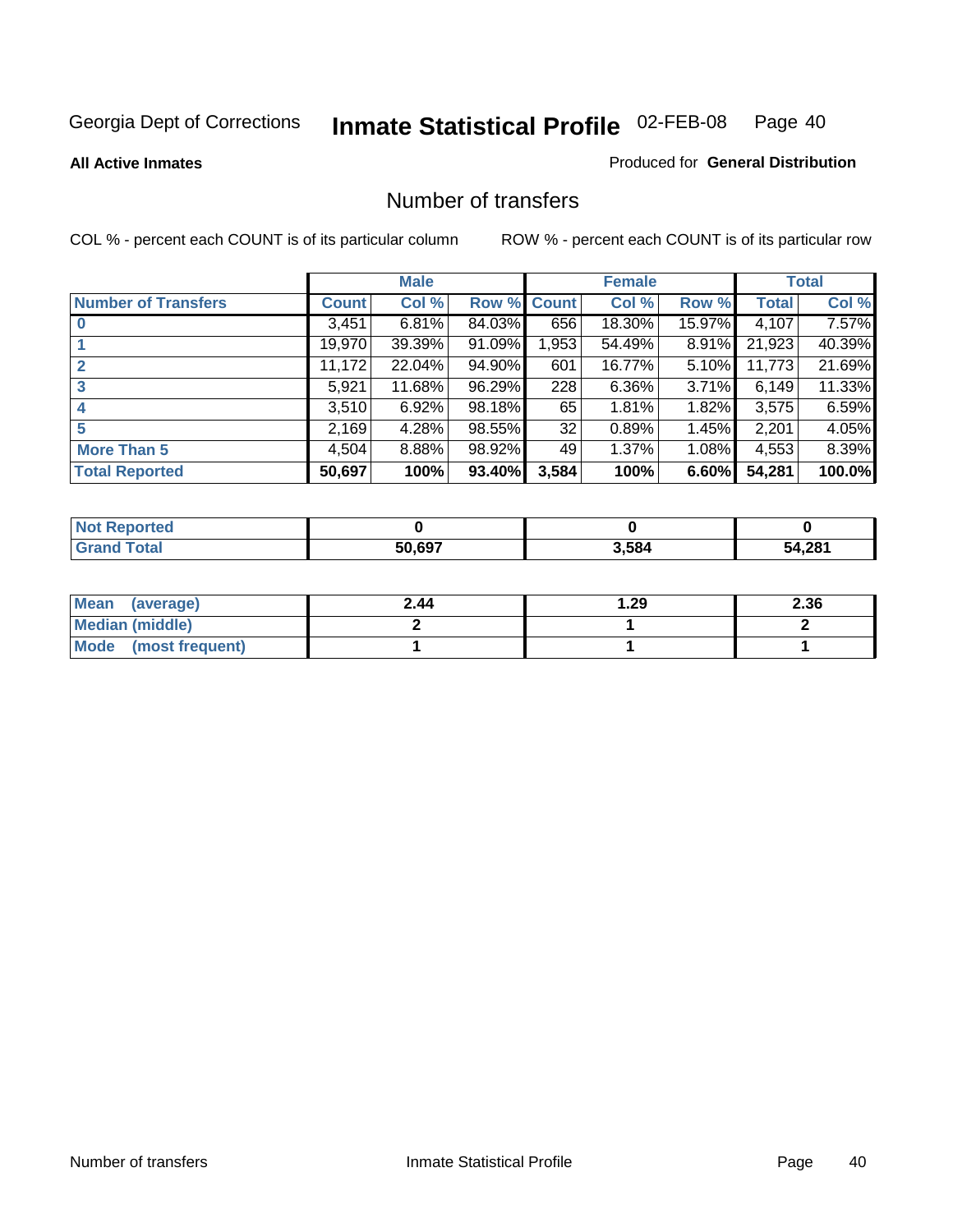**All Active Inmates**

### Produced for **General Distribution**

## Number of escapes

|                          |         | <b>Male</b> |             |       | <b>Female</b> |          |              | <b>Total</b> |
|--------------------------|---------|-------------|-------------|-------|---------------|----------|--------------|--------------|
| <b>Number of Escapes</b> | Count l | Col %       | Row % Count |       | Col %         | Row %    | <b>Total</b> | Col %        |
|                          | 50,393  | 99.40%      | 93.37%      | 3,577 | 99.80%        | 6.63%    | 53,970       | 99.43%       |
|                          | 282     | 0.56%       | 97.58%      |       | 0.20%         | 2.42%    | 289          | 0.53%        |
|                          | 16      | 0.03%       | 100.00%     |       |               |          | 16           | 0.03%        |
|                          | 5.      | 0.01%       | 100.00%     |       |               |          | 5            | 0.01%        |
|                          |         | 0.01%       | 100.00%     |       |               |          |              | 0.01%        |
| <b>Total Reported</b>    | 50,697  | 100%        | 93.40%      | 3,584 | 100%          | $6.60\%$ | 54,281       | 100.0%       |

| тео |        |       |       |
|-----|--------|-------|-------|
|     | 50.697 | 3,584 | 4,281 |

| <b>Mean</b><br>(average) |  | .0 |
|--------------------------|--|----|
| Median (middle)          |  |    |
| Mode (most frequent)     |  |    |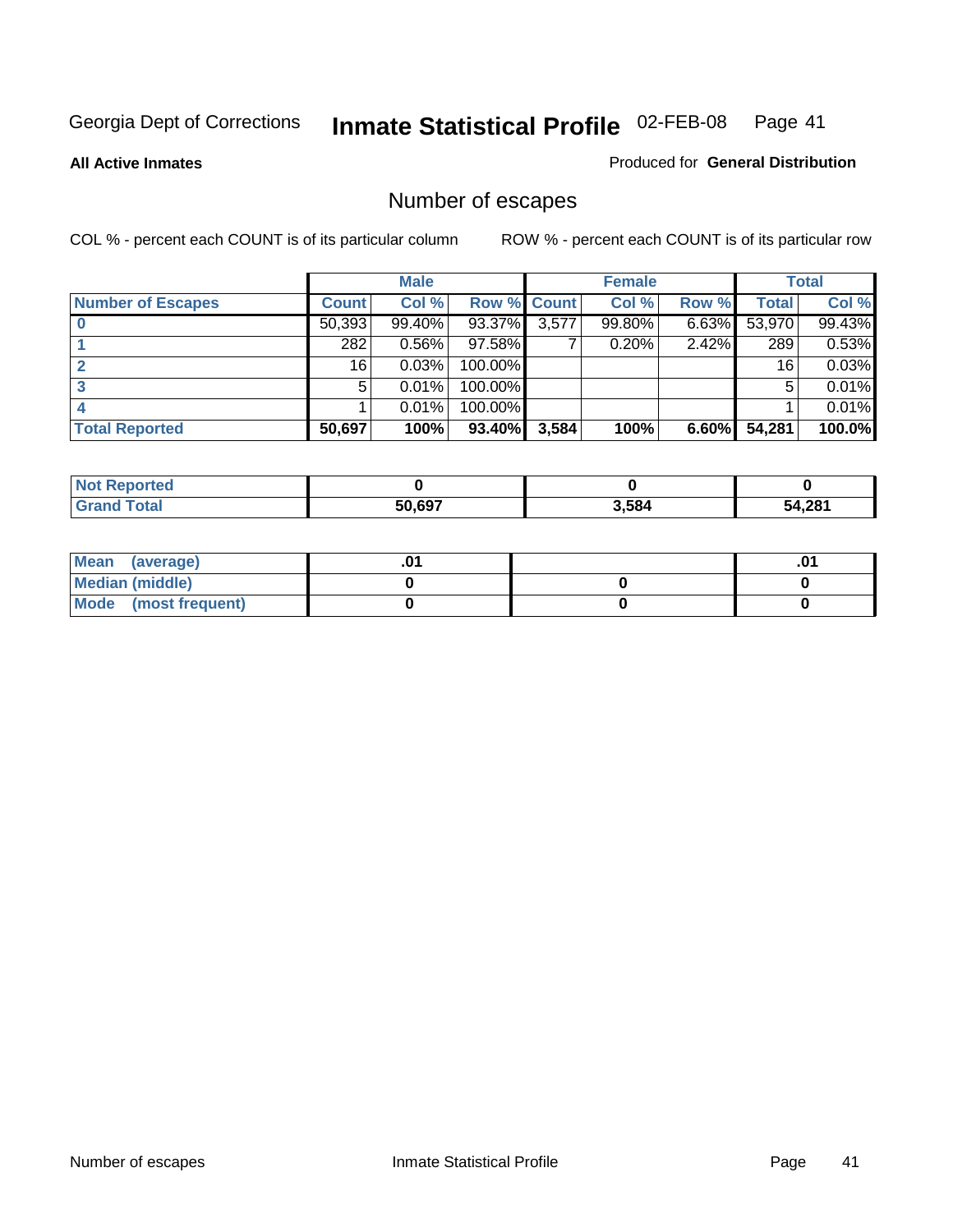**All Active Inmates**

### Produced for **General Distribution**

## Probable future release type

|                                         |              | <b>Male</b> |                    |                | <b>Female</b> |          | <b>Total</b> |        |
|-----------------------------------------|--------------|-------------|--------------------|----------------|---------------|----------|--------------|--------|
| <b>Probable Future Release Type</b>     | <b>Count</b> | Col %       | <b>Row % Count</b> |                | Col %         | Row %    | <b>Total</b> | Col %  |
| <b>Paroled with probation to follow</b> | 7,433        | 14.66%      | 92.59%             | 595            | 16.60%        | 7.41%    | 8,028        | 14.79% |
| Paroled w/o probation to follow         | 7,672        | 15.13%      | 93.55%             | 529            | 14.76%        | $6.45\%$ | 8,201        | 15.11% |
| <b>Maxout with probation to follow</b>  | 14,675       | 28.95%      | 92.86% 1.128       |                | 31.47%        | $7.14\%$ | 15,803       | 29.11% |
| <b>Maxout w/o probation to follow</b>   | 13,937       | 27.49%      | 93.19% 1.018       |                | 28.40%        | $6.81\%$ | 14,955       | 27.55% |
| Life, LWOP or death sentence            | 6,980        | 13.77%      | 95.70%             | 314            | 8.76%         | $4.30\%$ | 7,294        | 13.44% |
| <b>Total Reported</b>                   | 50,697       | 100%        |                    | $93.4\%$ 3,584 | 100%          | $6.6\%$  | 54,281       | 100%   |

| ported                      |        |        |        |
|-----------------------------|--------|--------|--------|
| <b>Total</b><br><b>Grar</b> | 50,697 | 50,697 | 54,281 |

| Mode (most frequent) | Maxout with PROB follow   Maxout with PROB follow   Maxout with PROB |        |
|----------------------|----------------------------------------------------------------------|--------|
|                      |                                                                      | follow |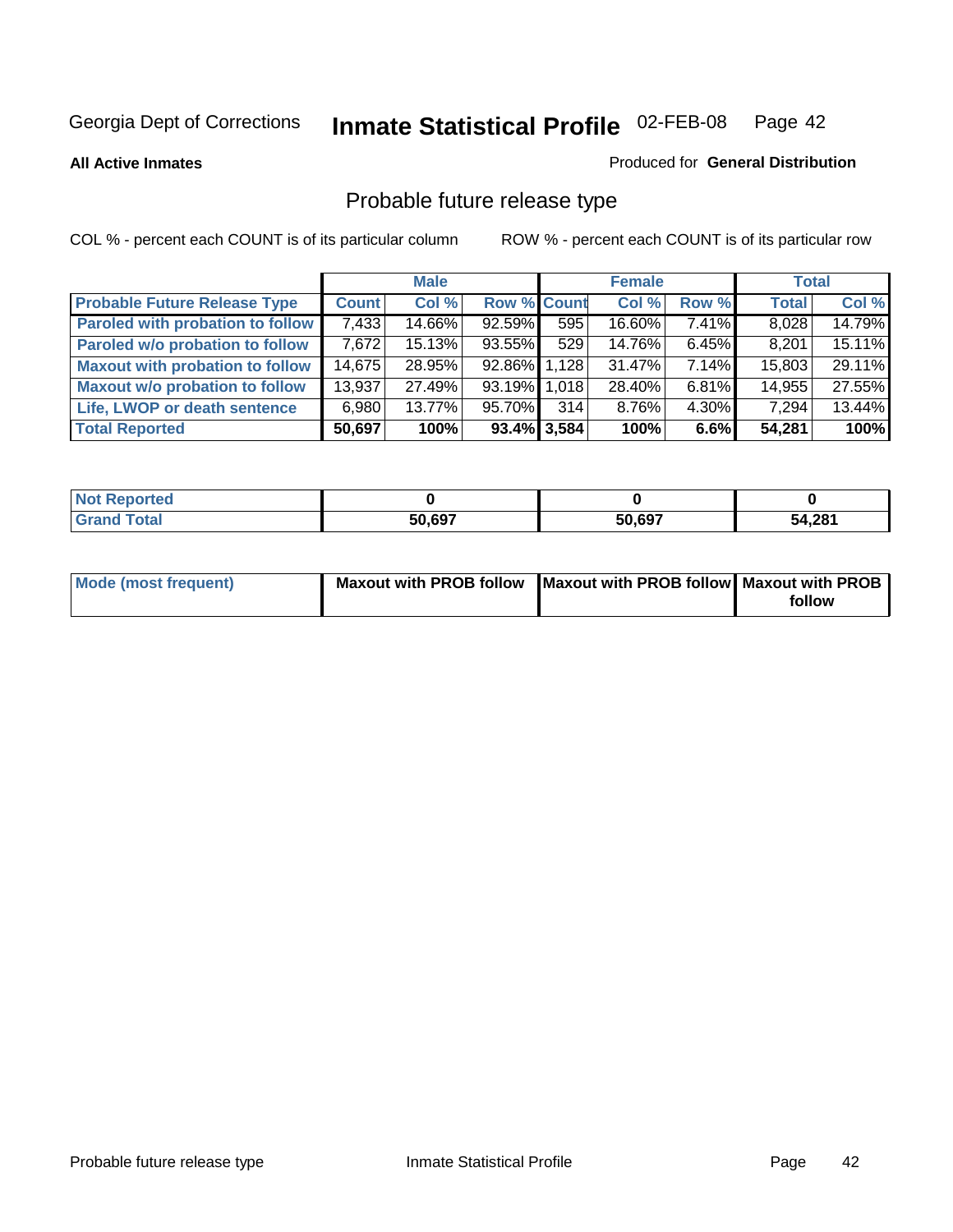**All Active Inmates**

Produced for **General Distribution**

## Actual release type

|                            |              | <b>Male</b> |                    | <b>Female</b> |        |       | $\tau$ otal |
|----------------------------|--------------|-------------|--------------------|---------------|--------|-------|-------------|
| <b>Actual Release Type</b> | <b>Count</b> | Col %       | <b>Row % Count</b> | Col %         | Row %I | Total | Col %       |
| <b>Total Reported</b>      |              | $\%$        | %                  | %             | %      |       | %           |

| <b>Still Active</b> | 50,697 | 3,584 | 54,281 |
|---------------------|--------|-------|--------|
| <b>Not Reported</b> |        |       |        |
| <b>Grand Total</b>  | 50,697 | 3,584 | 54,281 |

| M<br>____<br>_____ | NI | Null | $\cdots$ |
|--------------------|----|------|----------|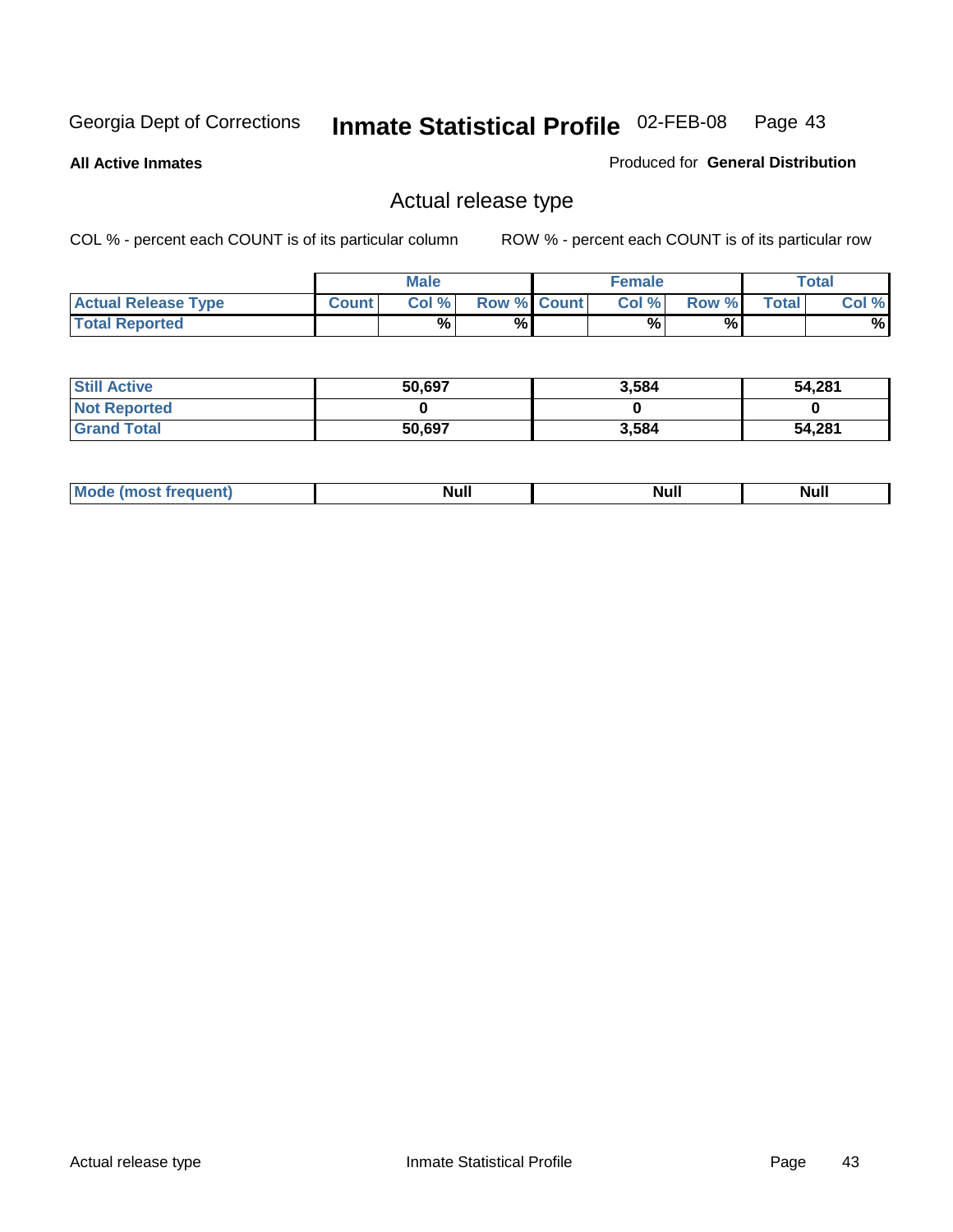### **All Active Inmates**

## Produced for **General Distribution**

## Time served in current (or last) institution

|                              |              | <b>Male</b> |        |              | <b>Female</b> |       |              | <b>Total</b> |
|------------------------------|--------------|-------------|--------|--------------|---------------|-------|--------------|--------------|
| <b>Time In Institution</b>   | <b>Count</b> | Col %       | Row %  | <b>Count</b> | Col %         | Row % | <b>Total</b> | Col %        |
| 0 to 3 months                | 12,145       | 23.96%      | 93.37% | 863          | 24.08%        | 6.63% | 13,008       | 23.96%       |
| 3.01 to 6 months             | 7,900        | 15.58%      | 92.93% | 601          | 16.77%        | 7.07% | 8,501        | 15.66%       |
| 6.01 to 9 months             | 6,191        | 12.21%      | 93.92% | 401          | 11.19%        | 6.08% | 6,592        | 12.14%       |
| 9.01 to 12 months            | 4,276        | 8.43%       | 92.98% | 323          | 9.01%         | 7.02% | 4,599        | 8.47%        |
| <b>12.01 to 18 months</b>    | 4,889        | 9.64%       | 92.96% | 370          | 10.32%        | 7.04% | 5,259        | 9.69%        |
| 18.01 to 24 months           | 3,872        | 7.64%       | 92.68% | 306          | 8.54%         | 7.32% | 4,178        | 7.70%        |
| 2.01 to 3 years              | 4,070        | 8.03%       | 90.52% | 426          | 11.89%        | 9.48% | 4,496        | 8.28%        |
| 3.01 to 4 years              | 2,157        | 4.25%       | 95.48% | 102          | 2.85%         | 4.52% | 2,259        | 4.16%        |
| $\overline{4.01}$ to 5 years | 1,290        | 2.54%       | 97.58% | 32           | 0.89%         | 2.42% | 1,322        | 2.44%        |
| 5.01 to 6 years              | 996          | 1.96%       | 97.36% | 27           | 0.75%         | 2.64% | 1,023        | 1.88%        |
| 6.01 to 7 years              | 761          | 1.50%       | 95.96% | 32           | 0.89%         | 4.04% | 793          | 1.46%        |
| 7.01 to 8 years              | 490          | 0.97%       | 93.69% | 33           | 0.92%         | 6.31% | 523          | 0.96%        |
| 8.01 to 9 years              | 476          | 0.94%       | 96.36% | 18           | 0.50%         | 3.64% | 494          | 0.91%        |
| 9.01 to 10 years             | 347          | 0.68%       | 94.29% | 21           | 0.59%         | 5.71% | 368          | 0.68%        |
| Over 10 years                | 837          | 1.65%       | 96.65% | 29           | 0.81%         | 3.35% | 866          | 1.60%        |
| <b>Total Reported</b>        | 50,697       | 100%        | 93.40% | 3,584        | 100%          | 6.60% | 54,281       | 100%         |

| <b>Not Reported</b> |        |      |        |
|---------------------|--------|------|--------|
| <b>Total</b>        | 50.697 | .584 | 54.281 |

| <b>Mean</b><br>(average) | 19 months | 16 months | 19 months |  |
|--------------------------|-----------|-----------|-----------|--|
| Median (middle)          | 9 months  | 8 months  | 9 months  |  |
| Mode<br>(most frequent)  | 0 months  | 2 months  | months    |  |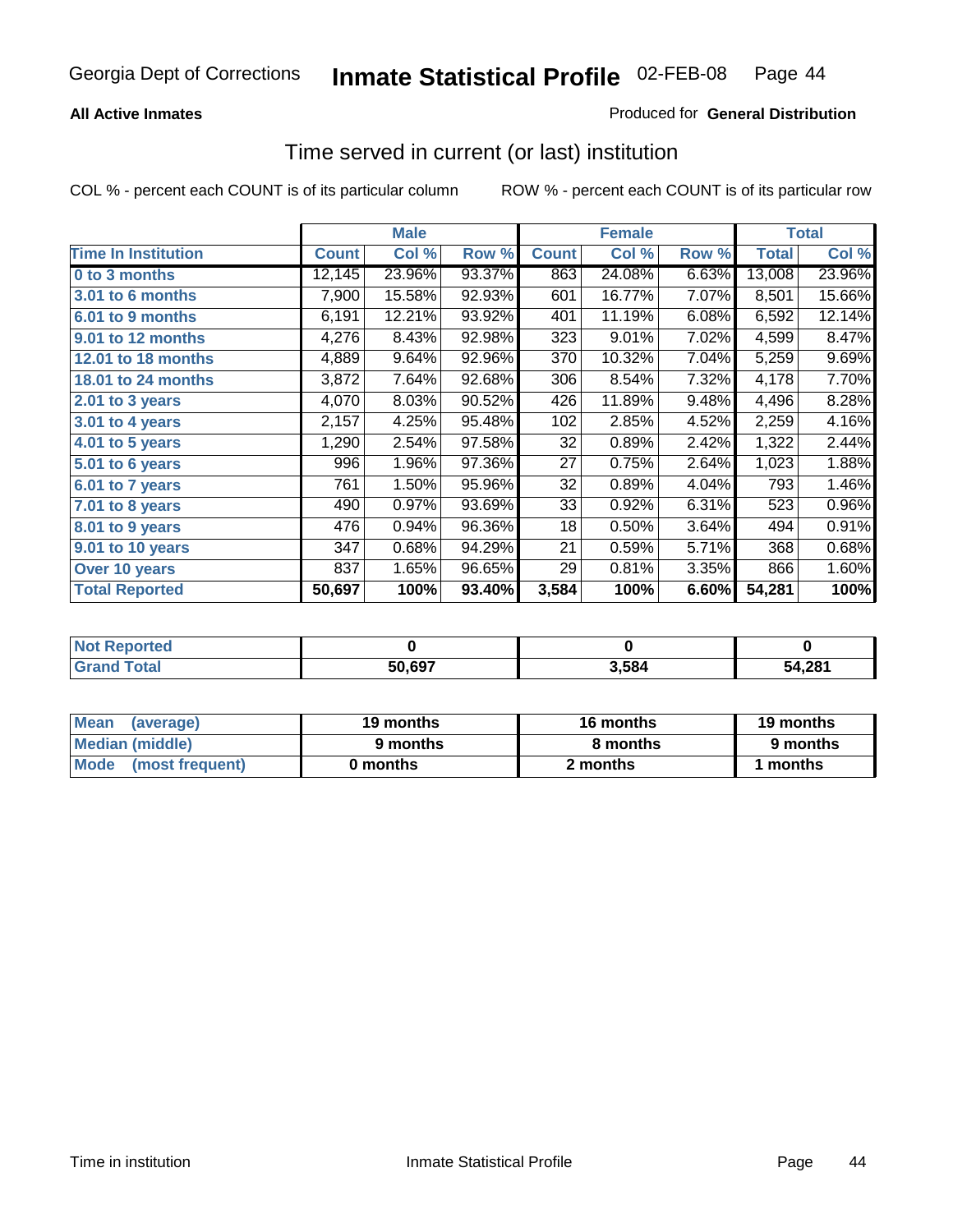**All Active Inmates**

### Produced for **General Distribution**

## Highest grade level attained

|                              |                  | <b>Male</b> |         |                  | <b>Female</b> |        |                  | <b>Total</b> |
|------------------------------|------------------|-------------|---------|------------------|---------------|--------|------------------|--------------|
| <b>Grade Level</b>           | <b>Count</b>     | Col %       | Row %   | <b>Count</b>     | Col %         | Row %  | <b>Total</b>     | Col %        |
| No school at all             | 50               | 0.10%       | 96.15%  | $\overline{2}$   | 0.06%         | 3.85%  | $\overline{52}$  | 0.10%        |
| <b>Grade 1</b>               | $\overline{47}$  | 0.10%       | 100.00% |                  |               |        | $\overline{47}$  | 0.09%        |
| <b>Grade 2</b>               | 61               | 0.12%       | 93.85%  | 4                | 0.12%         | 6.15%  | 65               | 0.12%        |
| <b>Grade 3</b>               | 133              | 0.27%       | 96.38%  | $\overline{5}$   | 0.15%         | 3.62%  | 138              | 0.26%        |
| <b>Grade 4</b>               | $\overline{147}$ | 0.30%       | 98.00%  | $\overline{3}$   | 0.09%         | 2.00%  | 150              | 0.28%        |
| <b>Grade 5</b>               | 232              | 0.47%       | 97.48%  | $\overline{6}$   | 0.18%         | 2.52%  | 238              | 0.45%        |
| Grade 6                      | 836              | 1.70%       | 95.87%  | $\overline{36}$  | 1.06%         | 4.13%  | 872              | 1.65%        |
| <b>Grade 7</b>               | 1,294            | 2.63%       | 93.63%  | $\overline{88}$  | 2.59%         | 6.37%  | 1,382            | 2.62%        |
| <b>Grade 8</b>               | 4,794            | 9.73%       | 94.46%  | 281              | 8.26%         | 5.54%  | 5,075            | 9.63%        |
| Grade 9                      | 7,665            | 15.55%      | 94.33%  | 461              | 13.56%        | 5.67%  | 8,126            | 15.42%       |
| Grade 10                     | 10,349           | 20.99%      | 94.94%  | 552              | 16.24%        | 5.06%  | 10,901           | 20.69%       |
| Grade 11                     | 9,156            | 18.57%      | 94.67%  | $\overline{516}$ | 15.18%        | 5.33%  | 9,672            | 18.35%       |
| <b>Grade 12 or GED</b>       | 8,812            | 17.88%      | 93.70%  | 592              | 17.41%        | 6.30%  | 9,404            | 17.85%       |
| <b>Some tech school</b>      | 624              | 1.27%       | 81.04%  | 146              | 4.29%         | 18.96% | 770              | 1.46%        |
| <b>Completed tech school</b> | 945              | 1.92%       | 79.41%  | $\overline{245}$ | 7.21%         | 20.59% | 1,190            | 2.26%        |
| College, 1 year              | 1,248            | 2.53%       | 91.76%  | 112              | 3.29%         | 8.24%  | 1,360            | 2.58%        |
| College, 2 year              | 1,639            | 3.32%       | 89.86%  | 185              | 5.44%         | 10.14% | 1,824            | 3.46%        |
| College, 3 year              | 478              | 0.97%       | 88.03%  | 65               | 1.91%         | 11.97% | 543              | 1.03%        |
| <b>Bachelor's degree</b>     | 635              | 1.29%       | 88.81%  | $\overline{80}$  | 2.35%         | 11.19% | $\overline{715}$ | 1.36%        |
| <b>Master's degree</b>       | 95               | 0.19%       | 86.36%  | 15               | 0.44%         | 13.64% | 110              | 0.21%        |
| Ph.D. degree                 | $\overline{28}$  | 0.06%       | 87.50%  | 4                | 0.12%         | 12.50% | 32               | $0.06\%$     |
| Law degree                   | $\overline{17}$  | 0.03%       | 89.47%  | $\overline{2}$   | 0.06%         | 10.53% | 19               | 0.04%        |
| Some medical school          | $\overline{3}$   | 0.01%       | 100.00% |                  |               |        | $\overline{3}$   | 0.01%        |
| <b>Medical degree</b>        | $\overline{7}$   | 0.01%       | 100.00% |                  |               |        | $\overline{7}$   | 0.01%        |
| <b>Total Reported</b>        | 49,295           | 100%        | 93.55%  | 3,400            | 100.0%        | 6.45%  | 52,695           | 100%         |

| ,402                            | 10A<br>0٠. | .586  |
|---------------------------------|------------|-------|
| $E^{\wedge}$ $C^{\wedge}$<br>ы. | : 584      | 1.204 |

| <b>Mean</b><br>(average)       | 10.43    | 11.06           | 10.47    |
|--------------------------------|----------|-----------------|----------|
| Median (middle)                | Grade 10 | Grade 11        | Grade 10 |
| <b>Mode</b><br>(most frequent) | Grade 10 | Grade 12 or GED | Grade 10 |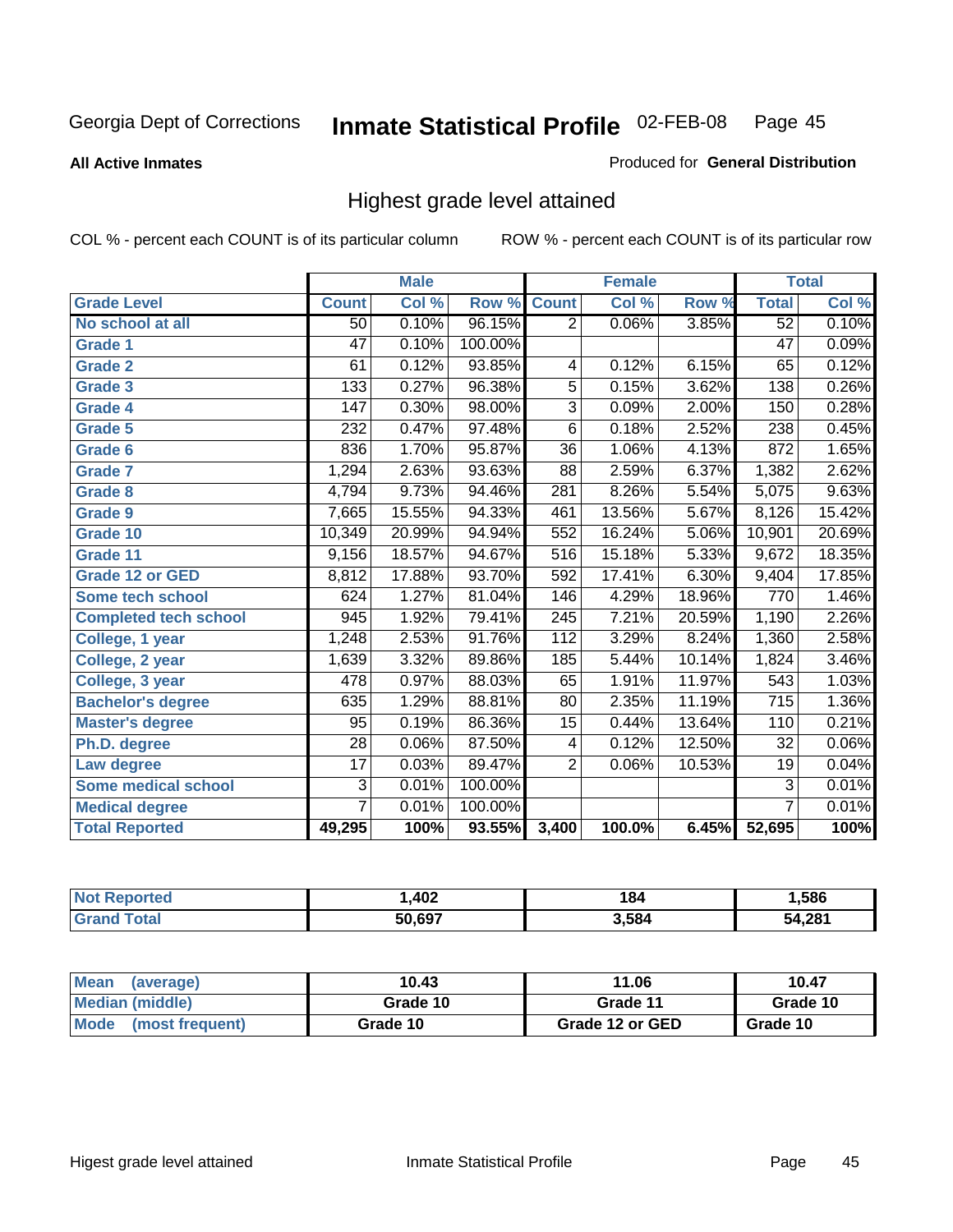Produced for **General Distribution**

### **All Active Inmates**

## Culture fair IQ scores

|                       |              | <b>Male</b> |         |              | <b>Female</b> |        |              | <b>Total</b> |
|-----------------------|--------------|-------------|---------|--------------|---------------|--------|--------------|--------------|
| <b>IQ Scores</b>      | <b>Count</b> | Col %       | Row %   | <b>Count</b> | Col %         | Row %  | <b>Total</b> | Col %        |
| $60 - 69$             | ,280         | 2.72%       | 95.67%  | 58           | 2.80%         | 4.33%  | 1,338        | 2.73%        |
| $70 - 79$             | 3,711        | 7.89%       | 95.64%  | 169          | 8.16%         | 4.36%  | 3,880        | 7.90%        |
| $80 - 89$             | 6,829        | 14.52%      | 93.42%  | 481          | 23.24%        | 6.58%  | 7,310        | 14.89%       |
| $90 - 99$             | 11,798       | 25.09%      | 94.22%  | 724          | 34.98%        | 5.78%  | 12,522       | 25.51%       |
| $100 - 109$           | 12,479       | 26.54%      | 97.52%  | 317          | 15.31%        | 2.48%  | 12,796       | 26.07%       |
| $110 - 119$           | 8,660        | 18.42%      | 98.17%  | 161          | 7.78%         | 1.83%  | 8,821        | 17.97%       |
| 120 - 129             | 2,152        | 4.58%       | 96.07%  | 88           | 4.25%         | 3.93%  | 2,240        | 4.56%        |
| 130 - 139             | 87           | 0.19%       | 63.97%  | 49           | 2.37%         | 36.03% | 136          | 0.28%        |
| 140 & Up              | 19           | 0.04%       | 45.24%  | 23           | 1.11%         | 54.76% | 42           | 0.09%        |
|                       |              | 0.01%       | 100.00% |              |               |        | 1            | 0.01%        |
| <b>Total Reported</b> | 47,016       | 100%        | 95.78%  | 2,070        | 100%          | 4.22%  | 49,086       | 100.0%       |

| <b>Not Reported</b>  | 3,115  | 303. ا | 4.418  |
|----------------------|--------|--------|--------|
| Not Valid (under 60) | 566    | 211    | 777    |
| <b>Grand Total</b>   | 50,697 | 3,584  | 54,281 |

| <b>Mean</b><br>(average) | 98  | 96 | 98 |
|--------------------------|-----|----|----|
| <b>Median (middle)</b>   | 99  | 94 | 99 |
| Mode (most frequent)     | 103 | 96 | 99 |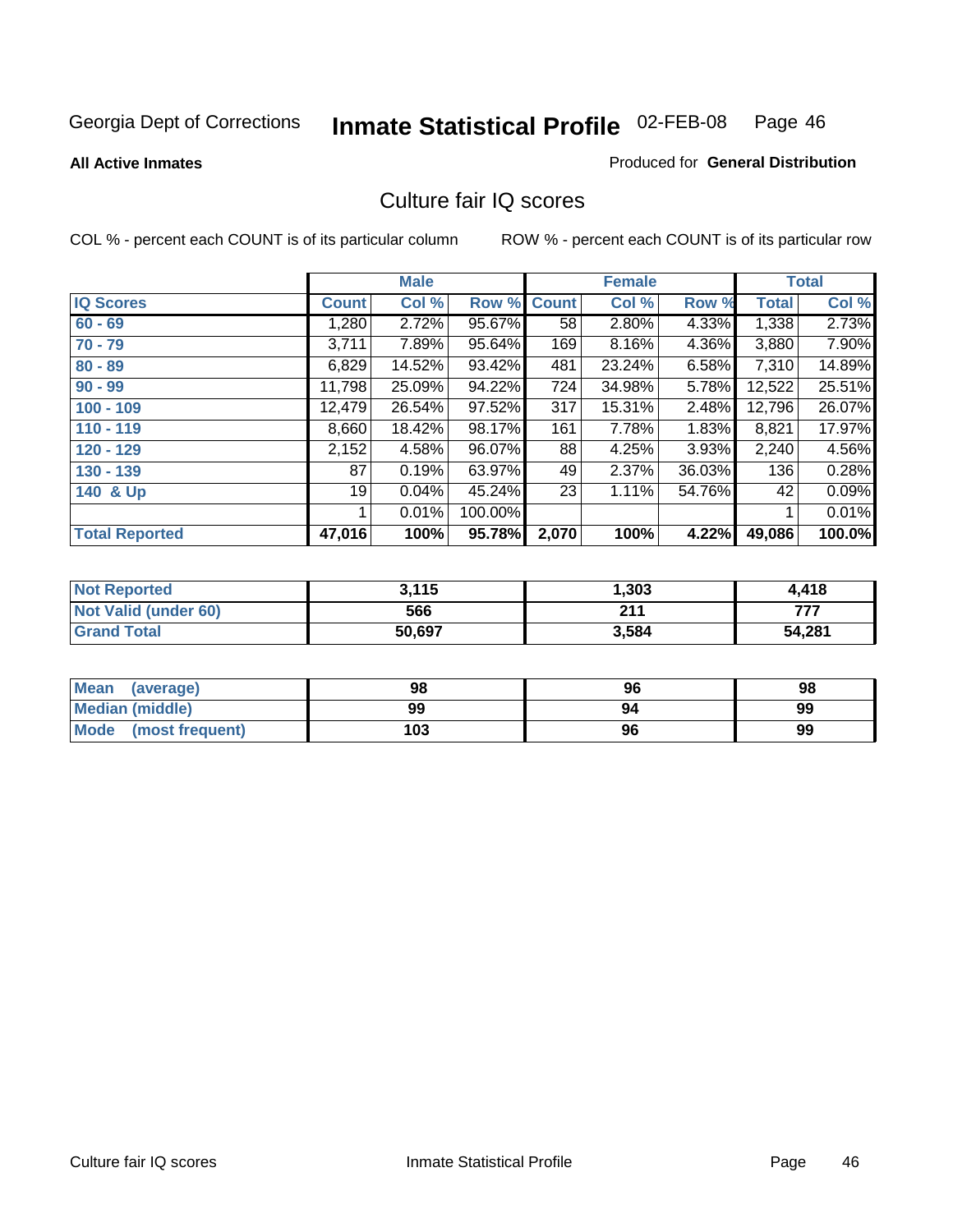### **All Active Inmates**

### Produced for **General Distribution**

## Wide Range Achievement Test (WRAT) reading score

|                           |              | <b>Male</b> |        |                 | <b>Female</b> |        |              | <b>Total</b> |
|---------------------------|--------------|-------------|--------|-----------------|---------------|--------|--------------|--------------|
| <b>WRAT Reading Score</b> | <b>Count</b> | Col %       | Row %  | <b>Count</b>    | Col %         | Row %  | <b>Total</b> | Col %        |
| $0.1$ to $0.9$            | 858          | $1.80\%$    | 98.62% | $\overline{12}$ | 0.52%         | 1.38%  | 870          | 1.74%        |
| 1.0 to 1.9                | 1,147        | 2.40%       | 97.37% | 31              | 1.34%         | 2.63%  | 1,178        | 2.36%        |
| 2.0 to 2.9                | 2,299        | 4.82%       | 96.27% | 89              | 3.84%         | 3.73%  | 2,388        | 4.78%        |
| 3.0 to 3.9                | 3,396        | 7.12%       | 97.39% | 91              | 3.93%         | 2.61%  | 3,487        | 6.97%        |
| 4.0 to 4.9                | 4,382        | 9.19%       | 96.69% | 150             | 6.48%         | 3.31%  | 4,532        | $9.06\%$     |
| 5.0 to 5.9                | 3,884        | 8.14%       | 95.64% | 177             | 7.65%         | 4.36%  | 4,061        | 8.12%        |
| 6.0 to 6.9                | 3,886        | 8.15%       | 95.64% | 177             | 7.65%         | 4.36%  | 4,063        | 8.12%        |
| 7.0 to 7.9                | 2,139        | 4.48%       | 95.45% | 102             | 4.41%         | 4.55%  | 2,241        | 4.48%        |
| 8.0 to 8.9                | 4,448        | 9.33%       | 96.09% | 181             | 7.82%         | 3.91%  | 4,629        | 9.26%        |
| 9.0 to 9.9                | 4,256        | 8.92%       | 95.75% | 189             | 8.16%         | 4.25%  | 4,445        | 8.89%        |
| 10.0 to 10.9              | 2,227        | 4.67%       | 95.21% | 112             | 4.84%         | 4.79%  | 2,339        | 4.68%        |
| 11.0 to 11.9              | 2,137        | 4.48%       | 95.02% | 112             | 4.84%         | 4.98%  | 2,249        | 4.50%        |
| 12.0 to 12.9              | 8,526        | 17.88%      | 97.37% | 230             | 9.94%         | 2.63%  | 8,756        | 17.51%       |
| 13                        | 4,108        | 8.61%       | 86.12% | 662             | 28.60%        | 13.88% | 4,770        | 9.54%        |
| <b>Total Reported</b>     | 47,693       | 100%        | 95.37% | 2,315           | 100.0%        | 4.63%  | 50,008       | 100.0%       |

| <b>rtec</b><br>NO | 3.004  | . 269. ، | ^7^<br>7. <i>l</i> i J |
|-------------------|--------|----------|------------------------|
|                   | 50.697 | 3,584    | 54,281                 |

| <b>Mean</b><br>(average)       | 8.13       | 9.21 | 8.18 |
|--------------------------------|------------|------|------|
| Median (middle)                | י ה<br>0.Z | 9.5  | ი.ა  |
| <b>Mode</b><br>(most frequent) | 12.8       | . .  | 12.8 |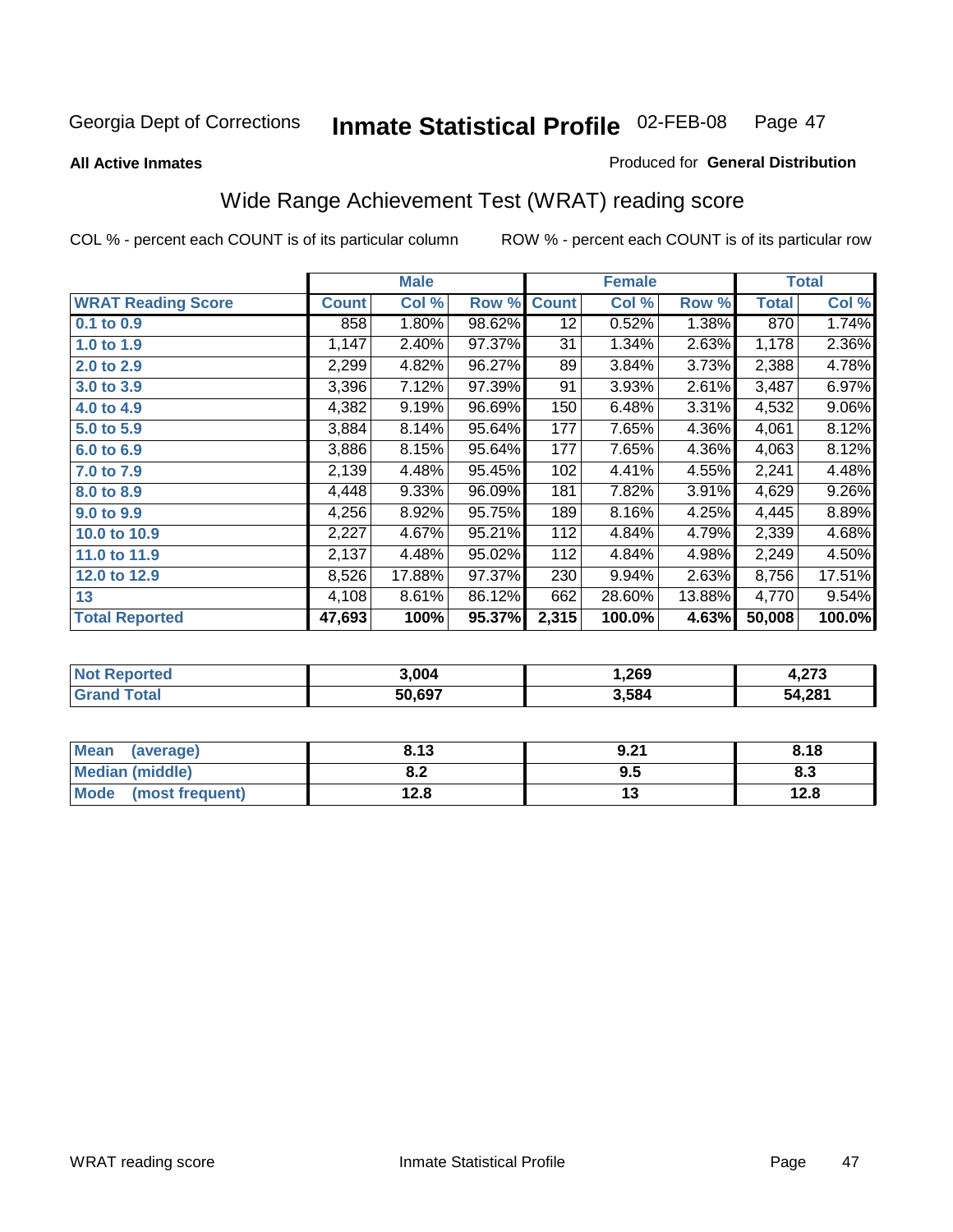**All Active Inmates**

### Produced for **General Distribution**

## Wide Range Achievement Test (WRAT) math score

|                              |              | <b>Male</b> |        |              | <b>Female</b> |        |              | <b>Total</b> |
|------------------------------|--------------|-------------|--------|--------------|---------------|--------|--------------|--------------|
| <b>WRAT Mathematic Score</b> | <b>Count</b> | Col %       | Row %  | <b>Count</b> | Col %         | Row %  | <b>Total</b> | Col %        |
| 0.1 to 0.9                   | 95           | 0.20%       | 97.94% | 2            | 0.09%         | 2.06%  | 97           | 0.19%        |
| 1.0 to 1.9                   | 241          | 0.51%       | 94.14% | 15           | 0.65%         | 5.86%  | 256          | 0.51%        |
| 2.0 to 2.9                   | 1,158        | 2.43%       | 94.38% | 69           | 2.98%         | 5.62%  | 1,227        | 2.45%        |
| 3.0 to 3.9                   | 3,012        | 6.31%       | 96.54% | 108          | 4.67%         | 3.46%  | 3,120        | 6.24%        |
| 4.0 to 4.9                   | 4,899        | 10.27%      | 96.53% | 176          | 7.61%         | 3.47%  | 5,075        | 10.15%       |
| 5.0 to 5.9                   | 6,191        | 12.98%      | 96.55% | 221          | 9.56%         | 3.45%  | 6,412        | 12.82%       |
| 6.0 to 6.9                   | 11,521       | 24.16%      | 95.95% | 486          | 21.02%        | 4.05%  | 12,007       | 24.01%       |
| 7.0 to 7.9                   | 7,306        | 15.32%      | 95.03% | 382          | 16.52%        | 4.97%  | 7,688        | 15.37%       |
| 8.0 to 8.9                   | 3,086        | 6.47%       | 94.40% | 183          | 7.92%         | 5.60%  | 3,269        | 6.54%        |
| 9.0 to 9.9                   | 4,325        | 9.07%       | 94.04% | 274          | 11.85%        | 5.96%  | 4,599        | 9.20%        |
| 10.0 to 10.9                 | 2,695        | 5.65%       | 93.87% | 176          | 7.61%         | 6.13%  | 2,871        | 5.74%        |
| 11.0 to 11.9                 | 1,641        | $3.44\%$    | 93.83% | 108          | 4.67%         | 6.17%  | 1,749        | 3.50%        |
| 12.0 to 12.9                 | 1,055        | 2.21%       | 96.70% | 36           | 1.56%         | 3.30%  | 1,091        | 2.18%        |
| 13                           | 471          | 0.99%       | 86.11% | 76           | 3.29%         | 13.89% | 547          | 1.09%        |
| <b>Total Reported</b>        | 47,696       | 100%        | 95.38% | 2,312        | 100%          | 4.62%  | 50,008       | 100%         |

| 3.001  | ר הר<br>I . <i>l l l</i> | ^7^    |
|--------|--------------------------|--------|
| 50.697 | 3,584                    | 54,281 |

| <b>Mean</b><br>(average)       | 7.02 | 7.48 | 7.04 |
|--------------------------------|------|------|------|
| Median (middle)                | 6.9  |      | 6.9  |
| <b>Mode</b><br>(most frequent) | 6.9  | 7.4  | 6.9  |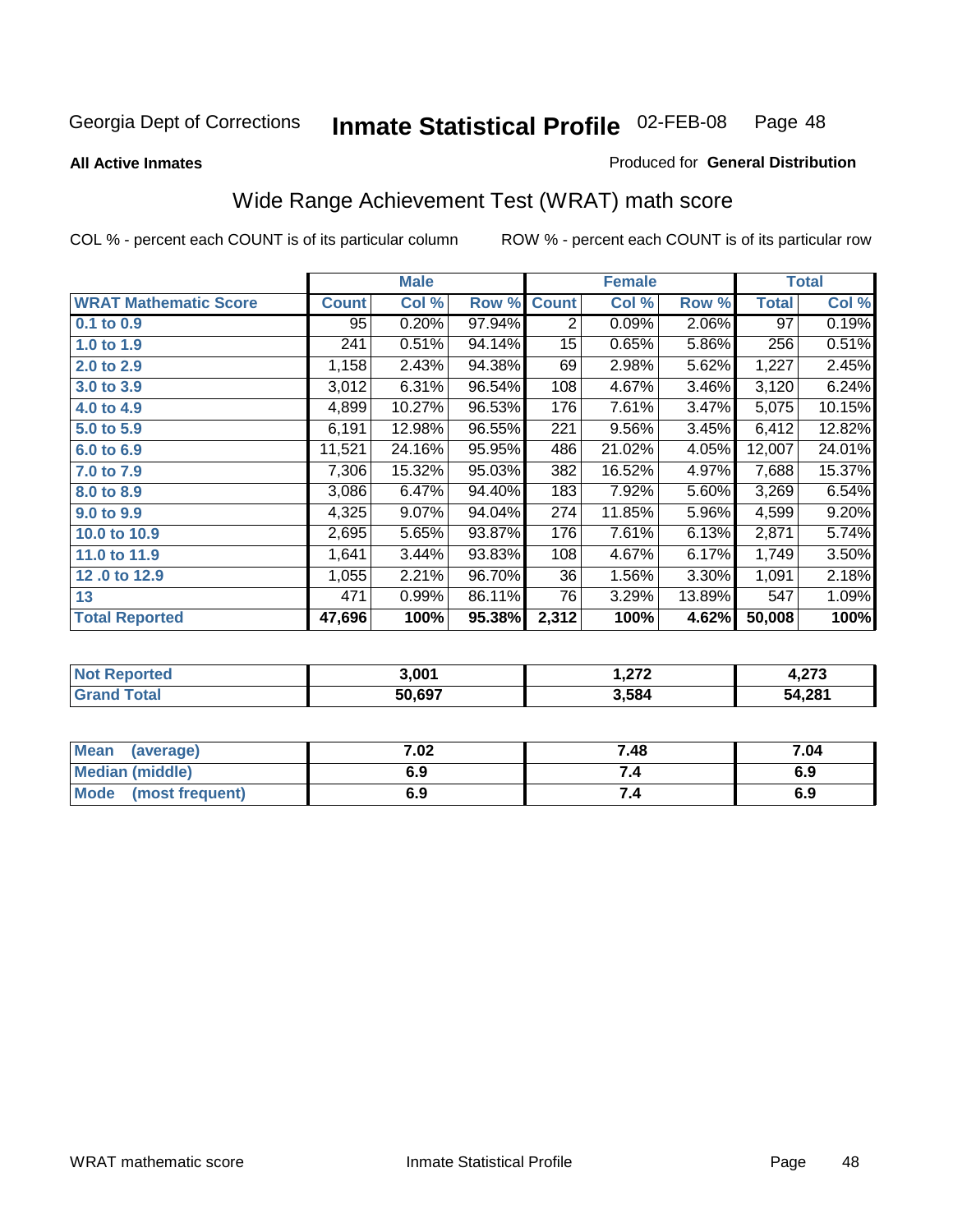### **All Active Inmates**

### Produced for **General Distribution**

## Wide Range Achievement Test (WRAT) spelling score

|                            |              | <b>Male</b> |        |              | <b>Female</b> |        |              | <b>Total</b> |
|----------------------------|--------------|-------------|--------|--------------|---------------|--------|--------------|--------------|
| <b>WRAT Spelling Score</b> | <b>Count</b> | Col %       | Row %  | <b>Count</b> | Col %         | Row %  | <b>Total</b> | Col %        |
| 0.1 to 0.9                 | 839          | 1.76%       | 98.36% | 14           | 0.60%         | 1.64%  | 853          | 1.71%        |
| 1.0 to 1.9                 | 2,186        | 4.58%       | 98.03% | 44           | 1.90%         | 1.97%  | 2,230        | 4.46%        |
| 2.0 to 2.9                 | 3,784        | 7.93%       | 98.21% | 69           | 2.98%         | 1.79%  | 3,853        | 7.70%        |
| 3.0 to 3.9                 | 3,283        | 6.88%       | 98.15% | 62           | 2.68%         | 1.85%  | 3,345        | 6.69%        |
| 4.0 to 4.9                 | 4,636        | 9.72%       | 97.44% | 122          | 5.27%         | 2.56%  | 4,758        | 9.51%        |
| 5.0 to 5.9                 | 5,438        | 11.40%      | 96.47% | 199          | 8.60%         | 3.53%  | 5,637        | 11.27%       |
| 6.0 to 6.9                 | 5,927        | 12.43%      | 95.89% | 254          | 10.97%        | 4.11%  | 6,181        | 12.36%       |
| 7.0 to 7.9                 | 3,909        | 8.20%       | 94.69% | 219          | 9.46%         | 5.31%  | 4,128        | 8.25%        |
| 8.0 to 8.9                 | 3,669        | 7.69%       | 94.81% | 201          | 8.68%         | 5.19%  | 3,870        | 7.74%        |
| 9.0 to 9.9                 | 3,565        | 7.47%       | 94.06% | 225          | 9.72%         | 5.94%  | 3,790        | 7.58%        |
| 10.0 to 10.9               | 3,436        | 7.20%       | 93.17% | 252          | 10.89%        | 6.83%  | 3,688        | 7.37%        |
| 11.0 to 11.9               | 1,734        | 3.64%       | 92.53% | 140          | 6.05%         | 7.47%  | 1,874        | 3.75%        |
| 12.0 to 12.9               | 3,456        | 7.25%       | 96.27% | 134          | 5.79%         | 3.73%  | 3,590        | 7.18%        |
| 13                         | 1,832        | 3.84%       | 82.82% | 380          | 16.41%        | 17.18% | 2,212        | 4.42%        |
| <b>Total Reported</b>      | 47,694       | 100%        | 95.37% | 2,315        | 100%          | 4.63%  | 50,009       | 100%         |

| 3,003  | . 269. ، | - 270  |
|--------|----------|--------|
| 50.697 | 3,584    | 54,281 |

| <b>Mean</b><br>(average) | 6.93               | 8.65 | 7.01 |
|--------------------------|--------------------|------|------|
| <b>Median (middle)</b>   | ρ Λ<br>0.Z         | 8.5  | v.4  |
| Mode<br>(most frequent)  | <u>. . </u><br>U.Z | ט ו  | v.z  |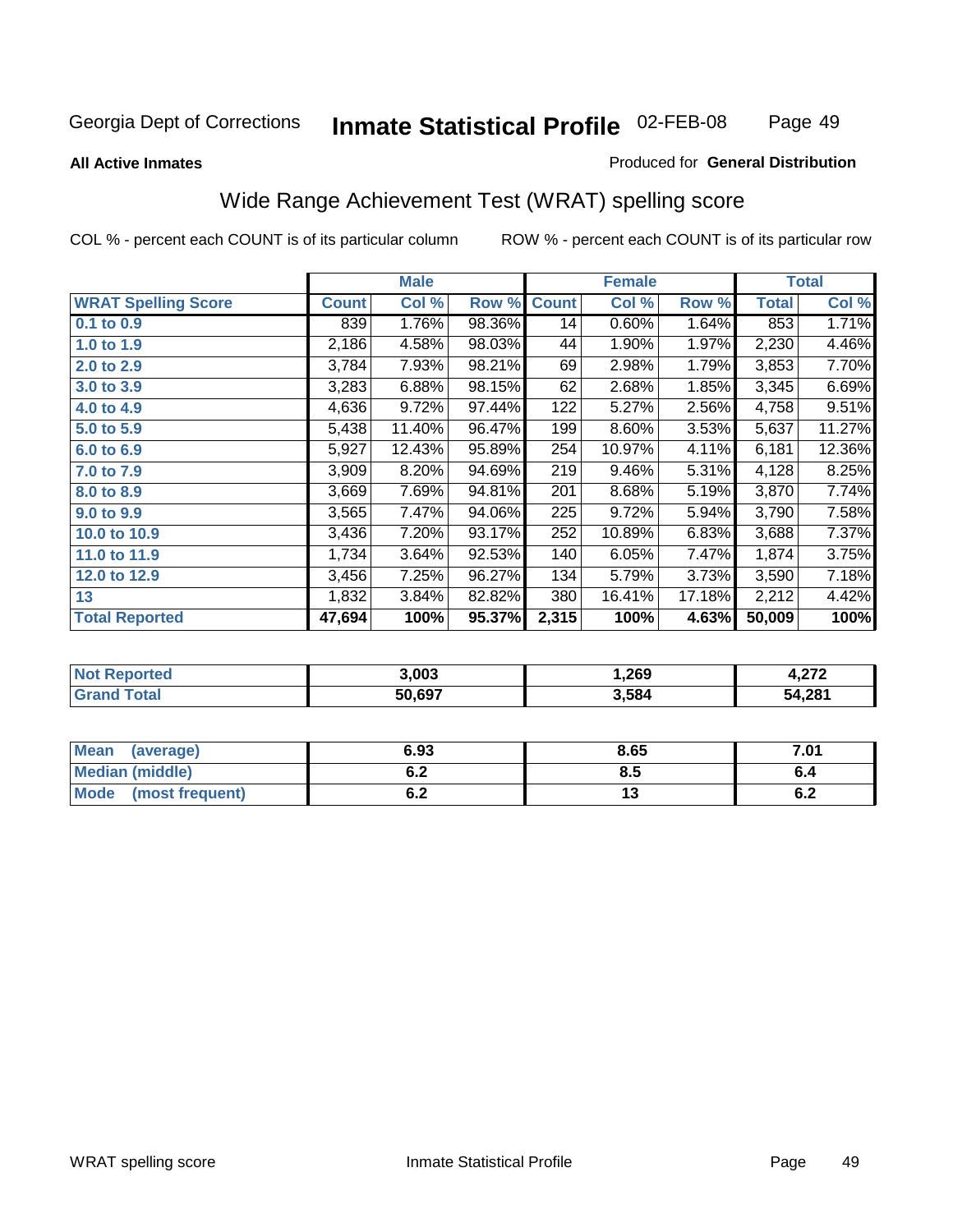### **All Active Inmates**

### Produced for **General Distribution**

## Scope of substance abuse - summary

|                        |              | <b>Male</b> |           |              | <b>Female</b> |          |              | <b>Total</b> |
|------------------------|--------------|-------------|-----------|--------------|---------------|----------|--------------|--------------|
| <b>Substance Abuse</b> | <b>Count</b> | Col %       | Row %     | <b>Count</b> | Col %         | Row %    | <b>Total</b> | Col %        |
| <b>None</b>            | 15,902       | 31.37%      | 93.26%    | 1,149        | 32.06%        | $6.74\%$ | 17,051       | 31.41%       |
| <b>Drugs only</b>      | 18.825       | 37.13%      | $90.50\%$ | 1,975        | 55.11%        | $9.50\%$ | 20,800       | 38.32%       |
| <b>Alcohol only</b>    | 3.554        | $7.01\%$    | $97.45\%$ | 93           | 2.59%         | $2.55\%$ | 3,647        | 6.72%        |
| Drugs and alcohol      | 12.416       | 24.49%      | $97.13\%$ | 367          | $10.24\%$     | $2.87\%$ | 12,783       | 23.55%       |
| <b>Total Reported</b>  | 50,697       | 100%        | 93.40%    | 3,584        | 100%          | 6.60%    | 54,281       | 100%         |

| <b>Not</b><br><b>Reported</b> |        |       |        |
|-------------------------------|--------|-------|--------|
| <b>Total</b>                  | 50.697 | 3,584 | 54,281 |

|  | Mode<br>(most frequent) | <b>Drugs only</b> | Drugs only | Drugs only |
|--|-------------------------|-------------------|------------|------------|
|--|-------------------------|-------------------|------------|------------|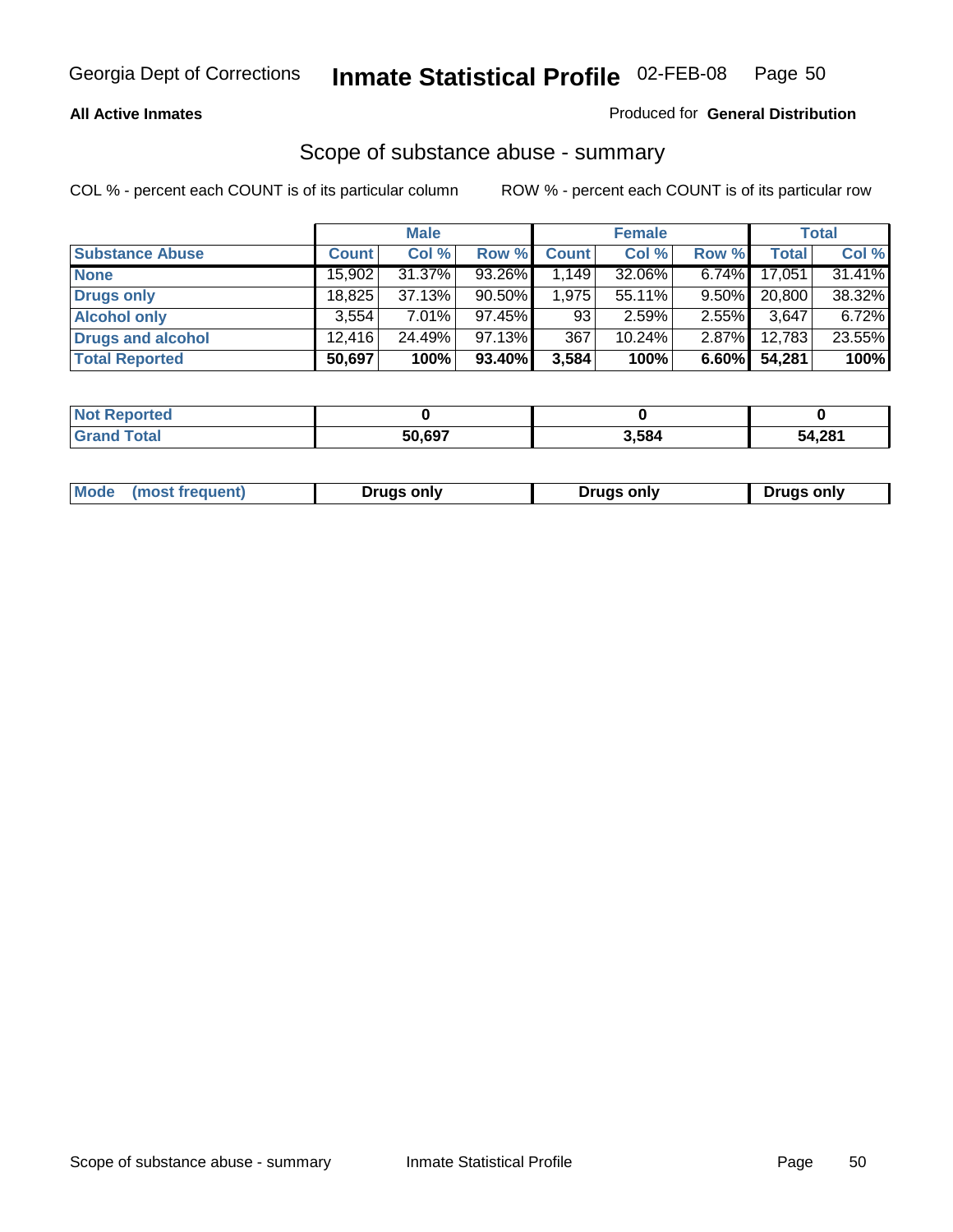### **All Active Inmates**

### Produced for **General Distribution**

## Scope of substance abuse - detail

|                                      |              | <b>Male</b> |        |              | <b>Female</b> |        |              | <b>Total</b> |
|--------------------------------------|--------------|-------------|--------|--------------|---------------|--------|--------------|--------------|
| <b>Substance Abuse</b>               | <b>Count</b> | Col %       | Row %  | <b>Count</b> | Col %         | Row %  | <b>Total</b> | Col %        |
| No drug or alcohol problems          | 15,902       | 31.37%      | 93.26% | 1,149        | 32.06%        | 6.74%  | 17,051       | 31.41%       |
| Drug addiction but no alcohol        | 412          | 0.81%       | 85.65% | 69           | 1.93%         | 14.35% | 481          | 0.89%        |
| <b>Drug addiction and alcohol</b>    | 168          | 0.33%       | 98.82% | 2            | 0.06%         | 1.18%  | 170          | 0.31%        |
| abuse                                |              |             |        |              |               |        |              |              |
| <b>Drug addiction and alcoholism</b> | 76           | 0.15%       | 97.44% | 2            | 0.06%         | 2.56%  | 78           | 0.14%        |
| No drug problem but alcohol          | 2,895        | 5.71%       | 98.44% | 46           | 1.28%         | 1.56%  | 2,941        | 5.42%        |
| abuse                                |              |             |        |              |               |        |              |              |
| No drug problem but alcoholism       | 659          | 1.30%       | 93.34% | 47           | 1.31%         | 6.66%  | 706          | 1.30%        |
| Drug experiment but no alcohol       | 8,411        | 16.59%      | 94.94% | 448          | 12.50%        | 5.06%  | 8,859        | 16.32%       |
| <b>Drug experiment &amp; alcohol</b> | 1,731        | 3.41%       | 98.69% | 23           | 0.64%         | 1.31%  | 1,754        | 3.23%        |
| <b>labuse</b>                        |              |             |        |              |               |        |              |              |
| Drug experiment & alcoholism         | 817          | 1.61%       | 96.23% | 32           | 0.89%         | 3.77%  | 849          | 1.56%        |
| Drug abuse but no alcohol            | 10,002       | 19.73%      | 87.28% | 1,458        | 40.68%        | 12.72% | 11,460       | 21.11%       |
| Drug abuse and alcohol abuse         | 8,104        | 15.99%      | 98.42% | 130          | 3.63%         | 1.58%  | 8,234        | 15.17%       |
| <b>Drug abuse and alcoholism</b>     | 1,520        | 3.00%       | 89.52% | 178          | 4.97%         | 10.48% | 1,698        | 3.13%        |
| <b>Total Reported</b>                | 50,697       | 100%        | 93.40% | 3,584        | 100%          | 6.60%  | 54,281       | 100%         |

| <b>Reported</b><br>' NOt |        |       |        |
|--------------------------|--------|-------|--------|
| <b>Total</b>             | 50.697 | 3.584 | 54,281 |

| Mode (most frequent) | No drug or alcohol problems Drug abuse but no alcohol No drug or alcohol |          |
|----------------------|--------------------------------------------------------------------------|----------|
|                      |                                                                          | problems |
|                      |                                                                          |          |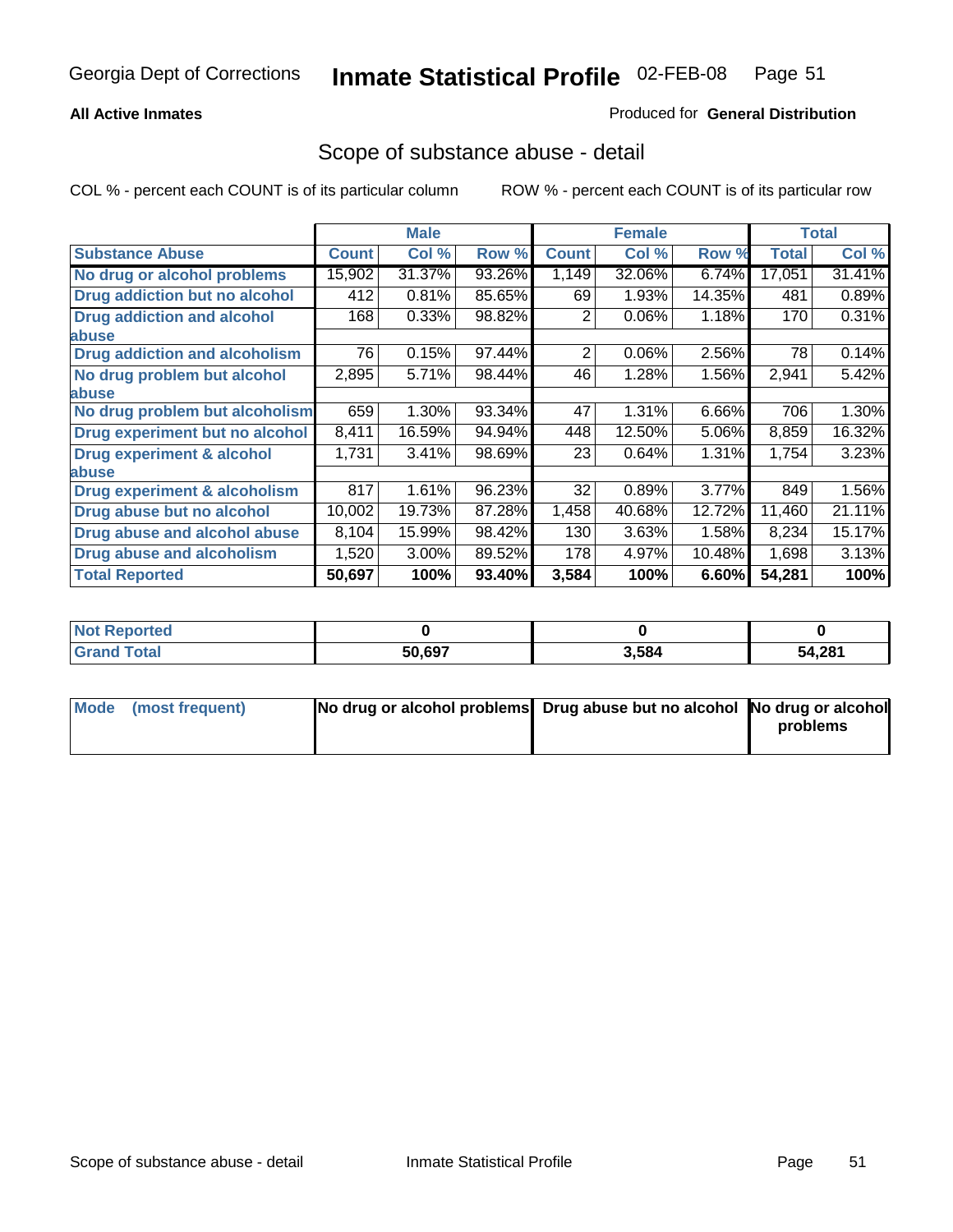**All Active Inmates**

### Produced for **General Distribution**

## Current / last mental health treatment level

|                                    |              | <b>Male</b> |         |              | <b>Female</b> |          |              | <b>Total</b> |
|------------------------------------|--------------|-------------|---------|--------------|---------------|----------|--------------|--------------|
| <b>Mental Health Treatment Lev</b> | <b>Count</b> | Col %       | Row %   | <b>Count</b> | Col %         | Row %    | <b>Total</b> | Col %        |
| 1 No problem at current time       | 4,724        | 39.55%      | 94.59%  | 270          | 12.55%        | 5.41%    | 4,994        | 35.43%       |
| 2 Receiving outpatient             | 5,326        | 44.60%      | 74.73%  | 1,801        | 83.69%        | 25.27%   | 7,127        | 50.56%       |
| treatment                          |              |             |         |              |               |          |              |              |
| 3 Inpatient, moderate              | 1,533        | 12.84%      | 96.78%  | 51           | 2.37%         | $3.22\%$ | 1,584        | 11.24%       |
| treatment                          |              |             |         |              |               |          |              |              |
| 4 Inpatient, intensive             | 329          | 2.75%       | 91.64%  | 30           | 1.39%         | 8.36%    | 359          | 2.55%        |
| treatment                          |              |             |         |              |               |          |              |              |
| <b>5 Undergoing crisis</b>         | 14           | 0.12%       | 100.00% |              |               |          | 14           | 0.10%        |
| stabilization                      |              |             |         |              |               |          |              |              |
| <b>6 Hospital for criminally</b>   | 17           | 0.14%       | 100.00% |              |               |          | 17           | 0.12%        |
| insane                             |              |             |         |              |               |          |              |              |
| <b>Total Evaluated</b>             | 11,943       | 100%        | 84.73%  | 2,152        | 100%          | 15.27%   | 14,095       | 100%         |

| Never had MH evaluation | 38.754 | 1,432 | 40,186 |
|-------------------------|--------|-------|--------|
| Total<br><b>Grand</b>   | 50,697 | 3,584 | 54,281 |

| <b>Median (middle)</b>         | <b>Receiving outpatient</b><br>treatment | <b>Receiving outpatient</b><br>treatment | <b>Receiving</b><br>outpatient<br>treatment |  |
|--------------------------------|------------------------------------------|------------------------------------------|---------------------------------------------|--|
| <b>Mode</b><br>(most frequent) | <b>Receiving outpatient</b><br>treatment | <b>Receiving outpatient</b><br>treatment | <b>Receiving</b><br>outpatient<br>treatment |  |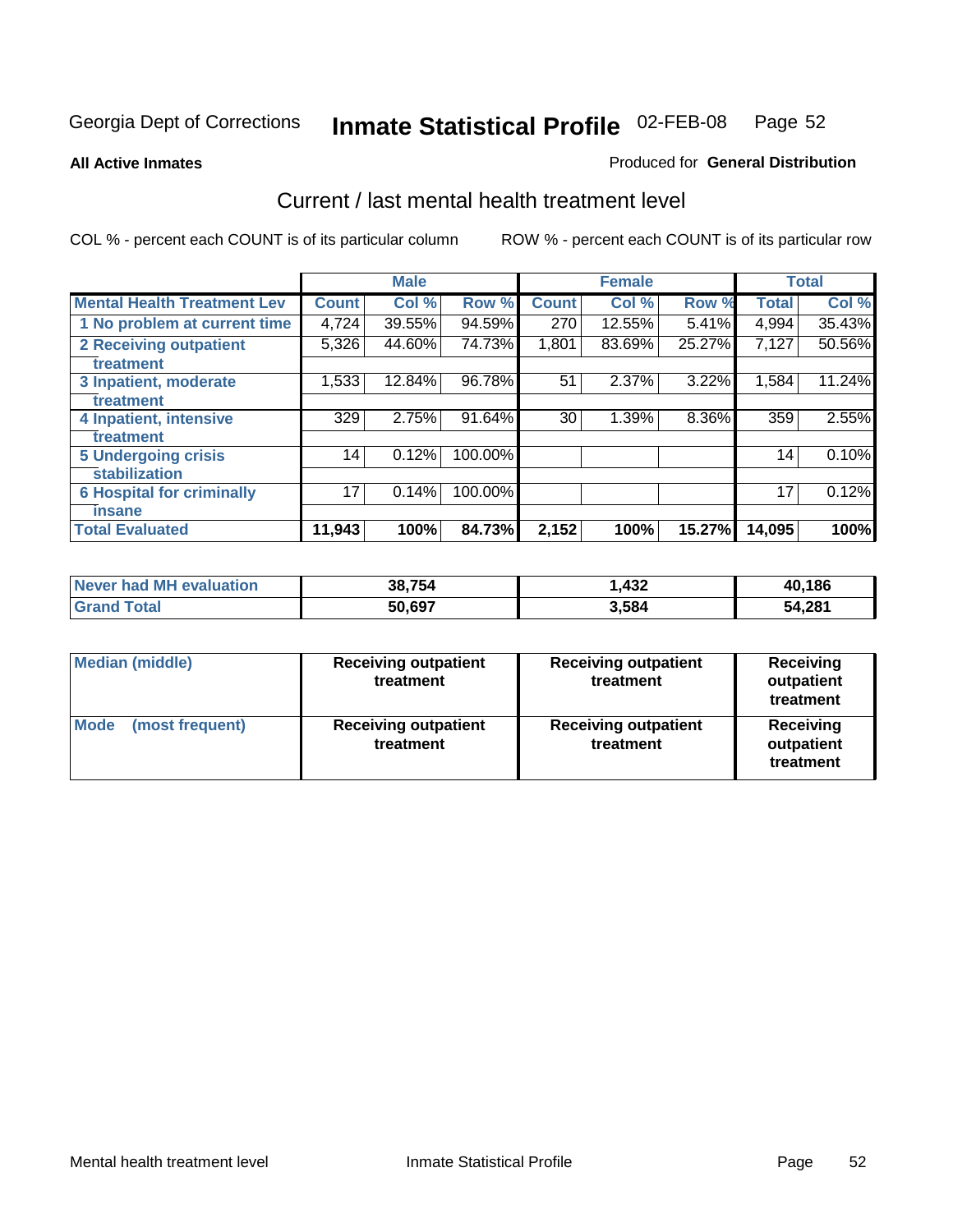## **All Active Inmates**

## Produced for **General Distribution**

# PULHESDWIT medical scale - 'P' overall condition ('P'hysical)

|                                   |                 | <b>Male</b> |        |              | <b>Female</b> |         |              | <b>Total</b> |
|-----------------------------------|-----------------|-------------|--------|--------------|---------------|---------|--------------|--------------|
| 'P' Overall Condition             | <b>Count</b>    | Col %       | Row %  | <b>Count</b> | Col %         | Row %   | <b>Total</b> | Col %        |
| 1 No medical illness              | 37,721          | 75.79%      | 95.30% | .861         | 53.88%        | 4.70%   | 39,582       | 74.36%       |
| 2 Well-controlled chronic illness | 9,601           | 19.29%      | 88.00% | 1,309        | 37.90%        | 12.00%  | 10,910       | 20.50%       |
| 3 Poorly-controlled chronic       | 2,384           | 4.79%       | 93.38% | 169          | 4.89%         | 6.62%   | 2,553        | 4.80%        |
| <b>illness</b>                    |                 |             |        |              |               |         |              |              |
| 4 Significant problems requiring  | 63              | 0.13%       | 72.41% | 24           | 0.69%         | 27.59%  | 87           | 0.16%        |
| special housing                   |                 |             |        |              |               |         |              |              |
| 5 Terminal illness, < 6 months    | $\vert 4 \vert$ | 0.01%       | 66.67% | 2            | $0.06\%$      | 33.33%  | 6            | 0.01%        |
| to live                           |                 |             |        |              |               |         |              |              |
| 6 Inmate is pregnant              |                 |             |        | 89           | 2.58%         | 100.00% | 89           | 0.17%        |
| <b>Total Reported</b>             | 49,773          | 100%        | 93.51% | 3,454        | 100%          | 6.49%   | 53,227       | 100%         |

| тес | nn.<br>JZ4 | ィっハ<br>טט ו | ,054   |
|-----|------------|-------------|--------|
|     | 50.697     | .584        | 54,281 |

| Mode | (most frequent) | 1 No medical illness | 1 No medical illness | 1 No medical<br>illness |
|------|-----------------|----------------------|----------------------|-------------------------|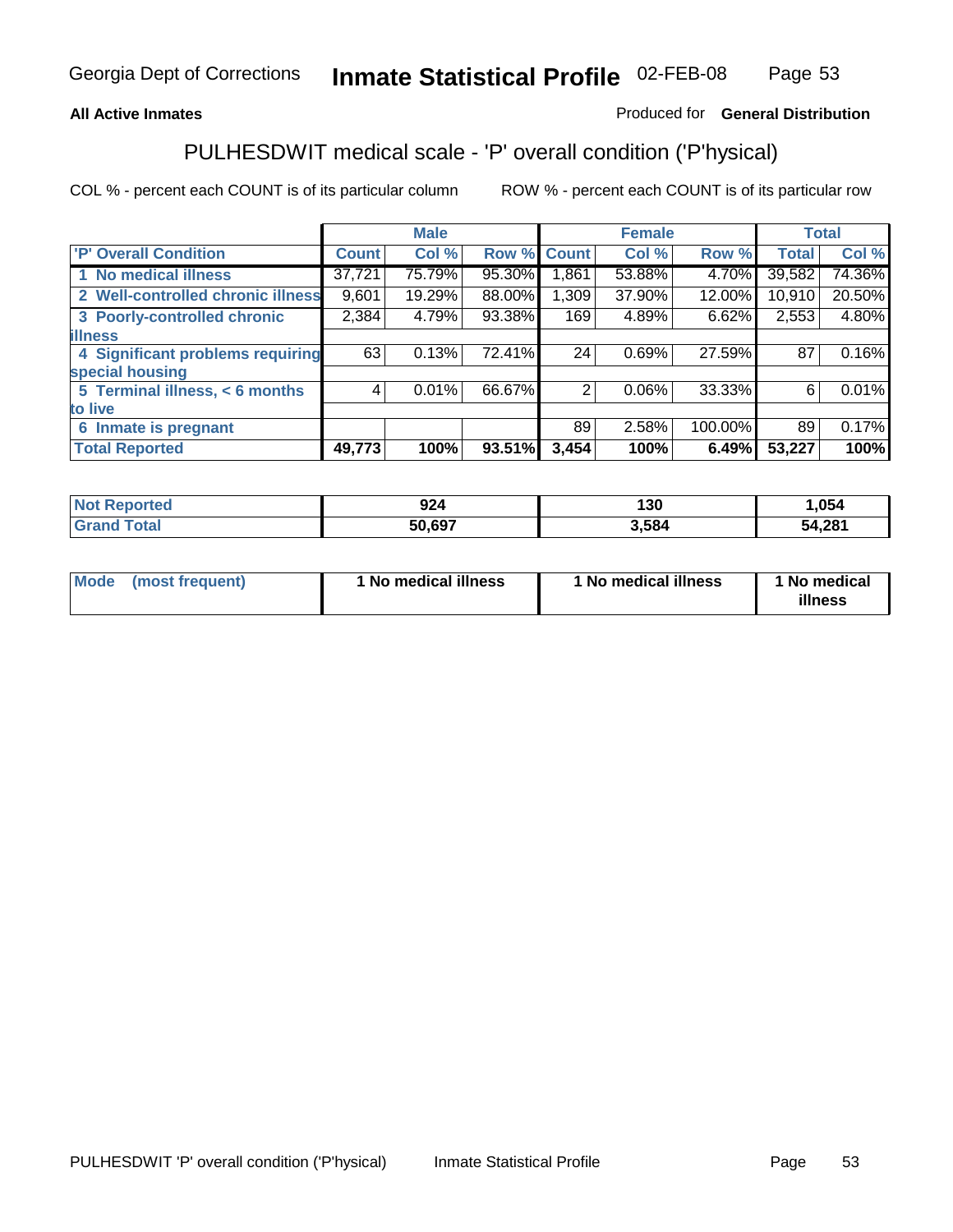### **All Active Inmates**

### Produced for **General Distribution**

## PULHESDWIT medical scale - 'U' upper body

|                              |              | <b>Male</b> |        |              | <b>Female</b> |        |              | <b>Total</b> |
|------------------------------|--------------|-------------|--------|--------------|---------------|--------|--------------|--------------|
| <b>U' Upper Body</b>         | <b>Count</b> | Col %       | Row %  | <b>Count</b> | Col %         | Row %  | <b>Total</b> | Col %        |
| 1 Upper bones, joints,       | 48,170       | 96.78%      | 93.69% | 3,245        | 93.95%        | 6.31%  | 51,415       | 96.60%       |
| muscles all OK               |              |             |        |              |               |        |              |              |
| 2 One or both arms minimally | 1,339        | 2.69%       | 87.86% | 185          | 5.36%         | 12.14% | 1,524        | 2.86%        |
| limited                      |              |             |        |              |               |        |              |              |
| 3 One or both arms           | 206          | 0.41%       | 91.56% | 19           | 0.55%         | 8.44%  | 225          | 0.42%        |
| moderately limited           |              |             |        |              |               |        |              |              |
| 4 One arm disabled,          | 55           | 0.11%       | 93.22% | 4            | 0.12%         | 6.78%  | 59           | 0.11%        |
| paralyzed, or amputated      |              |             |        |              |               |        |              |              |
| 5 Both arms disabled,        | 3            | 0.01%       | 75.00% |              | 0.03%         | 25.00% | 4            | 0.01%        |
| paralyzed, or amputated      |              |             |        |              |               |        |              |              |
| <b>Total Reported</b>        | 49,773       | 100%        | 93.51% | 3,454        | 100%          | 6.49%  | 53,227       | 100%         |

| <b>Reported</b><br><b>Not F</b> | 924    | 130   | .054   |
|---------------------------------|--------|-------|--------|
| ⊺otal<br>'Grano                 | 50,697 | 5.584 | 54,281 |

| <b>Mode</b> | (most frequent) | 1 Upper bones, joints,<br>muscles all OK | 1 Upper bones, joints,<br>muscles all OK | 1 Upper bones,<br>joints, muscles all<br>ΟK |
|-------------|-----------------|------------------------------------------|------------------------------------------|---------------------------------------------|
|-------------|-----------------|------------------------------------------|------------------------------------------|---------------------------------------------|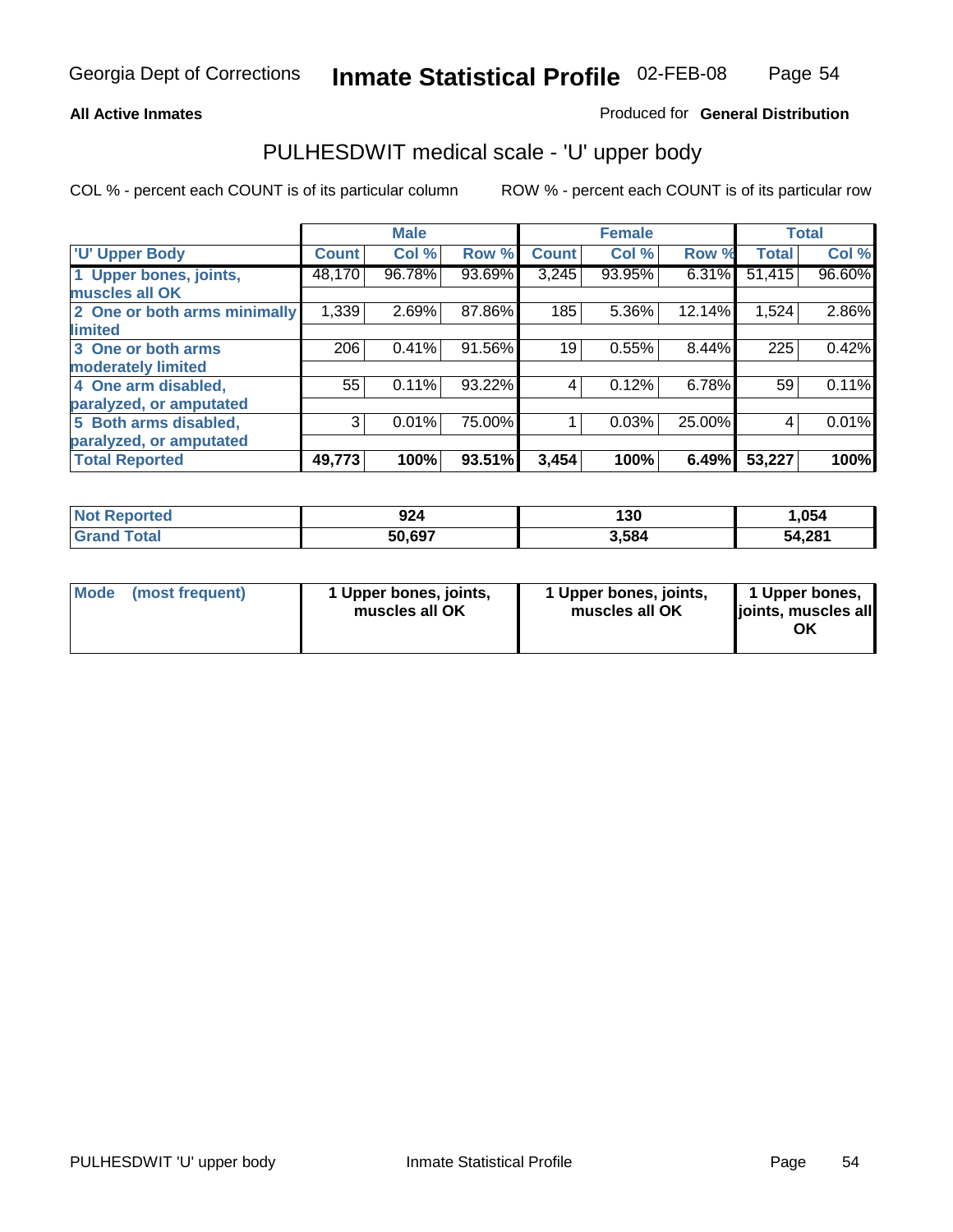### **All Active Inmates**

### Produced for **General Distribution**

## PULHESDWIT medical scale - 'L' lower body

|                                |                    | <b>Male</b> |         |              | <b>Female</b> |        |              | <b>Total</b> |
|--------------------------------|--------------------|-------------|---------|--------------|---------------|--------|--------------|--------------|
| <b>L' Lower Body</b>           | Count <sup>1</sup> | Col %       | Row %   | <b>Count</b> | Col %         | Row %  | <b>Total</b> | Col %        |
| 1 Lower bones, joints,         | 46,140             | 92.70%      | 94.13%  | 2,875        | 83.24%        | 5.87%  | 49,015       | 92.09%       |
| muscles all OK                 |                    |             |         |              |               |        |              |              |
| 2 One or both legs minimally   | 2,996              | 6.02%       | 84.92%  | 532          | 15.40%        | 15.08% | 3,528        | 6.63%        |
| limited                        |                    |             |         |              |               |        |              |              |
| 3 One or both legs             | 534                | 1.07%       | 92.87%  | 41           | 1.19%         | 7.13%  | 575          | 1.08%        |
| moderately limited             |                    |             |         |              |               |        |              |              |
| 4 One leg disabled, paralyzed, | 90                 | 0.18%       | 93.75%  | 6            | 0.17%         | 6.25%  | 96           | 0.18%        |
| or amputated                   |                    |             |         |              |               |        |              |              |
| 5 Both legs disabled,          | 13                 | 0.03%       | 100.00% |              |               |        | 13           | 0.02%        |
| paralyzed, or amputated        |                    |             |         |              |               |        |              |              |
| <b>Total Reported</b>          | 49,773             | 100%        | 93.51%  | 3,454        | 100%          | 6.49%  | 53,227       | 100%         |

| <b>Not Reported</b> | 924    | 130   | 054. ا |
|---------------------|--------|-------|--------|
| <b>Grand Total</b>  | 50,697 | 3,584 | 54,281 |

|  | Mode (most frequent) | 1 Lower bones, joints,<br>muscles all OK | 1 Lower bones, joints,<br>muscles all OK | 1 Lower bones,<br>joints, muscles all<br>ОK |
|--|----------------------|------------------------------------------|------------------------------------------|---------------------------------------------|
|--|----------------------|------------------------------------------|------------------------------------------|---------------------------------------------|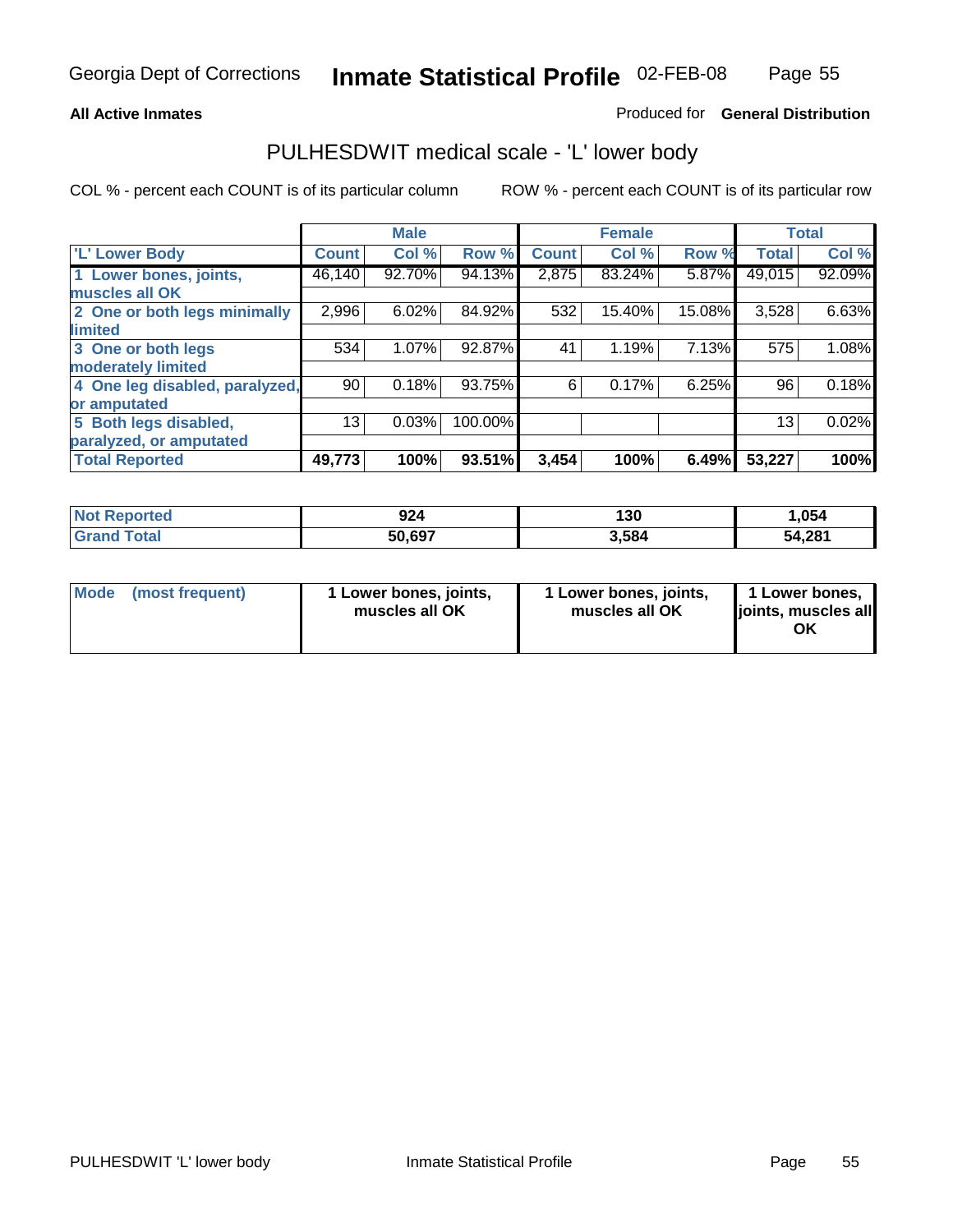**All Active Inmates**

### Produced for **General Distribution**

## PULHESDWIT medical scale - 'H' hearing

|                                |              | <b>Male</b> |             |       | <b>Female</b> |        | <b>Total</b> |        |
|--------------------------------|--------------|-------------|-------------|-------|---------------|--------|--------------|--------|
| <b>H'</b> Hearing              | <b>Count</b> | Col %       | Row % Count |       | Col %         | Row %  | <b>Total</b> | Col %  |
| 1 Normal hearing both ears     | 49,401       | 99.25%      | 93.57%      | 3,397 | 98.35%        | 6.43%  | 52,798       | 99.19% |
| 2 Some loss in one ear with    | 288          | 0.58%       | 87.27%      | 42    | 1.22%         | 12.73% | 330          | 0.62%  |
| other OK, or mild loss in both |              |             |             |       |               |        |              |        |
| 3 Total loss in one ear with   | 57           | $0.11\%$    | 87.69%      | 8     | 0.23%         | 12.31% | 65           | 0.12%  |
| mild loss in other             |              |             |             |       |               |        |              |        |
| 4 Severe loss in both ears     | 13           | 0.03%       | 81.25%      | 3     | 0.09%         | 18.75% | 16           | 0.03%  |
| 5 Total loss in both ears,     | 14           | 0.03%       | 77.78%      | 4     | 0.12%         | 22.22% | 18           | 0.03%  |
| requiring special housing      |              |             |             |       |               |        |              |        |
| <b>Total Reported</b>          | 49,773       | 100%        | 93.51%      | 3,454 | 100%          | 6.49%  | 53,227       | 100%   |

| วrted | 924    | 130   | .054   |
|-------|--------|-------|--------|
| 'ota  | 50.697 | 3,584 | 54,281 |

| Mode (most frequent) | 1 Normal hearing both ears 11 Normal hearing both ears 1 Normal hearing |           |
|----------------------|-------------------------------------------------------------------------|-----------|
|                      |                                                                         | both ears |
|                      |                                                                         |           |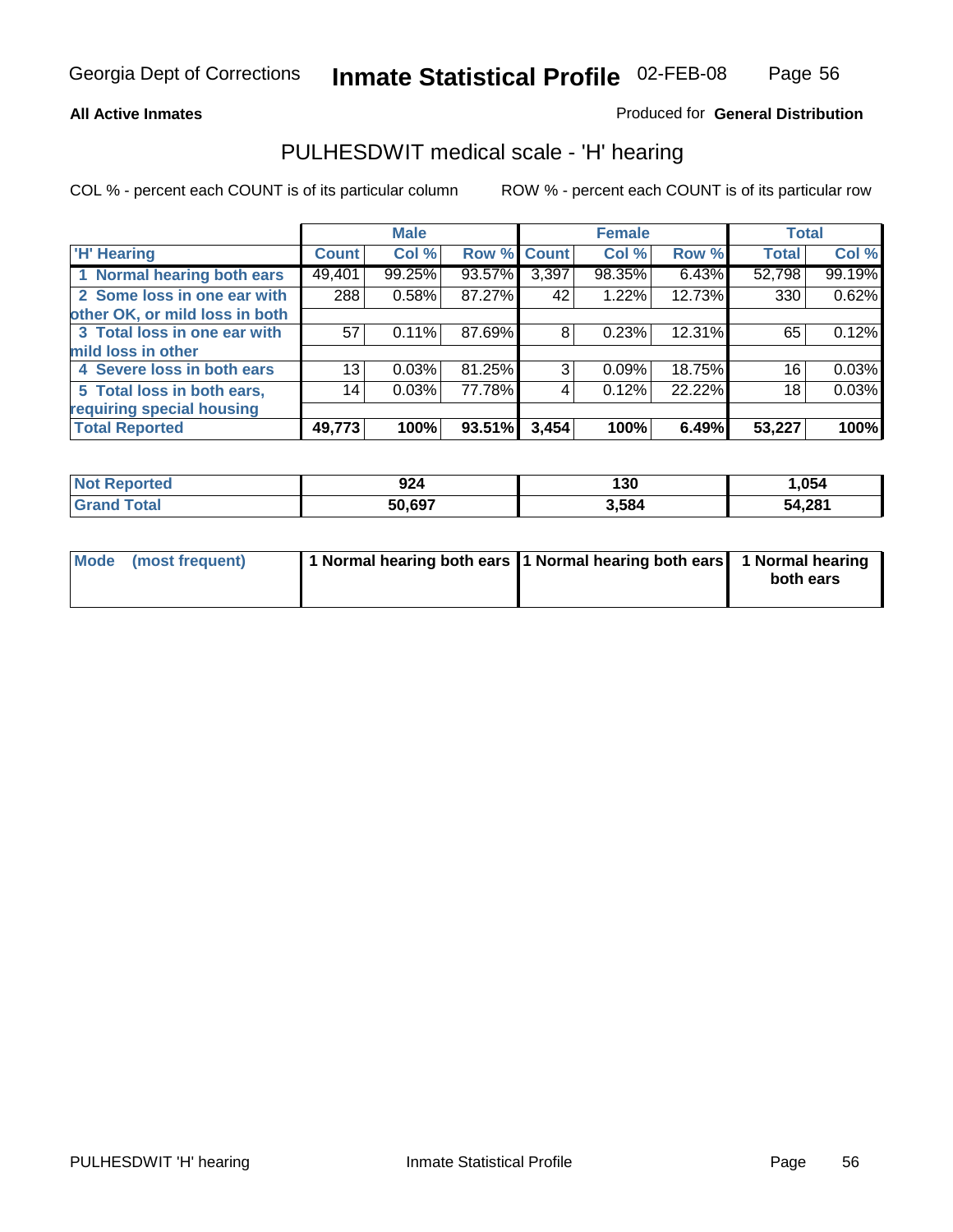### **All Active Inmates**

### Produced for **General Distribution**

## PULHESDWIT medical scale - 'E' vision

|                                 |              | <b>Male</b> |             |       | <b>Female</b> |        |              | <b>Total</b> |
|---------------------------------|--------------|-------------|-------------|-------|---------------|--------|--------------|--------------|
| 'E' Vision                      | <b>Count</b> | Col %       | Row % Count |       | Col %         | Row %  | <b>Total</b> | Col %        |
| 1 Correctable to 20/40 in both  | 44,614       | 89.63%      | 94.97%      | 2,362 | 68.38%        | 5.03%  | 46,976       | 88.26%       |
| eyes                            |              |             |             |       |               |        |              |              |
| 2 Correctable to 20/70 in one   | 4,564        | 9.17%       | 81.91%      | 1,008 | 29.18%        | 18.09% | 5,572        | 10.47%       |
| eye, may be blind in other      |              |             |             |       |               |        |              |              |
| 3 Correctable to 20/200 in one  | 504          | 1.01%       | 87.05%      | 75    | 2.17%         | 12.95% | 579          | 1.09%        |
| eye, may be blind in other      |              |             |             |       |               |        |              |              |
| 4 One eye not correctable to    | 76           | 0.15%       | 89.41%      | 9     | 0.26%         | 10.59% | 85           | 0.16%        |
| 20/200, other may be blind      |              |             |             |       |               |        |              |              |
| 5 Blind in both eyes, requiring | 15           | 0.03%       | 100.00%     |       |               |        | 15           | 0.03%        |
| special housing                 |              |             |             |       |               |        |              |              |
| <b>Total Reported</b>           | 49,773       | 100%        | 93.51%      | 3,454 | 100%          | 6.49%  | 53,227       | 100.0%       |

| <b>Not Reported</b> | 924    | 130   | 054,   |
|---------------------|--------|-------|--------|
| ⊺otai<br>Grs        | 50,697 | 3,584 | 54,281 |

| Mode | (most frequent) | 1 Correctable to 20/40 in<br>both eves | 1 Correctable to 20/40 in   1 Correctable to<br>both eves | 20/40 in both eyes |
|------|-----------------|----------------------------------------|-----------------------------------------------------------|--------------------|
|------|-----------------|----------------------------------------|-----------------------------------------------------------|--------------------|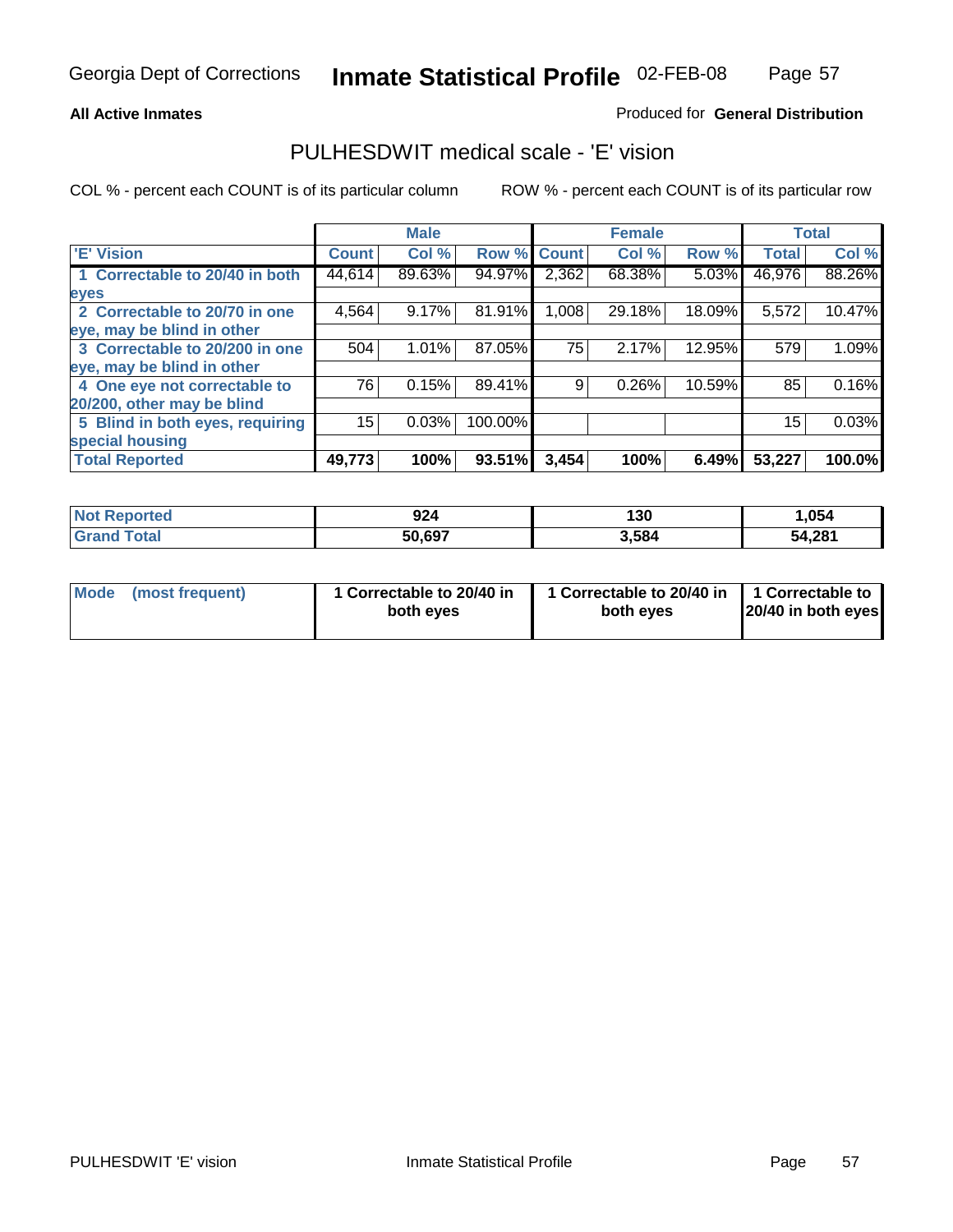### **All Active Inmates**

### Produced for **General Distribution**

## PULHESDWIT medical scale - 'S' pSychiatric

|                                        |              | <b>Male</b> |         |              | <b>Female</b> |        |              | <b>Total</b> |
|----------------------------------------|--------------|-------------|---------|--------------|---------------|--------|--------------|--------------|
| 'S' pSychiatric                        | <b>Count</b> | Col %       | Row %   | <b>Count</b> | Col %         | Row %  | <b>Total</b> | Col %        |
| 1 No impairment or disorders           | 43,172       | 87.84%      | 95.17%  | 2,190        | 63.55%        | 4.83%  | 45,362       | 86.25%       |
| 2 Stable, or in remission, or          | 4,876        | $9.92\%$    | 80.53%  | 1,179        | 34.21%        | 19.47% | 6,055        | 11.51%       |
| mild impairment or retardation         |              |             |         |              |               |        |              |              |
| 3 Requires moderate inpatient          | 1,017        | $2.07\%$    | 94.17%  | 63           | 1.83%         | 5.83%  | 1,080        | 2.05%        |
| treatment                              |              |             |         |              |               |        |              |              |
| 4 Requires intensive inpatient         | 73           | 0.15%       | 83.91%  | 14           | 0.41%         | 16.09% | 87           | 0.17%        |
| treatment                              |              |             |         |              |               |        |              |              |
| <b>5 Requires Crisis Stabilization</b> | 12           | 0.02%       | 100.00% |              |               |        | 12           | 0.02%        |
| Unit (CSU) inpatient care              |              |             |         |              |               |        |              |              |
| <b>Total Reported</b>                  | 49,150       | 100%        | 93.45%  | 3,446        | 100%          | 6.55%  | 52,596       | 100%         |

| <b>Not Reported</b> | ,547   | 138   | .,685  |
|---------------------|--------|-------|--------|
| $\mathsf{Total}$    | 50,697 | 3,584 | 54,281 |

| Mode (most frequent) | <b>1 No impairment or disorders</b> | 1 No impairment or<br>disorders | 1 No impairment or<br>disorders |
|----------------------|-------------------------------------|---------------------------------|---------------------------------|
|                      |                                     |                                 |                                 |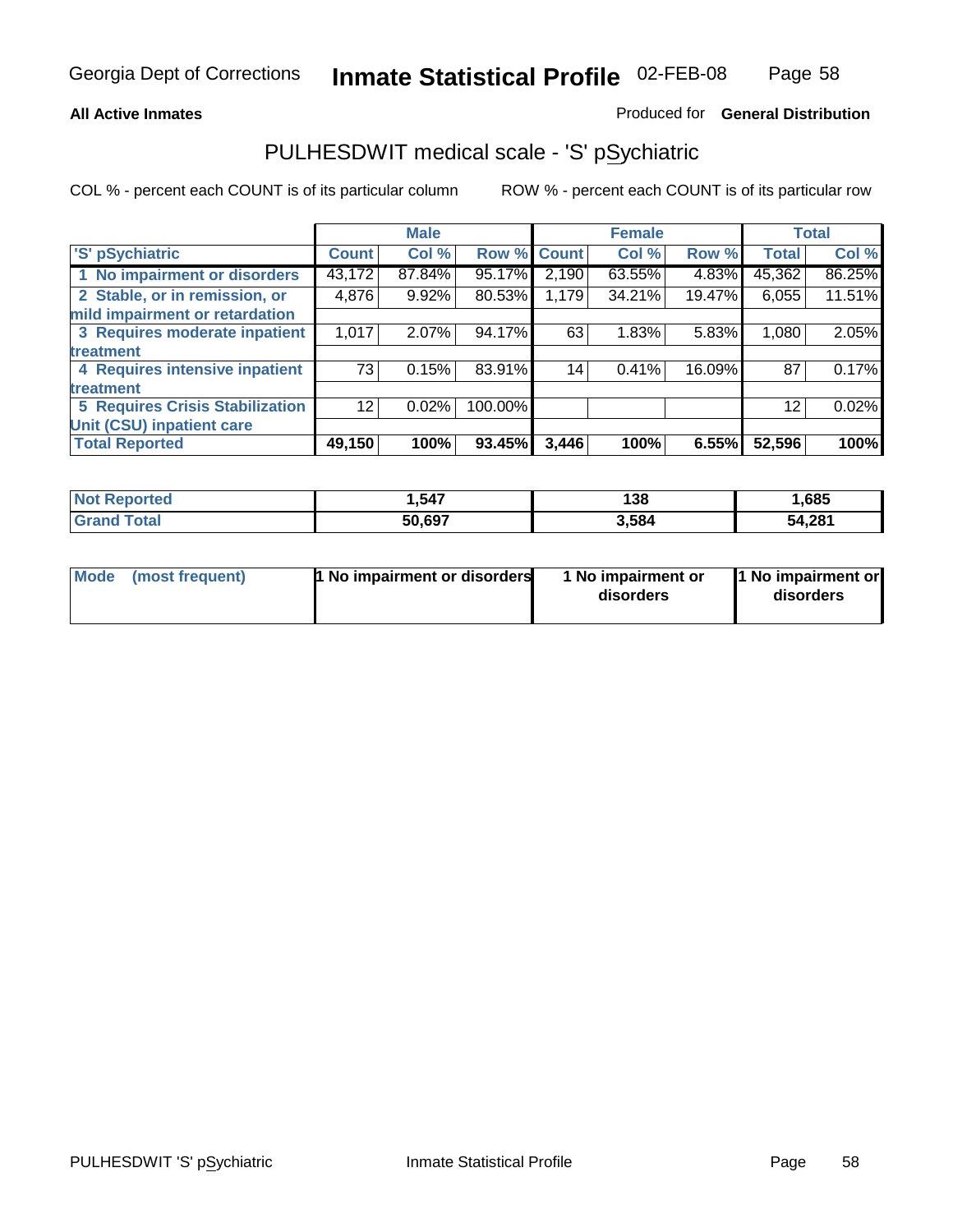### **All Active Inmates**

## Produced for **General Distribution**

## PULHESDWIT medical scale - 'D' dental

|                                 |              | <b>Male</b> |             |       | <b>Female</b> |        |              | <b>Total</b> |
|---------------------------------|--------------|-------------|-------------|-------|---------------|--------|--------------|--------------|
| 'D' Dental                      | <b>Count</b> | Col %       | Row % Count |       | Col %         | Row %  | <b>Total</b> | Col %        |
| 1 Minimal routine dental health | 16,785       | 34.34%      | 88.38%      | 2,207 | 64.05%        | 11.62% | 18,992       | 36.29%       |
| <b>needs</b>                    |              |             |             |       |               |        |              |              |
| 2 Moderate cavities and/or      | 25,127       | 51.40%      | 96.57%      | 892   | 25.89%        | 3.43%  | 26,019       | 49.72%       |
| gum disease                     |              |             |             |       |               |        |              |              |
| 3 Extensive gum disease         | 6,962        | 14.24%      | 95.25%      | 347   | 10.07%        | 4.75%  | 7,309        | 13.97%       |
| and/or widespread decay         |              |             |             |       |               |        |              |              |
| 4 Urgent need for dental        |              | 0.01%       | 100.00%     |       |               |        |              | $0.01\%$     |
| <b>services</b>                 |              |             |             |       |               |        |              |              |
| <b>Total Reported</b>           | 48,881       | 100%        | 93.41%      | 3,446 | 100%          | 6.59%  | 52,327       | 100%         |

| orted<br>NO.         | .816   | ס פי<br>סט ו | ,954   |
|----------------------|--------|--------------|--------|
| `ota⊾<br><b>Gran</b> | 50.697 | 3,584        | 54,281 |

| <b>Mode</b><br>(most frequent) | 2 Moderate cavities and/or<br>qum disease | Minimal routine dental<br>health needs | 2 Moderate<br>cavities and/or<br>qum disease |
|--------------------------------|-------------------------------------------|----------------------------------------|----------------------------------------------|
|                                |                                           |                                        |                                              |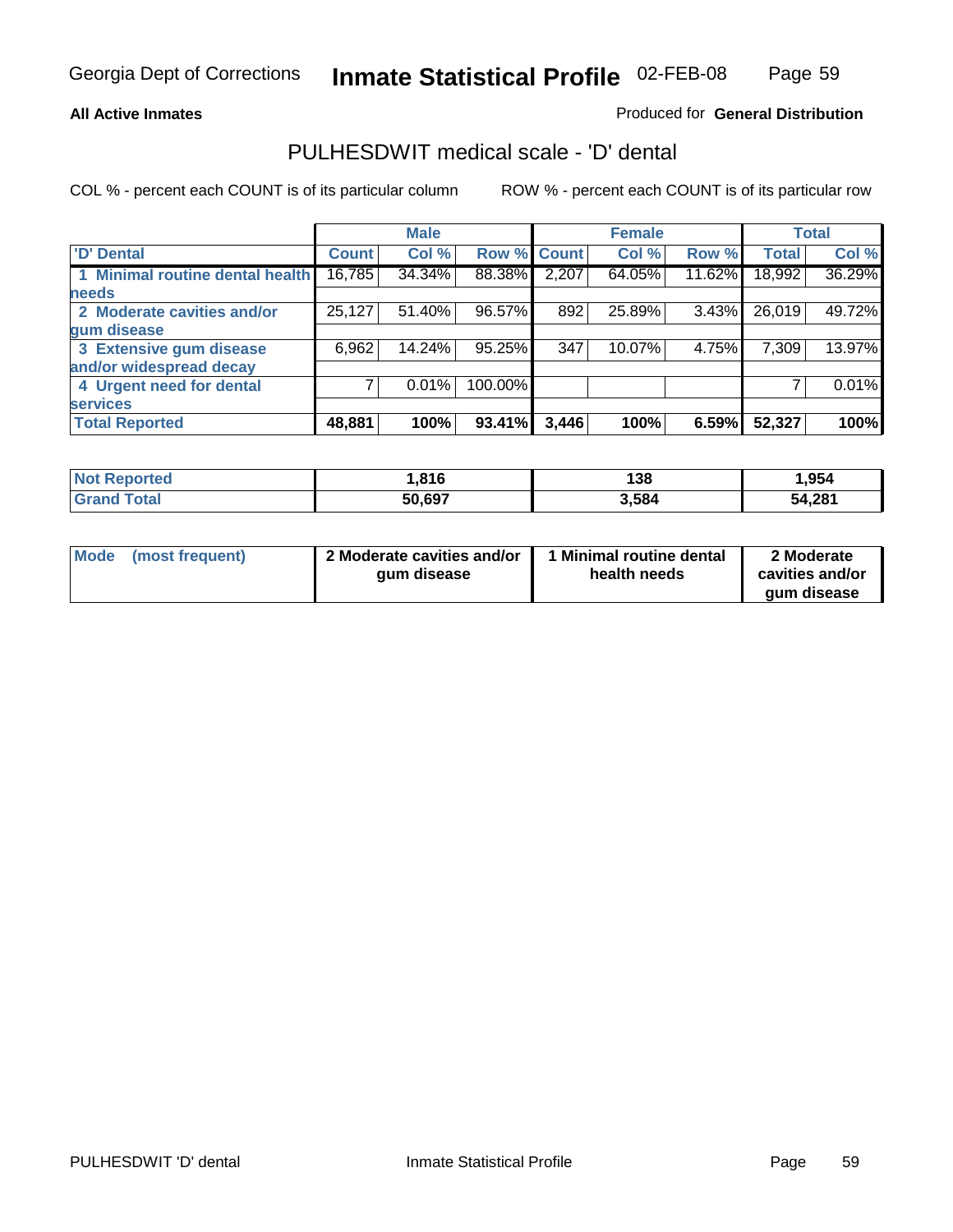### **All Active Inmates**

### Produced for **General Distribution**

## PULHESDWIT medical scale - 'W' work ability

|                                 |              | <b>Male</b> |        |              | <b>Female</b> |        |              | <b>Total</b> |
|---------------------------------|--------------|-------------|--------|--------------|---------------|--------|--------------|--------------|
| W' work ability                 | <b>Count</b> | Col %       | Row %  | <b>Count</b> | Col %         | Row %  | <b>Total</b> | Col %        |
| 1 Unrestricted work or activity | 43,009       | 86.41%      | 93.63% | 2,927        | 84.74%        | 6.37%  | 45,936       | 86.30%       |
| 2 Minor restrictions on type of | 5,261        | 10.57%      | 94.84% | 286          | 8.28%         | 5.16%  | 5,547        | 10.42%       |
| <b>work</b>                     |              |             |        |              |               |        |              |              |
| 3 Moderate restrictions on type | 1,215        | 2.44%       | 92.19% | 103          | 2.98%         | 7.81%  | 1,318        | 2.48%        |
| of work                         |              |             |        |              |               |        |              |              |
| 4 Major restrictions on type of | 240          | 0.48%       | 67.80% | 114          | 3.30%         | 32.20% | 354          | 0.67%        |
| <b>work</b>                     |              |             |        |              |               |        |              |              |
| 5 Cannot work under any         | 48           | 0.10%       | 66.67% | 24           | 0.69%         | 33.33% | 72           | 0.14%        |
| <b>circumstances</b>            |              |             |        |              |               |        |              |              |
| <b>Total Reported</b>           | 49,773       | 100%        | 93.51% | 3,454        | 100%          | 6.49%  | 53,227       | 100.0%       |

| <b>Not Reported</b>          | 924    | 130   | 054, ا |
|------------------------------|--------|-------|--------|
| <b>Total</b><br><b>Grand</b> | 50,697 | 3,584 | 54,281 |

| Mode | (most frequent) | 1 Unrestricted work or<br>activity | 1 Unrestricted work or<br>activity | 1 Unrestricted<br>work or activity |
|------|-----------------|------------------------------------|------------------------------------|------------------------------------|
|------|-----------------|------------------------------------|------------------------------------|------------------------------------|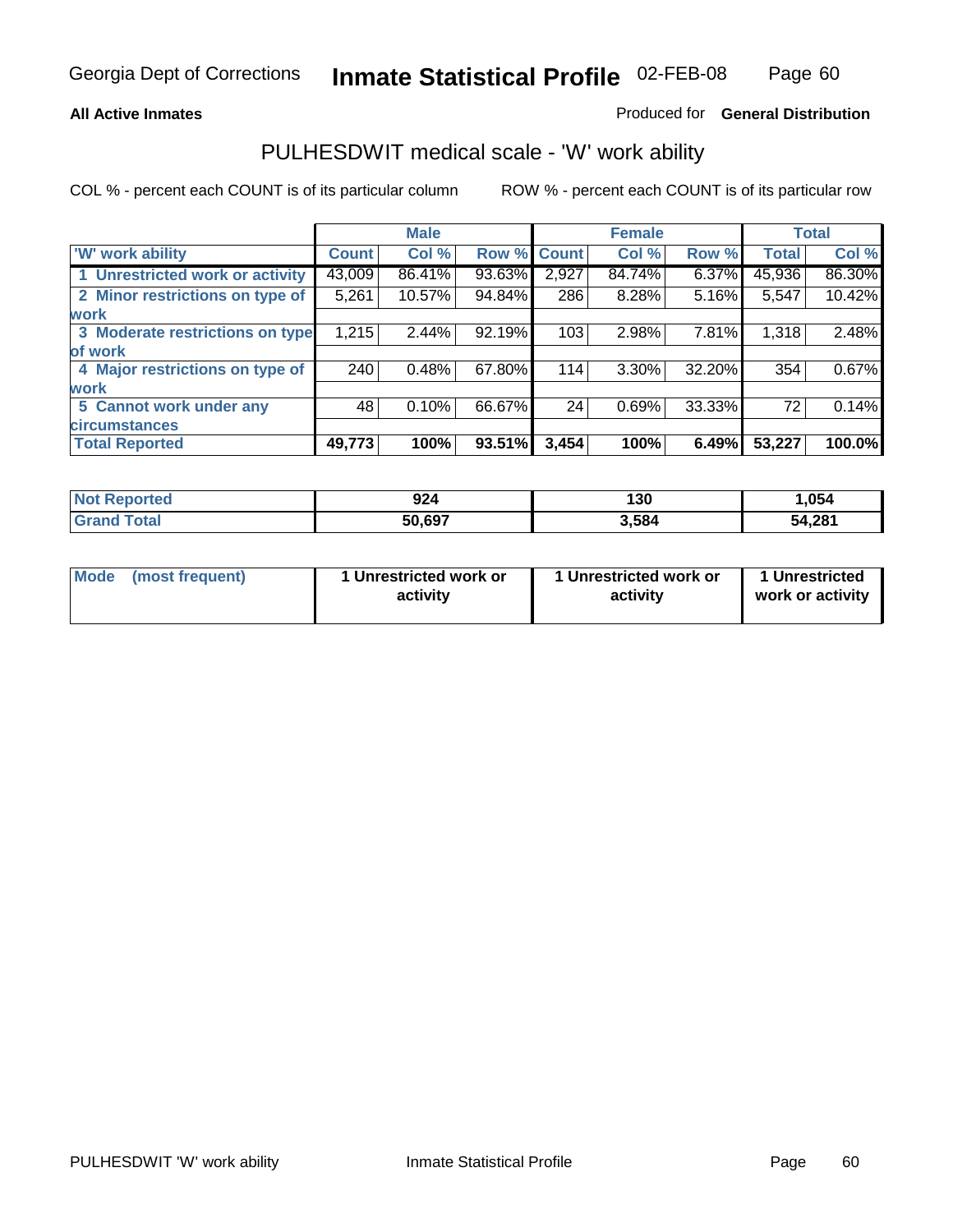### **All Active Inmates**

## Produced for **General Distribution**

## PULHESDWIT medical scale - 'I' impairment

|                                   |              | <b>Male</b> |         |                | <b>Female</b> |       | <b>Total</b> |        |
|-----------------------------------|--------------|-------------|---------|----------------|---------------|-------|--------------|--------|
| <b>T' Impairment</b>              | <b>Count</b> | Col %       |         | Row % Count    | Col %         | Row % | <b>Total</b> | Col %  |
| 1 No impairments or               | 49,476       | 99.40%      | 93.49%  | 3,447          | 99.80%        | 6.51% | 52,923       | 99.43% |
| <b>disabilities</b>               |              |             |         |                |               |       |              |        |
| 2 Wheelchair-bound but            | 55           | 0.11%       | 98.21%  |                | 0.03%         | 1.79% | 56           | 0.11%  |
| otherwise OK                      |              |             |         |                |               |       |              |        |
| <b>3 Needs low-level Assisted</b> | 21           | 0.04%       | 91.30%  | $\overline{2}$ | 0.06%         | 8.70% | 23           | 0.04%  |
| Living (level I)                  |              |             |         |                |               |       |              |        |
| 4 Needs moderate Assisted         | 8            | 0.02%       | 100.00% |                |               |       | 8            | 0.02%  |
| <b>Living (level II)</b>          |              |             |         |                |               |       |              |        |
| <b>5 Needs maximal Assisted</b>   | 213          | 0.43%       | 98.16%  | 4              | 0.12%         | 1.84% | 217          | 0.41%  |
| <b>Living (level III)</b>         |              |             |         |                |               |       |              |        |
| <b>Total Reported</b>             | 49,773       | 100%        | 93.51%  | 3,454          | 100%          | 6.49% | 53,227       | 100.0% |

| <b>Reported</b><br>'Not     | 924    | 130   | ,054   |
|-----------------------------|--------|-------|--------|
| <b>Total</b><br><b>Gram</b> | 50,697 | 3.584 | 54,281 |

| Mode | (most frequent) | 1 No impairments or<br>disabilities | 1 No impairments or<br>disabilities | 1 1 No impairments<br>or disabilities |
|------|-----------------|-------------------------------------|-------------------------------------|---------------------------------------|
|------|-----------------|-------------------------------------|-------------------------------------|---------------------------------------|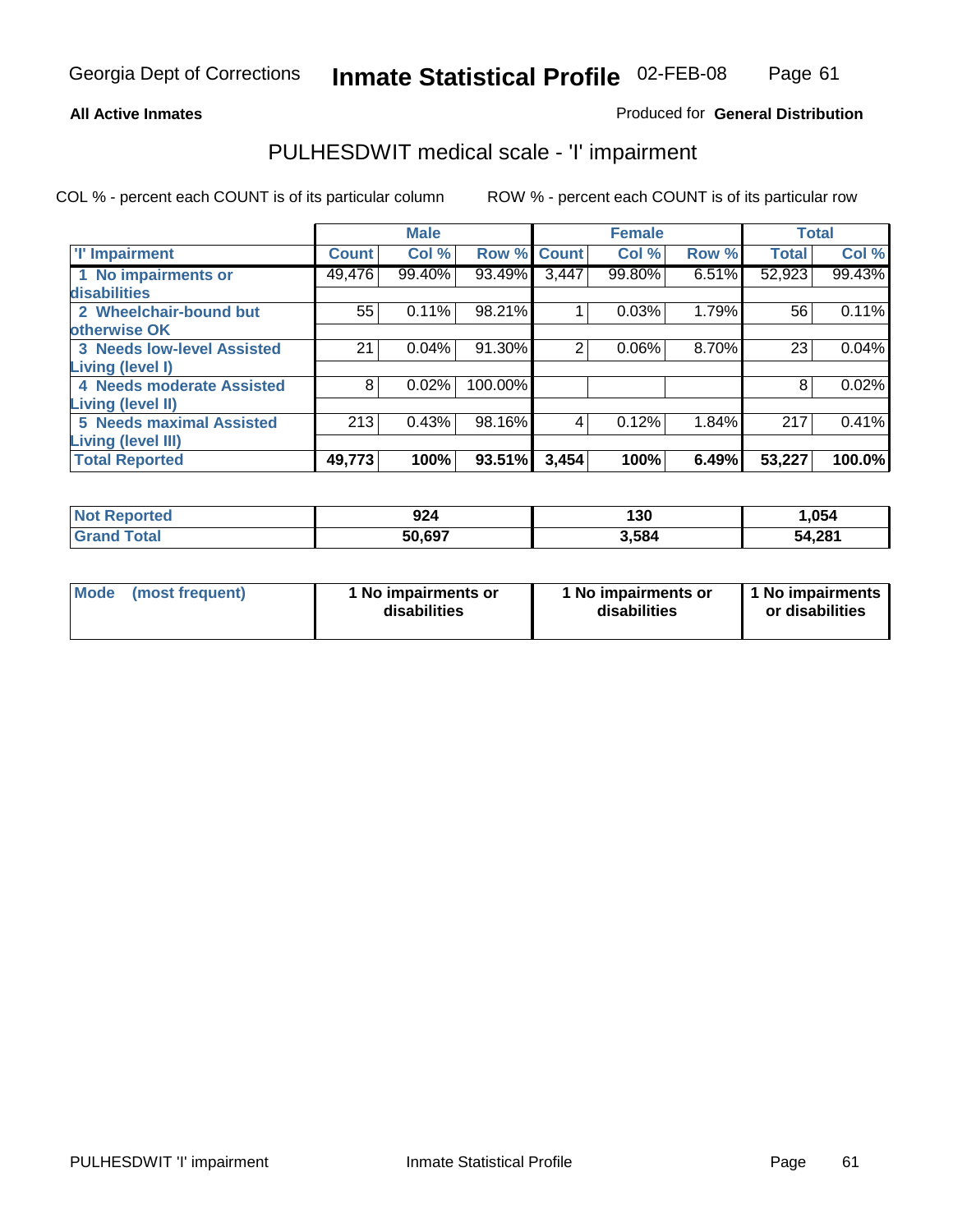#### **Inmate Statistical Profile** 02-FEB-08 Page Page 62

### All Active Inmates **All Active Inmates All Active Inmates Produced fo General Distribution**

## PULHESDWIT medical scale - 'T' transportability

|                              |              | <b>Male</b> |         |              | <b>Female</b> |       | <b>Total</b> |        |
|------------------------------|--------------|-------------|---------|--------------|---------------|-------|--------------|--------|
| <b>T' Transportability</b>   | <b>Count</b> | Col %       | Row %   | <b>Count</b> | Col %         | Row % | <b>Total</b> | Col %  |
| 1 Can be transported in any  | 49,694       | 99.84%      | 93.51%  | 3,449        | 99.86%        | 6.49% | 53,143       | 99.84% |
| ordinary approved vehicle    |              |             |         |              |               |       |              |        |
| 2 Wheelchair-bound, not      | 34           | 0.07%       | 94.44%  | 2            | 0.06%         | 5.56% | 36           | 0.07%  |
| needing special vehicle      |              |             |         |              |               |       |              |        |
| 3 Wheelchair-bound, requires | 8            | 0.02%       | 100.00% |              |               |       | 8            | 0.02%  |
| special vehicle              |              |             |         |              |               |       |              |        |
| 4 Needs specially-equipped   | 2            | 0.01%       | 100.00% |              |               |       | 2            | 0.01%  |
| medical vehicle              |              |             |         |              |               |       |              |        |
| <b>5 Requires ambulance</b>  | 35           | 0.07%       | 92.11%  | 3            | 0.09%         | 7.89% | 38           | 0.07%  |
| transport                    |              |             |         |              |               |       |              |        |
| <b>Total Reported</b>        | 49,773       | 100%        | 93.51%  | 3,454        | 100%          | 6.49% | 53,227       | 100.0% |

| <b>Not Reported</b> | 924    | 130   | ,054   |
|---------------------|--------|-------|--------|
| <b>Grand Total</b>  | 50,697 | 3,584 | 54,281 |

| Mode (most frequent) | 1 Can be transported in any 1 Can be transported in any | ordinary approved vehicle   ordinary approved vehicle   transported in any | 1 Can be<br>  ordinary approved  <br>vehicle |
|----------------------|---------------------------------------------------------|----------------------------------------------------------------------------|----------------------------------------------|
|                      |                                                         |                                                                            |                                              |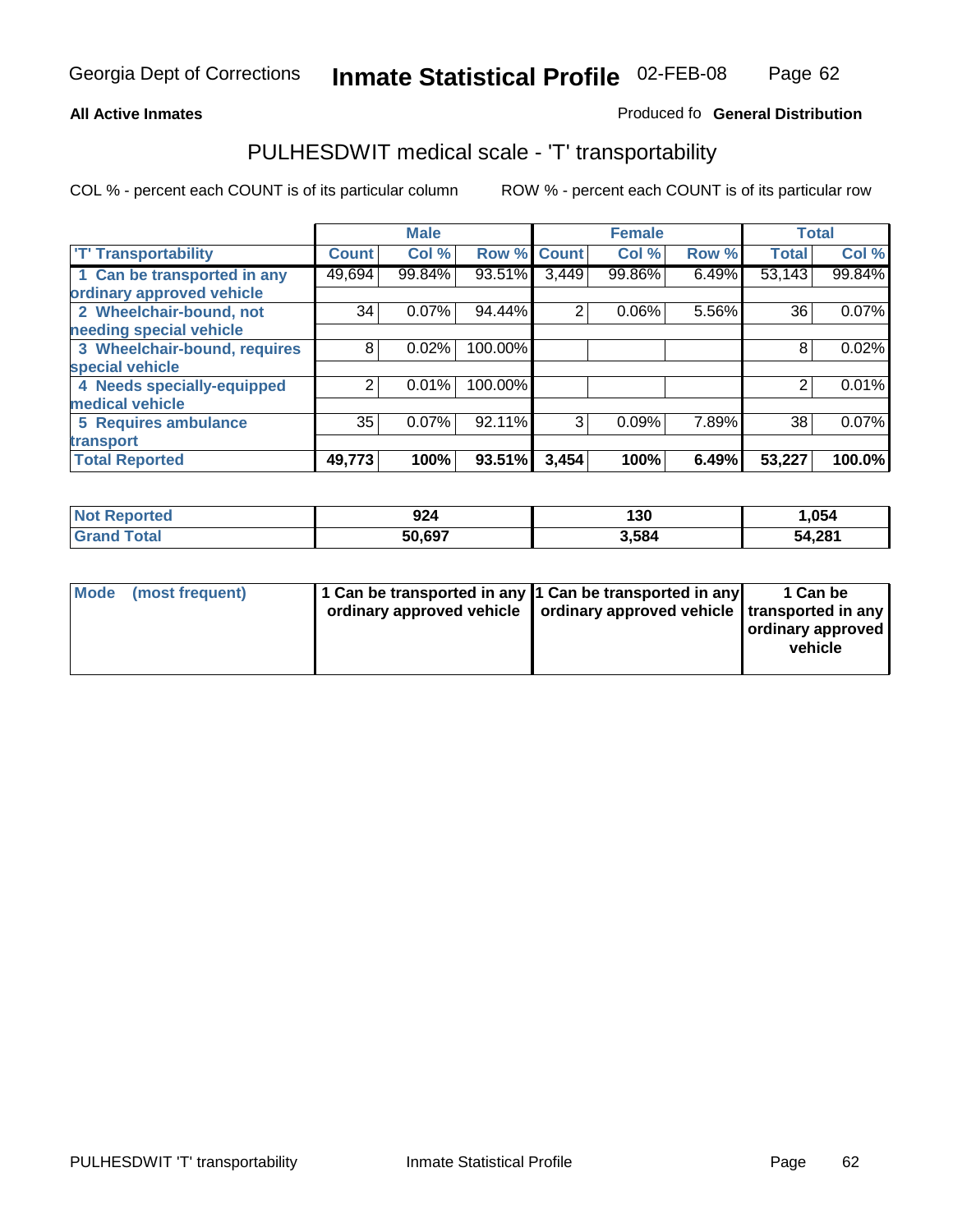### **All Active Inmates**

### Produced for **General Distribution**

## Criminality in family, self-reported

|                              |              | <b>Male</b> |        |              | <b>Female</b> |           |              | <b>Total</b> |
|------------------------------|--------------|-------------|--------|--------------|---------------|-----------|--------------|--------------|
| <b>Criminality In Family</b> | <b>Count</b> | Col %       | Row %  | <b>Count</b> | Col %         | Row %     | <b>Total</b> | Col %        |
| Yes, criminality in family   | 12.139       | 24.51%      | 89.77% | 1,383        | 39.46%        | $10.23\%$ | 13,522       | 25.50%       |
| No criminality in family     | 37,393       | 75.49%      | 94.63% | 2,122        | 60.54%        |           | 5.37% 39,515 | 74.50%       |
| <b>Total Reported</b>        | 49,532       | 100%        | 93.39% | 3,505        | 100%          |           | 6.61% 53,037 | 100%         |

| <b>Not Reported</b>          | 1,165  | 70<br>м | 244. ا |
|------------------------------|--------|---------|--------|
| <b>Grand</b><br><b>Total</b> | 50,697 | 5,584   | 54,281 |

|  | Mode (most frequent) | No criminality in family | No criminality in family | No criminality in<br>familv |
|--|----------------------|--------------------------|--------------------------|-----------------------------|
|--|----------------------|--------------------------|--------------------------|-----------------------------|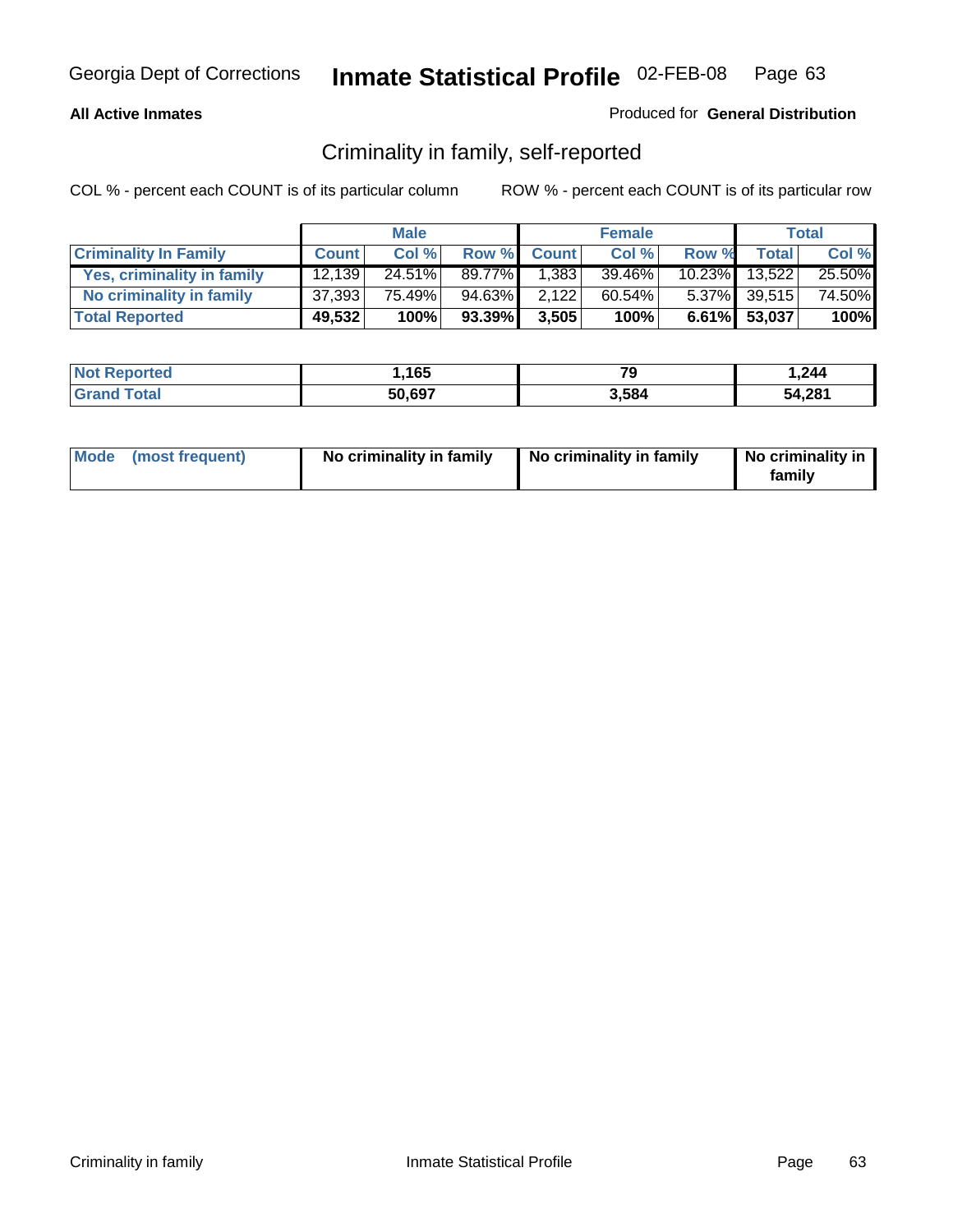### **All Active Inmates**

### Produced for **General Distribution**

## Alcoholism in family, self-reported

|                             |              | <b>Male</b> |           |              | <b>Female</b> |           |              | <b>Total</b> |
|-----------------------------|--------------|-------------|-----------|--------------|---------------|-----------|--------------|--------------|
| <b>Alcoholism In Family</b> | <b>Count</b> | Col %       | Row %     | <b>Count</b> | Col %         | Row %     | <b>Total</b> | Col %        |
| Yes, alcoholism in family   | 7.731        | $15.61\%$   | $90.00\%$ | 859          | 24.51%        | $10.00\%$ | 8.590        | 16.20%       |
| No alcoholism in family     | 41,801       | 84.39%      | 94.05%    | 2,646        | 75.49%        | $5.95\%$  | 44.447       | 83.80%       |
| <b>Total Reported</b>       | 49,532       | 100%        | 93.39%    | 3,505        | 100%          |           | 6.61% 53,037 | 100%         |

| <b>Not Reported</b> | .165،  | 79    | .244.، |
|---------------------|--------|-------|--------|
| <b>Tota</b>         | 50,697 | 5.584 | 54,281 |

|  | Mode (most frequent) | No alcoholism in family | No alcoholism in family | No alcoholism in<br>family |
|--|----------------------|-------------------------|-------------------------|----------------------------|
|--|----------------------|-------------------------|-------------------------|----------------------------|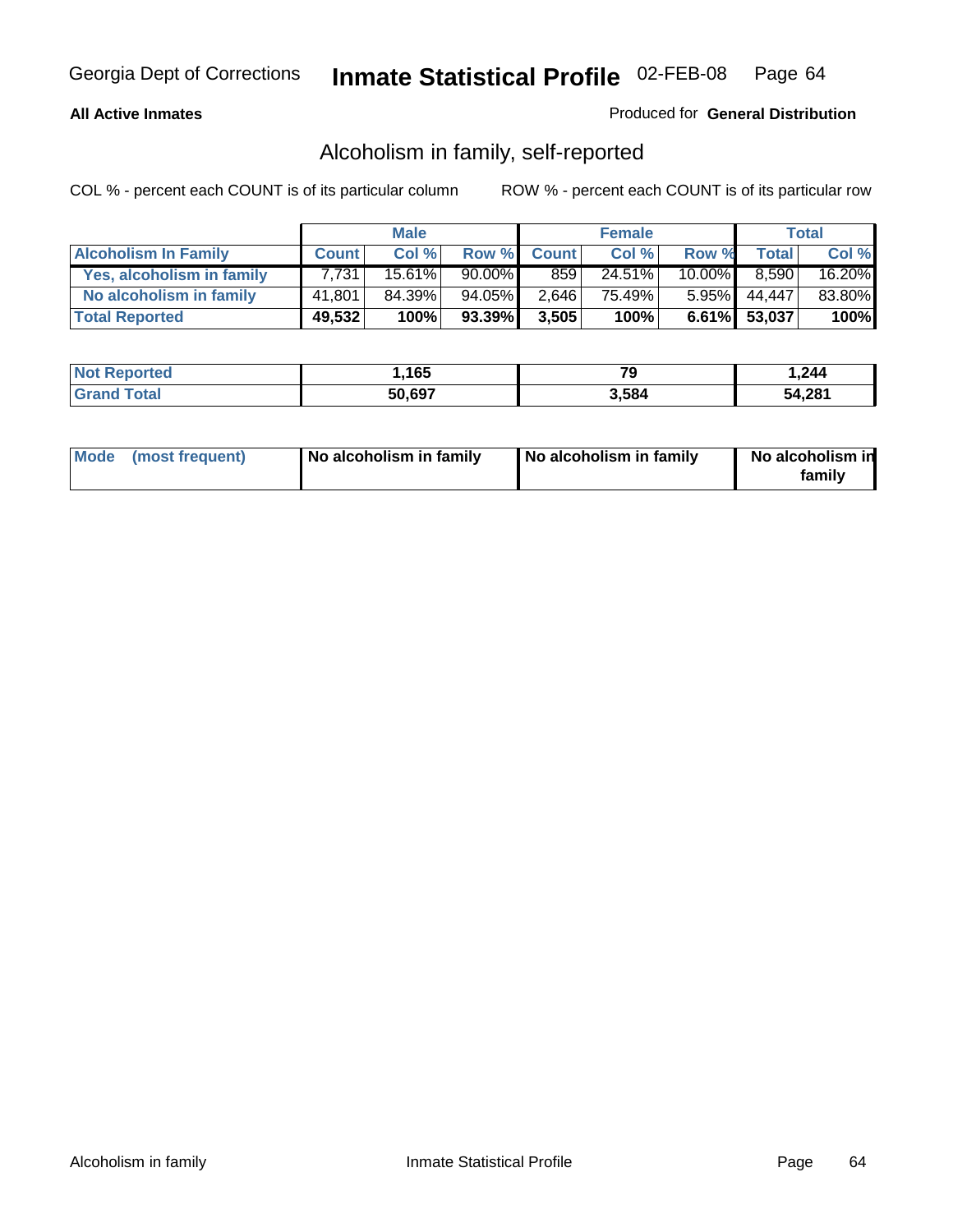### **All Active Inmates**

Produced for **General Distribution**

## Drug abuse in family, self-reported

|                           |              | <b>Male</b> |        |              | <b>Female</b> |           |              | <b>Total</b> |
|---------------------------|--------------|-------------|--------|--------------|---------------|-----------|--------------|--------------|
| Drug Abuse In Family      | <b>Count</b> | Col %       | Row %  | <b>Count</b> | Col %         | Row %     | <b>Total</b> | Col %        |
| Yes, drug abuse in family | 4.309        | $8.70\%$    | 84.32% | 801          | 22.85%        | $15.68\%$ | 5.110        | $9.63\%$     |
| No drug abuse in family   | 45,223       | 91.30%      | 94.36% | 2.704        | 77.15%        | $5.64\%$  | 47,927       | 90.37%       |
| <b>Total Reported</b>     | 49,532       | 100%        | 93.39% | 3,505        | 100%          |           | 6.61% 53,037 | 100%         |

| <b>Not Reported</b>          | 1,165  | 70<br>м | 244. ا |
|------------------------------|--------|---------|--------|
| <b>Grand</b><br><b>Total</b> | 50,697 | 5,584   | 54,281 |

|  | Mode (most frequent) | No drug abuse in family | No drug abuse in family | No drug abuse in<br>family |
|--|----------------------|-------------------------|-------------------------|----------------------------|
|--|----------------------|-------------------------|-------------------------|----------------------------|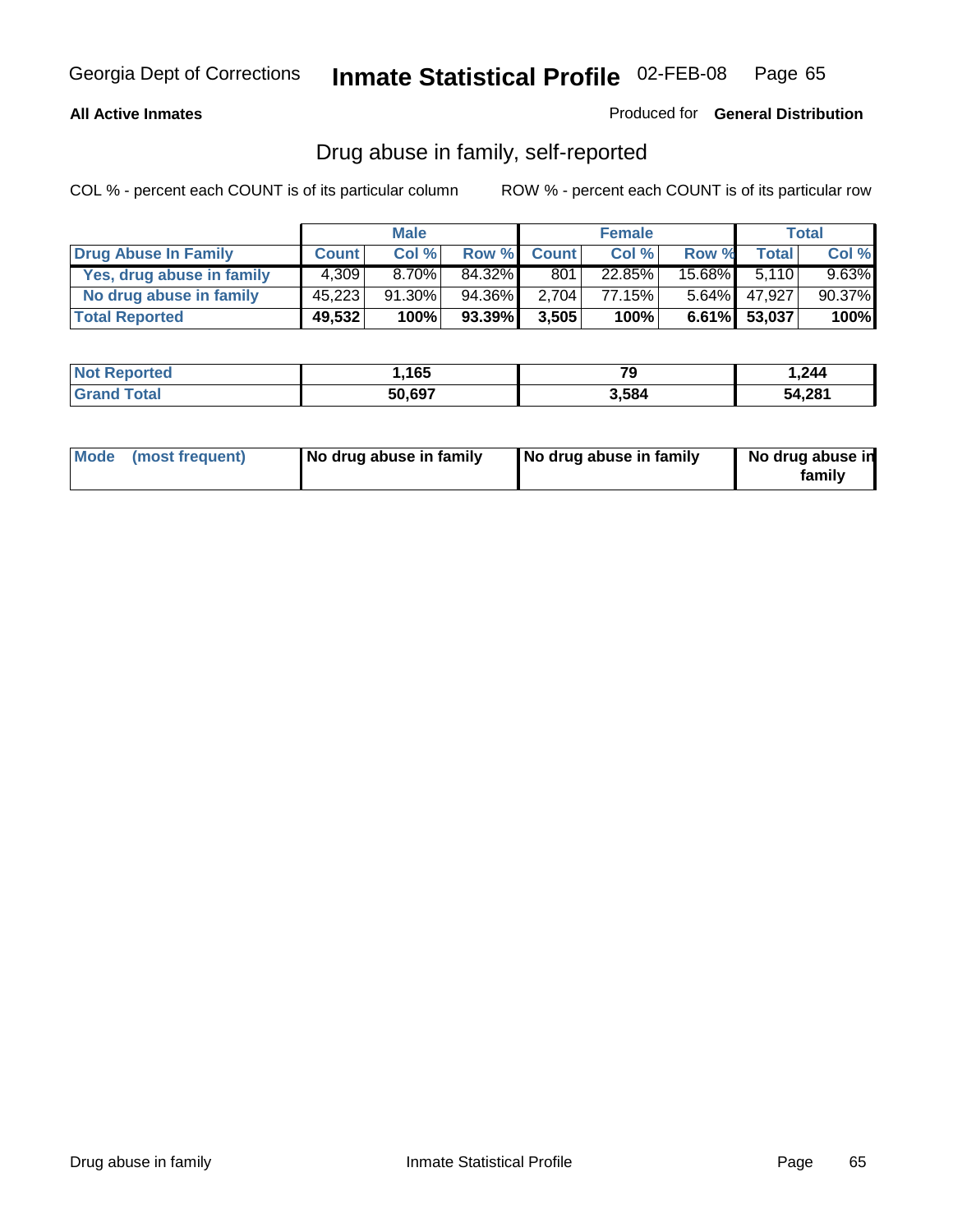### **All Active Inmates**

## Produced for **General Distribution**

## Subjected to frequent beatings, self-reported

|                                   |              | <b>Male</b> |                 |              | <b>Female</b> |        |              | Total  |
|-----------------------------------|--------------|-------------|-----------------|--------------|---------------|--------|--------------|--------|
| <b>Frequent beatings</b>          | <b>Count</b> | Col %       | Row %           | <b>Count</b> | Col%          | Row %  | <b>Total</b> | Col %  |
| <b>Yes, subjected to frequent</b> | ا 888.       | $3.81\%$    | 79.10% <b>I</b> | 499          | 14.24%        | 20.90% | 2,387        | 4.50%  |
| beatings                          |              |             |                 |              |               |        |              |        |
| Not subjected to frequent         | 47.644       | 96.19%      | 94.07%          | 3,006        | 85.76%        | 5.93%  | 50,650       | 95.50% |
| beatings                          |              |             |                 |              |               |        |              |        |
| <b>Total Reported</b>             | 49,532       | 100%        | 93.39%          | 3,505        | 100%          | 6.61%  | 53,037       | 100%   |

| rted\<br><b>NO</b>   | i,165  | --<br>Y | .244   |
|----------------------|--------|---------|--------|
| <i>i</i> otal<br>Gra | 50,697 | 3.584   | 54,281 |

| Mode (most frequent) | Not subjected to frequent<br>beatings | Not subjected to frequent<br>beatings | Not subjected to<br>frequent beatings |  |
|----------------------|---------------------------------------|---------------------------------------|---------------------------------------|--|
|                      |                                       |                                       |                                       |  |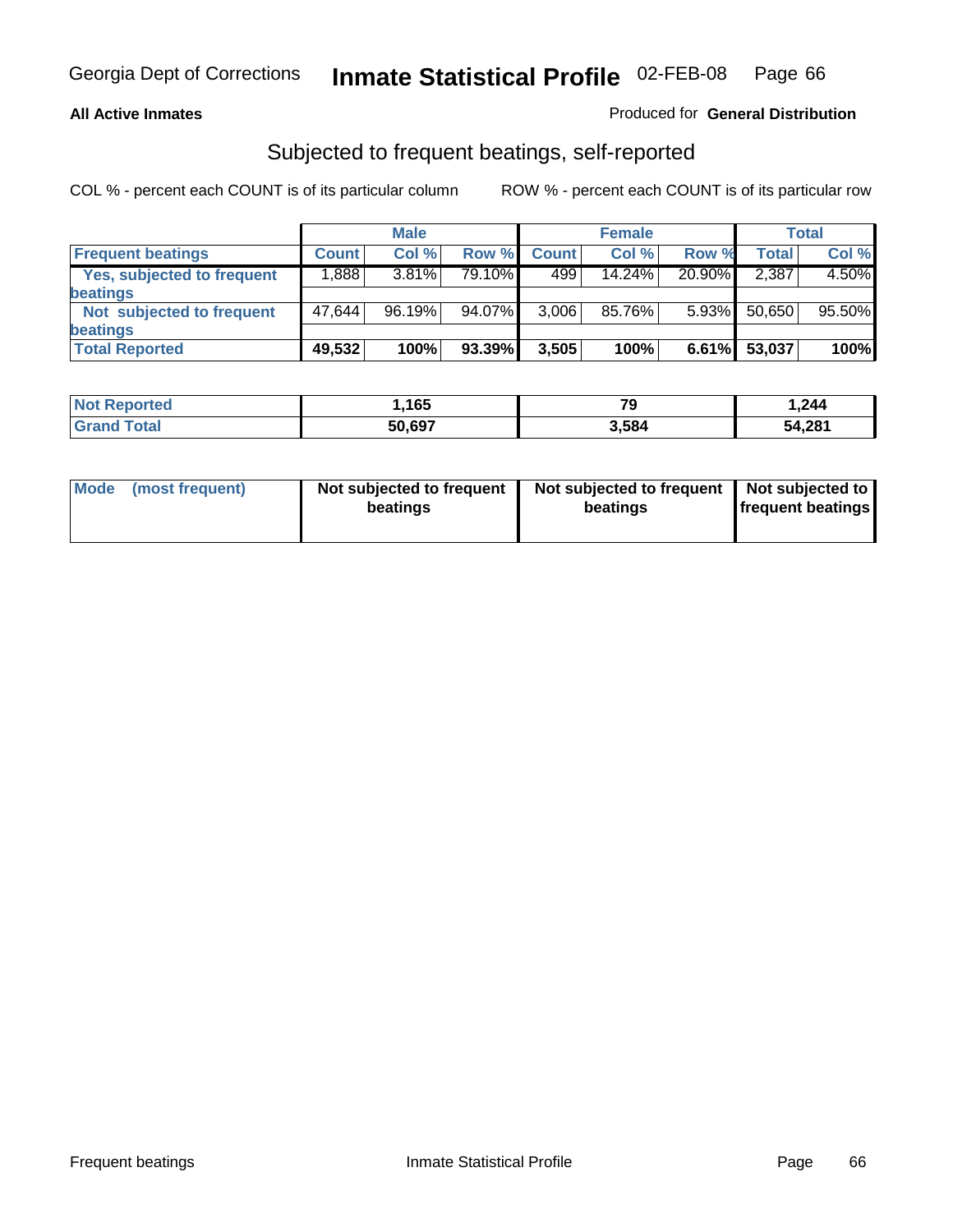### **All Active Inmates**

### Produced for **General Distribution**

## Father absent during inmate's childhood

|                           |              | <b>Male</b> |           |              | <b>Female</b> |       |              | Total  |
|---------------------------|--------------|-------------|-----------|--------------|---------------|-------|--------------|--------|
| <b>Father Absent</b>      | <b>Count</b> | Col %       | Row %     | <b>Count</b> | Col %         | Row % | <b>Total</b> | Col %  |
| Yes, father was absent    | 24.420       | 49.30%      | 94.80%    | 1,339        | 38.20%        |       | 5.20% 25,759 | 48.57% |
| No, father was not absent | 25,112       | 50.70%      | $92.06\%$ | 2,166        | $61.80\%$     |       | 7.94% 27.278 | 51.43% |
| <b>Total Reported</b>     | 49,532       | 100%        | 93.39%    | 3,505        | 100%          |       | 6.61% 53,037 | 100%   |

| <b>Not Reported</b> | .165،  | - -<br>ъ | .244   |
|---------------------|--------|----------|--------|
| <b>Grand Total</b>  | 50,697 | 3,584    | 54,281 |

| Mode (most frequent) |  | 「No, father was not absent ┃No, father was not absent ┃No, father was not | absent |
|----------------------|--|---------------------------------------------------------------------------|--------|
|----------------------|--|---------------------------------------------------------------------------|--------|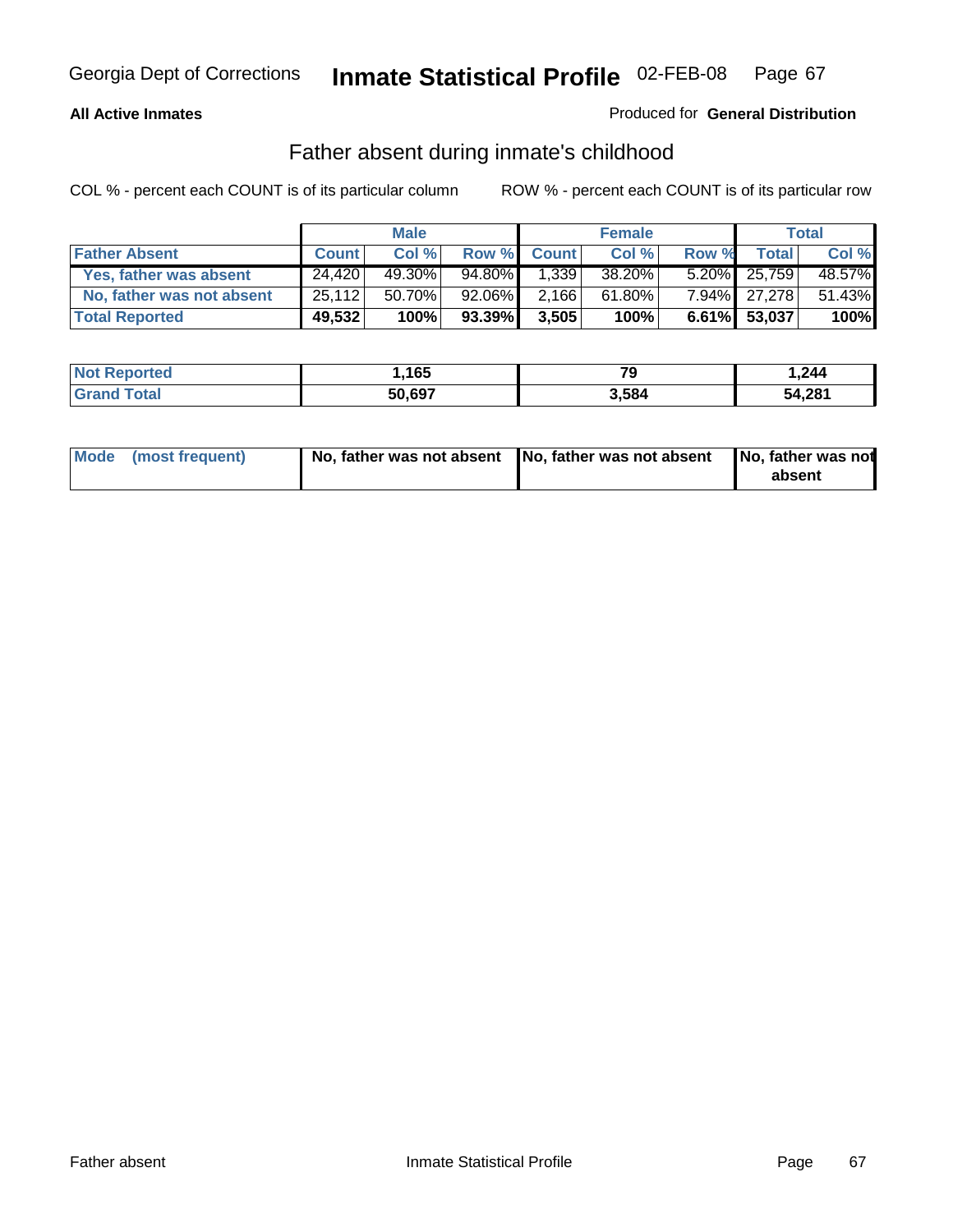### **All Active Inmates**

## Produced for **General Distribution**

## Mother absent during inmate's childhood

|                           |              | <b>Male</b> |        |              | <b>Female</b> |          |              | Total  |
|---------------------------|--------------|-------------|--------|--------------|---------------|----------|--------------|--------|
| <b>Mother Absent</b>      | <b>Count</b> | Col %       | Row %  | <b>Count</b> | Col %         | Row %    | <b>Total</b> | Col %  |
| Yes, mother was absent    | 6,430        | 12.98%      | 93.46% | 450          | 12.84%        | $6.54\%$ | 6,880        | 12.97% |
| No, mother was not absent | 43,102       | 87.02%      | 93.38% | 3,055        | 87.16%        | $6.62\%$ | 46,157       | 87.03% |
| <b>Total Reported</b>     | 49,532       | 100%        | 93.39% | 3,505        | 100%          |          | 6.61% 53,037 | 100%   |

| <b>Not Reported</b> | .165،  | 79    | .244   |
|---------------------|--------|-------|--------|
| Grand Total         | 50,697 | 3,584 | 54,281 |

| Mode (most frequent) | No, mother was not absent   No, mother was not absent   No, mother was | not absent |
|----------------------|------------------------------------------------------------------------|------------|
|----------------------|------------------------------------------------------------------------|------------|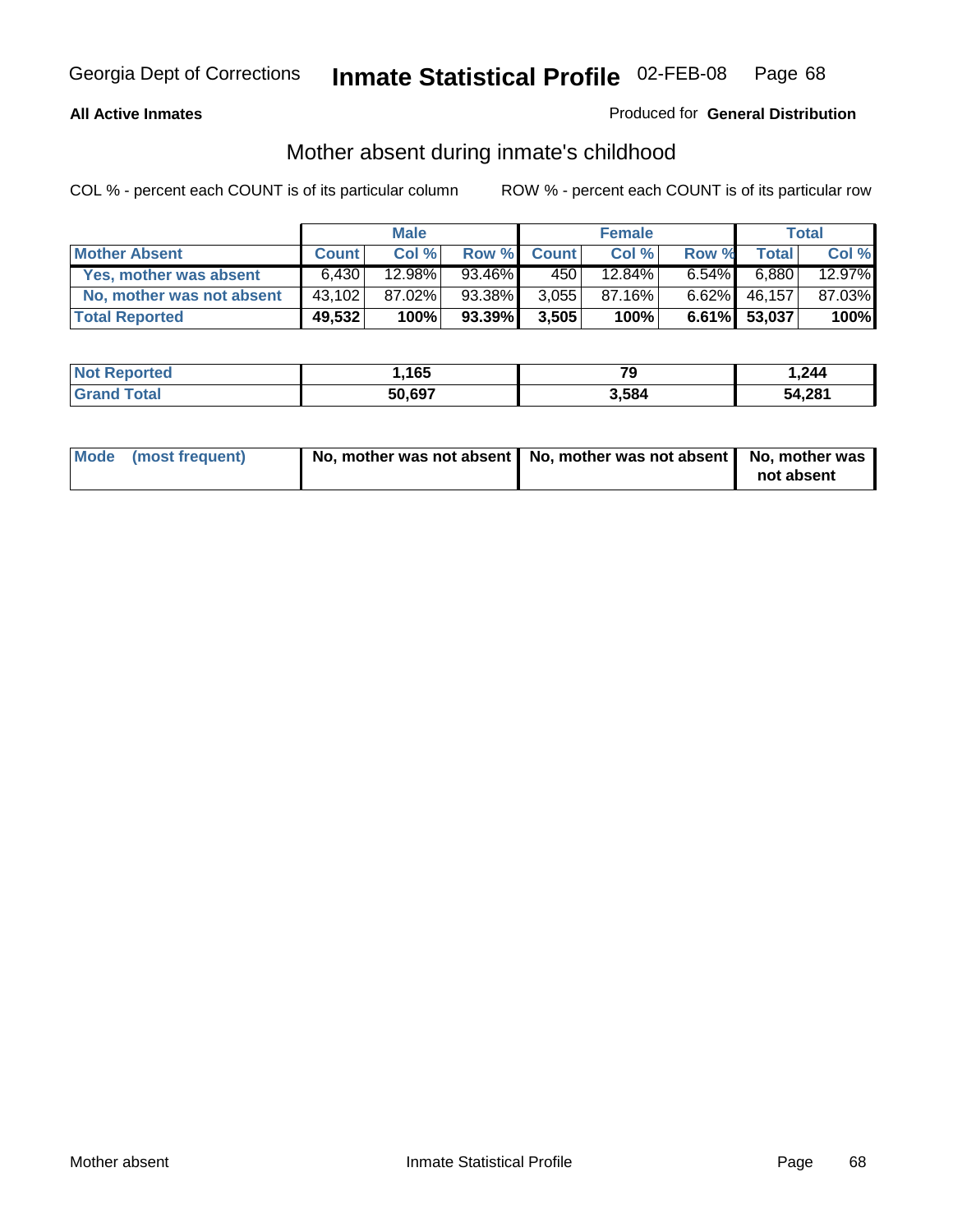### **All Active Inmates**

### Produced for **General Distribution**

## Number of prior Georgia incarcerations

|                                       |              | <b>Male</b> |        |              | <b>Female</b> |       |        | <b>Total</b> |
|---------------------------------------|--------------|-------------|--------|--------------|---------------|-------|--------|--------------|
| <b>Num of Prior GA Incarcerations</b> | <b>Count</b> | Col %       | Row %  | <b>Count</b> | Col %         | Row % | Total  | Col %        |
| $\bf{0}$                              | 29,162       | 57.52%      | 92.15% | 2,484        | 69.31%        | 7.85% | 31,646 | 58.30%       |
|                                       | 8,935        | 17.62%      | 94.44% | 526          | 14.68%        | 5.56% | 9,461  | 17.43%       |
|                                       | 5,011        | 9.88%       | 95.10% | 258          | 7.20%         | 4.90% | 5,269  | 9.71%        |
| 3                                     | 3,085        | 6.09%       | 95.75% | 137          | 3.82%         | 4.25% | 3,222  | 5.94%        |
|                                       | 1,947        | 3.84%       | 95.91% | 83           | 2.32%         | 4.09% | 2,030  | 3.74%        |
| 5                                     | 1,111        | 2.19%       | 96.19% | 44           | 1.23%         | 3.81% | 1,155  | 2.13%        |
| <b>More Than 5</b>                    | 1,446        | 2.85%       | 96.53% | 52           | 1.45%         | 3.47% | 1,498  | 2.76%        |
| <b>Total Reported</b>                 | 50,697       | 100%        | 93.40% | 3,584        | 100.0%        | 6.60% | 54,281 | 100.0%       |

| orted<br>NO  |        |       |        |  |  |
|--------------|--------|-------|--------|--|--|
| `otar<br>Gr. | 50.697 | 3.584 | 54.281 |  |  |

| Mean (average)       | l.O2 | .00 |  |
|----------------------|------|-----|--|
| Median (middle)      |      |     |  |
| Mode (most frequent) |      |     |  |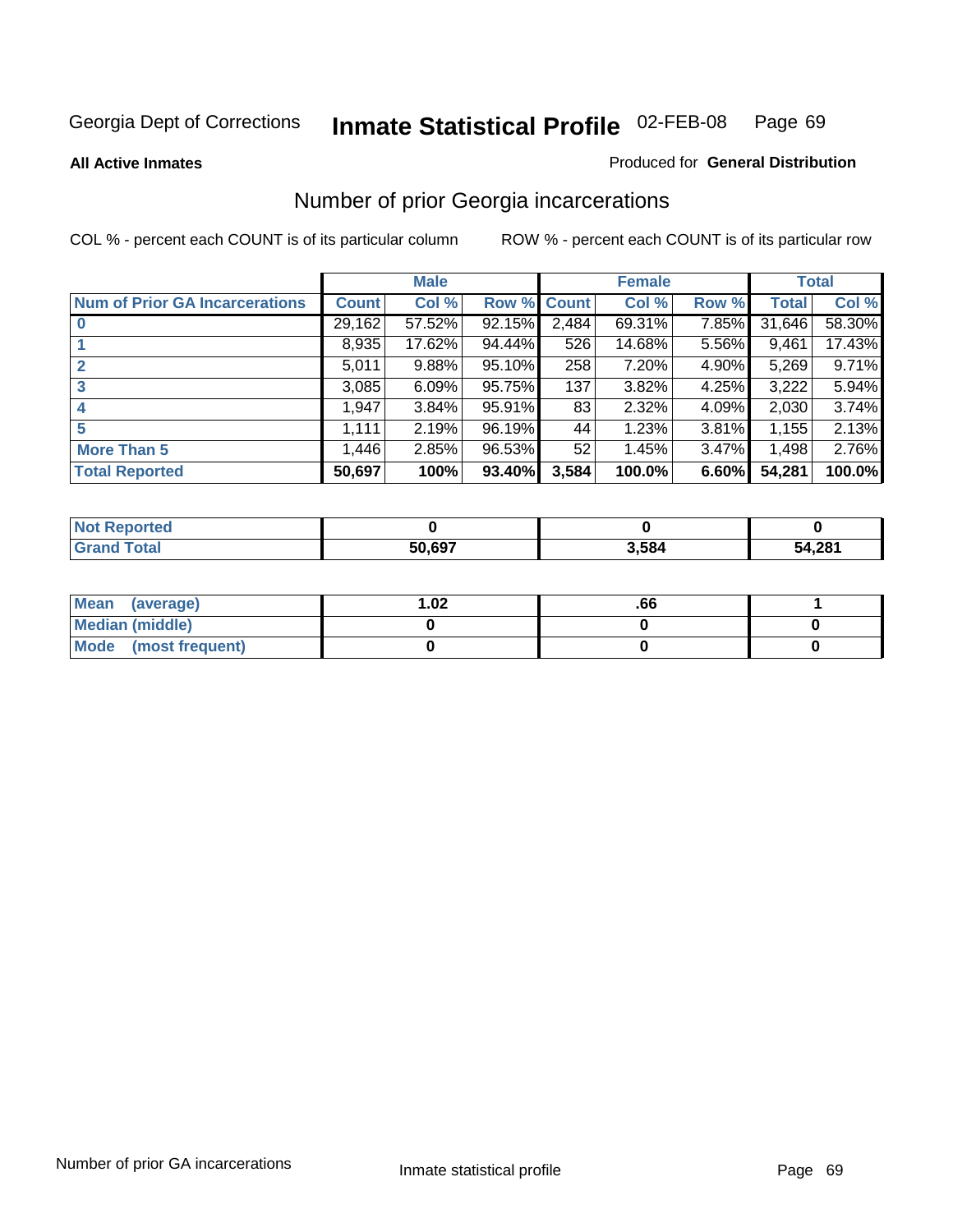### **All Active Inmates**

### Produced for **General Distribution**

## Prison sentence in years

COL % - percent each COUNT is of its particular column ROW % - percent each COUNT is of its particular row

|                                 |              | <b>Male</b> |         |              | <b>Female</b> |        |              | <b>Total</b> |
|---------------------------------|--------------|-------------|---------|--------------|---------------|--------|--------------|--------------|
| <b>Prison Sentence In Years</b> | <b>Count</b> | Col %       | Row %   | <b>Count</b> | Col %         | Row %  | <b>Total</b> | Col %        |
| $0 - 1$                         | 1,307        | 2.58%       | 88.61%  | 168          | 4.69%         | 11.39% | 1,475        | 2.72%        |
| $1.1 - 2$                       | 3,881        | 7.66%       | 89.10%  | 475          | 13.25%        | 10.90% | 4,356        | 8.02%        |
| $2.1 - 3$                       | 4,289        | 8.46%       | 88.96%  | 532          | 14.84%        | 11.04% | 4,821        | 8.88%        |
| $3.1 - 4$                       | 2,993        | 5.90%       | 90.75%  | 305          | 8.51%         | 9.25%  | 3,298        | 6.08%        |
| $4.1 - 5$                       | 5,536        | 10.92%      | 91.78%  | 496          | 13.84%        | 8.22%  | 6,032        | 11.11%       |
| $5.1 - 6$                       | 2,161        | 4.26%       | 92.35%  | 179          | 4.99%         | 7.65%  | 2,340        | 4.31%        |
| $6.1 - 7$                       | 2,051        | 4.05%       | 94.21%  | 126          | 3.52%         | 5.79%  | 2,177        | 4.01%        |
| $7.1 - 8$                       | 1,932        | 3.81%       | 93.83%  | 127          | 3.54%         | 6.17%  | 2,059        | 3.79%        |
| $8.1 - 9$                       | 719          | 1.42%       | 93.99%  | 46           | 1.28%         | 6.01%  | 765          | 1.41%        |
| $9.1 - 10$                      | 6,316        | 12.46%      | 94.57%  | 363          | 10.13%        | 5.43%  | 6,679        | 12.30%       |
| $10.1 - 12$                     | 2,568        | 5.07%       | 95.46%  | 122          | 3.40%         | 4.54%  | 2,690        | 4.96%        |
| $12.1 - 15$                     | 3,624        | 7.15%       | 96.05%  | 149          | 4.16%         | 3.95%  | 3,773        | 6.95%        |
| $15.1 - 20$                     | 3,581        | 7.06%       | 96.55%  | 128          | 3.57%         | 3.45%  | 3,709        | 6.83%        |
| 20.1 - Over                     | 2,837        | 5.60%       | 97.49%  | 73           | 2.04%         | 2.51%  | 2,910        | 5.36%        |
| <b>Life</b>                     | 6,320        | 12.47%      | 95.64%  | 288          | 8.04%         | 4.36%  | 6,608        | 12.17%       |
| <b>Life Without Parole</b>      | 476          | 0.94%       | 98.76%  | 6            | 0.17%         | 1.24%  | 482          | 0.89%        |
| <b>Death</b>                    | 103          | 0.20%       | 99.04%  |              | 0.03%         | 0.96%  | 104          | 0.19%        |
| <b>Youthful Offenders</b>       | 3            | 0.01%       | 100.00% |              |               |        | 3            | 0.01%        |
| <b>Total Reported</b>           | 50,697       | 100%        | 93.40%  | 3,584        | 100%          | 6.60%  | 54,281       | 100%         |

| <b>Not Reported</b>  |        |       |        |  |
|----------------------|--------|-------|--------|--|
| <b>otal</b><br>. Grr | 50.697 | 3,584 | 54,281 |  |

### **Determinate (numeric) sentences only**

| <b>Mear</b><br>$-11100$ | апе | .<br>J.J <i>I</i> | 41<br>___ | , , ,<br>$\sim$ $\sim$ |
|-------------------------|-----|-------------------|-----------|------------------------|
|                         |     |                   |           |                        |

**All sentences (including determinate), with life, life without parole, and death sentences figured at 45 years**

| <b>Me</b><br>- -<br>O1<br>$\mathbf{r}$<br>- -<br>. <i>. .</i><br><b>T.LA</b><br>.<br>$  -$<br>____ |  |
|----------------------------------------------------------------------------------------------------|--|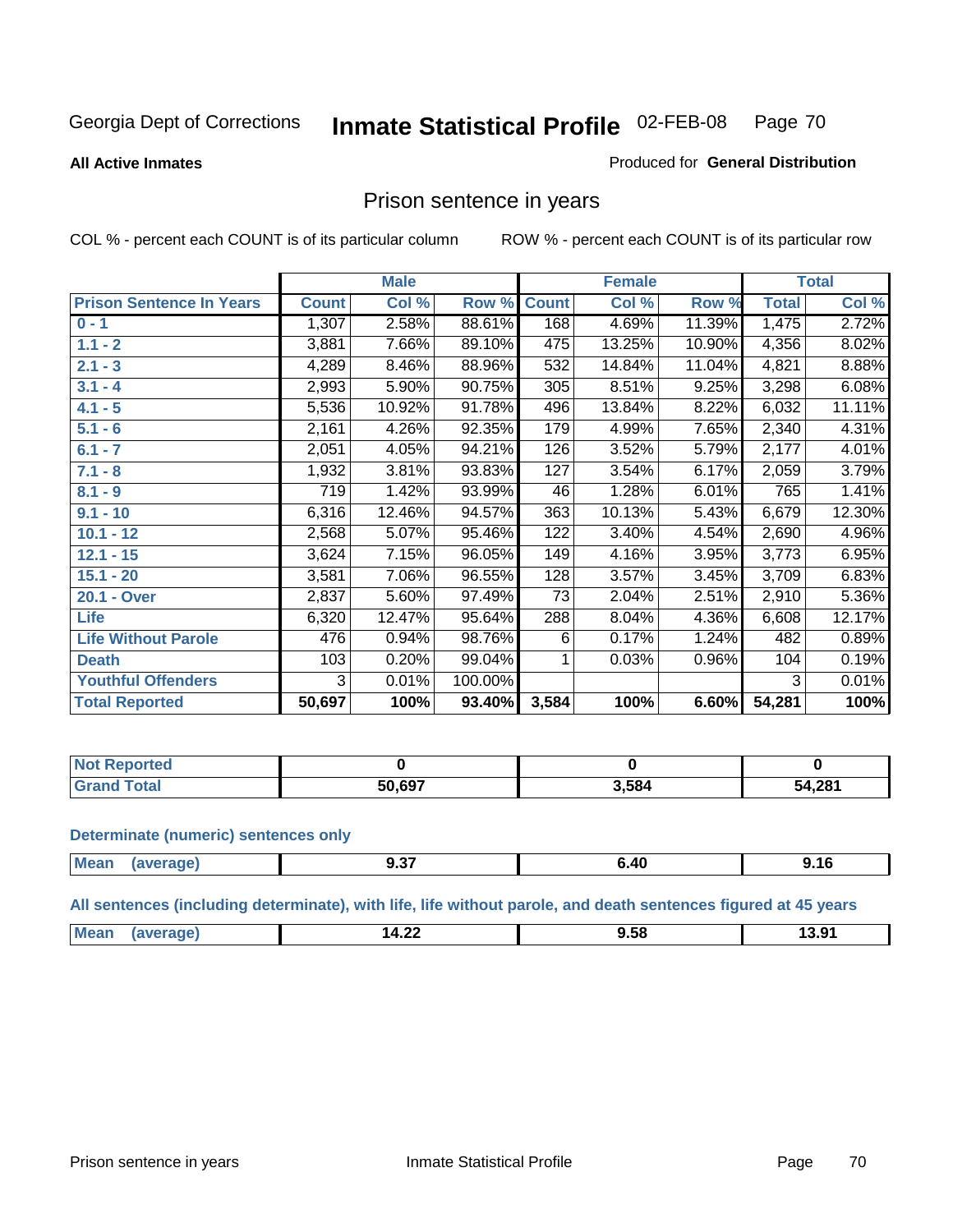**All Active Inmates**

### Produced for **General Distribution**

## Primary offense, broken out into felonies vs misdemeanors

|                                  |              | <b>Male</b> |                    |       | <b>Female</b> |          | Total  |           |
|----------------------------------|--------------|-------------|--------------------|-------|---------------|----------|--------|-----------|
| <b>Felonies and Misdemeanors</b> | <b>Count</b> | Col%        | <b>Row % Count</b> |       | Col%          | Row %    | Total  | Col%      |
| <b>Felonies</b>                  | 50,591       | $99.95\%$   | 93.42%             | 3.563 | $100.00\%$    | $6.58\%$ | 54.154 | $99.96\%$ |
| <b>Misdemeanors</b>              | 231          | .05%        | 100.00%            |       |               |          | 23     | $.04\%$   |
| <b>Total Reported</b>            | 50,614       | 100%        | 93.42%             | 3,563 | 100%          | 6.58%    | 54,177 | 100%      |

| <b>Not</b><br>ted. | oJ     | л.<br>-- | ' U4   |  |
|--------------------|--------|----------|--------|--|
|                    | 50.697 | 50.635   | 54,281 |  |

| Mode (most frequent) | elonies | elonies | onies<br>-е к |
|----------------------|---------|---------|---------------|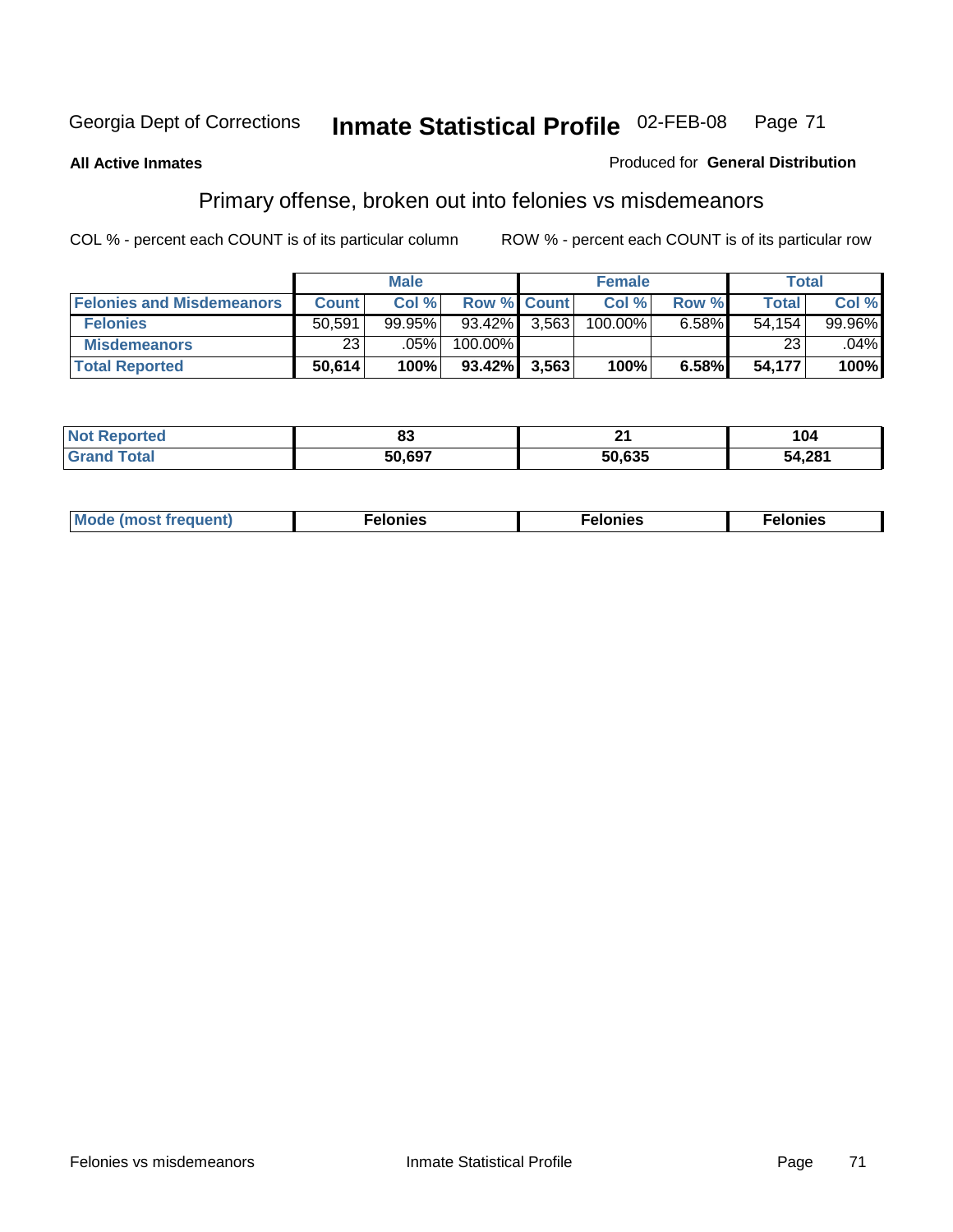### **All Active Inmates**

### Produced for **General Distribution**

## Primary offense, broken out into six broad crime categories

|                         |                       |              | <b>Male</b> |             |       | <b>Female</b> |          |              | <b>Total</b> |
|-------------------------|-----------------------|--------------|-------------|-------------|-------|---------------|----------|--------------|--------------|
| <b>Crime Categories</b> |                       | <b>Count</b> | Col %       | Row % Count |       | Col %         | Row %    | <b>Total</b> | Col %        |
|                         | <b>Violent</b>        | 21,889       | 43.25%      | 94.45%      | 1,285 | 36.07%        | 5.55%    | 23,174       | 42.77%       |
| 2                       | <b>Sex Crime</b>      | 7,555        | 14.93%      | 98.68%      | 101   | 2.83%         | 1.32%    | 7,656        | 14.13%       |
| 3                       | <b>Property</b>       | 9,753        | 19.27%      | 89.54%      | 1,139 | 31.97%        | 10.46%   | 10,892       | 20.10%       |
| 4                       | <b>Drug</b>           | 8,837        | 17.46%      | $90.93\%$   | 881   | 24.73%        | $9.07\%$ | 9,718        | 17.94%       |
| 5                       | <b>Habit/DUI</b>      | 152          | $.30\%$     | 95.00%      | 8     | .22%          | $5.00\%$ | 160          | $.30\%$      |
| 6                       | <b>Other</b>          | 2,428        | 4.80%       | 94.22%      | 149   | 4.18%         | 5.78%    | 2,577        | 4.76%        |
|                         | <b>Total Reported</b> | 50,614       | 100%        | 93.42%      | 3,563 | 100%          | 6.58%    | 54,177       | 100%         |

| orted     | n.     | . .   | 104         |  |
|-----------|--------|-------|-------------|--|
| NG        | υJ     |       |             |  |
| $\sim$ 40 | 50.697 | 584 ز | 4,281<br>54 |  |

| M | - --<br>.<br>-------- | .<br>-------- | -------- |
|---|-----------------------|---------------|----------|
|   |                       |               |          |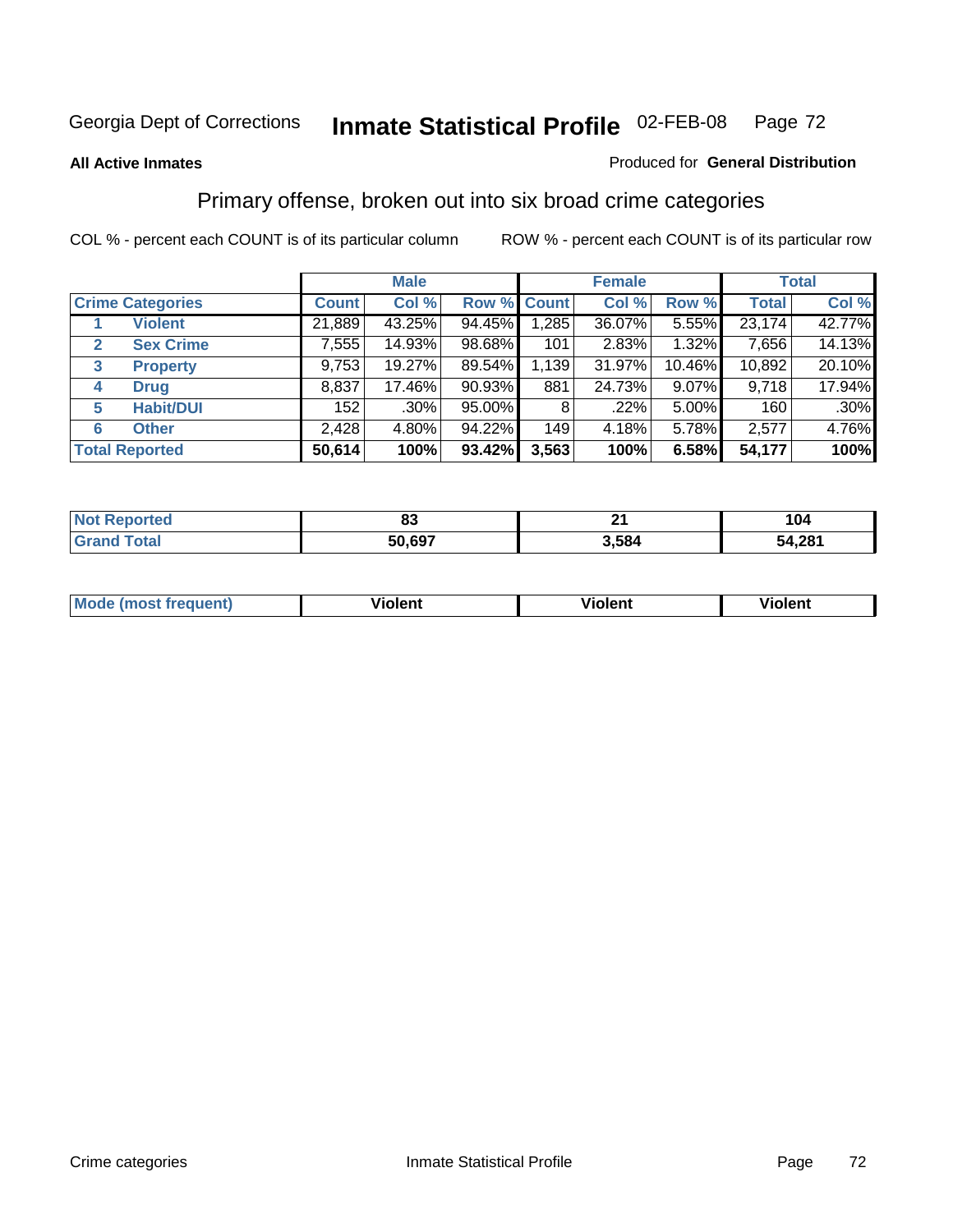**All Active Inmates**

#### Produced for **General Distribution**

# Primary offense, detailed offense code

|      |                                                    |                  | <b>Male</b> |         |                 | <b>Female</b> |        |                 | <b>Total</b> |
|------|----------------------------------------------------|------------------|-------------|---------|-----------------|---------------|--------|-----------------|--------------|
|      | <b>Primary Offense</b>                             | <b>Count</b>     | Col %       | Row %   | <b>Count</b>    | Col %         | Row %  | <b>Total</b>    | Col %        |
| 23   | <b>Aggravated Assault</b>                          | $\overline{2}$   | .01%        | 100.00% |                 |               |        | $\overline{2}$  | .01%         |
| 26   | <b>Agg Assault With Knife</b>                      | 1                | .01%        | 100.00% |                 |               |        | 1               | .01%         |
| 34   | <b>Disorderly Conduct</b>                          | 1                | .01%        | 100.00% |                 |               |        | 1               | .01%         |
| 42   | <b>Receiving Stolen Goods</b>                      | $\overline{2}$   | .01%        | 100.00% |                 |               |        | 2               | .01%         |
| 43   | <b>Theft By Taking</b>                             | 1                | .01%        | 100.00% |                 |               |        | 1               | .01%         |
| 45   | <b>Burglary</b>                                    | 5                | .01%        | 100.00% |                 |               |        | 5               | .01%         |
| 71   | <b>Viol Motor Veh Law</b>                          | 1                | .01%        | 100.00% |                 |               |        | 1               | .01%         |
| 73   | <b>Obstr Of Law Enf Officer</b>                    | $\overline{3}$   | .01%        | 100.00% |                 |               |        | 3               | .01%         |
| 78   | <b>Terroristic Threats</b>                         | 1                | .01%        | 100.00% |                 |               |        | 1               | .01%         |
| 94   | <b>Shoplifting</b>                                 | $\overline{2}$   | .01%        | 100.00% |                 |               |        | 2               | .01%         |
| 101  | <b>Riot</b>                                        | 1                | .01%        | 100.00% |                 |               |        | 1               | .01%         |
| 122  | <b>Obscenity &amp; Related</b><br><b>Offen</b>     | 1                | .01%        | 100.00% |                 |               |        | 1               | .01%         |
| 169  | <b>Methamphetamine</b>                             | $\overline{1}$   | .01%        | 100.00% |                 |               |        | 1               | .01%         |
|      | <b>Misdemnor</b>                                   |                  |             |         |                 |               |        |                 |              |
| 341  | <b>Reckless Driving</b>                            | 1                | .01%        | 100.00% |                 |               |        | 1               | .01%         |
| 1100 | <b>Misc Homicide Offense</b>                       | $\overline{16}$  | .03%        | 88.89%  | $\overline{2}$  | .06%          | 11.11% | $\overline{18}$ | .03%         |
| 1101 | <b>Murder</b>                                      | 4,650            | 9.19%       | 94.49%  | 271             | 7.61%         | 5.51%  | 4,921           | 9.08%        |
| 1102 | <b>Voluntary Manslaughter</b>                      | 1,059            | 2.09%       | 88.40%  | 139             | 3.90%         | 11.60% | 1,198           | 2.21%        |
| 1103 | <b>Involuntary</b>                                 | $\overline{113}$ | .22%        | 84.96%  | $\overline{20}$ | .56%          | 15.04% | 133             | .25%         |
| 1120 | <b>Manslaughter</b><br><b>Reckless Abandonment</b> | 1                | .01%        | 100.00% |                 |               |        | 1               | .01%         |
| 1121 | <b>Feticide</b>                                    | $\overline{5}$   | .01%        | 100.00% |                 |               |        | $\overline{5}$  | .01%         |
| 1123 | <b>Vehicular Homicide</b>                          | 351              | .69%        | 88.41%  | 46              | 1.29%         | 11.59% | 397             | .73%         |
| 1125 | <b>Conceal Death Of</b>                            | 16               | .03%        | 88.89%  | $\overline{2}$  | .06%          | 11.11% | $\overline{18}$ | .03%         |
|      | <b>Another</b>                                     |                  |             |         |                 |               |        |                 |              |
| 1127 | <b>Mistreatment Of Dead</b><br><b>Body</b>         | 1                | .01%        | 100.00% |                 |               |        | 1               | .01%         |
| 1190 | <b>Atmpt Murder</b>                                | $\overline{7}$   | .01%        | 87.50%  | $\mathbf 1$     | .03%          | 12.50% | 8               | .01%         |
| 1191 | <b>Murder, Conspire To</b><br><b>Commit</b>        | $\overline{4}$   | .01%        | 80.00%  | $\overline{1}$  | .03%          | 20.00% | $\overline{5}$  | .01%         |
| 1300 | <b>Misc Assault/Battery</b>                        | $\overline{32}$  | .06%        | 96.97%  | 1               | .03%          | 3.03%  | $\overline{33}$ | .06%         |
| 1301 | <b>Family Violence Battery</b>                     | 91               | .18%        | 98.91%  | $\overline{1}$  | .03%          | 1.09%  | 92              | .17%         |
| 1302 | <b>Aggrav Assault</b>                              | 4,483            | 8.86%       | 94.66%  | 253             | 7.10%         | 5.34%  | 4,736           | 8.74%        |
| 1303 | <b>Atmpt Aggrav Assault</b>                        | 4                | .01%        | 80.00%  | 1.              | .03%          | 20.00% | $\overline{5}$  | .01%         |
| 1305 | <b>Aggrav Battery</b>                              | 782              | 1.55%       | 93.99%  | 50              | 1.40%         | 6.01%  | 832             | 1.54%        |
| 1306 | <b>Misc Family Violence</b>                        | $\overline{5}$   | .01%        | 100.00% |                 |               |        | $\overline{5}$  | .01%         |
| 1307 | <b>Terrorist Threats &amp; Acts</b>                | 346              | .68%        | 96.38%  | 13              | .36%          | 3.62%  | 359             | .66%         |
| 1308 | <b>False Imprisonment</b>                          | 170              | .34%        | 97.14%  | $\overline{5}$  | .14%          | 2.86%  | 175             | .32%         |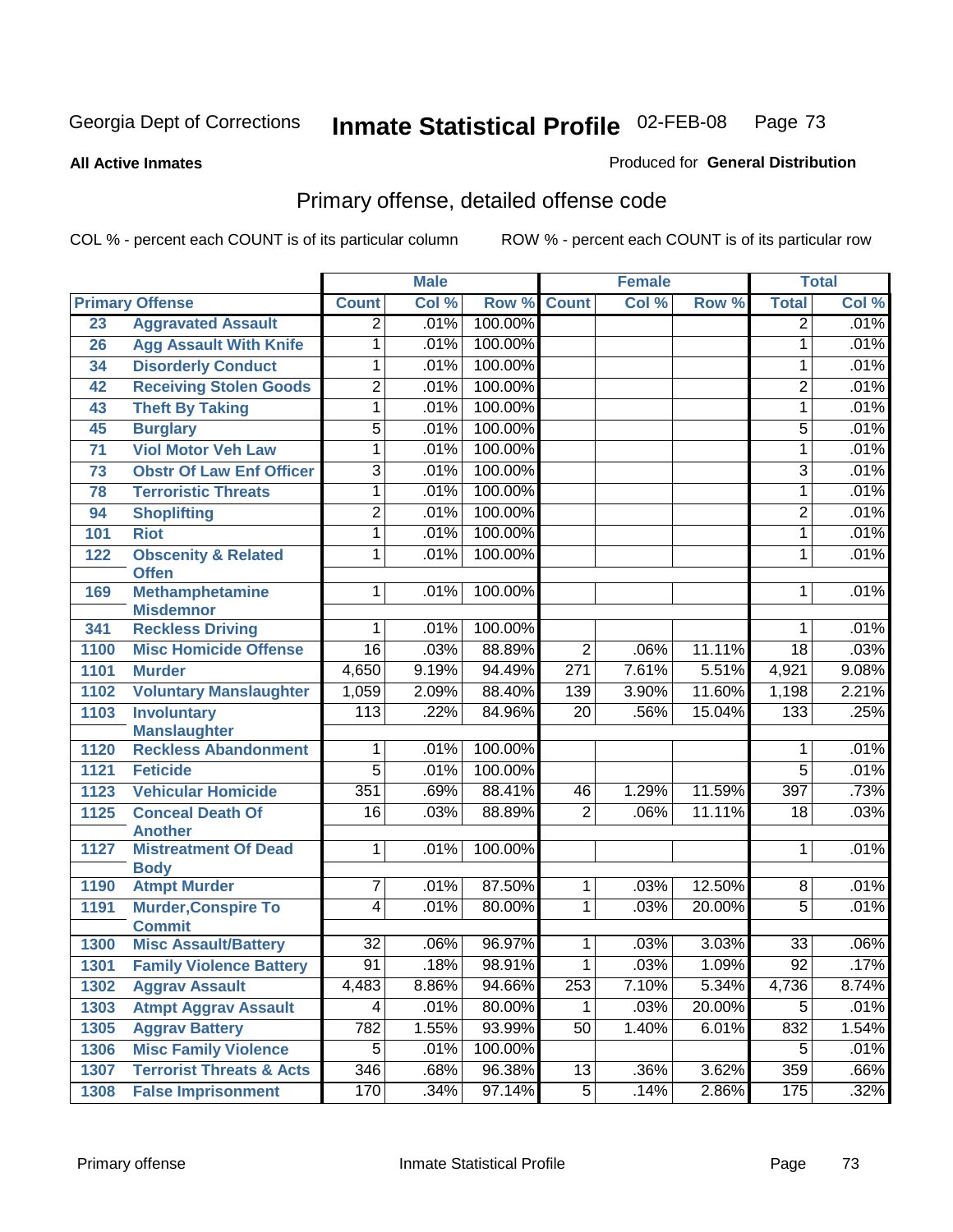**All Active Inmates**

#### Produced for **General Distribution**

# Primary offense, detailed offense code

|      |                                            |                  | <b>Male</b> |         |                 | <b>Female</b> |         |                 | <b>Total</b> |
|------|--------------------------------------------|------------------|-------------|---------|-----------------|---------------|---------|-----------------|--------------|
|      | <b>Primary Offense</b>                     | <b>Count</b>     | Col %       | Row %   | <b>Count</b>    | Col %         | Row %   | <b>Total</b>    | Col %        |
| 1311 | <b>Kidnapping</b>                          | 1,470            | 2.90%       | 97.03%  | 45              | 1.26%         | 2.97%   | 1,515           | 2.80%        |
| 1312 | <b>Interference With</b><br><b>Custody</b> | 10               | .02%        | 90.91%  | 1               | .03%          | 9.09%   | 11              | .02%         |
| 1314 | <b>Aggrav Assault Peace</b><br><b>Ofcr</b> | 328              | .65%        | 97.62%  | 8               | .22%          | 2.38%   | 336             | .62%         |
| 1315 | <b>Aggrav Battery Peace</b><br><b>Ofcr</b> | 15               | .03%        | 93.75%  | $\overline{1}$  | .03%          | 6.25%   | 16              | .03%         |
| 1316 | <b>Simple Battery</b>                      | 4                | .01%        | 66.67%  | $\overline{2}$  | .06%          | 33.33%  | 6               | .01%         |
| 1317 | <b>Reck Cond Infected</b><br><b>Person</b> | $\overline{11}$  | .02%        | 91.67%  | $\overline{1}$  | .03%          | 8.33%   | $\overline{12}$ | .02%         |
| 1318 | <b>Injury By Vehicle</b>                   | 81               | .16%        | 89.01%  | 10              | .28%          | 10.99%  | 91              | .17%         |
| 1320 | <b>Stalking</b>                            | 4                | .01%        | 100.00% |                 |               |         | 4               | .01%         |
| 1321 | <b>Aggrav Stalking</b>                     | $\overline{317}$ | .63%        | 96.94%  | 10              | .28%          | 3.06%   | 327             | .60%         |
| 1390 | <b>Atmpt Kidnap</b>                        | $\overline{2}$   | .01%        | 100.00% |                 |               |         | $\overline{2}$  | .01%         |
| 1400 | <b>Arson Misc</b>                          | $\overline{3}$   | .01%        | 75.00%  | 1               | .03%          | 25.00%  | 4               | .01%         |
| 1401 | <b>Arson 1st Degree</b>                    | 111              | .22%        | 91.74%  | 10              | .28%          | 8.26%   | 121             | .22%         |
| 1402 | <b>Arson 2nd Degree</b>                    | $\overline{14}$  | .03%        | 82.35%  | $\overline{3}$  | .08%          | 17.65%  | $\overline{17}$ | .03%         |
| 1403 | <b>Arson 3rd Degree</b>                    | 4                | .01%        | 80.00%  | $\overline{1}$  | .03%          | 20.00%  | $\overline{5}$  | .01%         |
| 1501 | <b>Crmnl Damage 1st</b><br><b>Degree</b>   | $\overline{32}$  | .06%        | 94.12%  | $\overline{2}$  | .06%          | 5.88%   | $\overline{34}$ | .06%         |
| 1502 | <b>Crmnl Damage 2nd</b><br><b>Degree</b>   | 122              | .24%        | 95.31%  | 6               | .17%          | 4.69%   | 128             | .24%         |
| 1506 | <b>Alter Id</b>                            | $\overline{5}$   | .01%        | 100.00% |                 |               |         | $\overline{5}$  | .01%         |
| 1601 | <b>Burglary</b>                            | 5,141            | 10.16%      | 96.27%  | 199             | 5.59%         | 3.73%   | 5,340           | 9.86%        |
| 1602 | <b>Poss Burglar Tools</b>                  | $\overline{42}$  | .08%        | 100.00% |                 |               |         | $\overline{42}$ | .08%         |
| 1690 | <b>Atmpt Burglary</b>                      | $\overline{39}$  | .08%        | 100.00% |                 |               |         | $\overline{39}$ | .07%         |
| 1700 | <b>Misc Forgery</b>                        | 1                | .01%        | 50.00%  | 1               | .03%          | 50.00%  | $\overline{2}$  | .01%         |
| 1701 | <b>Forgery 1st Degree</b>                  | 1,098            | 2.17%       | 71.91%  | 429             | 12.04%        | 28.09%  | 1,527           | 2.82%        |
| 1702 | <b>Forgery 2nd Degree</b>                  | $\overline{39}$  | .08%        | 84.78%  | 7               | .20%          | 15.22%  | 46              | .08%         |
| 1704 | <b>Bad Checks</b>                          | 7                | .01%        | 70.00%  | $\overline{3}$  | .08%          | 30.00%  | $\overline{10}$ | .02%         |
| 1751 | <b>Theft Credit Card</b>                   | $\overline{23}$  | .05%        | 88.46%  | $\overline{3}$  | .08%          | 11.54%  | $\overline{26}$ | .05%         |
| 1753 | <b>Fraudulent Credit Card</b>              | 60               | .12%        | 61.86%  | $\overline{37}$ | 1.04%         | 38.14%  | $\overline{97}$ | .18%         |
| 1756 | <b>Financial Identity Fraud</b>            | 49               | .10%        | 62.82%  | $\overline{29}$ | .81%          | 37.18%  | $\overline{78}$ | .14%         |
| 1760 | <b>Computer Pornography</b>                | $\overline{5}$   | .01%        | 100.00% |                 |               |         | $\overline{5}$  | .01%         |
| 1761 | <b>Computer Theft</b>                      | $\overline{4}$   | .01%        | 50.00%  | $\overline{4}$  | .11%          | 50.00%  | $\overline{8}$  | .01%         |
| 1762 | <b>Computer Trespass</b>                   | 1                | .01%        | 100.00% |                 |               |         | 1               | .01%         |
| 1790 | <b>Atmpt Forgery</b>                       | $\overline{2}$   | .01%        | 100.00% |                 |               |         | $\overline{2}$  | .01%         |
| 1796 | <b>Fraudulent Access</b><br><b>Compute</b> |                  |             |         | $\overline{1}$  | .03%          | 100.00% | $\overline{1}$  | .01%         |
| 1799 | <b>Misc Fraud</b>                          | 20 <sup>1</sup>  | .04%        | 76.92%  | $\overline{6}$  | .17%          | 23.08%  | $\overline{26}$ | .05%         |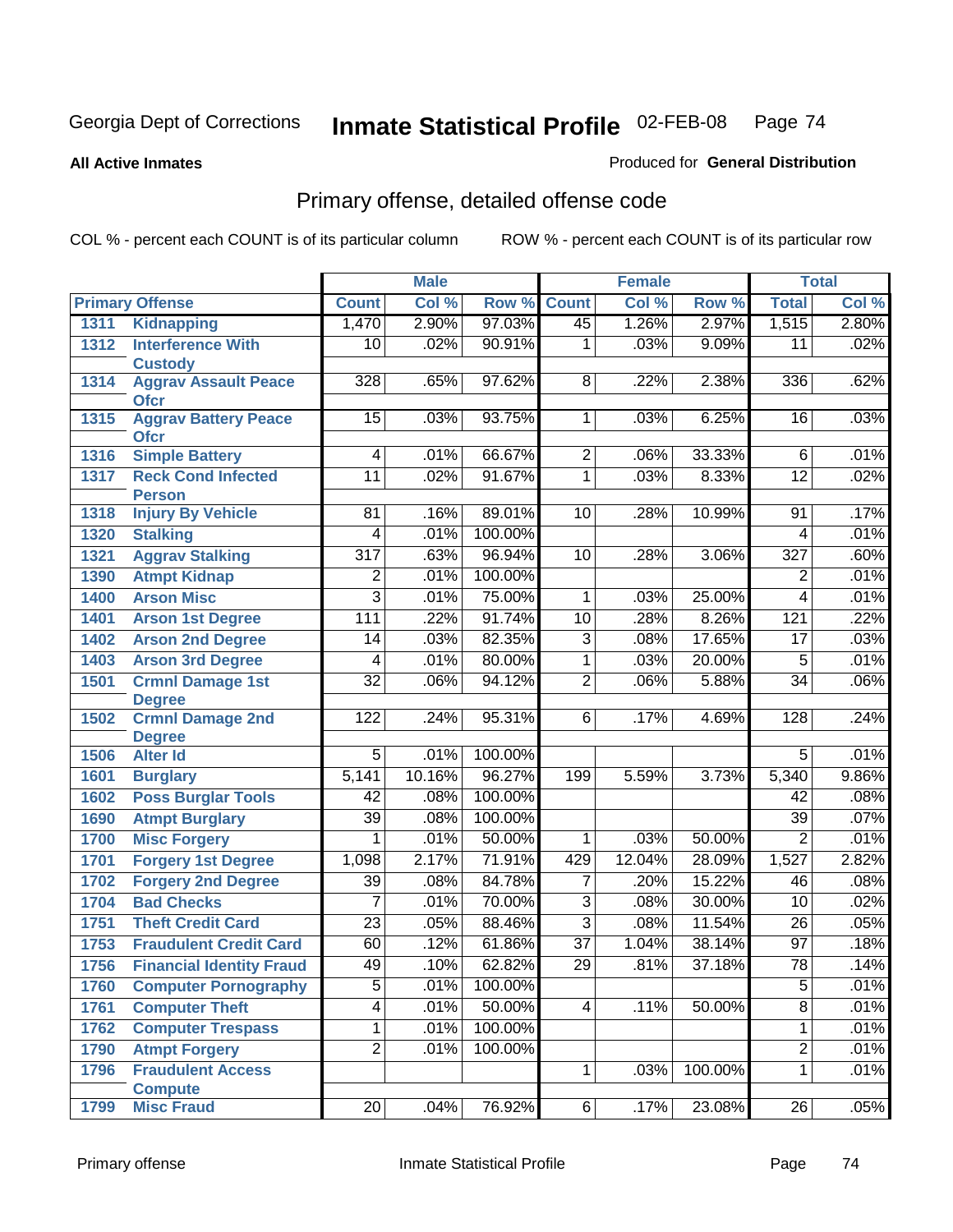**All Active Inmates**

#### Produced for **General Distribution**

# Primary offense, detailed offense code

|      |                                            |                 | <b>Male</b> |         |                 | <b>Female</b> |        |                 | <b>Total</b> |
|------|--------------------------------------------|-----------------|-------------|---------|-----------------|---------------|--------|-----------------|--------------|
|      | <b>Primary Offense</b>                     | <b>Count</b>    | Col %       | Row %   | <b>Count</b>    | Col %         | Row %  | <b>Total</b>    | Col %        |
| 1802 | <b>Theft By Taking</b>                     | 978             | 1.93%       | 86.86%  | 148             | 4.15%         | 13.14% | 1,126           | 2.08%        |
| 1803 | <b>Theft By Deception</b>                  | 60              | .12%        | 77.92%  | 17              | .48%          | 22.08% | 77              | .14%         |
| 1804 | <b>Theft By Extortion</b>                  | $\overline{2}$  | .01%        | 100.00% |                 |               |        | $\overline{2}$  | .01%         |
| 1805 | <b>Theft Of Lost Property</b>              | 1               | .01%        | 50.00%  | 1               | .03%          | 50.00% | $\overline{2}$  | .01%         |
| 1806 | <b>Theft By Rec Stolen Prop</b>            | 964             | 1.90%       | 95.45%  | 46              | 1.29%         | 4.55%  | 1,010           | 1.86%        |
| 1807 | <b>Theft Of Services</b>                   | 5               | .01%        | 100.00% |                 |               |        | 5               | .01%         |
| 1808 | <b>Theft By Conversion</b>                 | $\overline{38}$ | .08%        | 86.36%  | 6               | .17%          | 13.64% | $\overline{44}$ | .08%         |
| 1811 | <b>Convsn Paymnts Real</b><br><b>Propy</b> | 1               | .01%        | 50.00%  | $\overline{1}$  | .03%          | 50.00% | $\overline{2}$  | .01%         |
| 1812 | <b>Atmpt Theft By Taking</b>               | 7               | .01%        | 100.00% |                 |               |        | 7               | .01%         |
| 1813 | <b>Theft Motorveh Or Part</b>              | 163             | .32%        | 93.68%  | $\overline{11}$ | .31%          | 6.32%  | 174             | .32%         |
| 1815 | <b>Theft Bring Prop In State</b>           | 13              | .03%        | 100.00% |                 |               |        | 13              | .02%         |
| 1816 | <b>Theft Recv Prop Out</b>                 | 4               | .01%        | 100.00% |                 |               |        | 4               | .01%         |
|      | <b>State</b>                               |                 |             |         |                 |               |        |                 |              |
| 1821 | <b>Theft By Shoplifting</b>                | 460             | .91%        | 76.92%  | 138             | 3.87%         | 23.08% | 598             | 1.10%        |
| 1880 | <b>Entering Vehicle</b>                    | 154             | .30%        | 96.25%  | 6               | .17%          | 3.75%  | 160             | .30%         |
| 1901 | <b>Robbery</b>                             | 1,777           | 3.51%       | 94.17%  | 110             | 3.09%         | 5.83%  | 1,887           | 3.48%        |
| 1902 | <b>Armed Robbery</b>                       | 4,770           | 9.42%       | 97.09%  | 143             | 4.01%         | 2.91%  | 4,913           | 9.07%        |
| 1903 | <b>Robbery By Force</b>                    | 178             | .35%        | 91.28%  | $\overline{17}$ | .48%          | 8.72%  | 195             | .36%         |
| 1904 | <b>Robbery By Intimidation</b>             | 262             | .52%        | 93.57%  | 18              | .51%          | 6.43%  | 280             | .52%         |
| 1905 | <b>Robbery By Sudden</b><br><b>Snatch</b>  | 123             | .24%        | 91.79%  | 11              | .31%          | 8.21%  | 134             | .25%         |
| 1911 | <b>Hijacking Motor Vehicle</b>             | $\overline{39}$ | .08%        | 95.12%  | $\overline{2}$  | .06%          | 4.88%  | $\overline{41}$ | .08%         |
| 1991 | <b>Atmpt Robbery</b>                       | $\overline{29}$ | .06%        | 90.63%  | $\overline{3}$  | .08%          | 9.38%  | $\overline{32}$ | .06%         |
| 1992 | <b>Atmpt Armed Robbery</b>                 | 57              | .11%        | 89.06%  | 7               | .20%          | 10.94% | 64              | .12%         |
| 2000 | <b>Misc Sexual Offense</b>                 | $\overline{56}$ | .11%        | 98.25%  | 1               | .03%          | 1.75%  | $\overline{57}$ | .11%         |
| 2001 | <b>Rape</b>                                | 1,834           | 3.62%       | 99.78%  | $\overline{4}$  | .11%          | .22%   | 1,838           | 3.39%        |
| 2002 | <b>Sodomy</b>                              | $\overline{17}$ | .03%        | 100.00% |                 |               |        | 17              | .03%         |
| 2003 | <b>Aggrav Sodomy</b>                       | 232             | .46%        | 99.15%  | $\overline{2}$  | .06%          | .85%   | 234             | .43%         |
| 2006 | <b>Incest</b>                              | 157             | .31%        | 95.15%  | $\overline{8}$  | .22%          | 4.85%  | 165             | .30%         |
| 2007 | <b>Bigamy</b>                              | 1               | .01%        | 100.00% |                 |               |        | 1               | .01%         |
| 2009 | <b>Aggrav Sexual Battery</b>               | 164             | .32%        | 100.00% |                 |               |        | 164             | .30%         |
| 2011 | <b>Sexual Battery</b>                      | $\overline{36}$ | .07%        | 100.00% |                 |               |        | $\overline{36}$ | .07%         |
| 2016 | <b>Pimping A Minor Under</b><br>18         | $\overline{3}$  | .01%        | 75.00%  | $\mathbf 1$     | .03%          | 25.00% | 4               | .01%         |
| 2017 | <b>Pandering By</b><br><b>Compulsion</b>   | 1               | .01%        | 100.00% |                 |               |        | $\mathbf{1}$    | .01%         |
| 2018 | <b>Statutory Rape</b>                      | 874             | 1.73%       | 98.87%  | 10 <sup>1</sup> | .28%          | 1.13%  | 884             | 1.63%        |
| 2019 | <b>Child Molestation</b>                   | 2,367           | 4.68%       | 98.09%  | 46              | 1.29%         | 1.91%  | 2,413           | 4.45%        |
|      |                                            |                 |             |         |                 |               |        |                 |              |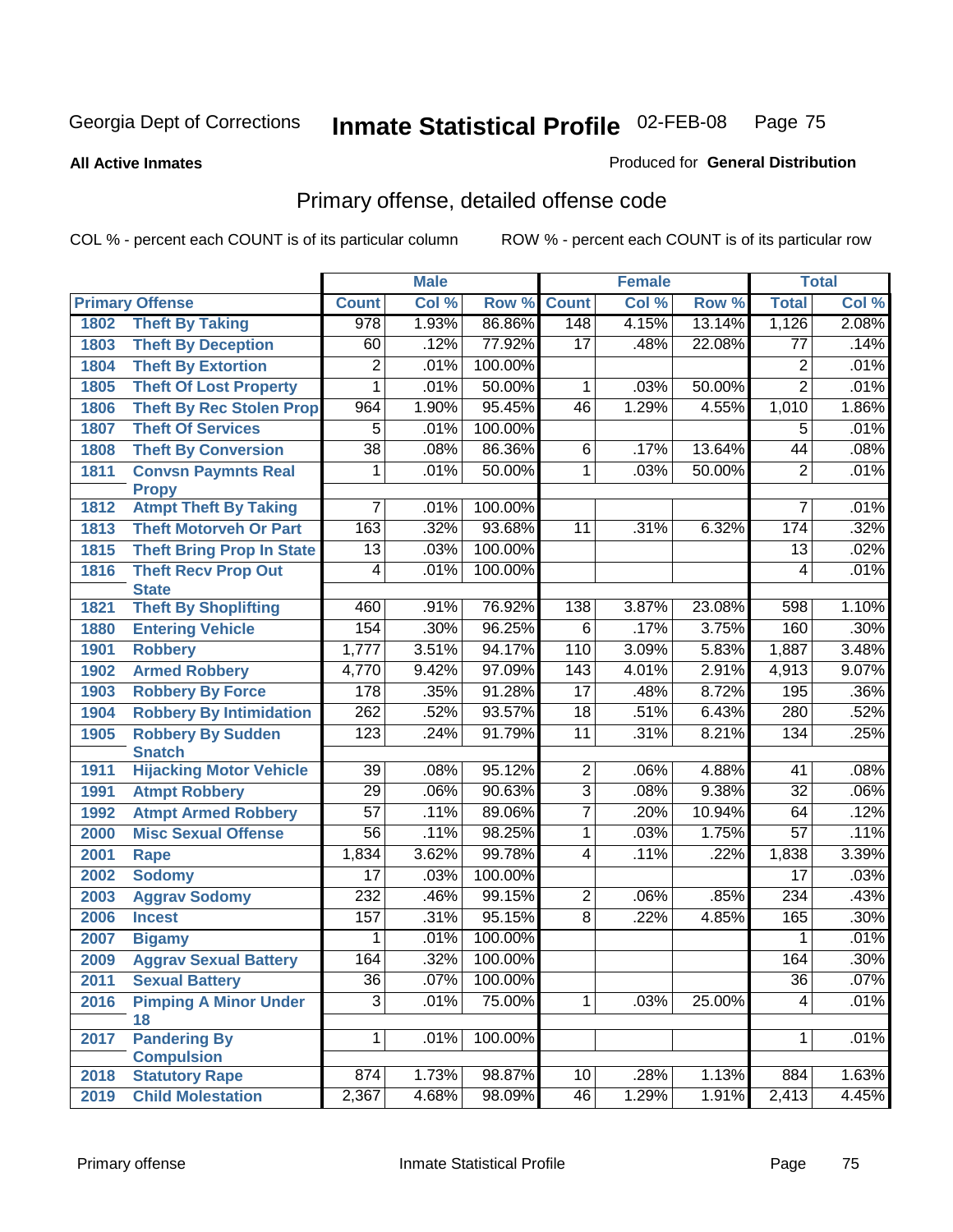#### **All Active Inmates**

### Produced for **General Distribution**

# Primary offense, detailed offense code

|      |                                  | <b>Male</b>     |       |         | <b>Female</b>  |         | <b>Total</b> |                  |       |
|------|----------------------------------|-----------------|-------|---------|----------------|---------|--------------|------------------|-------|
|      | <b>Primary Offense</b>           | <b>Count</b>    | Col % | Row %   | <b>Count</b>   | Col %   | Row %        | <b>Total</b>     | Col % |
| 2020 | <b>Enticing Child-Indec</b>      | 110             | .22%  | 97.35%  | $\overline{3}$ | .08%    | 2.65%        | 113              | .21%  |
|      | <b>Purp</b>                      |                 |       |         |                |         |              |                  |       |
| 2021 | <b>Aggrav Child Molestation</b>  | 1,348           | 2.66% | 98.47%  | 21             | .59%    | 1.53%        | 1,369            | 2.53% |
| 2022 | <b>Necrophilia</b>               | 1               | .01%  | 100.00% |                |         |              | 1                | .01%  |
| 2023 | Sexl/AssIt/Agn/Pers/Cstd         | $\overline{5}$  | .01%  | 100.00% |                |         |              | $\overline{5}$   | .01%  |
| 2025 | <b>Solicit Sodomy From</b>       | $\overline{2}$  | .01%  | 100.00% |                |         |              | $\overline{2}$   | .01%  |
|      | <b>Minor</b>                     |                 |       |         |                |         |              |                  |       |
| 2026 | <b>Sex Offender Fail Registr</b> | 141             | .28%  | 97.92%  | $\overline{3}$ | .08%    | 2.08%        | 144              | .27%  |
| 2028 | <b>Sex Offender Fail To</b>      | 4               | .01%  | 100.00% |                |         |              | 4                | .01%  |
|      | <b>Move</b>                      |                 |       |         |                |         |              |                  |       |
| 2090 | <b>Entice Child, Attempted</b>   | 2               | .01%  | 100.00% |                |         |              | $\overline{2}$   | .01%  |
| 2091 | <b>Atmpt Rape</b>                | $\overline{20}$ | .04%  | 95.24%  | 1              | .03%    | 4.76%        | 21               | .04%  |
| 2093 | <b>Atmpt Aggrav Sodomy</b>       | 4               | .01%  | 100.00% |                |         |              | $\overline{4}$   | .01%  |
| 2094 | <b>Atmpt Child Molestation</b>   | $\overline{28}$ | .06%  | 100.00% |                |         |              | $\overline{28}$  | .05%  |
| 2095 | <b>Agg Aslt W Intnt To Rape</b>  | 64              | .13%  | 100.00% |                |         |              | 64               | .12%  |
| 2096 | <b>Aggrav Ch Molest, Atmpt</b>   | 1               | .01%  | 100.00% |                |         |              | 1                | .01%  |
| 2099 | <b>Agg Sex Battery Atmpt</b>     | $\overline{2}$  | .01%  | 100.00% |                |         |              | $\overline{c}$   | .01%  |
| 2100 | <b>Misc Obscenity</b>            | $\overline{3}$  | .01%  | 100.00% |                |         |              | 3                | .01%  |
| 2102 | <b>Distr Mat Depict Nudity</b>   | 1               | .01%  | 100.00% |                |         |              | 1                | .01%  |
| 2205 | <b>False Swearng Writtn</b>      | $\overline{9}$  | .02%  | 69.23%  | 4              | .11%    | 30.77%       | $\overline{13}$  | .02%  |
|      | <b>Stmt</b>                      |                 |       |         |                |         |              |                  |       |
| 2300 | <b>Abuse Of Govt Office</b>      | $\overline{c}$  | .01%  | 100.00% |                |         |              | $\overline{2}$   | .01%  |
| 2301 | <b>Bribery Govt Officer</b>      | $\overline{8}$  | .02%  | 100.00% |                |         |              | $\overline{8}$   | .01%  |
| 2302 | <b>Viol Oath Public Offcr</b>    | 1               | .01%  | 100.00% |                |         |              | 1                | .01%  |
| 2304 | <b>Influence Legislative Act</b> | 1               | .01%  | 100.00% |                |         |              | 1                | .01%  |
| 2307 | <b>Defrauding State</b>          |                 |       |         | 1              | .03%    | 100.00%      | 1                | .01%  |
| 2311 | <b>False Certificates</b>        | 1               | .01%  | 100.00% |                |         |              | 1                | .01%  |
| 2313 | <b>Influencing Witness</b>       | $\overline{6}$  | .01%  | 100.00% |                |         |              | $\overline{6}$   | .01%  |
| 2314 | <b>Obstr Of Law Enf Officer</b>  | 670             | 1.32% | 93.58%  | 46             | 1.29%   | 6.42%        | $\overline{716}$ | 1.32% |
| 2315 | <b>Tampering With</b>            | 10              | .02%  | 83.33%  | $\overline{2}$ | .06%    | 16.67%       | $\overline{12}$  | .02%  |
|      | <b>Evidence</b>                  |                 |       |         |                |         |              |                  |       |
| 2316 | <b>Fleeing/Eluding Police</b>    | 144             | .28%  | 92.90%  | 11             | $.31\%$ | 7.10%        | 155              | .29%  |
| 2401 | <b>Perjury</b>                   | 4               | .01%  | 100.00% |                |         |              | 4                | .01%  |
| 2402 | <b>False Swearing</b>            | $\overline{5}$  | .01%  | 100.00% |                |         |              | $\overline{5}$   | .01%  |
| 2405 | <b>Impersonating Officer</b>     | $\overline{5}$  | .01%  | 100.00% |                |         |              | $\overline{5}$   | .01%  |
| 2407 | <b>Embracery</b>                 | 1               | .01%  | 100.00% |                |         |              | 1                | .01%  |
| 2408 | <b>False Statements Govt</b>     | $\overline{24}$ | .05%  | 88.89%  | $\overline{3}$ | .08%    | 11.11%       | $\overline{27}$  | .05%  |
| 2411 | <b>Impersntng In Legal</b>       | $\overline{2}$  | .01%  | 100.00% |                |         |              | $\overline{2}$   | .01%  |
|      | <b>Procd</b>                     |                 |       |         |                |         |              |                  |       |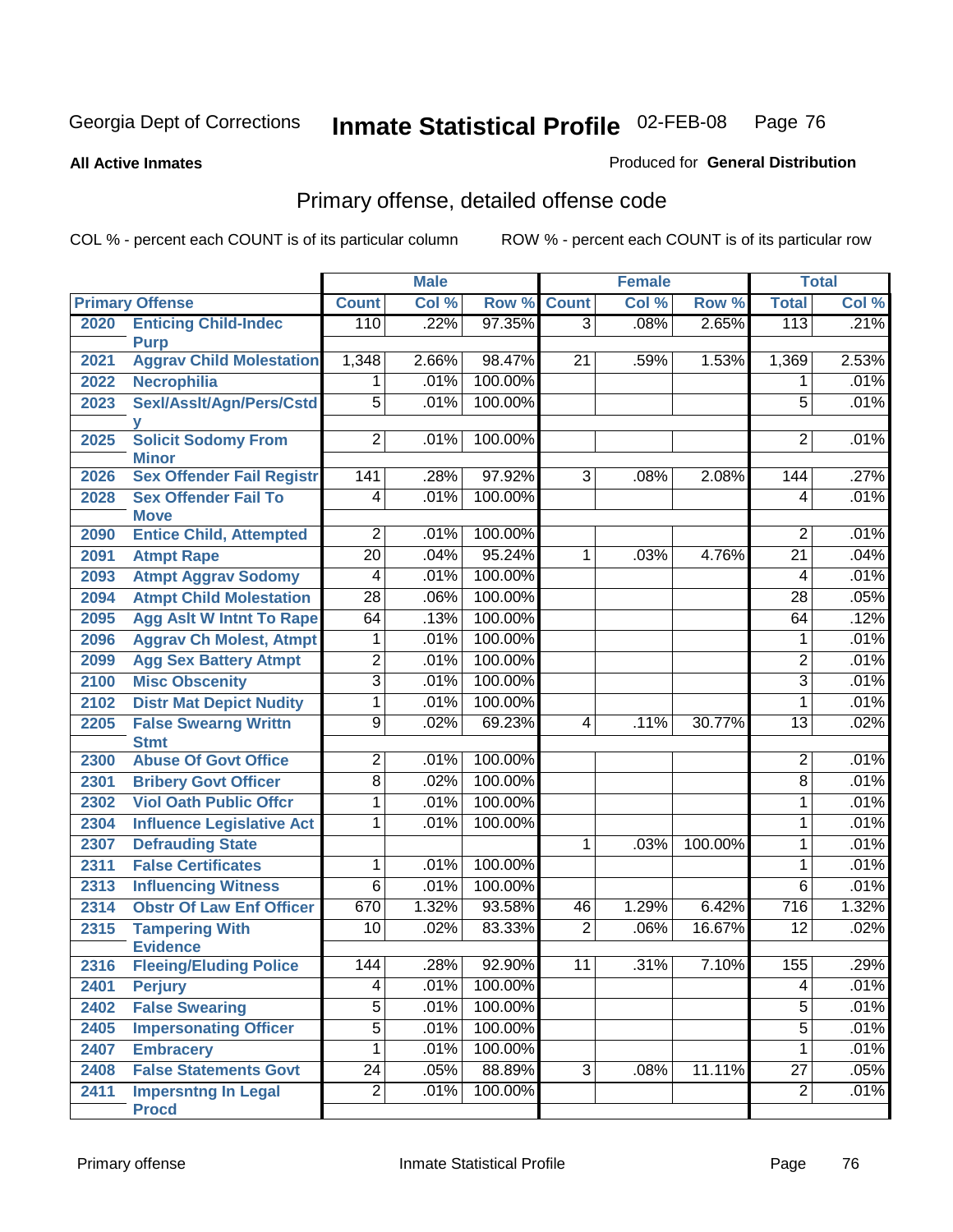**All Active Inmates**

#### Produced for **General Distribution**

# Primary offense, detailed offense code

|      |                                            |                  | <b>Male</b> |                    |                | <b>Female</b> |        |                 | <b>Total</b> |
|------|--------------------------------------------|------------------|-------------|--------------------|----------------|---------------|--------|-----------------|--------------|
|      | <b>Primary Offense</b>                     | <b>Count</b>     | Col %       | <b>Row % Count</b> |                | Col %         | Row %  | <b>Total</b>    | Col %        |
| 2501 | <b>Escape</b>                              | 117              | .23%        | 89.31%             | 14             | .39%          | 10.69% | 131             | .24%         |
| 2502 | <b>Aiding Escape</b>                       | 1                | .01%        | 50.00%             | 1              | .03%          | 50.00% | $\overline{2}$  | .01%         |
| 2503 | <b>Hindering Appreh Or Pun</b>             | 3                | .01%        | 42.86%             | 4              | .11%          | 57.14% | $\overline{7}$  | .01%         |
| 2507 | <b>Mutiny In Penal Inst</b>                | 5                | .01%        | 100.00%            |                |               |        | 5               | .01%         |
| 2511 | <b>Bail Jumping</b>                        | $\overline{8}$   | .02%        | 88.89%             | 1              | .03%          | 11.11% | $\overline{9}$  | .02%         |
| 2590 | <b>Atmpt Escape</b>                        | 1                | .01%        | 100.00%            |                |               |        | 1               | .01%         |
| 2609 | <b>False Public Alarm</b>                  | 1                | .01%        | 100.00%            |                |               |        | 1               | .01%         |
| 2613 | <b>Crmnl Interfere Govt</b><br><b>Prop</b> | 45               | .09%        | 95.74%             | $\overline{2}$ | .06%          | 4.26%  | $\overline{47}$ | .09%         |
| 2703 | <b>Commerical Gambling</b>                 | 1                | .01%        | 100.00%            |                |               |        | 1               | .01%         |
| 2730 | <b>Lottery Violation</b>                   | $\overline{4}$   | .01%        | 100.00%            |                |               |        | 4               | .01%         |
| 2761 | Removal Baggage, Cargo<br><b>Etc</b>       | $\overline{2}$   | .01%        | 100.00%            |                |               |        | $\overline{2}$  | .01%         |
| 2801 | <b>Cruelty To Children</b>                 | $\overline{250}$ | .49%        | 74.63%             | 85             | 2.39%         | 25.37% | $\frac{1}{335}$ | .62%         |
| 2802 | <b>Atmpt Cruelty To</b><br><b>Children</b> | 1                | .01%        | 50.00%             | 1              | .03%          | 50.00% | $\overline{2}$  | .01%         |
| 2803 | <b>Manufact Meth Near</b><br><b>Child</b>  | $\overline{6}$   | .01%        | 60.00%             | 4              | .11%          | 40.00% | $\overline{10}$ | .02%         |
| 2811 | <b>Cruelty To Elder Person</b>             | 10               | .02%        | 71.43%             | 4              | .11%          | 28.57% | 14              | .03%         |
| 2843 | <b>Sex Exploitation Child</b>              | 46               | .09%        | 97.87%             | 1              | .03%          | 2.13%  | $\overline{47}$ | .09%         |
| 2852 | <b>Abandonment Of Child</b>                | 1                | .01%        | 100.00%            |                |               |        | 1               | .01%         |
| 2854 | <b>Cntrbtng Delingency</b><br><b>Minor</b> | 1                | .01%        | 50.00%             | 1              | .03%          | 50.00% | $\overline{2}$  | .01%         |
| 2900 | <b>Misc Weapon/Explosive</b><br><b>Off</b> | $\overline{4}$   | .01%        | 100.00%            |                |               |        | 4               | .01%         |
| 2901 | <b>Carry Concealed Weapon</b>              | $\overline{3}$   | .01%        | 100.00%            |                |               |        | $\overline{3}$  | .01%         |
| 2910 | <b>Poss Of Firearm Dur</b><br><b>Crime</b> | 282              | .56%        | 97.24%             | $\overline{8}$ | .22%          | 2.76%  | 290             | .54%         |
| 2911 | <b>Poss Knife During Crime</b>             | $\overline{6}$   | .01%        | 100.00%            |                |               |        | 6               | .01%         |
| 2912 | <b>Poss Of Certain</b><br><b>Weapons</b>   | 50               | .10%        | 98.04%             | 1              | .03%          | 1.96%  | $\overline{51}$ | .09%         |
| 2913 | <b>Poss Firearm 1st</b><br><b>Offender</b> | 63               | .12%        | 92.65%             | $\overline{5}$ | .14%          | 7.35%  | 68              | .13%         |
| 2914 | <b>Poss Firearm Convct</b><br><b>Felon</b> | 827              | 1.63%       | 96.50%             | 30             | .84%          | 3.50%  | 857             | 1.58%        |
| 2915 | <b>Carry Weapon At School</b>              | 10               | .02%        | 90.91%             | 1              | .03%          | 9.09%  | $\overline{11}$ | .02%         |
| 2963 | <b>Guard Line</b>                          | $\overline{2}$   | .01%        | 40.00%             | $\overline{3}$ | .08%          | 60.00% | $\overline{5}$  | .01%         |
|      | <b>W/Weapon/Drugs</b>                      |                  |             |                    |                |               |        |                 |              |
| 2965 | <b>Poss Wpn, Drugs By</b><br><b>Prisnr</b> | $\overline{6}$   | .01%        | 100.00%            |                |               |        | 6               | .01%         |
| 2971 | <b>Cruelty To Animals</b>                  | $\overline{7}$   | .01%        | 100.00%            |                |               |        | $\overline{7}$  | .01%         |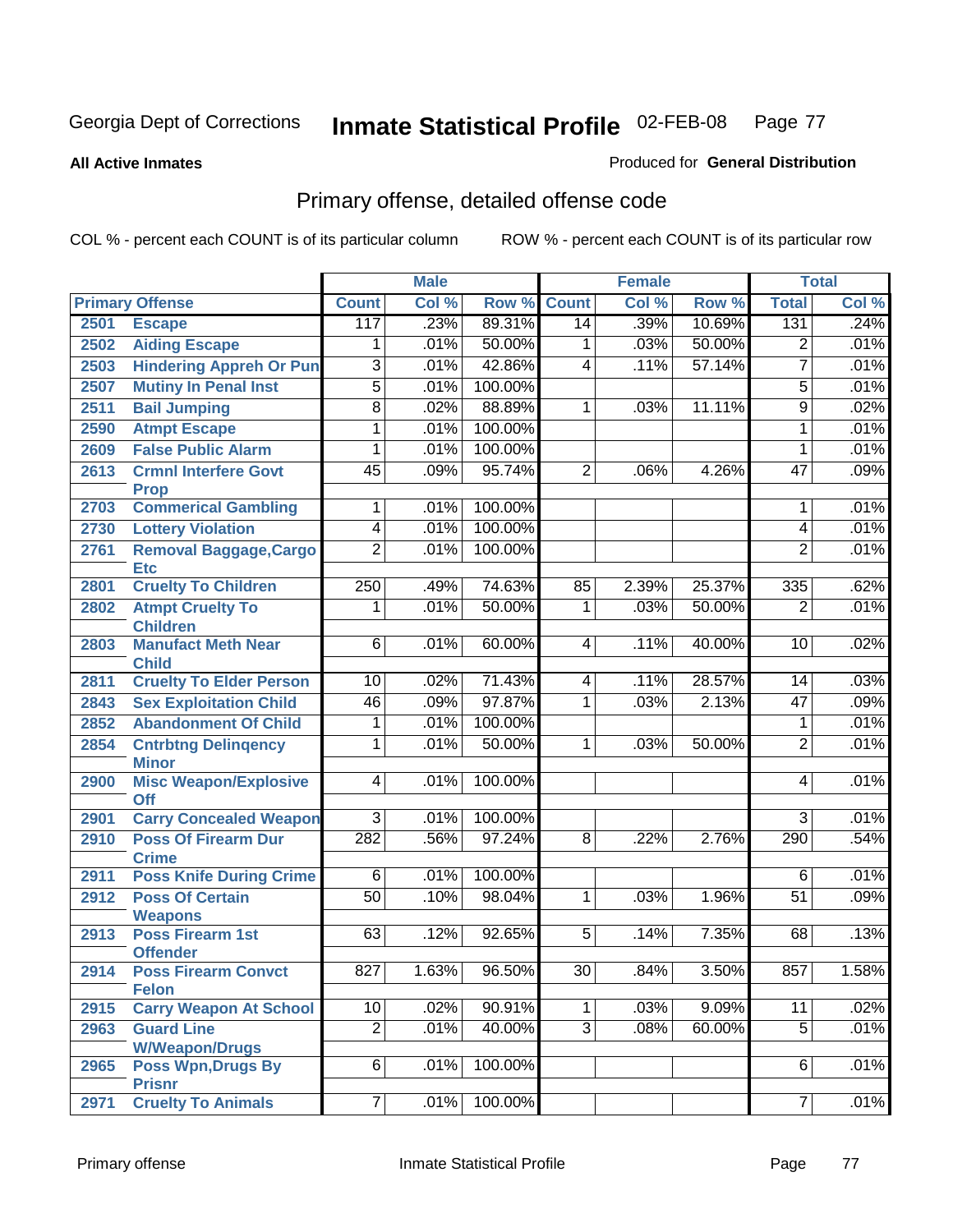**All Active Inmates**

### Produced for **General Distribution**

# Primary offense, detailed offense code

|      |                                  |                  | <b>Male</b> |         |                 | <b>Female</b> |        |                 | <b>Total</b> |
|------|----------------------------------|------------------|-------------|---------|-----------------|---------------|--------|-----------------|--------------|
|      | <b>Primary Offense</b>           | <b>Count</b>     | Col %       | Row %   | <b>Count</b>    | Col %         | Row %  | <b>Total</b>    | Col %        |
| 2972 | <b>Aggrav Cruelty To</b>         | $\overline{3}$   | .01%        | 75.00%  | 1.              | .03%          | 25.00% | $\overline{4}$  | .01%         |
|      | <b>Animals</b>                   |                  |             |         |                 |               |        |                 |              |
| 3000 | <b>Misc Invasion Of Privacy</b>  | 1                | .01%        | 100.00% |                 |               |        | 1               | .01%         |
| 3002 | <b>Peeping Tom</b>               | $\overline{26}$  | .05%        | 100.00% |                 |               |        | $\overline{26}$ | .05%         |
| 3404 | <b>Racketeering</b>              | 64               | .13%        | 74.42%  | $\overline{22}$ | .62%          | 25.58% | 86              | .16%         |
| 4001 | <b>S/D Narcotics Opiates</b>     | $\overline{32}$  | .06%        | 91.43%  | $\overline{3}$  | .08%          | 8.57%  | $\overline{35}$ | .06%         |
| 4002 | <b>S/D Dep Stim Cntrf Drugs</b>  | 48               | .09%        | 78.69%  | $\overline{13}$ | .36%          | 21.31% | 61              | .11%         |
| 4003 | <b>S/D Of Lsd</b>                | $\overline{2}$   | .01%        | 100.00% |                 |               |        | $\overline{2}$  | .01%         |
| 4004 | <b>S/D Of Marijuana</b>          | $\overline{313}$ | .62%        | 94.56%  | $\overline{18}$ | .51%          | 5.44%  | 331             | .61%         |
| 4006 | <b>Poss Narcotics Opiates</b>    | 60               | .12%        | 88.24%  | $\overline{8}$  | .22%          | 11.76% | 68              | .13%         |
| 4007 | <b>Poss Dep Stim Cntrf</b>       | 85               | .17%        | 85.00%  | $\overline{15}$ | .42%          | 15.00% | 100             | .18%         |
|      | <b>Drugs</b>                     |                  |             |         |                 |               |        |                 |              |
| 4008 | <b>Poss Of Lsd</b>               | 3                | .01%        | 100.00% |                 |               |        | $\overline{3}$  | .01%         |
| 4009 | <b>Poss Of Marijuana</b>         | 388              | .77%        | 96.04%  | $\overline{16}$ | .45%          | 3.96%  | 404             | .75%         |
| 4011 | <b>Illegal Attm To Obt Drugs</b> | $\overline{8}$   | .02%        | 57.14%  | $\overline{6}$  | .17%          | 42.86% | 14              | .03%         |
| 4012 | <b>Viol Ga Cntrl Sbst Act</b>    | $\overline{21}$  | .04%        | 95.45%  | $\overline{1}$  | .03%          | 4.55%  | 22              | .04%         |
| 4013 | <b>Viol Dngrous Drgs Act</b>     | $\overline{2}$   | .01%        | 66.67%  | 1               | .03%          | 33.33% | $\overline{3}$  | .01%         |
| 4014 | <b>Uniwfl Mfg/Del/Dist N-C S</b> | $\overline{25}$  | .05%        | 100.00% |                 |               |        | $\overline{25}$ | .05%         |
| 4016 | <b>Poss Drug Related Matri</b>   | $\overline{26}$  | .05%        | 81.25%  | $\overline{6}$  | .17%          | 18.75% | $\overline{32}$ | .06%         |
| 4017 | <b>S/D Cont Sub Public</b>       | 111              | .22%        | 94.07%  | $\overline{7}$  | .20%          | 5.93%  | 118             | .22%         |
| 4018 | <b>S/D Cont Sub School</b>       | 62               | .12%        | 96.88%  | $\overline{2}$  | .06%          | 3.13%  | 64              | .12%         |
| 4021 | <b>S/D Cocaine</b>               | 1,714            | 3.39%       | 93.76%  | 114             | 3.20%         | 6.24%  | 1,828           | 3.37%        |
| 4022 | <b>Poss Of Cocaine</b>           | 2,719            | 5.37%       | 90.42%  | 288             | 8.08%         | 9.58%  | 3,007           | 5.55%        |
| 4030 | <b>Poss Ephedrine</b>            | $\overline{14}$  | .03%        | 82.35%  | $\overline{3}$  | .08%          | 17.65% | $\overline{17}$ | .03%         |
| 4031 | <b>Poss Methamphetamine</b>      | 1,013            | 2.00%       | 83.58%  | 199             | 5.59%         | 16.42% | 1,212           | 2.24%        |
| 4032 | <b>Sale Methamphetamine</b>      | 137              | .27%        | 85.09%  | $\overline{24}$ | .67%          | 14.91% | 161             | .30%         |
| 4033 | <b>Poss Mda/Extsy</b>            | $\overline{9}$   | .02%        | 81.82%  | $\overline{2}$  | .06%          | 18.18% | 11              | .02%         |
| 4034 | <b>Sale Mda/Extsy</b>            | 1                | .01%        | 100.00% |                 |               |        | 1               | .01%         |
| 4090 | <b>Atmpt Viol Substance Act</b>  | $\overline{26}$  | .05%        | 78.79%  | $\overline{7}$  | .20%          | 21.21% | $\overline{33}$ | .06%         |
| 4100 | <b>Misc Drugs Trafficking</b>    | 116              | .23%        | 94.31%  | $\overline{7}$  | .20%          | 5.69%  | 123             | .23%         |
| 4101 | <b>Traf Cocaine Less 200</b>     | 595              | 1.18%       | 96.59%  | $\overline{21}$ | .59%          | 3.41%  | 616             | 1.14%        |
|      | Gm                               |                  |             |         |                 |               |        |                 |              |
| 4102 | <b>Traf Cocaine 201-400 Gm</b>   | 105              | .21%        | 92.11%  | $\overline{9}$  | .25%          | 7.89%  | 114             | .21%         |
| 4103 | <b>Traf Cocaine 401+ Gm</b>      | 154              | .30%        | 95.65%  | $\overline{7}$  | .20%          | 4.35%  | 161             | .30%         |
| 4111 | <b>Traf Narcotic Less 14 Gm</b>  | $\overline{8}$   | .02%        | 100.00% |                 |               |        | 8               | .01%         |
| 4112 | <b>Traf Narcotic 15-28 Gm</b>    | 4                | .01%        | 100.00% |                 |               |        | 4               | .01%         |
| 4113 | <b>Traf Narcotic 29+ Gm</b>      | $\overline{4}$   | .01%        | 100.00% |                 |               |        | 4               | .01%         |
| 4121 | Traf Marijna 10-2000 Lb          | 67               | .13%        | 93.06%  | 5               | .14%          | 6.94%  | $\overline{72}$ | .13%         |
| 4122 | <b>Traf Marijna 2001-10k Lb</b>  | 4                | .01%        | 100.00% |                 |               |        | 4               | .01%         |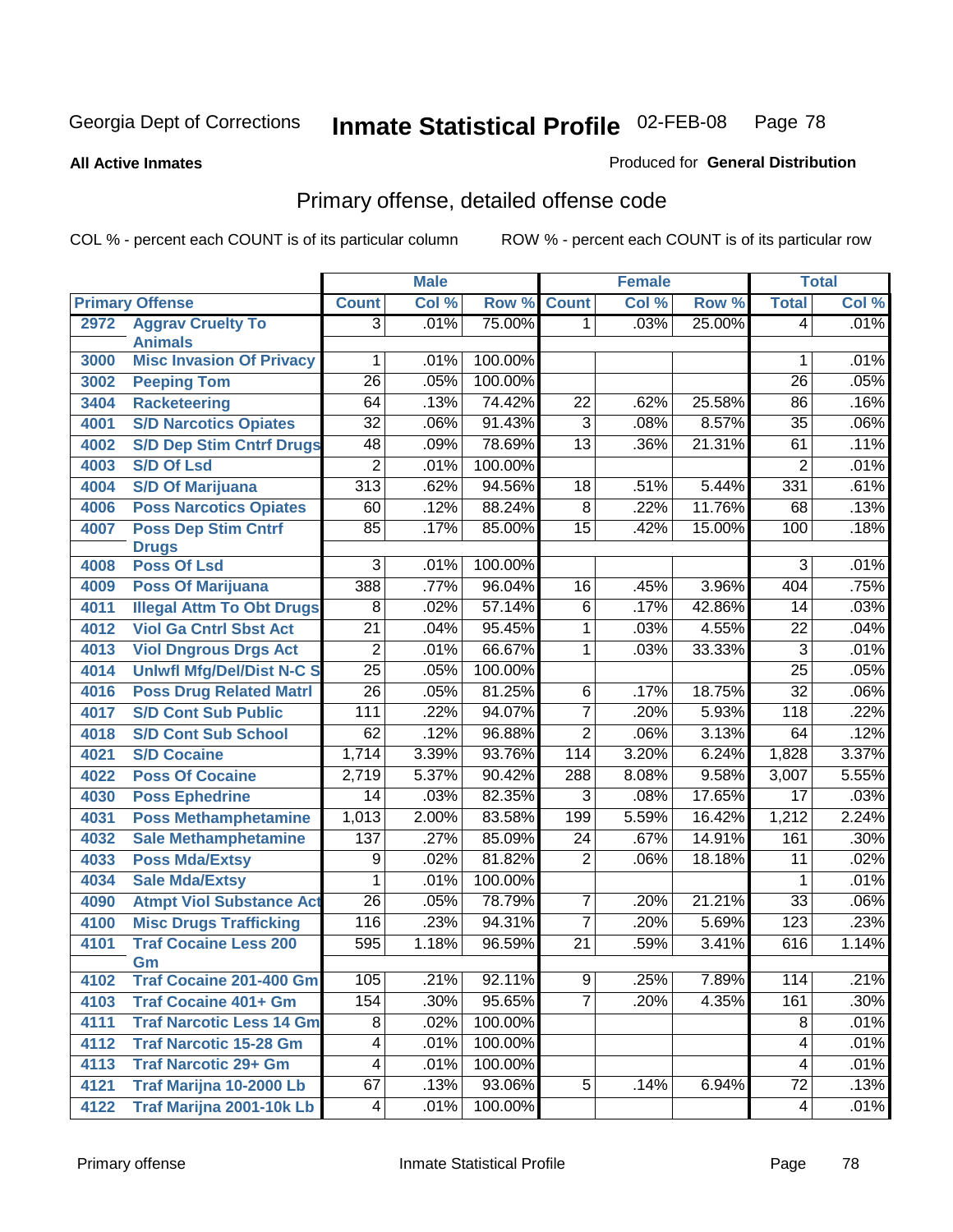**All Active Inmates**

#### Produced for **General Distribution**

# Primary offense, detailed offense code

|      |                                       |                  | <b>Male</b> |         | <b>Female</b>  |       |        | <b>Total</b>    |       |
|------|---------------------------------------|------------------|-------------|---------|----------------|-------|--------|-----------------|-------|
|      | <b>Primary Offense</b>                | <b>Count</b>     | Col %       | Row %   | <b>Count</b>   | Col % | Row %  | <b>Total</b>    | Col % |
| 4126 | <b>Traf Amphtmine 28-199</b>          | $\vert 4 \vert$  | .01%        | 100.00% |                |       |        | $\overline{4}$  | .01%  |
|      | Gm                                    |                  |             |         |                |       |        |                 |       |
| 4127 | <b>Traf Amphtmine 200-399</b>         | 1                | .01%        | 50.00%  | 1              | .03%  | 50.00% | 2               | .01%  |
| 4128 | Gm<br>Traf Amphtmine 400+ Gm          | $\overline{5}$   | .01%        | 100.00% |                |       |        | $5\overline{)}$ | .01%  |
| 4130 | <b>Cnspire Traffic Cntrl Sub</b>      | 11               | .02%        | 91.67%  | 1              | .03%  | 8.33%  | $\overline{12}$ | .02%  |
| 4133 | <b>Use Comm Facity Vio C</b>          | $\overline{2}$   | .01%        | 100.00% |                |       |        | $\overline{2}$  | .01%  |
|      | <b>Sub</b>                            |                  |             |         |                |       |        |                 |       |
| 4134 | <b>Att/Consprcy Commt</b>             | 52               | .10%        | 86.67%  | $\overline{8}$ | .22%  | 13.33% | 60              | .11%  |
|      | C/S/Of                                |                  |             |         |                |       |        |                 |       |
| 4140 | <b>Traf Methamph 28-199</b>           | 343              | .68%        | 88.40%  | 45             | 1.26% | 11.60% | 388             | .72%  |
|      | Gm                                    |                  |             |         |                |       |        |                 |       |
| 4141 | <b>Traf Methamph 200-399</b>          | 69               | .14%        | 94.52%  | 4              | .11%  | 5.48%  | 73              | .13%  |
| 4142 | Gm<br>Traf Methamph 400+ Gm           | 90               | .18%        | 97.83%  | $\overline{2}$ | .06%  | 2.17%  | 92              | .17%  |
| 4143 | <b>Manf Methamph 28-199</b>           | $\overline{31}$  | .06%        | 81.58%  | $\overline{7}$ | .20%  | 18.42% | $\overline{38}$ | .07%  |
|      | Gm                                    |                  |             |         |                |       |        |                 |       |
| 4144 | <b>Manf Methamph 200-399</b>          | $\overline{2}$   | .01%        | 100.00% |                |       |        | 2               | .01%  |
|      | Gm                                    |                  |             |         |                |       |        |                 |       |
| 4146 | <b>Traf Methamph Unspec</b>           | 163              | .32%        | 91.06%  | 16             | .45%  | 8.94%  | 179             | .33%  |
|      | Amt                                   |                  |             |         |                |       |        |                 |       |
| 4147 | <b>Manf Methamph Unspec</b>           | $\overline{173}$ | .34%        | 95.05%  | 9              | .25%  | 4.95%  | 182             | .34%  |
| 4150 | Amt<br><b>Traf Mda/Extsy 28-199gm</b> | $\overline{6}$   | .01%        | 75.00%  | $\overline{2}$ | .06%  | 25.00% | 8               | .01%  |
| 4151 | <b>Traf Mda/Extsy 200-</b>            | 1                | .01%        | 100.00% |                |       |        | 1               | .01%  |
|      | 399gm                                 |                  |             |         |                |       |        |                 |       |
| 4152 | Traf Mda/Extsy 400+Gm                 | 1                | .01%        | 100.00% |                |       |        | 1               | .01%  |
| 5001 | <b>Viol Motor Vehicle Laws</b>        | $\overline{35}$  | .07%        | 92.11%  | $\overline{3}$ | .08%  | 7.89%  | 38              | .07%  |
| 5003 | <b>Chop Shop Violation</b>            | 1                | .01%        | 100.00% |                |       |        | 1               | .01%  |
| 5004 | <b>Drvng Habtl Violator</b>           | $\overline{97}$  | .19%        | 96.04%  | 4              | .11%  | 3.96%  | 101             | .19%  |
| 5005 | <b>Habit Traf Viol/Impaired</b>       | $\overline{11}$  | .02%        | 100.00% |                |       |        | 11              | .02%  |
| 5006 | <b>Habit Traf Viol/Other</b>          | 8                | .02%        | 88.89%  | 1              | .03%  | 11.11% | 9               | .02%  |
| 6000 | <b>Misc Mrals/Pblic H/Safty</b>       | $\overline{22}$  | .04%        | 91.67%  | $\overline{2}$ | .06%  | 8.33%  | $\overline{24}$ | .04%  |
| 6200 | <b>Misc CorrectionI Inst Off</b>      | $\overline{11}$  | .02%        | 100.00% |                |       |        | $\overline{11}$ | .02%  |
| 9901 | <b>Conspiracy</b>                     | 42               | .08%        | 82.35%  | $\overline{9}$ | .25%  | 17.65% | $\overline{51}$ | .09%  |
| 9905 | <b>Crmnl Atmpt</b>                    | $\overline{12}$  | .02%        | 100.00% |                |       |        | $\overline{12}$ | .02%  |
| 9907 | <b>Unauth Dist Recrd</b>              | $\overline{3}$   | .01%        | 100.00% |                |       |        | $\overline{3}$  | .01%  |
|      | <b>Devices</b>                        |                  |             |         |                |       |        |                 |       |
| 9910 | <b>Crmnl Solicitation</b>             | $\overline{3}$   | .01%        | 100.00% |                |       |        | 3               | .01%  |
| 9911 | <b>Party To A Crime</b>               | $\overline{2}$   | .01%        | 100.00% |                |       |        | $\overline{2}$  | .01%  |
| 9914 | <b>Gang Participation</b>             | $\overline{1}$   | .01%        | 100.00% |                |       |        | 1               | .01%  |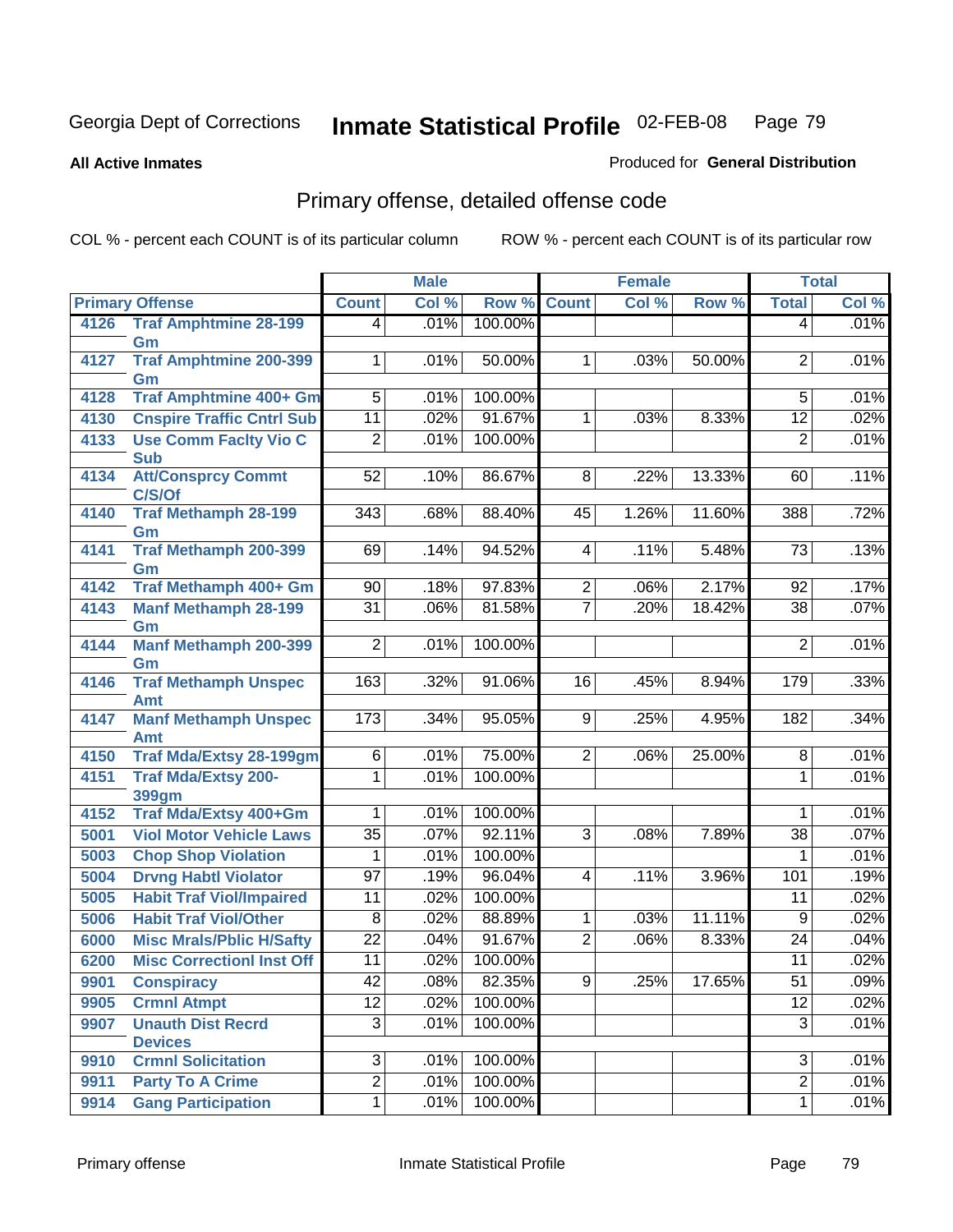**All Active Inmates**

Produced for **General Distribution**

# Primary offense, detailed offense code

|                        | Male         |      |                    | Female |      |       | Total        |       |
|------------------------|--------------|------|--------------------|--------|------|-------|--------------|-------|
| <b>Primary Offense</b> | <b>Count</b> | Col% | <b>Row % Count</b> |        | Col% | Row % | Total        | Col % |
| <b>Total Rported</b>   | 50,614       | 100% | $93.42\%$ 3,563    |        | 100% |       | 6.58% 54,177 | 100%  |

| NO)<br><b>porteg</b> | uj     | п.<br>- - | l V4         |
|----------------------|--------|-----------|--------------|
|                      | 50.697 | 3,584     | 4.281<br>-10 |

| Mode (most frequent) | 1601 Burglary | 1701 Forgery 1st Degree | 1601 Burglary |
|----------------------|---------------|-------------------------|---------------|
|----------------------|---------------|-------------------------|---------------|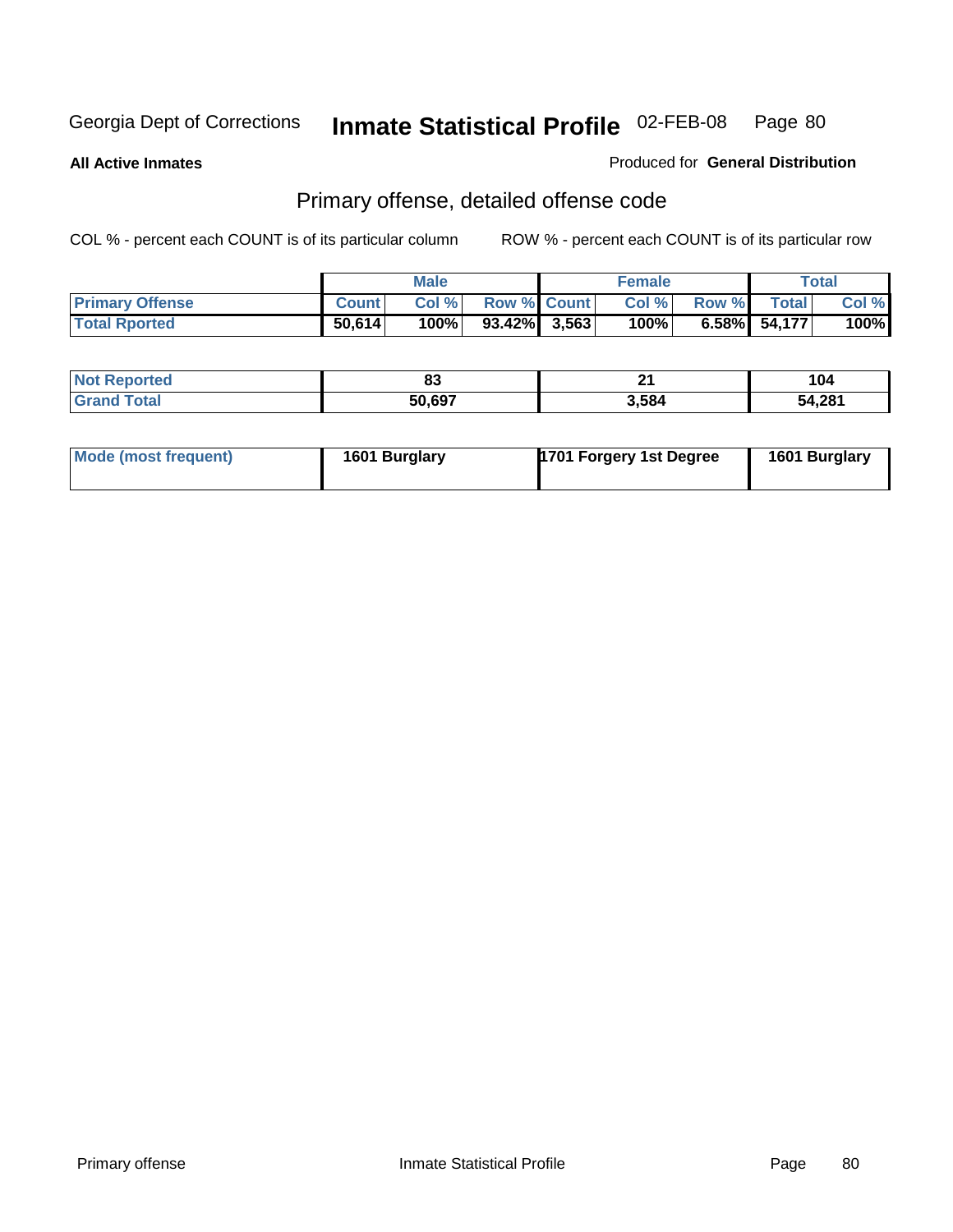#### **All Active Inmates**

### Produced for **General Distribution**

# County of conviction of primary offense

|                 |                             |                  | <b>Male</b> |         |                 | <b>Female</b> |        |                  | <b>Total</b> |
|-----------------|-----------------------------|------------------|-------------|---------|-----------------|---------------|--------|------------------|--------------|
|                 | <b>County of Conviction</b> | <b>Count</b>     | Col %       | Row %   | <b>Count</b>    | Col %         | Row %  | <b>Total</b>     | Col %        |
| 1               | <b>Appling</b>              | $\overline{96}$  | .19%        | 93.20%  | $\overline{7}$  | .20%          | 6.80%  | 103              | .19%         |
| $\overline{2}$  | <b>Atkinson</b>             | $\overline{43}$  | .08%        | 93.48%  | $\overline{3}$  | .08%          | 6.52%  | 46               | .08%         |
| 3               | <b>Bacon</b>                | 66               | .13%        | 97.06%  | $\overline{2}$  | .06%          | 2.94%  | 68               | .13%         |
| 4               | <b>Baker</b>                | $\overline{8}$   | .02%        | 100.00% |                 |               |        | 8                | .01%         |
| 5               | <b>Baldwin</b>              | 356              | .70%        | 95.44%  | 17              | .48%          | 4.56%  | $\overline{373}$ | .69%         |
| $6\phantom{a}$  | <b>Banks</b>                | $\overline{68}$  | .13%        | 91.89%  | $\overline{6}$  | .17%          | 8.11%  | $\overline{74}$  | .14%         |
| $\overline{7}$  | <b>Barrow</b>               | 270              | .53%        | 94.41%  | $\overline{16}$ | .45%          | 5.59%  | 286              | .53%         |
| 8               | <b>Bartow</b>               | 632              | 1.25%       | 89.01%  | $\overline{78}$ | 2.19%         | 10.99% | $\overline{710}$ | 1.31%        |
| 9               | <b>Ben Hill</b>             | 265              | .52%        | 92.33%  | $\overline{22}$ | .62%          | 7.67%  | 287              | .53%         |
| 10              | <b>Berrien</b>              | $\overline{95}$  | .19%        | 87.96%  | $\overline{13}$ | .36%          | 12.04% | 108              | .20%         |
| 11              | <b>Bibb</b>                 | 1,051            | 2.08%       | 95.20%  | $\overline{53}$ | 1.49%         | 4.80%  | 1,104            | 2.04%        |
| 12              | <b>Bleckley</b>             | 94               | .19%        | 89.52%  | $\overline{11}$ | .31%          | 10.48% | 105              | .19%         |
| 13              | <b>Brantley</b>             | $\overline{53}$  | .10%        | 88.33%  | $\overline{7}$  | .20%          | 11.67% | 60               | .11%         |
| $\overline{14}$ | <b>Brooks</b>               | $\overline{75}$  | .15%        | 97.40%  | $\overline{2}$  | .06%          | 2.60%  | $\overline{77}$  | .14%         |
| 15              | <b>Bryan</b>                | $\overline{98}$  | .19%        | 95.15%  | $\overline{5}$  | .14%          | 4.85%  | 103              | .19%         |
| 16              | <b>Bulloch</b>              | 487              | .96%        | 94.38%  | $\overline{29}$ | .81%          | 5.62%  | 516              | .95%         |
| 17              | <b>Burke</b>                | $\overline{225}$ | .44%        | 94.94%  | $\overline{12}$ | .34%          | 5.06%  | 237              | .44%         |
| 18              | <b>Butts</b>                | 140              | .28%        | 93.96%  | $\overline{9}$  | .25%          | 6.04%  | 149              | .28%         |
| 19              | <b>Calhoun</b>              | $\overline{47}$  | .09%        | 92.16%  | 4               | .11%          | 7.84%  | $\overline{51}$  | .09%         |
| 20              | <b>Camden</b>               | 157              | .31%        | 94.58%  | $\overline{9}$  | .25%          | 5.42%  | 166              | .31%         |
| 21              | <b>Candler</b>              | $\overline{92}$  | .18%        | 93.88%  | $\overline{6}$  | .17%          | 6.12%  | $\overline{98}$  | .18%         |
| 22              | <b>Carroll</b>              | 589              | 1.16%       | 92.03%  | $\overline{51}$ | 1.43%         | 7.97%  | 640              | 1.18%        |
| 23              | <b>Catoosa</b>              | 290              | .57%        | 90.34%  | $\overline{31}$ | .87%          | 9.66%  | 321              | .59%         |
| 24              | <b>Charlton</b>             | 64               | .13%        | 96.97%  | $\overline{2}$  | .06%          | 3.03%  | 66               | .12%         |
| 25              | <b>Chatham</b>              | 2,415            | 4.77%       | 94.56%  | 139             | 3.90%         | 5.44%  | 2,554            | 4.71%        |
| 26              | <b>Chattahoochee</b>        | $\overline{26}$  | .05%        | 96.30%  | 1               | .03%          | 3.70%  | $\overline{27}$  | .05%         |
| 27              | <b>Chattooga</b>            | $\overline{243}$ | .48%        | 89.67%  | $\overline{28}$ | .79%          | 10.33% | 271              | .50%         |
| 28              | <b>Cherokee</b>             | $\overline{544}$ | 1.07%       | 90.22%  | $\overline{59}$ | 1.66%         | 9.78%  | 603              | 1.11%        |
| 29              | <b>Clarke</b>               | 469              | .93%        | 94.75%  | $\overline{26}$ | .73%          | 5.25%  | 495              | .91%         |
| 30              | <b>Clay</b>                 | $\overline{29}$  | .06%        | 90.63%  | $\overline{3}$  | .08%          | 9.38%  | $\overline{32}$  | .06%         |
| 31              | <b>Clayton</b>              | 1,574            | 3.11%       | 92.64%  | 125             | 3.51%         | 7.36%  | 1,699            | 3.14%        |
| 32              | <b>Clinch</b>               | $\overline{54}$  | .11%        | 94.74%  | $\overline{3}$  | .08%          | 5.26%  | $\overline{57}$  | .11%         |
| 33              | <b>Cobb</b>                 | 2,755            | 5.44%       | 91.38%  | 260             | 7.30%         | 8.62%  | 3,015            | 5.57%        |
| 34              | <b>Coffee</b>               | 247              | .49%        | 94.27%  | 15              | .42%          | 5.73%  | 262              | .48%         |
| 35              | <b>Colquitt</b>             | 321              | .63%        | 94.41%  | 19              | .53%          | 5.59%  | 340              | .63%         |
| 36              | <b>Columbia</b>             | 308              | .61%        | 91.94%  | $\overline{27}$ | .76%          | 8.06%  | 335              | .62%         |
| 37              | <b>Cook</b>                 | 137              | .27%        | 92.57%  | 11              | .31%          | 7.43%  | 148              | .27%         |
| 38              | <b>Coweta</b>               | 567              | 1.12%       | 92.20%  | 48              | 1.35%         | 7.80%  | 615              | 1.14%        |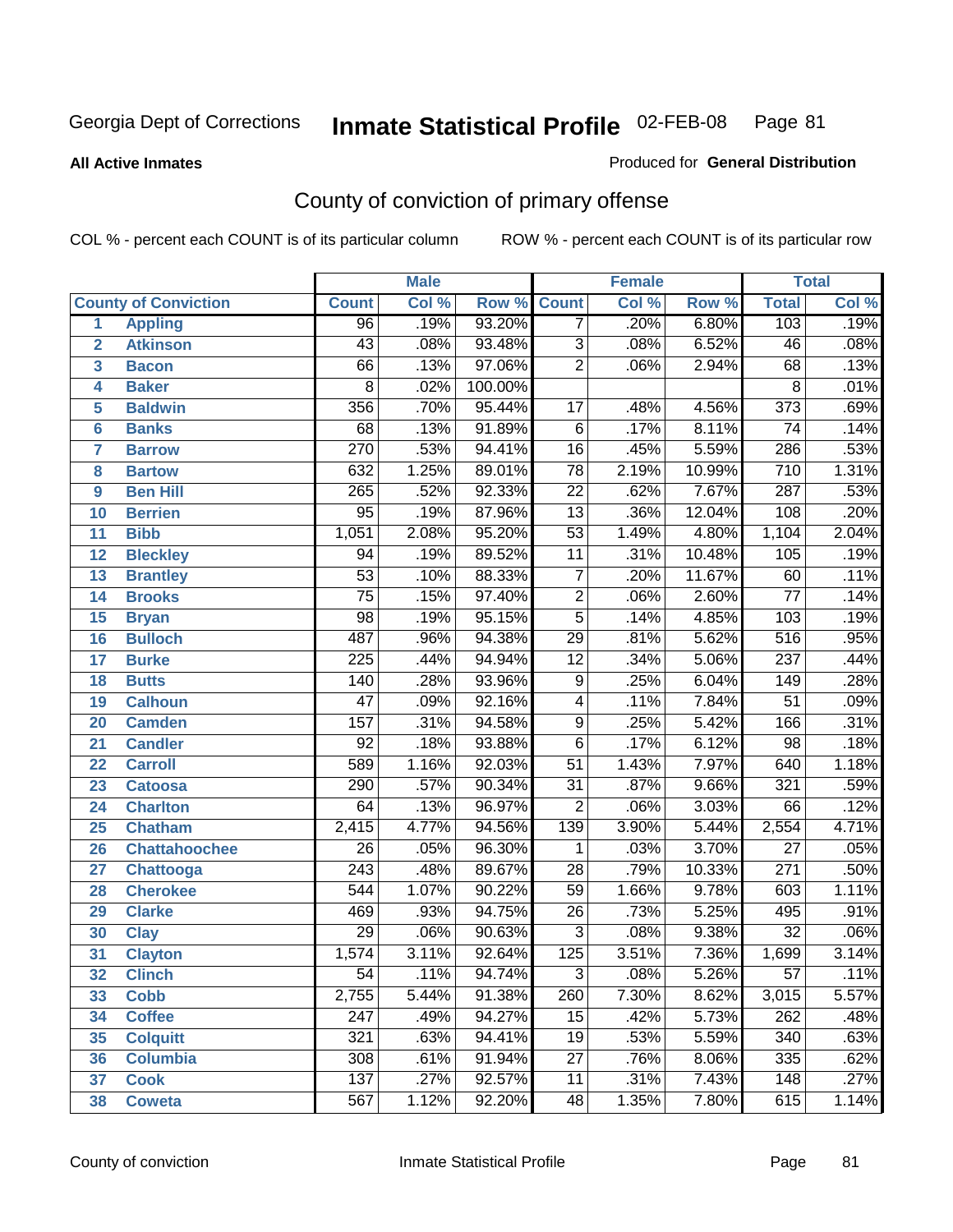**All Active Inmates**

#### Produced for **General Distribution**

# County of conviction of primary offense

|    |                             |                  | <b>Male</b> |         | <b>Female</b>    |       |        | <b>Total</b>     |         |
|----|-----------------------------|------------------|-------------|---------|------------------|-------|--------|------------------|---------|
|    | <b>County of Conviction</b> | <b>Count</b>     | Col %       | Row %   | <b>Count</b>     | Col % | Row %  | <b>Total</b>     | Col %   |
| 39 | <b>Crawford</b>             | $\overline{22}$  | .04%        | 84.62%  | $\overline{4}$   | .11%  | 15.38% | $\overline{26}$  | .05%    |
| 40 | <b>Crisp</b>                | 289              | .57%        | 93.23%  | $\overline{21}$  | .59%  | 6.77%  | $\overline{310}$ | .57%    |
| 41 | <b>Dade</b>                 | 152              | .30%        | 96.20%  | 6                | .17%  | 3.80%  | 158              | .29%    |
| 42 | <b>Dawson</b>               | $\overline{92}$  | .18%        | 89.32%  | $\overline{11}$  | .31%  | 10.68% | 103              | .19%    |
| 43 | <b>Decatur</b>              | $\overline{314}$ | .62%        | 92.63%  | $\overline{25}$  | .70%  | 7.37%  | 339              | .63%    |
| 44 | <b>Dekalb</b>               | 3,030            | 5.99%       | 95.07%  | 157              | 4.41% | 4.93%  | 3,187            | 5.88%   |
| 45 | <b>Dodge</b>                | 163              | .32%        | 92.61%  | 13               | .36%  | 7.39%  | 176              | .32%    |
| 46 | <b>Dooly</b>                | 101              | .20%        | 94.39%  | 6                | .17%  | 5.61%  | 107              | .20%    |
| 47 | <b>Dougherty</b>            | 1,048            | 2.07%       | 95.36%  | $\overline{51}$  | 1.43% | 4.64%  | 1,099            | 2.03%   |
| 48 | <b>Douglas</b>              | 1,116            | 2.20%       | 90.44%  | $\overline{118}$ | 3.31% | 9.56%  | 1,234            | 2.28%   |
| 49 | <b>Early</b>                | 83               | .16%        | 100.00% |                  |       |        | 83               | .15%    |
| 50 | <b>Echols</b>               | $\overline{10}$  | .02%        | 100.00% |                  |       |        | 10               | .02%    |
| 51 | <b>Effingham</b>            | 143              | .28%        | 91.08%  | 14               | .39%  | 8.92%  | 157              | .29%    |
| 52 | <b>Elbert</b>               | $\overline{142}$ | .28%        | 92.81%  | 11               | .31%  | 7.19%  | 153              | .28%    |
| 53 | <b>Emanuel</b>              | 168              | .33%        | 95.45%  | $\overline{8}$   | .22%  | 4.55%  | 176              | .32%    |
| 54 | <b>Evans</b>                | $\overline{87}$  | .17%        | 97.75%  | $\overline{2}$   | .06%  | 2.25%  | 89               | .16%    |
| 55 | <b>Fannin</b>               | $\overline{117}$ | .23%        | 92.86%  | $\overline{9}$   | .25%  | 7.14%  | $\overline{126}$ | .23%    |
| 56 | <b>Fayette</b>              | $\overline{322}$ | .64%        | 92.26%  | $\overline{27}$  | .76%  | 7.74%  | 349              | .64%    |
| 57 | <b>Floyd</b>                | 869              | 1.72%       | 89.77%  | 99               | 2.78% | 10.23% | 968              | 1.79%   |
| 58 | <b>Forsyth</b>              | 314              | .62%        | 88.70%  | 40               | 1.12% | 11.30% | 354              | .65%    |
| 59 | <b>Franklin</b>             | 172              | .34%        | 93.48%  | $\overline{12}$  | .34%  | 6.52%  | 184              | .34%    |
| 60 | <b>Fulton</b>               | 4,276            | 8.45%       | 96.74%  | $\overline{144}$ | 4.04% | 3.26%  | 4,420            | 8.16%   |
| 61 | Gilmer                      | 113              | .22%        | 90.40%  | $\overline{12}$  | .34%  | 9.60%  | 125              | .23%    |
| 62 | <b>Glascock</b>             | 4                | .01%        | 80.00%  | 1                | .03%  | 20.00% | 5                | .01%    |
| 63 | <b>Glynn</b>                | 444              | .88%        | 95.90%  | $\overline{19}$  | .53%  | 4.10%  | 463              | .85%    |
| 64 | <b>Gordon</b>               | 328              | .65%        | 91.62%  | $\overline{30}$  | .84%  | 8.38%  | 358              | .66%    |
| 65 | <b>Grady</b>                | $\overline{244}$ | .48%        | 94.94%  | $\overline{13}$  | .36%  | 5.06%  | $\overline{257}$ | .47%    |
| 66 | <b>Greene</b>               | 114              | .23%        | 94.21%  | 7                | .20%  | 5.79%  | $\overline{121}$ | .22%    |
| 67 | <b>Gwinnett</b>             | 1,816            | 3.59%       | 93.08%  | 135              | 3.79% | 6.92%  | 1,951            | 3.60%   |
| 68 | <b>Habersham</b>            | 127              | .25%        | 93.38%  | $\overline{9}$   | .25%  | 6.62%  | 136              | .25%    |
| 69 | <b>Hall</b>                 | 808              | 1.60%       | 92.03%  | $\overline{70}$  | 1.96% | 7.97%  | 878              | 1.62%   |
| 70 | <b>Hancock</b>              | 32               | .06%        | 91.43%  | 3                | .08%  | 8.57%  | 35               | $.06\%$ |
| 71 | <b>Haralson</b>             | $\overline{93}$  | .18%        | 94.90%  | $\overline{5}$   | .14%  | 5.10%  | $\overline{98}$  | .18%    |
| 72 | <b>Harris</b>               | $\overline{135}$ | .27%        | 95.74%  | $\overline{6}$   | .17%  | 4.26%  | 141              | .26%    |
| 73 | <b>Hart</b>                 | 107              | .21%        | 94.69%  | $\overline{6}$   | .17%  | 5.31%  | 113              | .21%    |
| 74 | <b>Heard</b>                | 59               | .12%        | 84.29%  | 11               | .31%  | 15.71% | 70               | .13%    |
| 75 | <b>Henry</b>                | 617              | 1.22%       | 91.68%  | 56               | 1.57% | 8.32%  | 673              | 1.24%   |
| 76 | <b>Houston</b>              | 643              | 1.27%       | 93.87%  | 42               | 1.18% | 6.13%  | 685              | 1.26%   |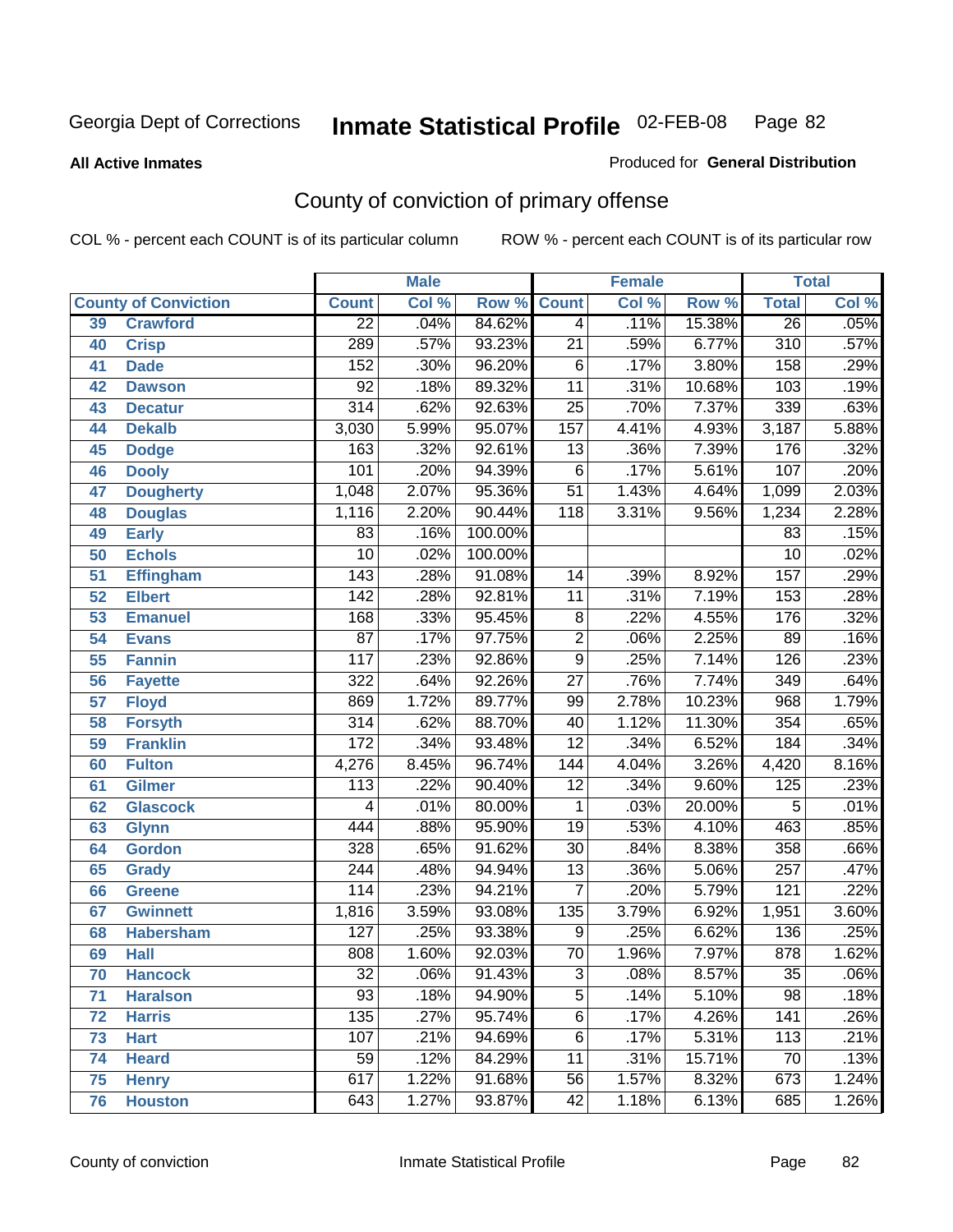#### **All Active Inmates**

#### Produced for **General Distribution**

# County of conviction of primary offense

|                 |                             |                  | <b>Male</b> |         |                 | <b>Female</b> |        |                  | <b>Total</b> |
|-----------------|-----------------------------|------------------|-------------|---------|-----------------|---------------|--------|------------------|--------------|
|                 | <b>County of Conviction</b> | <b>Count</b>     | Col %       | Row %   | <b>Count</b>    | Col %         | Row %  | <b>Total</b>     | Col %        |
| $\overline{77}$ | <b>Irwin</b>                | 61               | .12%        | 96.83%  | $\overline{2}$  | .06%          | 3.17%  | 63               | .12%         |
| 78              | <b>Jackson</b>              | 206              | .41%        | 91.56%  | $\overline{19}$ | .53%          | 8.44%  | $\overline{225}$ | .42%         |
| 79              | <b>Jasper</b>               | 65               | .13%        | 91.55%  | 6               | .17%          | 8.45%  | $\overline{71}$  | .13%         |
| 80              | <b>Jeff Davis</b>           | $\overline{73}$  | .14%        | 96.05%  | $\overline{3}$  | .08%          | 3.95%  | $\overline{76}$  | .14%         |
| 81              | <b>Jefferson</b>            | 110              | .22%        | 94.02%  | $\overline{7}$  | .20%          | 5.98%  | $\overline{117}$ | .22%         |
| 82              | <b>Jenkins</b>              | $\overline{75}$  | .15%        | 94.94%  | 4               | .11%          | 5.06%  | 79               | .15%         |
| 83              | <b>Johnson</b>              | 63               | .12%        | 94.03%  | 4               | .11%          | 5.97%  | $\overline{67}$  | .12%         |
| 84              | <b>Jones</b>                | 144              | .28%        | 94.12%  | 9               | .25%          | 5.88%  | 153              | .28%         |
| 85              | <b>Lamar</b>                | 89               | .18%        | 93.68%  | $\overline{6}$  | .17%          | 6.32%  | 95               | .18%         |
| 86              | <b>Lanier</b>               | $\overline{41}$  | .08%        | 95.35%  | $\overline{2}$  | .06%          | 4.65%  | 43               | .08%         |
| 87              | <b>Laurens</b>              | 359              | .71%        | 94.97%  | $\overline{19}$ | .53%          | 5.03%  | $\overline{378}$ | .70%         |
| 88              | Lee                         | 81               | .16%        | 96.43%  | $\overline{3}$  | .08%          | 3.57%  | 84               | .16%         |
| 89              | <b>Liberty</b>              | 258              | .51%        | 94.16%  | $\overline{16}$ | .45%          | 5.84%  | $\overline{274}$ | .51%         |
| 90              | <b>Lincoln</b>              | $\overline{38}$  | .08%        | 100.00% |                 |               |        | $\overline{38}$  | .07%         |
| 91              | Long                        | $\overline{86}$  | .17%        | 96.63%  | $\overline{3}$  | .08%          | 3.37%  | 89               | .16%         |
| 92              | <b>Lowndes</b>              | 664              | 1.31%       | 95.13%  | $\overline{34}$ | .95%          | 4.87%  | 698              | 1.29%        |
| 93              | <b>Lumpkin</b>              | $\overline{113}$ | .22%        | 92.62%  | $\overline{9}$  | .25%          | 7.38%  | $\overline{122}$ | .23%         |
| 94              | <b>Macon</b>                | 83               | .16%        | 94.32%  | $\overline{5}$  | .14%          | 5.68%  | $\overline{88}$  | .16%         |
| 95              | <b>Madison</b>              | 136              | .27%        | 94.44%  | $\overline{8}$  | .22%          | 5.56%  | 144              | .27%         |
| 96              | <b>Marion</b>               | 59               | .12%        | 95.16%  | $\overline{3}$  | .08%          | 4.84%  | 62               | .11%         |
| 97              | <b>Mcduffie</b>             | 197              | .39%        | 96.57%  | $\overline{7}$  | .20%          | 3.43%  | $\overline{204}$ | .38%         |
| 98              | <b>Mcintosh</b>             | 69               | .14%        | 98.57%  | 1               | .03%          | 1.43%  | $\overline{70}$  | .13%         |
| 99              | <b>Meriwether</b>           | 195              | .39%        | 94.66%  | $\overline{11}$ | .31%          | 5.34%  | $\overline{206}$ | .38%         |
| 100             | <b>Miller</b>               | $\overline{41}$  | .08%        | 100.00% |                 |               |        | 41               | .08%         |
| 101             | <b>Mitchell</b>             | 181              | .36%        | 93.30%  | 13              | .36%          | 6.70%  | 194              | .36%         |
| 102             | <b>Monroe</b>               | 190              | .38%        | 93.14%  | 14              | .39%          | 6.86%  | $\overline{204}$ | .38%         |
| 103             | <b>Montgomery</b>           | 49               | .10%        | 96.08%  | $\overline{2}$  | .06%          | 3.92%  | $\overline{51}$  | .09%         |
| 104             | <b>Morgan</b>               | 102              | .20%        | 93.58%  | 7               | .20%          | 6.42%  | 109              | .20%         |
| 105             | <b>Murray</b>               | 252              | .50%        | 92.31%  | $\overline{21}$ | .59%          | 7.69%  | $\overline{273}$ | .50%         |
| 106             | <b>Muscogee</b>             | 1,891            | 3.74%       | 93.57%  | 130             | 3.65%         | 6.43%  | 2,021            | 3.73%        |
| 107             | <b>Newton</b>               | 594              | 1.17%       | 90.14%  | 65              | 1.82%         | 9.86%  | 659              | 1.22%        |
| 108             | <b>Oconee</b>               | 56               | .11%        | 96.55%  | 2               | .06%          | 3.45%  | 58               | $.11\%$      |
| 109             | <b>Oglethorpe</b>           | 60               | .12%        | 95.24%  | $\overline{3}$  | .08%          | 4.76%  | 63               | .12%         |
| 110             | Paulding                    | $\overline{237}$ | .47%        | 94.42%  | 14              | .39%          | 5.58%  | 251              | .46%         |
| 111             | <b>Peach</b>                | 98               | .19%        | 98.99%  | 1               | .03%          | 1.01%  | 99               | .18%         |
| 112             | <b>Pickens</b>              | 91               | .18%        | 88.35%  | 12              | .34%          | 11.65% | 103              | .19%         |
| 113             | <b>Pierce</b>               | $\overline{54}$  | .11%        | 100.00% |                 |               |        | 54               | .10%         |
| 114             | <b>Pike</b>                 | $\overline{51}$  | .10%        | 89.47%  | 6               | .17%          | 10.53% | $\overline{57}$  | .11%         |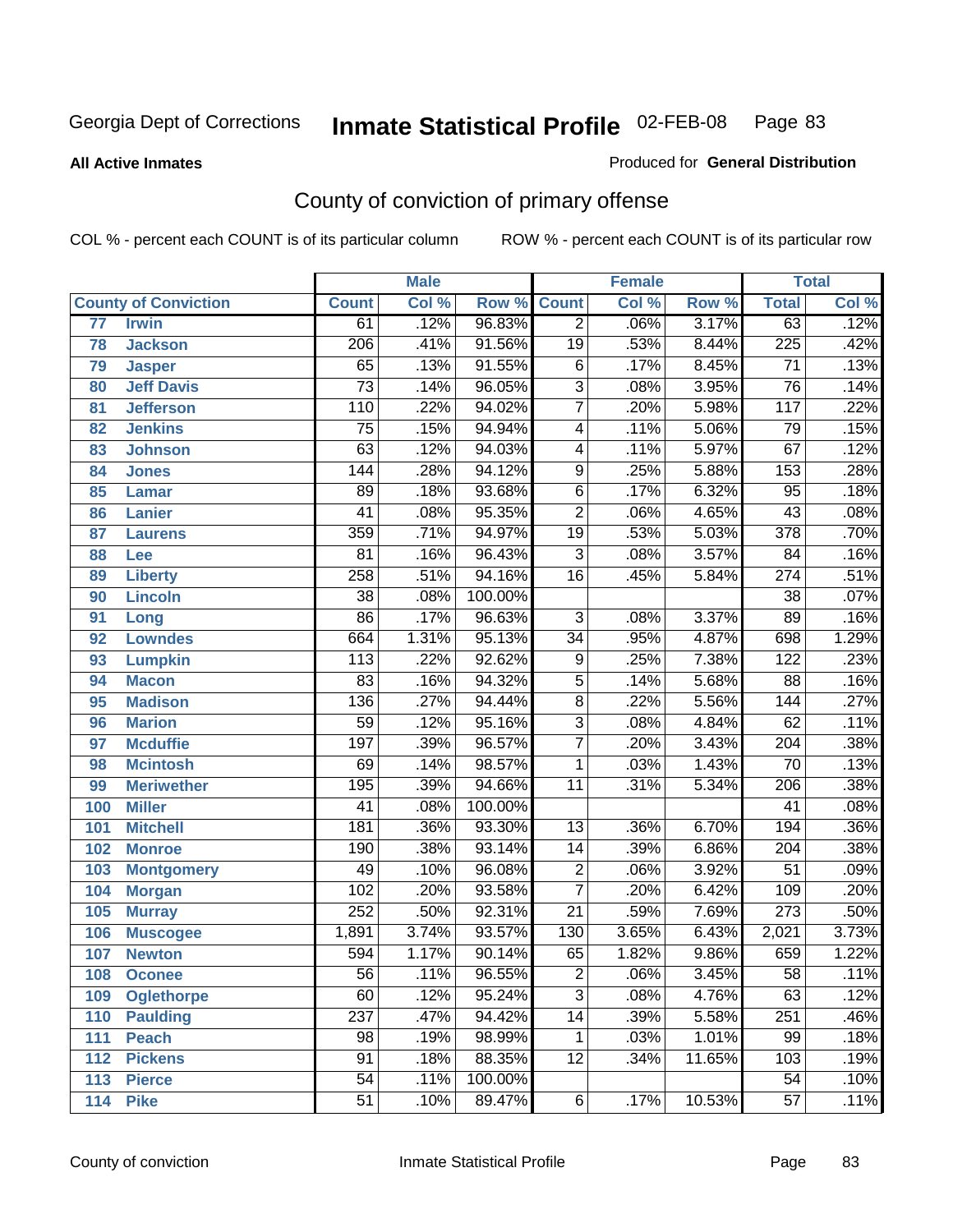**All Active Inmates**

### Produced for **General Distribution**

# County of conviction of primary offense

|     |                             |                  | <b>Male</b> |         |                 | <b>Female</b> |        |                  | <b>Total</b> |
|-----|-----------------------------|------------------|-------------|---------|-----------------|---------------|--------|------------------|--------------|
|     | <b>County of Conviction</b> | <b>Count</b>     | Col %       | Row %   | <b>Count</b>    | Col %         | Row %  | <b>Total</b>     | Col %        |
| 115 | <b>Polk</b>                 | 142              | .28%        | 94.67%  | $\overline{8}$  | .22%          | 5.33%  | 150              | .28%         |
| 116 | <b>Pulaski</b>              | 69               | .14%        | 89.61%  | $\overline{8}$  | .22%          | 10.39% | $\overline{77}$  | .14%         |
| 117 | <b>Putnam</b>               | 146              | .29%        | 97.33%  | 4               | .11%          | 2.67%  | 150              | .28%         |
| 118 | Quitman                     | $\overline{15}$  | .03%        | 93.75%  | $\mathbf 1$     | .03%          | 6.25%  | $\overline{16}$  | .03%         |
| 119 | <b>Rabun</b>                | 63               | .12%        | 91.30%  | $\overline{6}$  | .17%          | 8.70%  | 69               | .13%         |
| 120 | <b>Randolph</b>             | $\overline{47}$  | .09%        | 92.16%  | 4               | .11%          | 7.84%  | $\overline{51}$  | .09%         |
| 121 | <b>Richmond</b>             | 1,906            | 3.77%       | 93.94%  | 123             | 3.45%         | 6.06%  | 2,029            | 3.75%        |
| 122 | <b>Rockdale</b>             | 462              | .91%        | 92.96%  | 35              | .98%          | 7.04%  | 497              | .92%         |
| 123 | <b>Schley</b>               | $\overline{25}$  | .05%        | 100.00% |                 |               |        | $\overline{25}$  | .05%         |
| 124 | <b>Screven</b>              | $\overline{125}$ | .25%        | 96.15%  | $\overline{5}$  | .14%          | 3.85%  | 130              | .24%         |
| 125 | <b>Seminole</b>             | $\overline{81}$  | .16%        | 92.05%  | $\overline{7}$  | .20%          | 7.95%  | $\overline{88}$  | .16%         |
| 126 | <b>Spalding</b>             | 630              | 1.24%       | 92.11%  | 54              | 1.52%         | 7.89%  | 684              | 1.26%        |
| 127 | <b>Stephens</b>             | 189              | .37%        | 90.00%  | $\overline{21}$ | .59%          | 10.00% | $\overline{210}$ | .39%         |
| 128 | <b>Stewart</b>              | $\overline{37}$  | .07%        | 94.87%  | $\overline{2}$  | .06%          | 5.13%  | $\overline{39}$  | .07%         |
| 129 | <b>Sumter</b>               | 270              | .53%        | 94.08%  | $\overline{17}$ | .48%          | 5.92%  | 287              | .53%         |
| 130 | <b>Talbot</b>               | 40               | .08%        | 93.02%  | 3               | .08%          | 6.98%  | 43               | .08%         |
| 131 | <b>Taliaferro</b>           | $\overline{23}$  | .05%        | 92.00%  | $\overline{2}$  | .06%          | 8.00%  | $\overline{25}$  | .05%         |
| 132 | <b>Tattnall</b>             | 169              | .33%        | 94.94%  | $\overline{9}$  | .25%          | 5.06%  | 178              | .33%         |
| 133 | <b>Taylor</b>               | $\overline{97}$  | .19%        | 94.17%  | $\overline{6}$  | .17%          | 5.83%  | 103              | .19%         |
| 134 | <b>Telfair</b>              | 144              | .28%        | 92.31%  | $\overline{12}$ | .34%          | 7.69%  | 156              | .29%         |
| 135 | <b>Terrell</b>              | 89               | .18%        | 98.89%  | $\mathbf{1}$    | .03%          | 1.11%  | $\overline{90}$  | .17%         |
| 136 | <b>Thomas</b>               | $\overline{310}$ | .61%        | 93.66%  | $\overline{21}$ | .59%          | 6.34%  | 331              | .61%         |
| 137 | <b>Tift</b>                 | 323              | .64%        | 96.13%  | $\overline{13}$ | .36%          | 3.87%  | 336              | .62%         |
| 138 | <b>Toombs</b>               | $\overline{265}$ | .52%        | 92.66%  | 21              | .59%          | 7.34%  | 286              | .53%         |
| 139 | <b>Towns</b>                | 40               | .08%        | 86.96%  | $\overline{6}$  | .17%          | 13.04% | 46               | .08%         |
| 140 | <b>Treutlen</b>             | $\overline{80}$  | .16%        | 97.56%  | $\overline{2}$  | .06%          | 2.44%  | $\overline{82}$  | .15%         |
| 141 | <b>Troup</b>                | 724              | 1.43%       | 91.65%  | 66              | 1.85%         | 8.35%  | 790              | 1.46%        |
| 142 | <b>Turner</b>               | $\overline{72}$  | .14%        | 96.00%  | $\overline{3}$  | .08%          | 4.00%  | 75               | .14%         |
| 143 | <b>Twiggs</b>               | 48               | .09%        | 88.89%  | $\overline{6}$  | .17%          | 11.11% | $\overline{54}$  | .10%         |
| 144 | <b>Union</b>                | 81               | .16%        | 97.59%  | $\overline{2}$  | .06%          | 2.41%  | 83               | .15%         |
| 145 | <b>Upson</b>                | 230              | .45%        | 90.55%  | $\overline{24}$ | .67%          | 9.45%  | 254              | .47%         |
| 146 | <b>Walker</b>               | 412              | .81%        | 90.95%  | 41              | 1.15%         | 9.05%  | 453              | .84%         |
| 147 | <b>Walton</b>               | $\overline{374}$ | .74%        | 93.73%  | $\overline{25}$ | .70%          | 6.27%  | 399              | .74%         |
| 148 | <b>Ware</b>                 | 348              | .69%        | 94.05%  | $\overline{22}$ | .62%          | 5.95%  | $\overline{370}$ | .68%         |
| 149 | <b>Warren</b>               | $\overline{51}$  | .10%        | 96.23%  | 2               | .06%          | 3.77%  | 53               | .10%         |
| 150 | <b>Washington</b>           | $\overline{113}$ | .22%        | 93.39%  | 8               | .22%          | 6.61%  | 121              | .22%         |
| 151 | <b>Wayne</b>                | 173              | .34%        | 91.53%  | 16              | .45%          | 8.47%  | 189              | .35%         |
| 152 | <b>Webster</b>              | $\overline{13}$  | .03%        | 100.00% |                 |               |        | $\overline{13}$  | .02%         |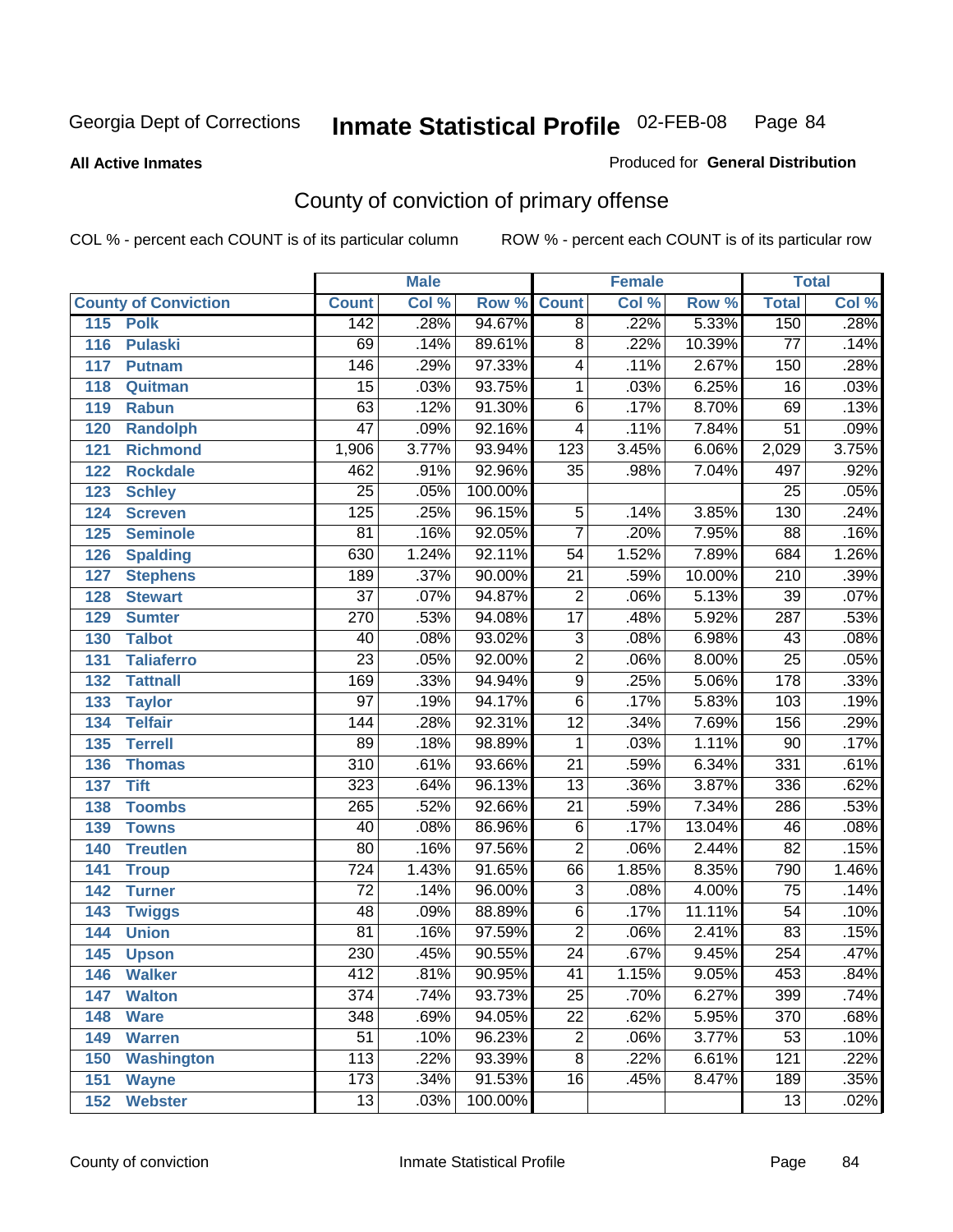**All Active Inmates**

#### Produced for **General Distribution**

# County of conviction of primary offense

|                             |              | <b>Male</b> |             |       | <b>Female</b> |        |              | <b>Total</b> |
|-----------------------------|--------------|-------------|-------------|-------|---------------|--------|--------------|--------------|
| <b>County of Conviction</b> | <b>Count</b> | Col %       | Row % Count |       | Col %         | Row %  | <b>Total</b> | Col %        |
| <b>Wheeler</b><br>153       | 31           | $.06\%$     | 88.57%      | 4     | .11%          | 11.43% | 35           | $.06\%$      |
| <b>White</b><br>154         | 93           | .18%        | 86.92%      | 14    | .39%          | 13.08% | 107          | $.20\%$      |
| <b>Whitfield</b><br>155     | 728          | 1.44%       | 89.54%      | 85    | 2.39%         | 10.46% | 813          | 1.50%        |
| <b>Wilcox</b><br>156        | 66           | .13%        | 94.29%      | 4     | .11%          | 5.71%  | 70           | .13%         |
| <b>Wilkes</b><br>157        | 90           | .18%        | 97.83%      | 2     | $.06\%$       | 2.17%  | 92           | .17%         |
| <b>Wilkinson</b><br>158     | 62           | .12%        | 89.86%      |       | .20%          | 10.14% | 69           | $.13\%$      |
| <b>Worth</b><br>159         | 142          | .28%        | 94.67%      | 8     | .22%          | 5.33%  | 150          | .28%         |
| <b>Total Rported</b>        | 50,614       | 100%        | 93.42%      | 3,563 | 100%          | 6.58%  | 54,177       | 100%         |

| Reported<br>' NOT | n.<br>ບປ | π.    | l V4        |
|-------------------|----------|-------|-------------|
| īota.<br>. Gr     | 50,697   | 3,584 | 4,281<br>מר |

| <b>Mo</b><br>uent) | ™ulton<br>_____ | obb∶ |  |
|--------------------|-----------------|------|--|
|                    |                 |      |  |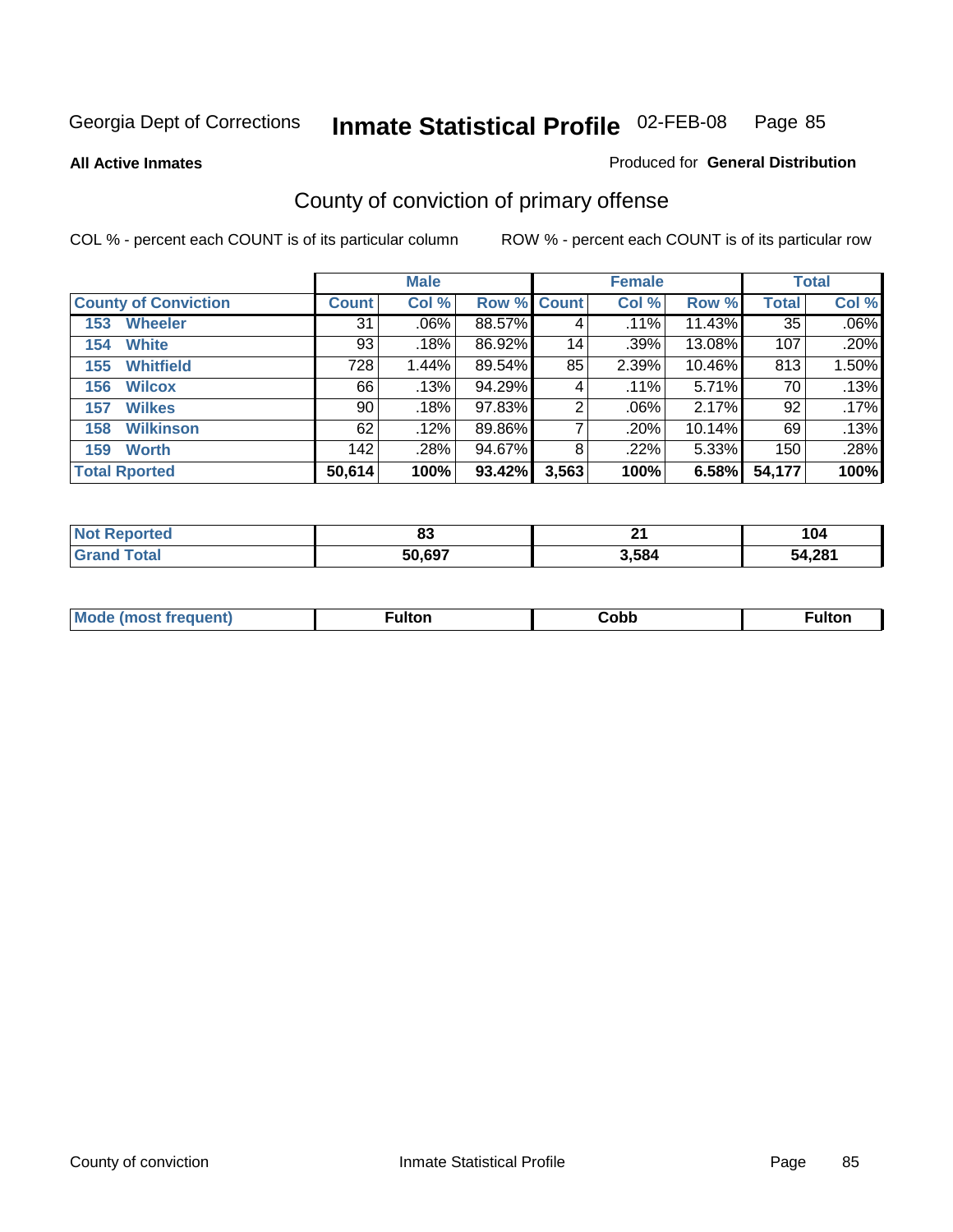**All Active Inmates**

#### Produced for **General Distribution**

# Circuit of conviction of primary offense

|                         |                                 |                  | <b>Male</b> |        |                  | <b>Female</b> |        |                  | <b>Total</b> |
|-------------------------|---------------------------------|------------------|-------------|--------|------------------|---------------|--------|------------------|--------------|
|                         | <b>Circuit of Conviction</b>    | <b>Count</b>     | Col %       | Row %  | <b>Count</b>     | Col %         | Row %  | <b>Total</b>     | Col %        |
| 1                       | <b>Alapaha Circuit</b>          | 370              | .73%        | 92.04% | $\overline{32}$  | .90%          | 7.96%  | 402              | .74%         |
| $\overline{2}$          | <b>Alcovy Circuit</b>           | 968              | 1.91%       | 91.49% | 90               | 2.53%         | 8.51%  | 1,058            | 1.95%        |
| $\overline{\mathbf{3}}$ | <b>Atlanta Circuit</b>          | 4,276            | 8.45%       | 96.74% | $\overline{144}$ | 4.04%         | 3.26%  | 4,420            | 8.16%        |
| 4                       | <b>Atlantic Circuit</b>         | 767              | 1.52%       | 95.52% | $\overline{36}$  | 1.01%         | 4.48%  | 803              | 1.48%        |
| 5                       | <b>Augusta Circuit</b>          | 2,439            | 4.82%       | 93.77% | 162              | 4.55%         | 6.23%  | 2,601            | 4.80%        |
| $6\phantom{a}$          | <b>Blue Ridge Circuit</b>       | 544              | 1.07%       | 90.22% | $\overline{59}$  | 1.66%         | 9.78%  | 603              | 1.11%        |
| $\overline{\mathbf{7}}$ | <b>Brunswick Circuit</b>        | 943              | 1.86%       | 94.58% | $\overline{54}$  | 1.52%         | 5.42%  | 997              | 1.84%        |
| 8                       | <b>Chattahoochee Circuit</b>    | 2,248            | 4.44%       | 93.78% | $\overline{149}$ | 4.18%         | 6.22%  | 2,397            | 4.42%        |
| 9                       | <b>Cherokee Circuit</b>         | 960              | 1.90%       | 89.89% | 108              | 3.03%         | 10.11% | 1,068            | 1.97%        |
| 10                      | <b>Clayton Circuit</b>          | 1,574            | 3.11%       | 92.64% | 125              | 3.51%         | 7.36%  | 1,699            | 3.14%        |
| 11                      | <b>Cobb Circuit</b>             | 2,755            | 5.44%       | 91.38% | 260              | 7.30%         | 8.62%  | 3,015            | 5.57%        |
| 12                      | <b>Conasauga Circuit</b>        | 980              | 1.94%       | 90.24% | 106              | 2.98%         | 9.76%  | 1,086            | 2.00%        |
| 13                      | <b>Cordele Circuit</b>          | $\overline{721}$ | 1.42%       | 93.15% | $\overline{53}$  | 1.49%         | 6.85%  | $\overline{774}$ | 1.43%        |
| 14                      | <b>Coweta Circuit</b>           | 2,134            | 4.22%       | 91.94% | 187              | 5.25%         | 8.06%  | 2,321            | 4.28%        |
| 15                      | <b>Dougherty Circuit</b>        | 1,048            | 2.07%       | 95.36% | 51               | 1.43%         | 4.64%  | 1,099            | 2.03%        |
| 16                      | <b>Dublin Circuit</b>           | 550              | 1.09%       | 94.66% | $\overline{31}$  | .87%          | 5.34%  | 581              | 1.07%        |
| 17                      | <b>Eastern Circuit</b>          | 2,415            | 4.77%       | 94.56% | 139              | 3.90%         | 5.44%  | 2,554            | 4.71%        |
| 18                      | <b>Flint Circuit</b>            | 617              | 1.22%       | 91.68% | $\overline{56}$  | 1.57%         | 8.32%  | 673              | 1.24%        |
| 19                      | <b>Griffin Circuit</b>          | 1,233            | 2.44%       | 91.74% | 111              | 3.12%         | 8.26%  | 1,344            | 2.48%        |
| 20                      | <b>Gwinnett Circuit</b>         | 1,816            | 3.59%       | 93.08% | 135              | 3.79%         | 6.92%  | 1,951            | 3.60%        |
| 21                      | <b>Houston Circuit</b>          | 643              | 1.27%       | 93.87% | $\overline{42}$  | 1.18%         | 6.13%  | 685              | 1.26%        |
| 22                      | <b>Lookout Mountain Circuit</b> | 1,097            | 2.17%       | 91.19% | 106              | 2.98%         | 8.81%  | 1,203            | 2.22%        |
| 23                      | <b>Macon Circuit</b>            | 1,171            | 2.31%       | 95.28% | 58               | 1.63%         | 4.72%  | 1,229            | 2.27%        |
| 24                      | <b>Middle Circuit</b>           | $\overline{748}$ | 1.48%       | 93.73% | $\overline{50}$  | 1.40%         | 6.27%  | 798              | 1.47%        |
| 25                      | <b>Mountain Circuit</b>         | $\overline{379}$ | .75%        | 91.33% | $\overline{36}$  | 1.01%         | 8.67%  | 415              | .77%         |
| 26                      | <b>Northeastern Circuit</b>     | 900              | 1.78%       | 91.74% | $\overline{81}$  | 2.27%         | 8.26%  | 981              | 1.81%        |
| 27                      | <b>Northern Circuit</b>         | $\overline{617}$ | 1.22%       | 93.91% | 40               | 1.12%         | 6.09%  | 657              | 1.21%        |
| 28                      | <b>Ocmulgee Circuit</b>         | 1,021            | 2.02%       | 94.45% | 60               | 1.68%         | 5.55%  | 1,081            | 2.00%        |
| 29                      | <b>Oconee Circuit</b>           | 550              | 1.09%       | 91.67% | $\overline{50}$  | 1.40%         | 8.33%  | 600              | 1.11%        |
| 30                      | <b>Ogeechee Circuit</b>         | 830              | 1.64%       | 94.10% | $\overline{52}$  | 1.46%         | 5.90%  | 882              | 1.63%        |
| $\overline{31}$         | <b>Pataula Circuit</b>          | 385              | .76%        | 96.01% | 16               | .45%          | 3.99%  | 401              | .74%         |
| 32                      | <b>Piedmont Circuit</b>         | 544              | 1.07%       | 92.99% | 41               | 1.15%         | 7.01%  | 585              | $1.08\%$     |
| 33                      | <b>Rome Circuit</b>             | 869              | 1.72%       | 89.77% | 99               | 2.78%         | 10.23% | 968              | 1.79%        |
| 34                      | <b>South Georgia Circuit</b>    | $\overline{794}$ | 1.57%       | 93.52% | $\overline{55}$  | 1.54%         | 6.48%  | 849              | 1.57%        |
| 35                      | <b>Southern Circuit</b>         | 1,380            | 2.73%       | 94.78% | 76               | 2.13%         | 5.22%  | 1,456            | 2.69%        |
| 36                      | <b>Southwestern Circuit</b>     | 509              | 1.01%       | 94.96% | $\overline{27}$  | .76%          | 5.04%  | 536              | .99%         |
| 37                      | <b>Stone Mountain Circuit</b>   | 3,030            | 5.99%       | 95.07% | 157              | 4.41%         | 4.93%  | 3,187            | 5.88%        |
| 38                      | <b>Tallapoosa Circuit</b>       | $\overline{235}$ | .46%        | 94.76% | 13               | .36%          | 5.24%  | $\overline{248}$ | .46%         |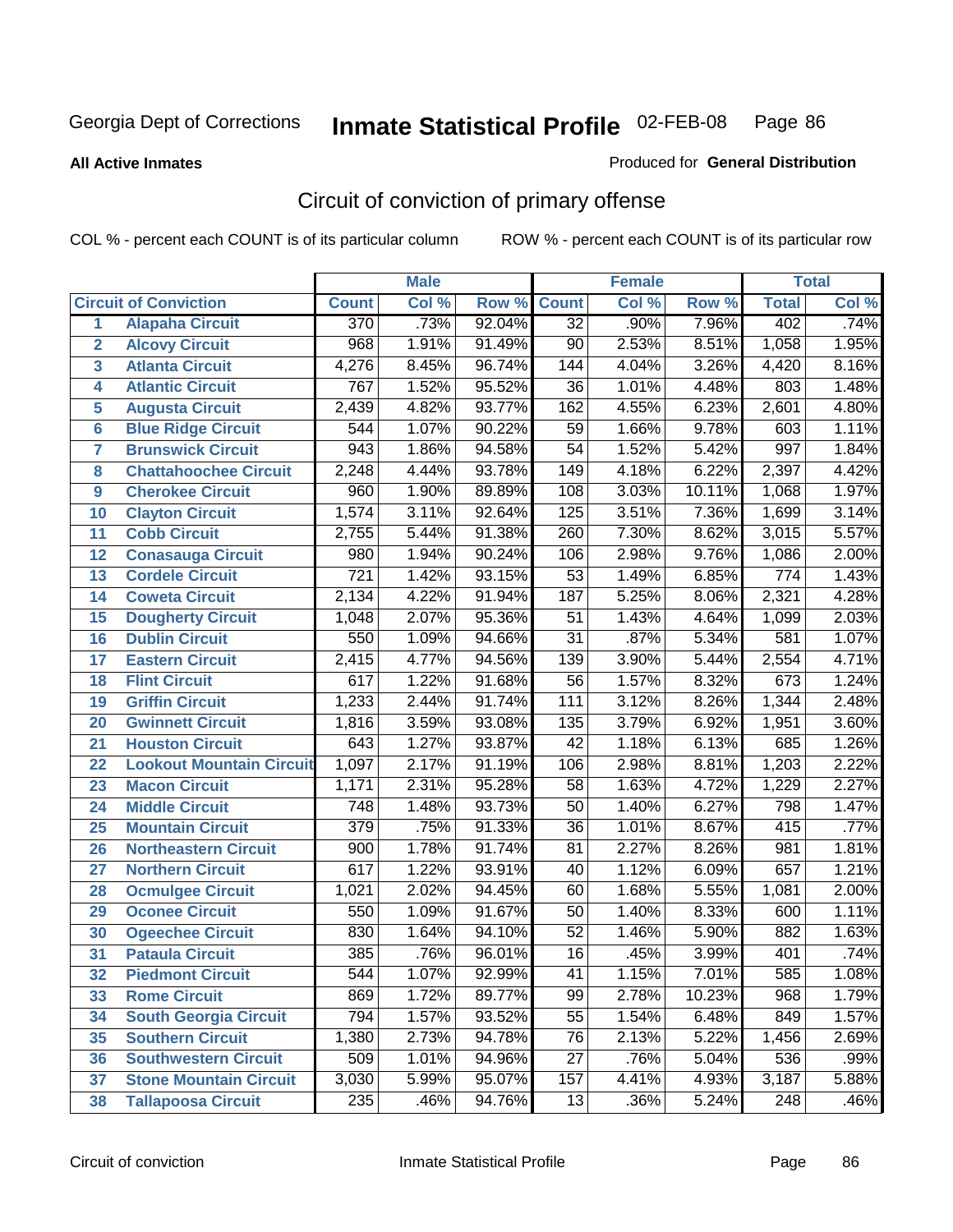**All Active Inmates**

#### Produced for **General Distribution**

# Circuit of conviction of primary offense

|    |                              |              | <b>Male</b> |        |              | <b>Female</b> |          |              | <b>Total</b> |  |
|----|------------------------------|--------------|-------------|--------|--------------|---------------|----------|--------------|--------------|--|
|    | <b>Circuit of Conviction</b> | <b>Count</b> | Col %       | Row %  | <b>Count</b> | Col %         | Row %    | <b>Total</b> | Col %        |  |
| 39 | <b>Tifton Circuit</b>        | 598          | 1.18%       | 95.83% | 26           | .73%          | 4.17%    | 624          | 1.15%        |  |
| 40 | <b>Toombs Circuit</b>        | 403          | .80%        | 96.64% | 14           | .39%          | 3.36%    | 417          | .77%         |  |
| 41 | <b>Waycross Circuit</b>      | 832          | 1.64%       | 94.55% | 48           | 1.35%         | 5.45%    | 880          | 1.62%        |  |
| 42 | <b>Western Circuit</b>       | 525          | 1.04%       | 94.94% | 28           | .79%          | 5.06%    | 553          | 1.02%        |  |
| 43 | <b>Rockdale Circuit</b>      | 462          | .91%        | 92.96% | 35           | .98%          | 7.04%    | 497          | $.92\%$      |  |
| 44 | <b>Douglas Circuit</b>       | 1,116        | 2.20%       | 90.44% | 118          | 3.31%         | $9.56\%$ | 1,234        | 2.28%        |  |
| 45 | <b>Appalachian Circuit</b>   | 321          | .63%        | 90.68% | 33           | .93%          | 9.32%    | 354          | .65%         |  |
| 46 | <b>Enotah Circuit</b>        | 327          | .65%        | 91.34% | 31           | $.87\%$       | 8.66%    | 358          | .66%         |  |
| 47 | <b>Bell-Forsyth Circuit</b>  | 314          | .62%        | 88.70% | 40           | 1.12%         | 11.30%   | 354          | .65%         |  |
| 48 | <b>Towaliga Circuit</b>      | 419          | .83%        | 93.53% | 29           | .81%          | 6.47%    | 448          | .83%         |  |
| 49 | <b>Paulding Circuit</b>      | 237          | .47%        | 94.42% | 14           | .39%          | 5.58%    | 251          | .46%         |  |
|    | <b>Total Rported</b>         | 50,614       | 100%        | 93.42% | 3,563        | 100%          | 6.58%    | 54,177       | 100%         |  |

| N6<br>тео | $\mathbf{C}$<br>ບບ | п.<br>- - | l U4        |
|-----------|--------------------|-----------|-------------|
|           | 50.697             | 3,584     | 4,281<br>מי |

| M, | $+1 - - + -$<br>annu -<br>uu | ∶obb<br>- - - - - | .<br>чна<br>- --------- |
|----|------------------------------|-------------------|-------------------------|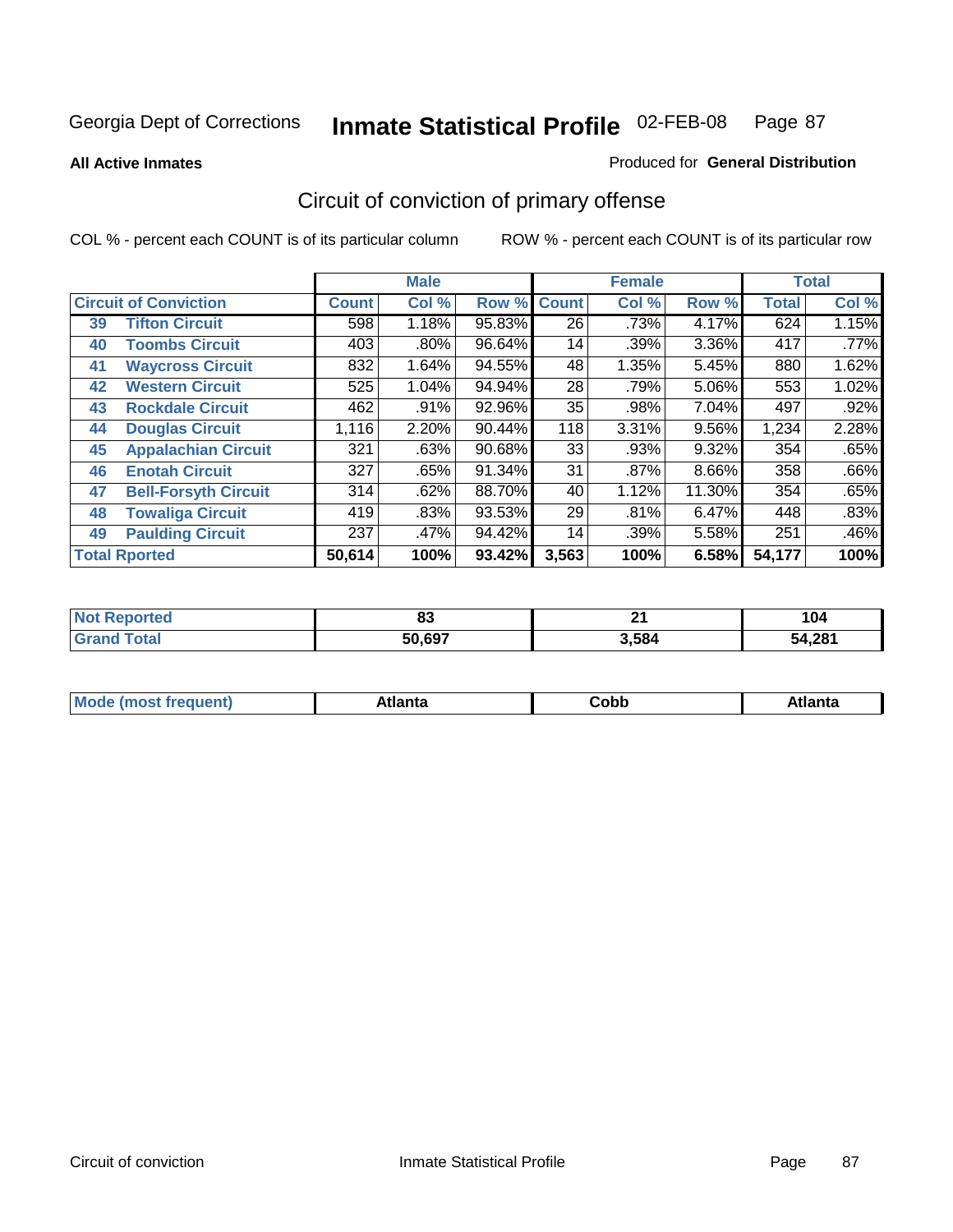### **All Active Inmates**

### Produced for **General Distribution**

### Years served (jail + prison) in this incarceration

|                                |                  | <b>Male</b> |         |                  | <b>Female</b> |        |                  | <b>Total</b>               |
|--------------------------------|------------------|-------------|---------|------------------|---------------|--------|------------------|----------------------------|
| <b>Years Served</b>            | <b>Count</b>     | Col %       | Row %   | <b>Count</b>     | Col %         | Row %  | <b>Total</b>     | $\overline{\text{Col }\%}$ |
| Less than one year             | 9,198            | 18.41%      | 89.77%  | 1,048            | 29.62%        | 10.23% | 10,246           | 19.15%                     |
| 1 to 1.99 years                | 10,691           | 21.40%      | 91.31%  | 1,017            | 28.75%        | 8.69%  | 11,708           | 21.88%                     |
| 2 to 2.99 years                | 6,865            | 13.74%      | 93.35%  | 489              | 13.82%        | 6.65%  | 7,354            | 13.74%                     |
| 3 to 3.99 years                | 4,021            | 8.05%       | 94.66%  | $\overline{227}$ | 6.42%         | 5.34%  | 4,248            | 7.94%                      |
| 4 to 4.99 years                | 2,914            | 5.83%       | 95.60%  | $\overline{134}$ | 3.79%         | 4.40%  | 3,048            | 5.70%                      |
| $\overline{5}$ to 5.99 years   | 2,258            | 4.52%       | 95.44%  | 108              | 3.05%         | 4.56%  | 2,366            | 4.42%                      |
| 6 to 6.99 years                | 1,993            | 3.99%       | 95.86%  | 86               | 2.43%         | 4.14%  | 2,079            | 3.89%                      |
| 7 to 7.99 years                | 1,686            | 3.37%       | 95.74%  | $\overline{75}$  | 2.12%         | 4.26%  | 1,761            | 3.29%                      |
| <b>8 to 8.99 years</b>         | 1,535            | 3.07%       | 95.70%  | 69               | 1.95%         | 4.30%  | 1,604            | 3.00%                      |
| 9 to 9.99 years                | 1,532            | 3.07%       | 96.17%  | 61               | 1.72%         | 3.83%  | 1,593            | 2.98%                      |
| 10 to 10.99 years              | 1,129            | 2.26%       | 96.58%  | 40               | 1.13%         | 3.42%  | 1,169            | 2.18%                      |
| 11 to 11.99 years              | 957              | 1.92%       | 97.75%  | $\overline{22}$  | 0.62%         | 2.25%  | $\overline{979}$ | 1.83%                      |
| 12 to 12.99 years              | 794              | 1.59%       | 96.83%  | $\overline{26}$  | 0.73%         | 3.17%  | 820              | 1.53%                      |
| 13 to 13.99 years              | 690              | 1.38%       | 96.23%  | 27               | 0.76%         | 3.77%  | 717              | 1.34%                      |
| 14 to 14.99 years              | 694              | 1.39%       | 95.72%  | 31               | 0.88%         | 4.28%  | 725              | 1.35%                      |
| 15 to 15.99 years              | 470              | 0.94%       | 96.71%  | 16               | 0.45%         | 3.29%  | 486              | 0.91%                      |
| 16 to 16.99 years              | $\overline{443}$ | 0.89%       | 97.15%  | $\overline{13}$  | 0.37%         | 2.85%  | 456              | 0.85%                      |
| 17 to 17.99 years              | 387              | 0.77%       | 96.27%  | $\overline{15}$  | 0.42%         | 3.73%  | 402              | 0.75%                      |
| 18 to 18.99 years              | 284              | 0.57%       | 97.93%  | $\overline{6}$   | 0.17%         | 2.07%  | 290              | 0.54%                      |
| 19 to 19.99 years              | $\overline{271}$ | 0.54%       | 97.13%  | $\overline{8}$   | 0.23%         | 2.87%  | $\overline{279}$ | 0.52%                      |
| 20 to 20.99 years              | $\overline{213}$ | 0.43%       | 96.82%  | 7                | 0.20%         | 3.18%  | $\overline{220}$ | 0.41%                      |
| $\overline{21}$ to 21.99 years | 154              | 0.31%       | 100.00% |                  |               |        | 154              | 0.29%                      |
| 22 to 22.99 years              | 149              | 0.30%       | 98.03%  | $\overline{3}$   | 0.08%         | 1.97%  | 152              | 0.28%                      |
| 23 to 23.99 years              | $\overline{119}$ | 0.24%       | 96.75%  | 4                | 0.11%         | 3.25%  | $\overline{123}$ | 0.23%                      |
| 24 to 24.99 years              | 90               | 0.18%       | 97.83%  | $\overline{2}$   | 0.06%         | 2.17%  | 92               | 0.17%                      |
| 25 to 25.99 years              | 64               | 0.13%       | 100.00% |                  |               |        | 64               | 0.12%                      |
| 26 to 26.99 years              | 82               | 0.16%       | 98.80%  | 1                | 0.03%         | 1.20%  | 83               | 0.16%                      |
| 27 to 27.99 years              | 59               | 0.12%       | 98.33%  | $\overline{1}$   | 0.03%         | 1.67%  | 60               | 0.11%                      |
| 28 to 28.99 years              | $\overline{43}$  | 0.09%       | 100.00% |                  |               |        | $\overline{43}$  | 0.08%                      |
| 29 to 29.99 years              | 44               | 0.09%       | 97.78%  | 1                | 0.03%         | 2.22%  | 45               | 0.08%                      |
| Thirty + years                 | 139              | 0.28%       | 99.29%  | $\overline{1}$   | 0.03%         | 0.71%  | 140              | 0.26%                      |
| <b>Total Reported</b>          | 49,968           | 100%        | 93.39%  | 3,538            | 100%          | 6.61%  | 53,506           | $\overline{100\%}$         |

| <b>Not Reported</b>      | 729             | 46                 | 775           |
|--------------------------|-----------------|--------------------|---------------|
| <b>Grand Total</b>       | 50,697          | 3,584              | 54,281        |
|                          |                 |                    |               |
| <b>Mean</b><br>(average) | 4.87            | 3.07               | 4.75          |
| <b>Median (middle)</b>   | 2.7             | 1.63               | 2.61          |
| Mode (most frequent)     | 1 to 1.99 years | Less than one year | Less than one |
|                          |                 |                    | year          |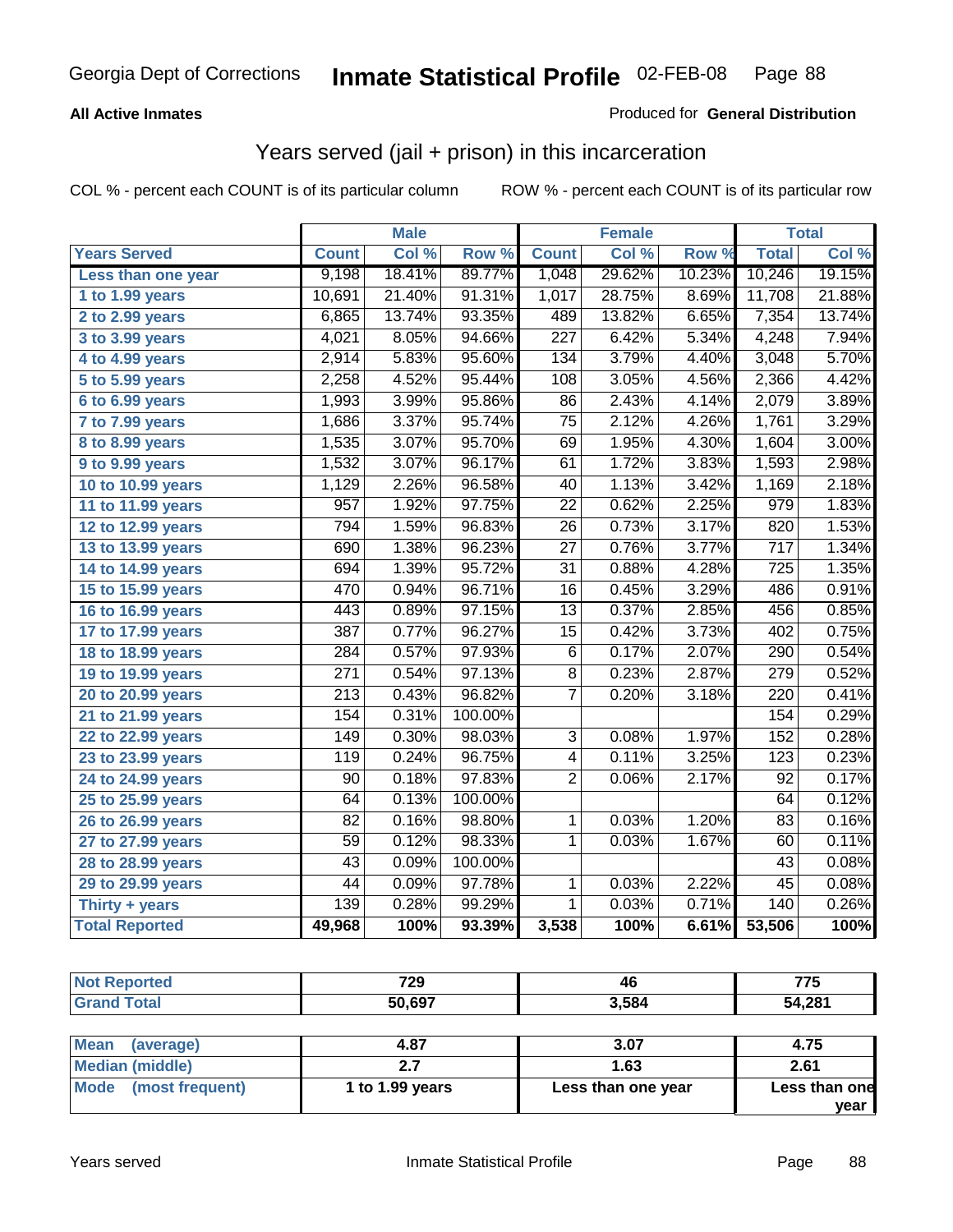#### **All Active Inmates**

Produced for **General Distribution**

### Results of most recent HIV tests

|                         |              | <b>Male</b> |           |              | <b>Female</b> |          |              | <b>Total</b> |
|-------------------------|--------------|-------------|-----------|--------------|---------------|----------|--------------|--------------|
| <b>HIV Test Results</b> | <b>Count</b> | Col %       | Row %     | <b>Count</b> | Col %         | Row %    | <b>Total</b> | Col %        |
| <b>Positive</b>         | 881          | $1.77\%$    | $90.92\%$ | 88           | 2.54%         | $9.08\%$ | 969          | 1.82%        |
| <b>Negative</b>         | 48,918       | 98.21%      | 93.54%    | 3,378        | 97.43%        | $6.46\%$ | 52,296       | 98.16%       |
| <b>Indeterminate</b>    | 9            | $0.02\%$    | $90.00\%$ |              | 0.03%         | 10.00%   | 10           | 0.02%        |
| <b>Refused</b>          |              | 0.01%       | 100.00%   |              |               |          |              | 0.01%        |
| <b>Total Reported</b>   | 49,809       | 100%        | 93.49%    | 3,467        | 100%          | 6.51%    | 53,276       | 100.0%       |

| <b>Not</b><br><b>rted</b> | 888    | $44-$<br>- - - | ,005   |
|---------------------------|--------|----------------|--------|
| `otal<br><b>Sranc</b>     | 50.697 | 3,584          | 54.281 |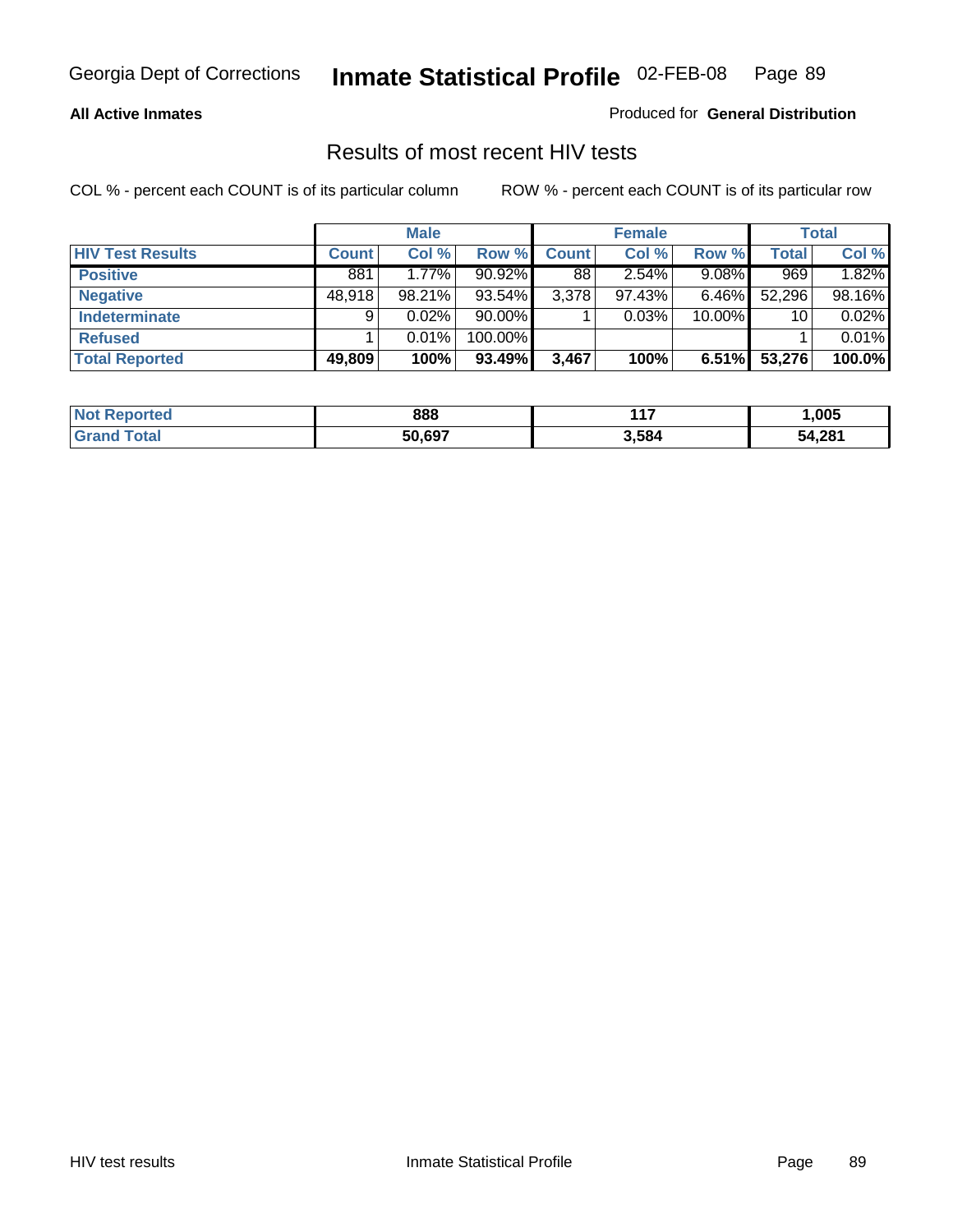### **All Active Inmates**

### Produced for **General Distribution**

### Results of most recent tuberculosis test

|                                  |              | <b>Male</b> |         |              | <b>Female</b> |          |              | <b>Total</b> |
|----------------------------------|--------------|-------------|---------|--------------|---------------|----------|--------------|--------------|
| <b>Tuberculosis Test Results</b> | <b>Count</b> | Col %       | Row %   | <b>Count</b> | Col %         | Row %    | <b>Total</b> | Col %        |
| <b>Positive on current test</b>  | 3,259        | 6.55%       | 98.19%  | 60           | 1.73%         | $1.81\%$ | 3,319        | 6.23%        |
| <b>Positive on previous test</b> | 5,745        | 11.55%      | 96.10%  | 233          | $6.71\%$      | $3.90\%$ | 5,978        | 11.23%       |
| <b>Negative</b>                  | 40.746       | 81.88%      | 92.76%  | 3.180        | $91.56\%$     | $7.24\%$ | 43,926       | 82.51%       |
| <b>Refused</b>                   | 11           | $0.02\%$    | 100.00% |              |               |          | 11           | 0.02%        |
| <b>Total Reported</b>            | 49,761       | 100%        | 93.48%  | 3,473        | 100%          | 6.52%    | 53,234       | 100%         |

| <b>Not</b><br>Reported | 936    | 4 4 4 | .047   |
|------------------------|--------|-------|--------|
| <b>Grand</b><br>™otal  | 50,697 | 3,584 | 54,281 |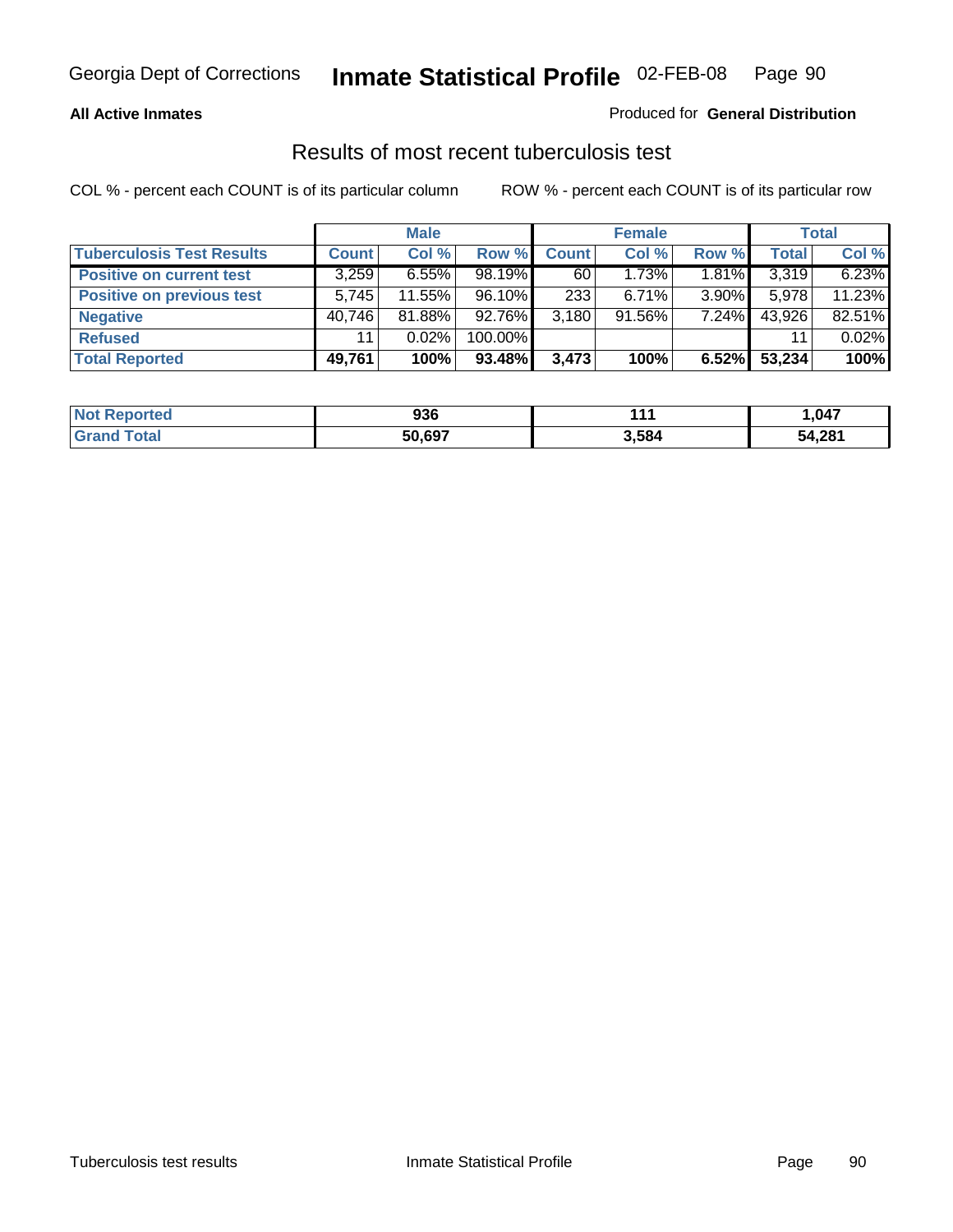#### **All Active Inmates**

Produced for **General Distribution**

### Results of most recent syphilis test

|                                 | <b>Male</b>  |        |        | <b>Female</b> |           | Total    |        |        |
|---------------------------------|--------------|--------|--------|---------------|-----------|----------|--------|--------|
| <b>Syphilis Test Results</b>    | <b>Count</b> | Col %  | Row %  | <b>Count</b>  | Col %     | Row %    | Total  | Col %  |
| <b>Positive on current test</b> | 879          | 1.79%  | 87.12% | 130           | $3.76\%$  | 12.88%   | 1.009  | 1.92%  |
| <b>Negative</b>                 | 48,197       | 98.21% | 93.53% | 3,332         | $96.24\%$ | $6.47\%$ | 51,529 | 98.08% |
| <b>Total Reported</b>           | 49,076       | 100%   | 93.41% | 3,462         | 100%      | 6.59%    | 52,538 | 100%   |

| <b>Not Reported</b>     | 621. ا | ィクペ<br>144 | .743   |
|-------------------------|--------|------------|--------|
| <b>Total</b><br>' Grand | 50.697 | 3,584      | 54,281 |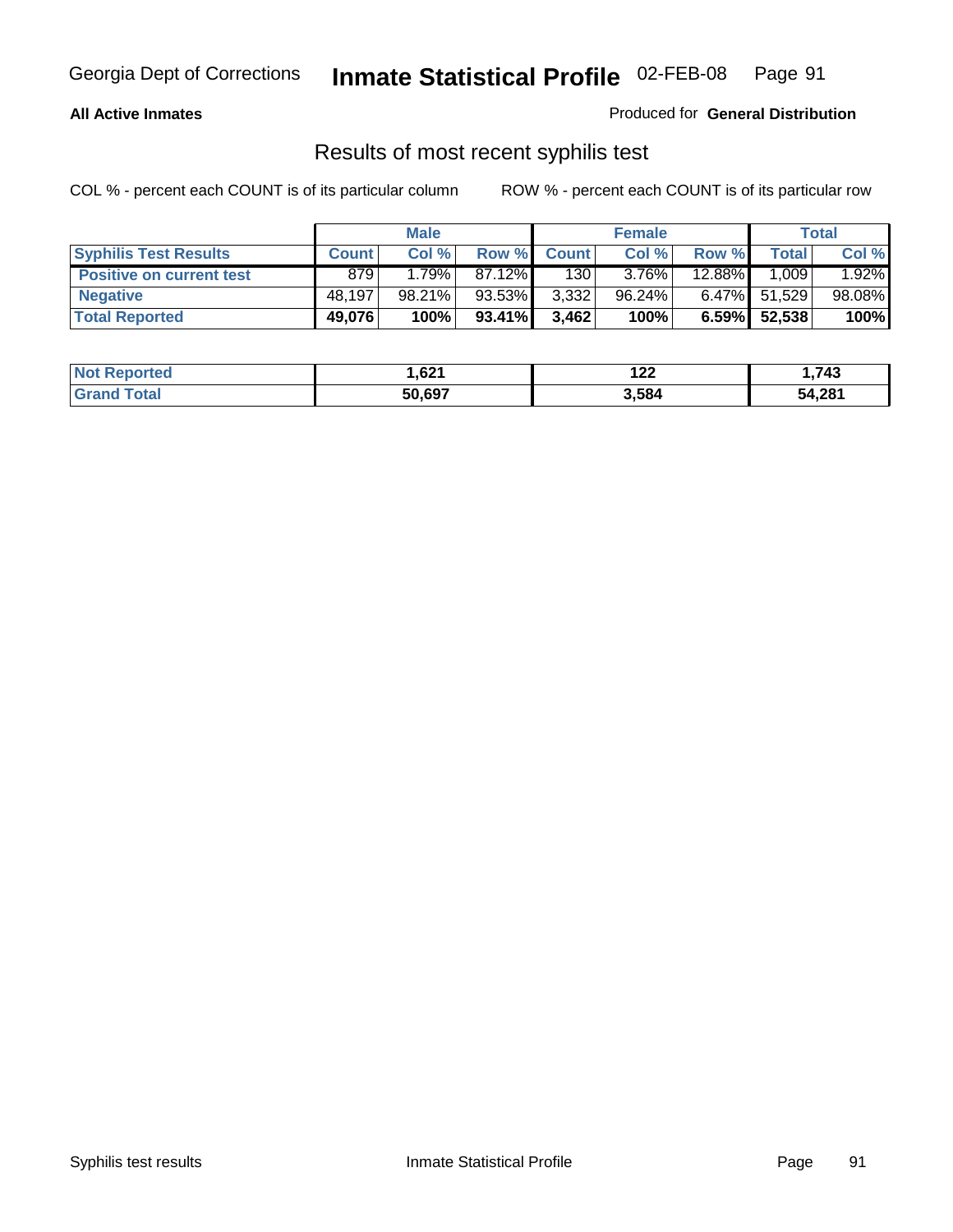#### **All Active Inmates**

Produced for **General Distribution**

### Results of most recent Hepatitis-C test

|                                 | <b>Male</b>  |        |        | <b>Female</b> |           | Total    |             |        |
|---------------------------------|--------------|--------|--------|---------------|-----------|----------|-------------|--------|
| <b>Hepatitis-C Test Results</b> | <b>Count</b> | Col %  | Row %I | <b>Count</b>  | Col %     | Row %    | $\tau$ otal | Col %  |
| <b>Positive on current test</b> | 179          | 54.57% | 97.28% |               | $62.50\%$ | $2.72\%$ | 184         | 54.76% |
| <b>Negative</b>                 | 149          | 45.43% | 98.03% |               | 37.50%    | $1.97\%$ | 152         | 45.24% |
| <b>Total Reported</b>           | 328          | 100%   | 97.62% |               | 100%      | 2.38%    | 336         | 100%   |

| <b>Not Reported</b> | 50,369 | 3,576 | 53,945 |
|---------------------|--------|-------|--------|
| <b>Grand Total</b>  | 50,697 | 3,584 | 54,281 |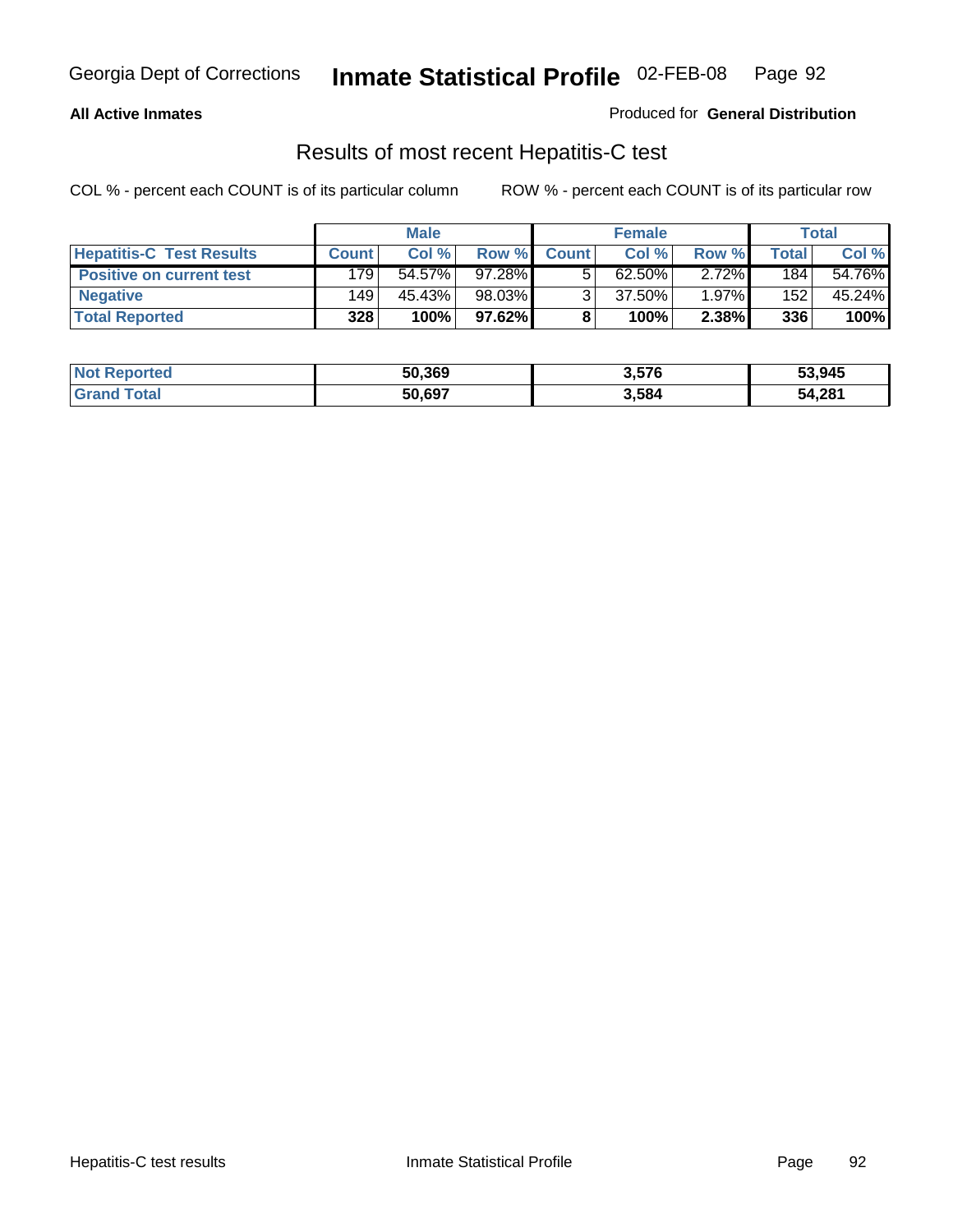### **All Active Inmates**

#### Produced for **General Distribution**

### Results of most recent pregnancy test

|                                 | <b>Male</b>  |       | <b>Female</b> |              |          | Total   |       |        |
|---------------------------------|--------------|-------|---------------|--------------|----------|---------|-------|--------|
| <b>Pregnancy Test Results</b>   | <b>Count</b> | Col % | Row %         | <b>Count</b> | Col %    | Row %   | Total | Col %  |
| <b>Positive on current test</b> |              |       |               | 65           | $1.94\%$ | 100.00% | 65    | 1.94%  |
| <b>Negative</b>                 |              |       |               | 3.285        | 98.06%   | 100.00% | 3,285 | 98.06% |
| <b>Total Reported</b>           |              | %     | $0.00\%$      | 3,350        | 100%     | 100.00% | 3,350 | 100%   |

| <b>Not Reported</b> | 50,697 | 234   | 50,931 |
|---------------------|--------|-------|--------|
| <b>Grand Total</b>  | 50.697 | 3,584 | 54,281 |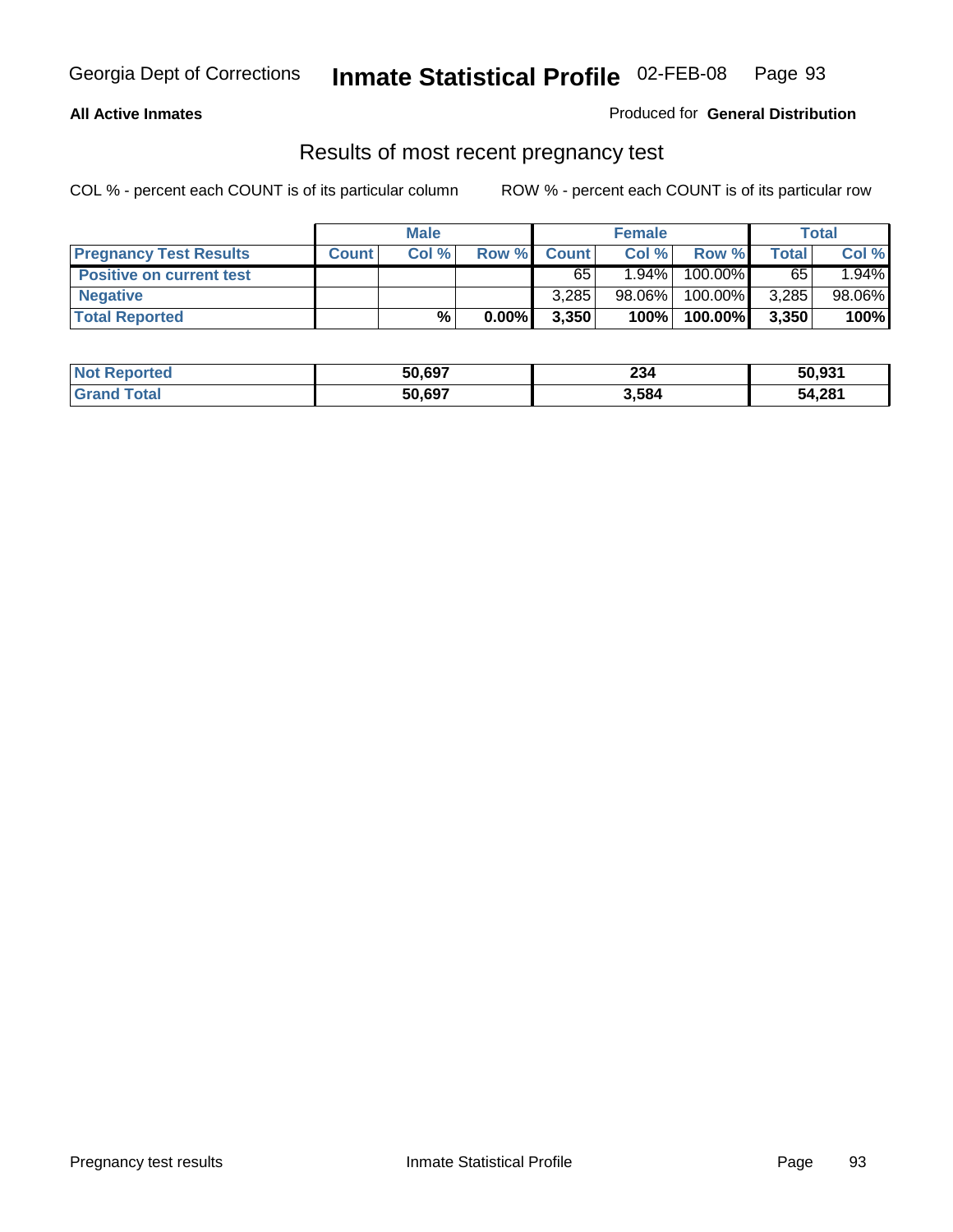### **All Active Inmates**

#### Produced for **General Distribution**

### Results of most recent diabetes test

|                                 | <b>Male</b>  |            |        |              | <b>Female</b> |          | Total           |         |
|---------------------------------|--------------|------------|--------|--------------|---------------|----------|-----------------|---------|
| <b>Diabetes Test Results</b>    | <b>Count</b> | Col %      | Row %  | <b>Count</b> | Col %         | Row %I   | Total           | Col %   |
| <b>Positive on current test</b> | 71           | $100.00\%$ | 98.61% |              | $100.00\%$    | $1.39\%$ | 72 i            | 100.00% |
| <b>Total Reported</b>           | 74           | 100%       | 98.61% |              | 100%          | 1.39%    | 72 <sub>1</sub> | 100%    |

| <b>Not Reported</b>   | 50,626 | 3,583 | 54,209 |
|-----------------------|--------|-------|--------|
| Total<br><b>Grand</b> | 50.697 | 3,584 | 54,281 |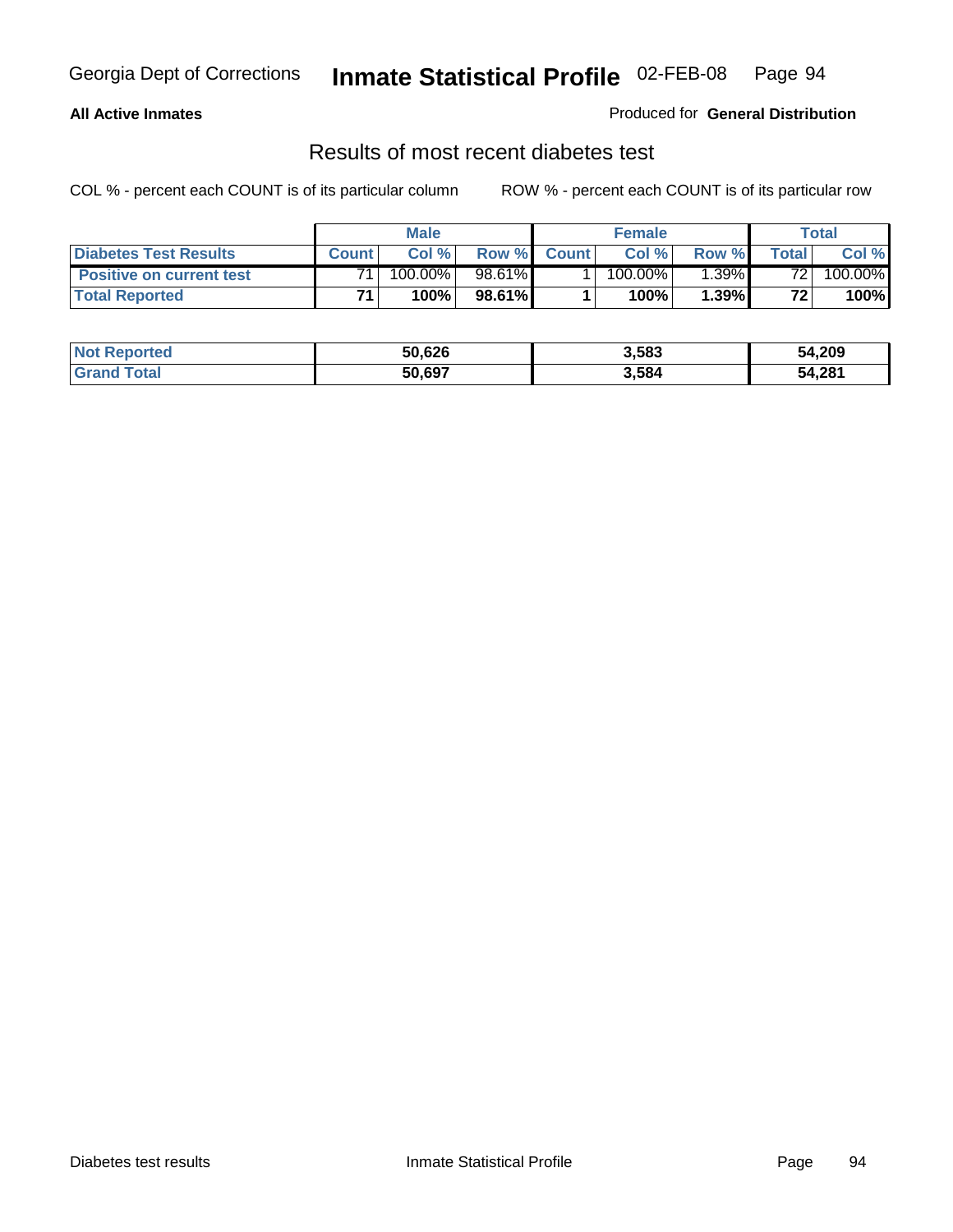#### **All Active Inmates**

### Produced for **General Distribution**

### Results of most recent hypertension test

|                                  | <b>Male</b>      |          |         |              | <b>Female</b> |          | Total |        |
|----------------------------------|------------------|----------|---------|--------------|---------------|----------|-------|--------|
| <b>Hypertension Test Results</b> | <b>Count</b>     | Col %    | Row %   | <b>Count</b> | Col%          | Row %    | Total | Col %  |
| <b>Positive on current test</b>  | 340 <sub>1</sub> | 97.98%   | 98.84%  |              | 100.00%       | $1.16\%$ | 344   | 98.01% |
| <b>Negative</b>                  |                  | $2.02\%$ | 100.00% |              |               |          |       | .99%   |
| <b>Total Reported</b>            | 347              | 100%     | 98.86%  |              | 100%          | $1.14\%$ | 351   | 100%   |

| <b>Not Reported</b> | 50,350 | 3,580 | 53,930 |
|---------------------|--------|-------|--------|
| <b>Grand Total</b>  | 50,697 | 3,584 | 54,281 |